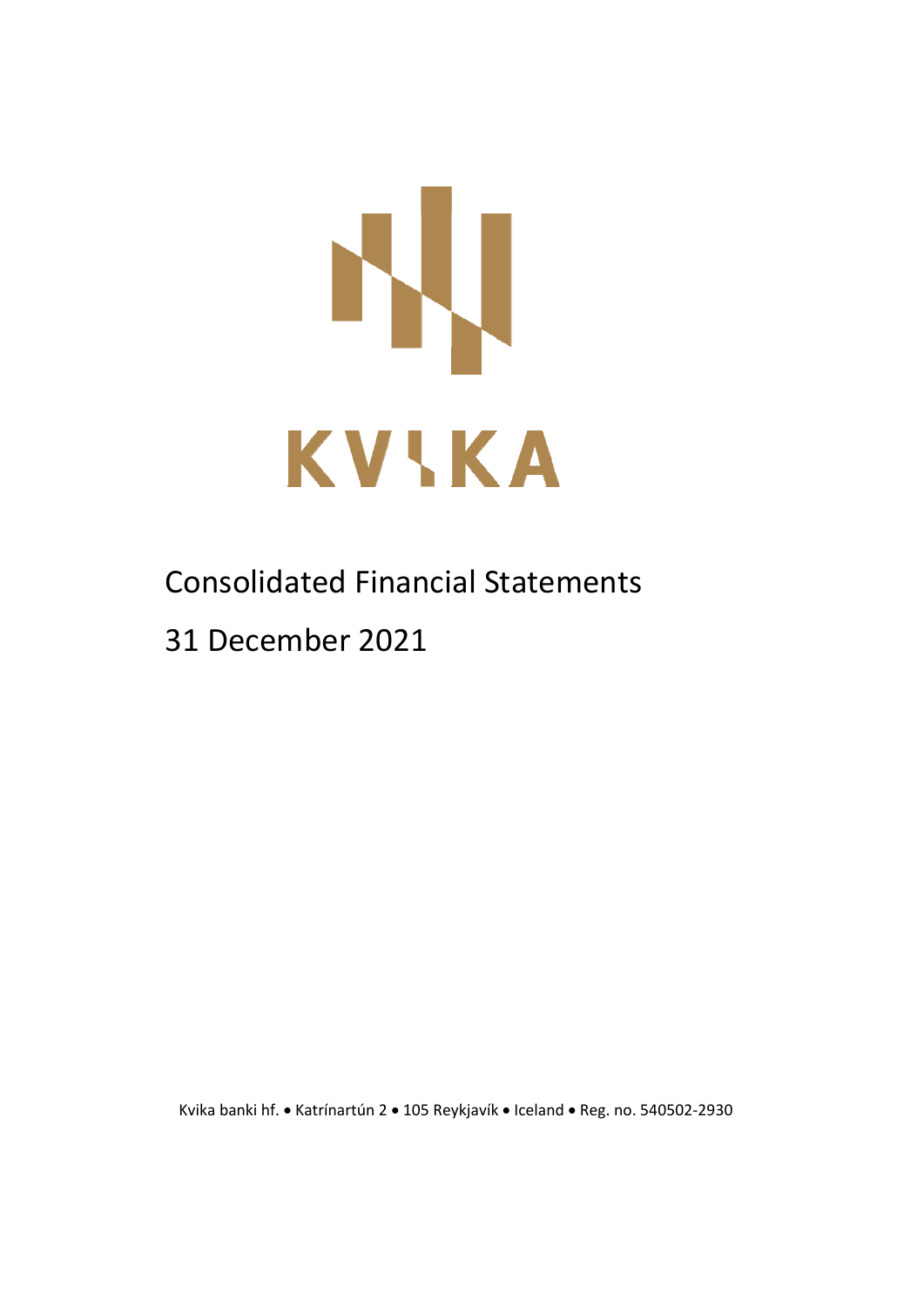# **Table of Contents**

|                        | Page         |
|------------------------|--------------|
|                        | $\mathbf{1}$ |
|                        | 5            |
|                        | 9            |
|                        | 10           |
|                        | 11           |
|                        | 12           |
|                        | 14           |
|                        | 15           |
|                        | 16           |
|                        | 20           |
|                        | 21           |
|                        | 25           |
|                        | 37           |
|                        | 54           |
|                        | 59           |
|                        | 62           |
| Appendixes - unaudited |              |
|                        | 79           |
|                        | 84           |
|                        |              |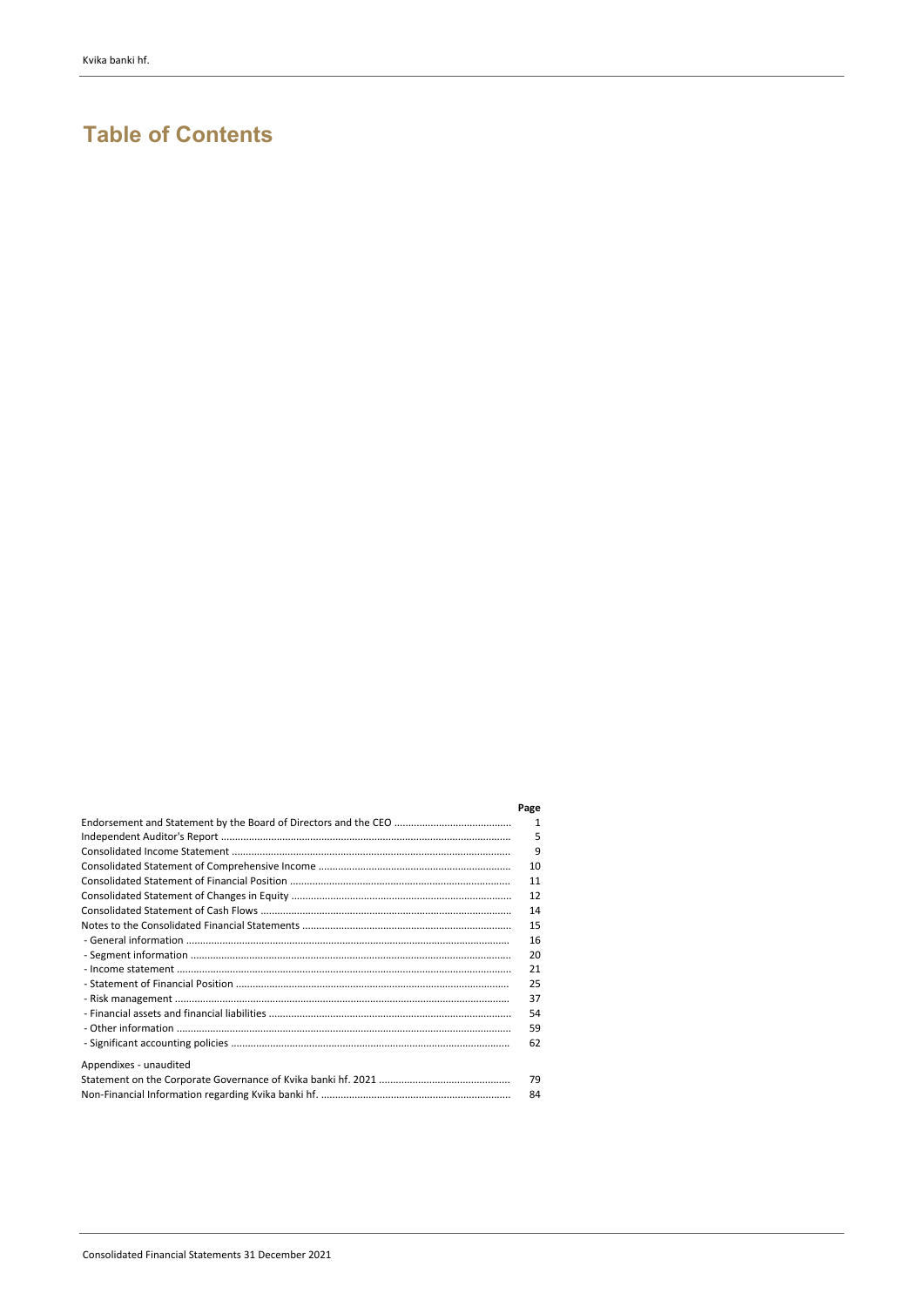#### **by the Board of Directors and the CEO**

These are the audited Consolidated Financial Statements of Kvika banki hf. ("Kvika" or the "Bank") and its subsidiaries (together the "Group") for the year 2021.

The Group operates four business segments, Insurance, Asset Management, Commercial Banking and Investment Banking. The Group provides businesses, investors and individuals with comprehensive investment banking, insurance services and asset management services, as well as selected banking services. At the end of December 2021 the Group had ISK 528 billion of assets under management, compared to ISK 527 billion at year end 2020. The relatively small increase in assets under management during the year can by explained by the divestment of large closed‐end funds, which offsets the increase in funds under management and private banking. The Bank is listed on the main list of Nasdaq OMX Iceland.

#### **Merger with TM hf. and Lykill fjármögnun hf.**

At the end of March 2021, the previously announced tripartite merger with TM hf. ("TM") and Lykill fjármögnun hf. ("Lykill") was concluded and as at end of March 2021, the Group's operations include insurance services through the subsidiary TM tryggingar hf. TM's shareholders received, in return for their shares in TM, 2,509,934,076 shares in Kvika. The payment was made by issuance of new share capital at end of March 2021. In accordance with IFRS 3, Business Combinations, the purchase price of TM and Lykill has been allocated to identifiable assets and liabilities acquired. The purchase price allocation process resulted in the recognisition of goodwill amounting to ISK 21 billion. Refer to note 3 for further information on the merger.

Following the merger, the Financial Supervisory Authority of the Central Bank ("FME") has designated the Group as a financial conglomerate as defined in Article no. 3 of Act no. 61/2017 on Additional Supervision of Financial Conglomerates. As a result of this designation, the Group's capital adequacy is now calculated as the solvency ratio of a financial conglomerate. Solvency measures the Group's ability to take on setbacks, thus indicating its financial strength.

#### **Acquisition of Netgíró hf. and Aur app ehf.**

During the first quarter of 2021 the Group concluded the acquisitions of Netgíró hf. ("Netgíró") and Aur app ehf. ("Aur"). Netgíró is a provider of "buy now pay later" services and Aur is a leading financial technology services company. Both companies have an extensive client base and the acquisitions are in line with Kvika's policy of utilising technological solutions to modernize financial services. Refer to note 3 for further information on the acquisitions.

#### **Operations during 2021**

Profit before taxes for the year amounted to ISK 10,487 million (2020: ISK 2,339 million), corresponding to an annualised 34.7% return on weighted tangible equity, based on the tangible equity position at the beginning of the year adjusted for changes in share capital and transactions with treasury shares during the year The Covid‐19 pandemic continues to have an effect, especially with regards to operational complexity. However, for the year, it has not had a large impact on the Group's operations and income generating segments. The Group's net operating income during the year was ISK 21,997 million (2020: ISK 8,666 million). Net interest income amounted to ISK 4,646 million (2020: ISK 1,800 million). Net fee income amounted to ISK 6,828 million (2020: ISK 5,956 million). Net premiums and claims amounted to ISK 4,247 million (not part of the Group's operations in 2020). Other operating income amounted to ISK 6,276 million (2020: ISK 910 million). Administrative expenses during the year amounted to ISK 11,635 million (2020: ISK 5,724 million). The figures in the consolidated income statement for the year do not include the operations of TM, Lykill or Aur for the first quarter as the business combinations took place at end of March. Furthermore, they do not include the operations of Netgíró for January as the business combination took place at end of January.

According to the Consolidated Statement of Financial Position, equity at the end of the year amounted to ISK 78,368 million (31.12.2020: ISK 19,208 million) and total assets amounted to ISK 246,240 million (31.12.2020: ISK 123,196 million).

The Group's solvency ratio at 31.12.2021 was 1.57, with a regulatory minimum requirement of 1.0. There is no comparative figure as this is the first year that the Group calculates a solvency ratio.

The Bank's Board of Directors propose that no dividend will be paid in the year 2022 on 2021 operations.

#### **Operational outlook**

Following the successful merger with TM and Lykil, and the acquisitions of Aur and Netgíró, Kvika's financial position has never been stronger. The Bank enjoys a combination of financial strength, diversified business units and identifiable growth opportunities. The four business units of the Group: Insurance, Asset Management, Commercial Banking and Investment Banking are all highly profitable and we expect them to continue to strengthen. The pending acquisition of Ortus Secured Finance (OSF), will further add to the diversification of the income streams of the group. It is therefore expected that the strong and stable profitability of Kvika will continue this year, although it should be noted that market conditions in 2021 were unusually favourable.

Our balance sheet strength and capital position has increased in the last year and it is expected that this trend will continue. The maintenance of a strong capital position and liquidity is a priority and this year there will be an emphasis on increasing the Bank's debt issuance, both in Iceland and internationally, in addition to growing the retail deposit base in ISK. Kvika has considerable excess capital and due to the high profitability of the Group its capital base is constantly growing. As has been communicated to the market, it is expected that this excess capital will be partially returned to shareholders in the form of dividends and share buybacks, but the aim will also be to maintain strong capital ratios. That will enable the Group to take advantage of both external and internal growth opportunities in a sensible manner, with focus on further diversification and granularity of the Bank's loan book.

This year there will be clear focus on taking advantage of the numerous growth opportunities Kvika has. In the UK we expect to support in a sensible manner the growth of OSF, and increase its profitability with more efficient funding, which Kvika's ownership brings. It is expected that Kvika's fintech platforms will continue to grow at a high rate and there will be an emphasis on offering clients further products and services from across the group. The aim is also that TM will strengthen its position in the insurance market and in particular increase its relatively small market share in life and health insurance.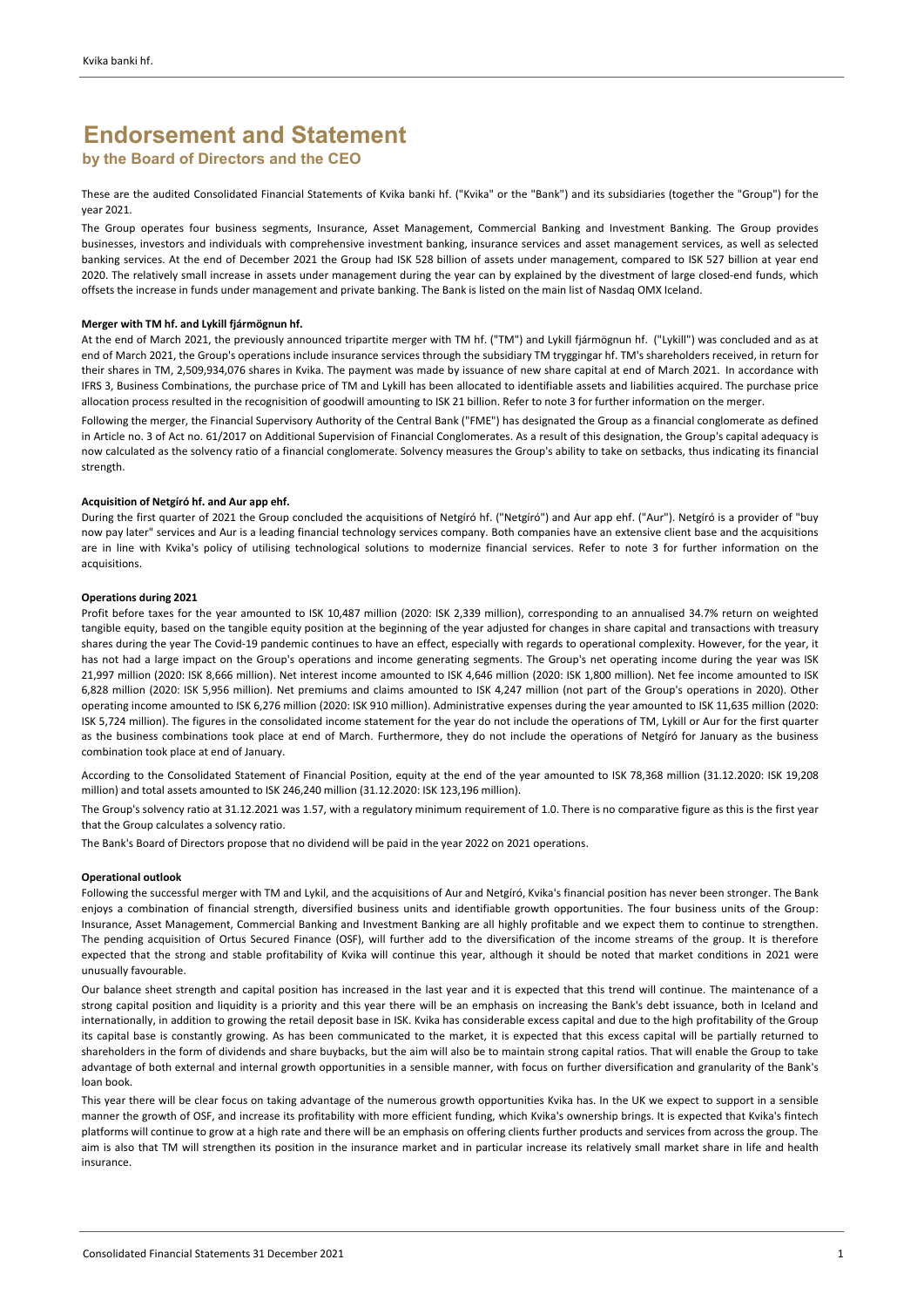**by the Board of Directors and the CEO**

#### **Economic outlook**

The Icelandic economy is experiencing rebound in gross domestic product from 6.5% contraction in 2020 due to the Covid‐19 pandemic. Gross domestic product in the first three quarters of 2021 was stronger than initially forecasted and it is anticipated that growth in GDP will be in the area of 5% in 2021 or 1% higher than officially forecasted. Unemployment has been falling and is reaching pre‐pandemic level of 5% where part‐time benefits and other government measures introduced early in the pandemic have now been abolished to a large extent. The labour market has historically been flexible and as unemployment returns to pre‐pandemic levels, as the tourism gains more momentum and consumer confidence increases, labour shortages may occurr as the output gap closes. Inflation has been rising and peaked at 5.7% year-on-year at the end of 2021 mainly attributable to price increases due to devolopment in global commodity prices, shipping costs, housing prices and wage growth. Inflation is set to remain above 5.0% in 2022 but forecasted to not going below 4% until 2023, accounting for 10% appreciation of the ISK to trade‐weigted basket of currencies and upcoming negotions on collective wage agreements. Commodity exports such as seafood and energy (aluminium) have rebounded due to increased commodity prices as well has the international sector (not reliant on natural resources) seen strong demand. In the short-term the outlook is promising in tourism as it is set to keep growing over the next years. Main uncertainty in the economic recovery is the development of the pandemic globally since Iceland is heavily dependent on foreign trade.

#### **Share capital and shareholders**

The Bank's issued share capital amounted to ISK 4,907 million as at 31 December 2021 (31.12.2020: ISK 2,141 million). At the end of the year the Bank held ISK 117 million treasury shares (31.12.2020: no treasury shares). The shares were acquired through a share buy‐back programme. The Bank's share capital was increased by a nominal value of ISK 2,766 million during the year.

The Bank had 2,820 shareholders at year-end 2021 (2020: 990), none of which held more than 10% of shares in the Bank (2020: 0). The ten largest shareholders are as follows:

| Shareholder | 31.12.2021 | 31.12.2020 |
|-------------|------------|------------|
|             | 8.20%      | 7.57%      |
|             | 6.28%      | 5.86%      |
|             | 6.11%      | 8.24%      |
|             | 4.61%      | 0.29%      |
|             | 4.40%      | 2.18%      |
|             | 4.33%      | 2.30%      |
|             | 3.08%      | 0.28%      |
|             | 2.47%      | 2.89%      |
|             | 2.14%      | 0.23%      |
|             | 2.02%      |            |
|             | 43.63%     | 29.85%     |

Further information about the shareholders of the Bank is provided in note 73.

#### **Risk management**

The objective of risk management is to promote a good and efficient culture of risk awareness within the Group and to increase the understanding of employees and management on the Group's risk taking, in addition to an assessment process related to risk and capital position. An emphasis is placed on being up to speed on the latest developments and adoption of rules related to risk management, such as regarding capital‐ and liquidity management. The Group is faced with various kinds of risk that relate to its operations as a financial conglomerate and arise from its day‐to‐day operations. An active risk management entails analysing risk, measuring it and taking actions to limit it, as well as monitoring risk factors across the Group. The Group's risk management, and its main operations, are described in the notes accompanying the Consolidated Financial Statements. Refer to notes 46‐63 on analysis of exposure to various types of risk.

#### **Corporate governance**

Kvika is obliged to observe recognised corporate governance guidelines, pursuant to Par. 7 of Article 54 of Act No. 161/2002, on Financial Undertakings. The Bank complies with the Guidelines on Corporate Governance issued jointly in February 2021 by the Chamber of Commerce, NASDAQ Iceland and the Confederation of Icelandic Employers in most respects. The only deviation from the guidelines is that Kvika has not appointed a nomination committee nor decided how one should be appointed as further discussed in an appendix to these financial statements, which contains a corporate governance statement. Kvika has twice been recognized as a company which has achieved excellence in corporate governance following a formal assessment based on the Icelandic Guidelines on Corporate Governance issued by the Icelandic Chamber of Commerce, SA – Business Iceland and Nasdaq Iceland, first in 2018 and again in 2021. The recognition applies for three years at a time unless there have been significant changes to the Board of Directors or the ownership of the Bank. The Board of Directors intends to have such an assessment carried out on a regular basis and maintain the aforementioned recognition.

In accordance with the Bank´s articles of association, five members and two alternate members are elected to the Board of Directors each year at the Annual General Meeting. The eligibility of members of the Board is subject to statutory law. It is the Bank´s policy concerning election of the Board of Directors that the Board collectively has sufficient knowledge, competency and experience to understand the Bank´s operations, including the main risk factors. The ratio of each gender of members of the Board and alternate members shall be at least 40%. The election of Board members is furthermore governed by the provisions of the Act on Public Limited Liability Companies No. 2/1995 and the Act on Financial Undertakings No. 161/2002.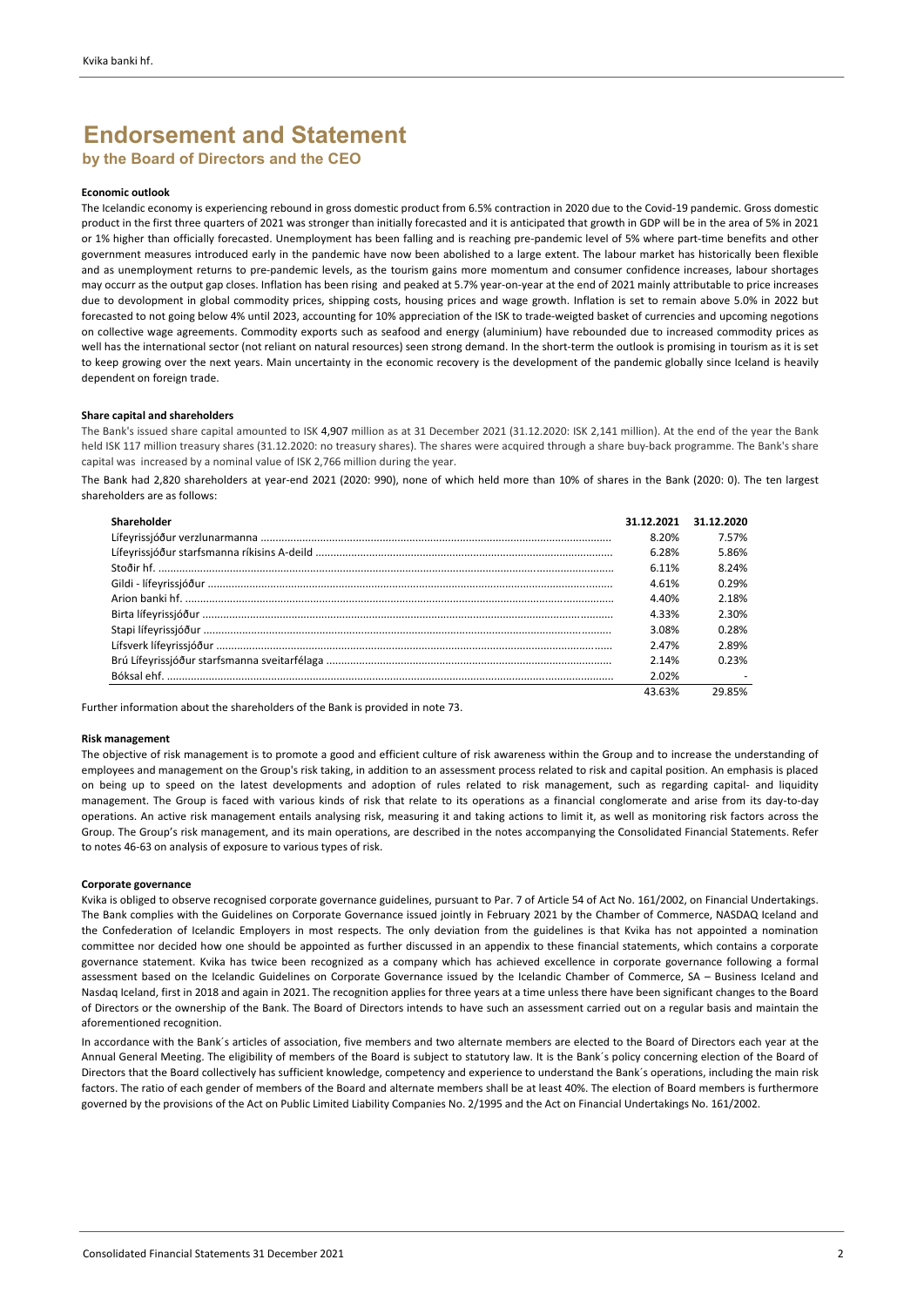#### **by the Board of Directors and the CEO**

The Bank´s articles of association may be amended at lawfully convened shareholders´ meetings, provided that the notice of the meeting specifies that proposals for such amendments are scheduled and outlines the main substance of the amendments. An amendment takes effect only if approved by at least 2/3 of the votes cast and by shareholders controlling at least 2/3 of the shares represented at the meeting. However, the provisions of the articles of association regarding the voting rights of shareholders and equality among them cannot be amended except with the consent of all the shareholders who are subject to the curtailment of rights, cf. paragraph 3 of Article 94 of the Act on Public Limited Liability Companies No. 2/1995.

The Board of Directors emphasizes good corporate governance and adherence to accepted guidelines on corporate governance. The Board has laid down comprehensive rules in which the authority of the Board is defined and its scope of work in conjunction with the CEO. They address e.g. competence of Board members to participate in individual decisions, confidentiality and information disclosure between the CEO and the Board. All of the Board members are independent of the Bank and it´s major shareholders and there are no executive directors on the Board. The Bank aims to promote gender equality and two out of five board members are women.

Kvika has not established a specific policy on the diversity of its Board of Directors, Executive Committee and senior management with regard to age, gender or educational and professional background. Reasons for this are discussed thoroughly in the Statement on the Corporate Governance of Kvika.

The Board determines compensation for the CEO. The Board of Directors has delegated certain tasks to three separate subcommittees, the Risk Committee, Audit Committee and Remuneration Committee. In accordance with the Bank's articles of association, at least three members have been appointed to each committee, thereof at least two Board members. It is not permitted to appoint employees of the Bank to any subcommittee. Members shall have the necessary experience and knowledge for each committee's tasks according to applicable laws and rules. Each committee has incorporated procedural rules which have been confirmed by the Board of Directors.

The Board of Directors determines the risk policy and risk appetite of the Group with rules on risk management of the financial conglomerate of Kvika, which define risk factors in Kvika's operations, including their nature and acceptable volume.

The CEO reports to the Board and verifies the effectiveness of internal controls and risk management in the Consolidated Financial Statements. Internal controls and risk management applied in the preparation of the Consolidated Financial Statements are organised with a view to preventing any significant deficiencies in the accounting process. Kvika's Board of Directors and control units regularly verify the effectiveness of internal controls and risk management.

The Risk Committee has an advisory and supervisory role for the Bank's Board of Directors, among other things, in determining its risk policy and risk appetite. The Audit Committee is intended to play an advisory and supervisory role for the Bank's Board of Directors by, among other things, ensuring the quality of financial statements and other financial information from the Bank and the independence of its auditors. The Audit Committee supervises accounting procedures and the effectiveness of internal controls as well as internal and external auditing. The main aspects of internal and external control and the Bank's management in connection with the accounting process are described in detail in the Statement on the Corporate Governance of Kvika.

Further information about the Bank's corporate governance can be found in an appendix to these financial statements which contains a corporate governance statement. A copy of the statement is available on the Bank's website, www.kvika.is.

#### **Sustainability and non‐financial reporting**

A new strategy for the Group was approved in 2021. One of the guiding principles of the new strategy is sustainability and social responsibility. In addition, one of the seven key goals of Kvika, as outlined in the strategy, is to have a real and measurable impact on Iceland's carbon footprint and climate issues in general. Long‐term thinking remains Kvika's value, and the value of simplicity and courage have now also been added.

Responsible decision making is discussed in Kvika's code of conduct, which reflects the Bank´s values and strategy. The code of conduct is approved by Kvika's Board of Director and formally certified by its employees. The Bank has also issued a code of conduct for suppliers and important suppliers are asked to formally acknowledge the code.

The Bank has issued a social responsibility policy which outlines the group's vision and focus on social responsibility, including Kvika's objectives, obligations, and commitments. Kvika´s ownership policies state that sustainability and social issues are, among other issues, coordinated throughout the Group. In 2021 Kvika established a committee for social responsibility and sustainability, and a new position of a project manager of sustainability. The committee and the project manager of sustainability follow through on the relevant activities at a group level.

Kvika is involved in various collaboration in sustainability and offers diverse community grants. Kvika became a member of the UN Principles for Sustainable Investments (UN PRI) in autumn 2020 on behalf of the Group and has since then worked on the implementation of the principles into the operation.

Kvika is a commercial bank that puts emphasis on fintech solutions. By emphasizing using digital technology, Kvika supports environmental protection, with simpler and more ecologically friendly processes, products, and services. Among green products and services the Bank established in 2021 are green car loans of Lykill, now one of Kvika´s brands, and green deposit accounts of the brand Audur, both of which fall under the terms of the Bank´s Green Financing Framework. In addition, Kvika issued its first green bond in December 2021.

In accordance the Act on Annual Accounts, no 3/2006, Kvika provides information on its progress, scope, and impacts, notably on the environment, society. and human resources, in a summary with the Board of Director´s statement. The summary also covers Kvika's approach to human rights, corruption, and bribery, as well as other factors that are included in, and affect, Kvika's social responsibility, cf. article 66 (d) of the Act on Annual Accounts. The summary with the Board´s statement refers to Kvika's sustainability report for 2021 for more detailed information on the Group´s non‐ financial performance.

Kvika's sustainability report follows Nasdaq's ESG Reporting Guide 2.0 and, to a limited extent, the GRI Standards. This is the first time the Group issues a sustainability report in this format. The sustainability report can be found on Kvika's website www.kvika.is and will also be submitted to the registry of annual accounts, as part of the Group's non-financial disclosures.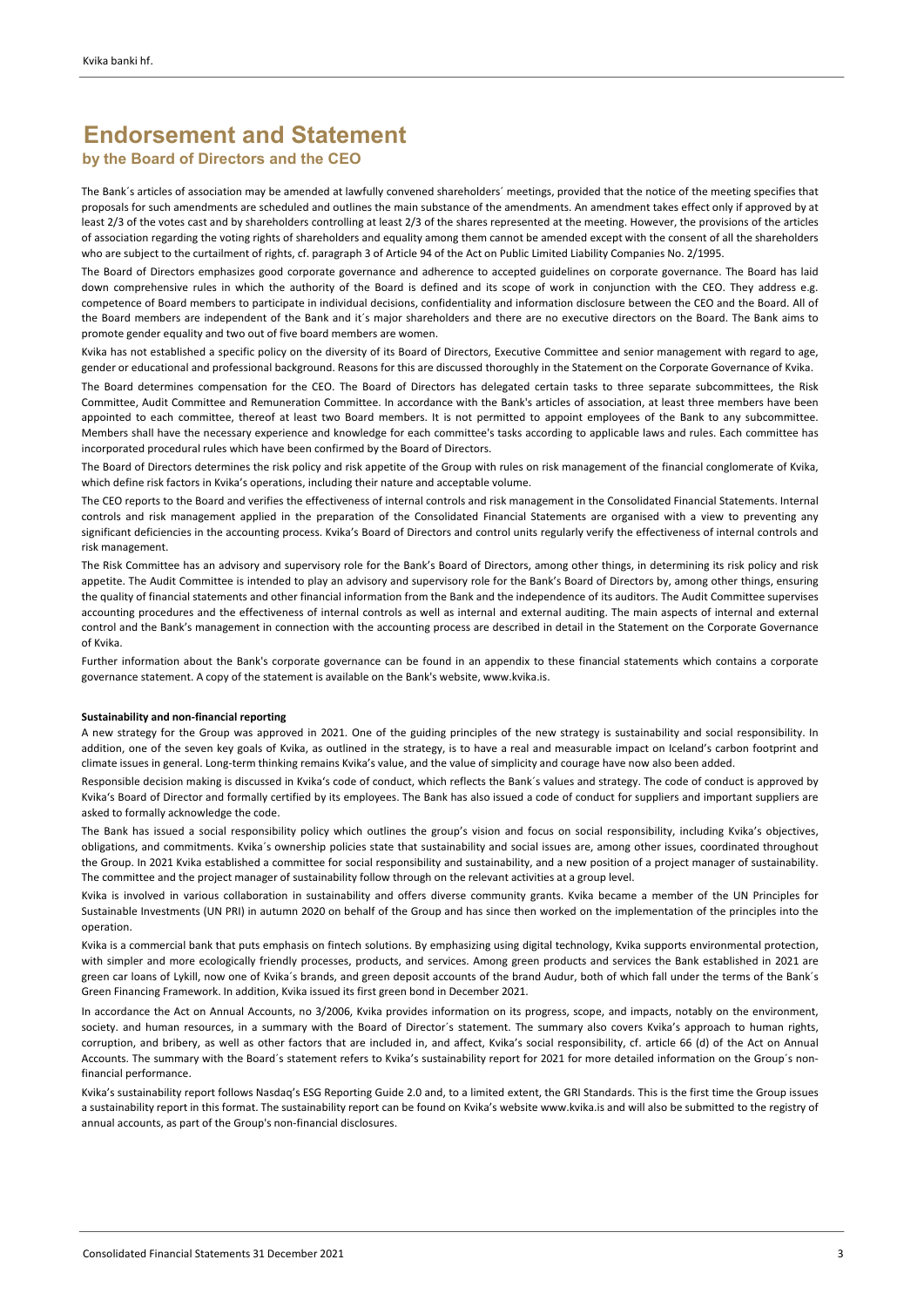### **by the Board of Directors and the CEO**

#### **Statement by the Board of Directors and the CEO**

The Consolidated Financial Statements of Kvika banki hf. for the year 2021 have been prepared in accordance with International Financial Reporting Standards as adopted by the EU, and additional requirements, as applicable, in the Act on Annual Accounts no. 3/2006, the Act on Financial Undertakings no. 161/2002 and rules on accounting for credit institutions no. 834/2003.

To the best of our knowledge these Consolidated Financial Statements give a true and fair view of the Group's assets, liabilities and financial position as at 31 December 2021 and the financial performance of the Group and changes of cash flows for the year 2021. Furthermore, in our opinion the Consolidated Financial Statements and the Endorsement of the Board of Directors and the CEO give a fair view of the development and performance of the Group's operations and its position and describe the principal risks and uncertainties faced by the Group.

In our opinion, the Consolidated Financial Statements of Kvika banki hf. for the year 2021 identified as "254900WR3I1Z9NPC7D84‐2021‐12‐31‐en.zip" are prepared in all material respects, in compliance with the European Single Electronic Format Regulation (ESEF).

The Board of Directors and the CEO of the Bank have today discussed the Consolidated Financial Statements for the year 2021, and confirm them by the means of their signatures.

Reykjavík, 24 February 2022.

**Board of Directors**

Chairman Sigurður Hannesson

Guðmundur Þórðarson Helga Kristín Auðunsdóttir Deputy Chairman

Ingunn Svala Leifsdóttir Guðjón Reynisson

**Chief Executive Officer**

Marinó Örn Tryggvason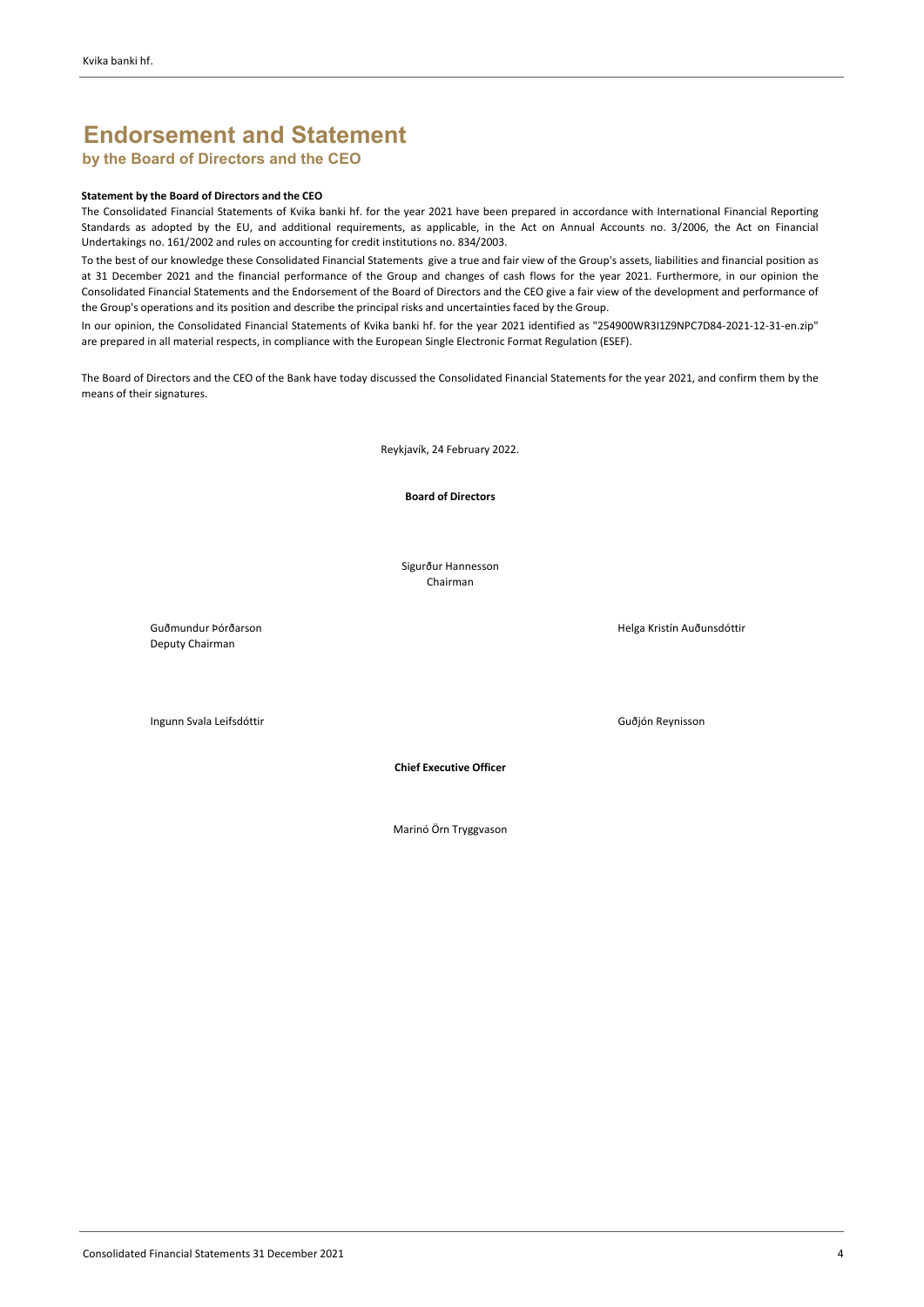To the Board of Directors and Shareholders of Kvika banki hf.

#### **Opinion**

We have audited the consolidated financial statements of Kvika banki hf. for the year ended December 31, 2021 which comprise, the consolidated statement of comprehensive income, the consolidated statement of financial position, the consolidated statement of changes in equity, the consolidated statement of cash flows for the year then ended and the notes to the consolidated financial statements, including a summary of significant accounting policies.

In our opinion, the accompanying consolidated financial statements give a true and fair view of the consolidated financial position of Kvika banki hf. as at December 31, 2021, and its consolidated financial performance and its consolidated cash flows for the year then ended in accordance with International Financial Reporting Standards (IFRSs) as adopted by the EU and additional requirements, as applicable, in the Act on Annual Accounts, the Act on Financial Undertakings and rules on accounting for credit institutions.

Our opinion in this report on the consolidated financial statements is consistent with the content of the additional report that has been submitted to the company´s audit committee in accordance with the EU Audit Regulation 537/2014 Article 11.

#### **Basis for Opinion**

We conducted our audit in accordance with International Standards on Auditing (ISAs). Our responsibilities under those standards are further described in the Auditor's Responsibilities for the Audit of the consolidated Financial Statements section of our report. We are independent of Kvika banki hf. in accordance with the International Ethics Standards Board for Accountants' Code of Ethics for Professional Accountants (IESBA Code) together with the ethical requirements that are relevant to our audit of the financial statements in Iceland, and we have fulfilled our other ethical responsibilities in accordance with these requirements and the IESBA. This includes that, based on the best of our knowledge and belief, no prohibited services referred to in the EU Audit Regulation 537/2014 Article 5.1 has been provided to the audited company or, where applicable, its parent company or its controlled companies within the EU . We believe that the audit evidence we have obtained is sufficient and appropriate to provide a basis for our opinion.

#### **Key Audit Matters**

Key audit matters are those matters that, in our professional judgement, were of most significance in our audit of the consolidated financial statements of the current period. These matters were addressed in the context of our audit of the consolidated financial statements as a whole, and in forming our opinion thereon, and we do not provide a separate opinion on these matters.

| <b>Key Audit Matters</b>                                                                                                                                                                       | How the matter was addressed in our audit                                                                                                                                                                              |
|------------------------------------------------------------------------------------------------------------------------------------------------------------------------------------------------|------------------------------------------------------------------------------------------------------------------------------------------------------------------------------------------------------------------------|
| <b>Business combination</b>                                                                                                                                                                    |                                                                                                                                                                                                                        |
|                                                                                                                                                                                                | On 30 March 2021, Kvika banki hf and TM hf. merged together. As Based on our risk assessment we have reviewed internal controls that address                                                                           |
|                                                                                                                                                                                                | detailed in note 3, the purchases price was ISK 49.4 billion. Following a the accounting for business combinations and tested the reasonableness of the                                                                |
| purchase price allocation, ISK 5.0 billion of intangible assets were key assumptions.                                                                                                          |                                                                                                                                                                                                                        |
|                                                                                                                                                                                                | recognized, resulting in the recognition of ISK 21 billion of goodwill We have engaged our internal valuation specialist to assess and challenge                                                                       |
| recognized in connection with the acquisition.                                                                                                                                                 | management's assumptions used in its fair value models for identifying and<br>measuring identifiable assets and liabilities, including:                                                                                |
| The business combination with TM hf. was recognized as of 30 March •                                                                                                                           | Challenging assumptions used to measure the valuation of identifiable                                                                                                                                                  |
| [2021 in the consolidated financial statements and one of the subsidiary]                                                                                                                      | assets and liabilities recognized and lifetime of intangible assets.                                                                                                                                                   |
| of TM hf. (TM tryggingar hf.) now represent the new insurance.<br>segment in the consolidated financial statements.                                                                            | Testing valuation models, including mathematical accuracy and obtaining<br>supporting evidence for future cash flow projections, estimates and key<br>assumptions.                                                     |
| The business combination required complex management judgment in  •<br>applying IFRS 3, including determining the acquirer and valuation of<br>recognized identifiable assets and liabilities. | Considered the impact of reasonable possible changes in key assumptions<br>and performed sensitivity calculations to quantify the impact of potential<br>downside changes to Management's models.                      |
| to be a key audit matter.                                                                                                                                                                      | Due to the complexity involved, we consider the business combination We have also reviewed the disclosures presented in note 3 to the financial<br>statements to confirm compliance with the provisions within IFRS 3. |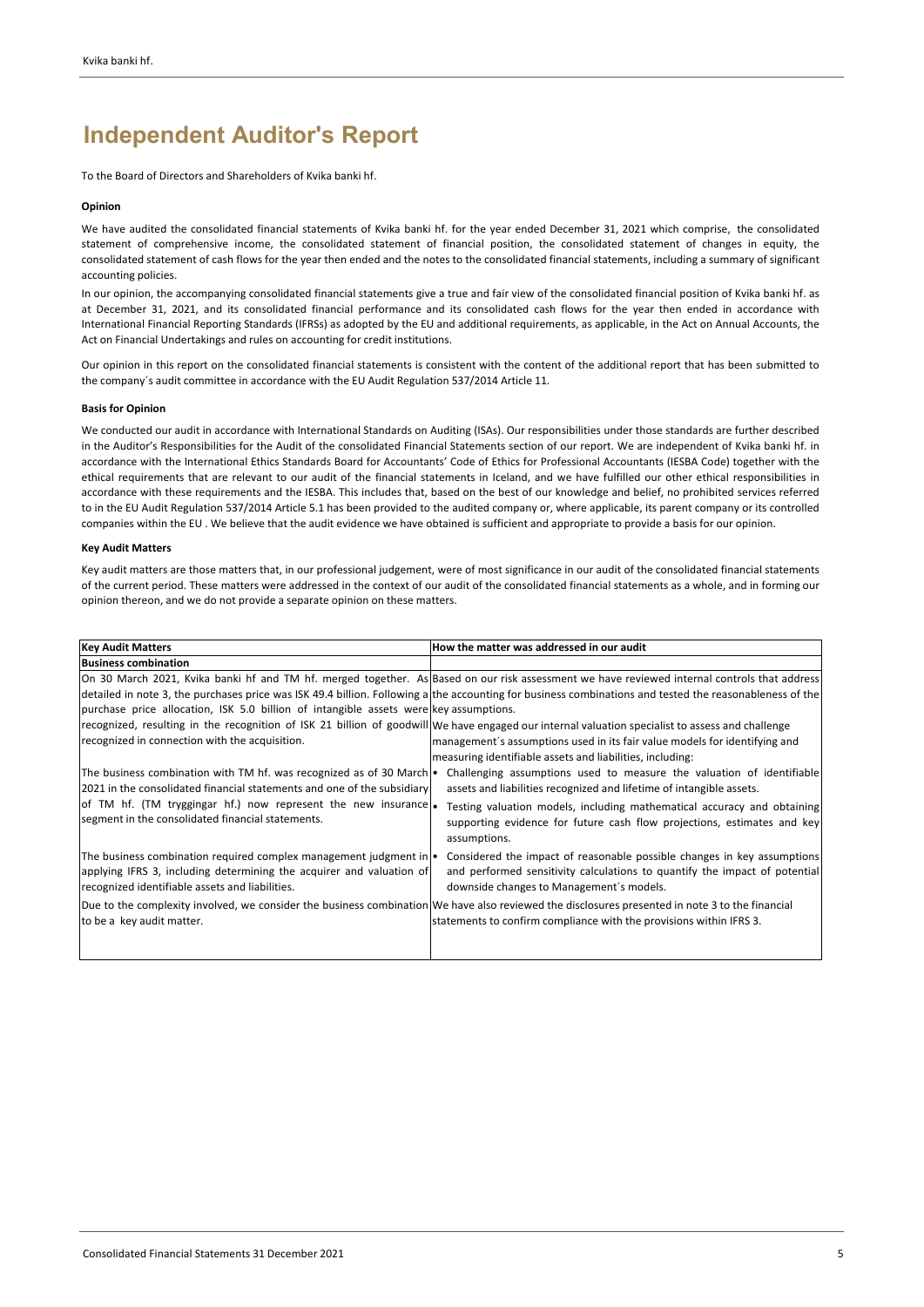| Impairment charges for loans                                                                                                            |                                                                                                                                                 |
|-----------------------------------------------------------------------------------------------------------------------------------------|-------------------------------------------------------------------------------------------------------------------------------------------------|
|                                                                                                                                         | The group gross loans amounted ISK 72,925 million at year end and the Based on our risk assessment and industry knowledge, we have examined the |
|                                                                                                                                         | total allowance for the group amounted to ISK 1,343 million against impairment charges for loans and provisions for undrawn loan commitments    |
|                                                                                                                                         | loans at amortized cost, unused credit facilities and guarantees at 31 and guarantess and evaluated the methodology applied as well as the      |
| December 2021.                                                                                                                          | assumptions made according to the description of the key audit matter.                                                                          |
|                                                                                                                                         | Measurement of loan impairment charges is considered a key audit During our audit we have evaluated whether the groups expected credit loss     |
| matter as the determination of assumptions for expected credit losses models are compliant to IFRS 9.                                   |                                                                                                                                                 |
| is highly subjective due to the level of judgement applied by Our examination included the following elements:                          |                                                                                                                                                 |
| management.                                                                                                                             |                                                                                                                                                 |
|                                                                                                                                         | Testing of key controls over assumptions used in the expected credit loss                                                                       |
| The most significant judgements are:                                                                                                    | models.                                                                                                                                         |
|                                                                                                                                         | Assumptions used in the expected credit loss models to <b>.</b> Substantively testing the valuation of collateral with particular focus on      |
| incorporate forward looking information.                                                                                                | management overlays applied to collateral value.                                                                                                |
| l.<br>Timely identification of exposures with significant increase in credit .                                                          | Reviewed the PD (proabability of default) model from CreditInfo and how it                                                                      |
| risk and credit impaired exposures.                                                                                                     | has been calibrated to represent the banks portfolio.                                                                                           |
| I۰<br>Valuation of collateral and assumptions of future cash flows on .                                                                 | Testing the appropriateness of forward looking information and how they                                                                         |
| manually assessed credit-impaired exposures.                                                                                            | have been applied in the expected credit loss models.                                                                                           |
| I۰                                                                                                                                      | Management overlays for particular exposures, which are not We have evaulated whether disclosure in the consolidated financial statement        |
| appropriately captured in the expected credit loss model.                                                                               | are in accordance with IFRS.                                                                                                                    |
|                                                                                                                                         |                                                                                                                                                 |
| Management has provided further information about expected credit<br>losses and provisions for guarantees in notes 23, 50 and 89 to the |                                                                                                                                                 |
| consolidated financial statements.                                                                                                      |                                                                                                                                                 |
|                                                                                                                                         |                                                                                                                                                 |
| Measurement of liabilities under insurance contracts                                                                                    |                                                                                                                                                 |
|                                                                                                                                         | Liabilities under insurance contracts for the Group amounted to ISK Based on our risk assessment, we have examined the valuation of claims      |
|                                                                                                                                         | 22,434 million at 31 December 2021. There of claims provision provision and evaluated the methodology applied and the assumptions made.         |
| amounted to ISK 16,493 million.                                                                                                         |                                                                                                                                                 |
|                                                                                                                                         | Measurement of claims provision is deemed a key audit matter as the Our examination included the following elements, where we also made use of  |
| determination of assumptions for the measurement of claims provision our internationally qualified actuaries:                           |                                                                                                                                                 |
| requires Management to apply judgements about future events.                                                                            | • Testing of key controls over the actuarial models, data collection and                                                                        |
|                                                                                                                                         | analysis and the assumptions-setting processes.                                                                                                 |
| Changes in assumptions and the methodology applied may have a                                                                           | Performed substantive testing on reported claims and estimated whether                                                                          |
| material impact on the measurement of claims provision.                                                                                 | the liability was sufficiently recognized.                                                                                                      |
| Management has provided further information about liabilities under                                                                     | Evaluated managements first estimates of claims when further information                                                                        |
| insurance contracts in note 33 and 104 to the consolidated financial                                                                    | is missing.                                                                                                                                     |
| statements.                                                                                                                             | Evaluated management methodology and calculations of IBNR.                                                                                      |
|                                                                                                                                         | • Reconcliations of reported and IBNR claims at year end.                                                                                       |
|                                                                                                                                         | In addition we have evaluated whether disclosures in the consolidated financial                                                                 |
|                                                                                                                                         | statements are in accordance with IFRS.                                                                                                         |

#### **Other information**

The Board of Directors and the CEO are responsible for the other information. The other information comprises the report of board of directors, Statement of the Corporate Governance and Non-Financial information.

Our opinion on the financial statements does not cover the other information and we do not express any form of assurance conclusion thereon, except the confirmation regarding report of the board of directors as stated below.

In connection with our audit of the financial statements, our responsibility is to read the other information and, in doing so, consider whether the other information is materially inconsistent with the financial statements or our knowledge obtained in the audit or otherwise appears to be materially misstated. If, based on the work we have performed, we conclude that there is a material misstatement of this other information, we are required to report that fact. We have nothing to report in this regard.

In accordance with Paragraph 2 article 104 of the Icelandic Financial Statement Act no. 3/2006, we confirm to the best of our knowledge that the accompanying report of the board of directors includes all information required by the Icelandic Financial Statement Act that is not disclosed elsewhere in the financial statements.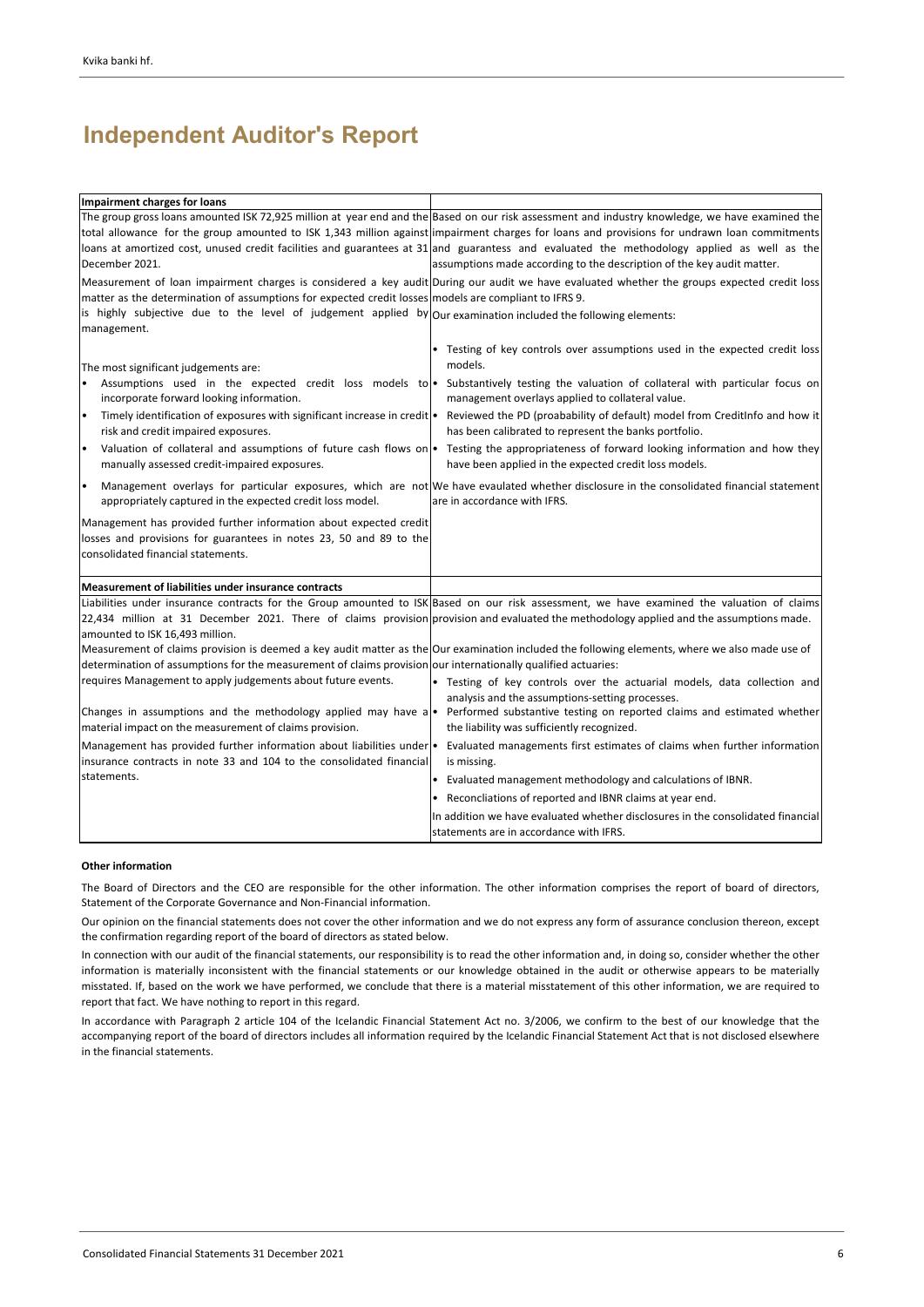#### **Responsibilities of the Board of Directors and the CEO for the Consolidated Financial Statements**

The Board of Directors and the CEO are responsible for the preparation and fair presentation of the consolidated financial statements in accordance with International Financial Reporting Standards (IFRSs) as adopted by the EU and additional requirements, as applicable, in the Act on Annual Accounts, the Act on Financial Undertakings and rules on accounting for credit institutions, and for such internal control as the Board of Directors and the CEO determines is necessary to enable the preparation of consolidated financial statements that are free from material misstatement, whether due to fraud or error.

In preparing the consolidated financial statements, the Board of Directors and the CEO are responsible for assessing Kvika banki hf.'s ability to continue as a going concern, disclosing, as applicable, matters related to going concern and using the going concern basis of accounting unless the Board of Directors and the CEO either intends to liquidate the company or to cease operations, or has no realistic alternative but to do so.

#### **Auditor's Responsibilities for the Audit of the Consolidated Financial Statements**

Our objectives are to obtain reasonable assurance about whether the consolidated financial statements as a whole are free from material misstatement, whether due to fraud or error, and to issue an auditor's report that includes our opinion. Reasonable assurance is a high level of assurance, but is not a guarantee that an audit conducted in accordance with ISAs will always detect a material misstatement when it exists. Misstatements can arise from fraud or error and are considered material if, individually or in the aggregate, they could reasonably be expected to influence the economic decisions of users taken on the basis of these consolidated financial statements.

As part of an audit in accordance with ISAs, we exercise professional judgement and maintain professional scepticism throughout the audit. We also:

- Identify and assess the risks of material misstatement of the consolidated financial statements, whether due to fraud or error, design and perform audit procedures responsive to those risks, and obtain audit evidence that is sufficient and appropriate to provide a basis for our opinion. The risk of not detecting a material misstatement resulting from fraud is higher than for one resulting from error, as fraud may involve collusion, forgery, intentional omissions, misrepresentations, or the override of internal control.
- Obtain an understanding of internal control relevant to the audit in order to design audit procedures that are appropriate in the circumstances, but not for the purpose of expressing an opinion on the effectiveness of Kvika banki hf.'s internal control.
- Evaluate the appropriateness of accounting policies used and the reasonableness of accounting estimates and related disclosures made by management.
- Conclude on the appropriateness of management's use of the going concern basis of accounting and, based on the audit evidence obtained, whether a material uncertainty exists related to events or conditions that may cast significant doubt on the Company's ability to continue as a going concern. If we conclude that a material uncertainty exists, we are required to draw attention in our auditor's report to the related disclosures in the consolidated financial statements or, if such disclosures are inadequate, to modify our opinion. Our conclusions are based on the audit evidence obtained up to the date of our auditor's report. However, future events or conditions may cause the Company to cease to continue as a going concern.
- Evaluate the overall presentation, structure and content of the consolidated financial statements, including the disclosures, and whether the consolidated financial statements represent the underlying transactions and events in a manner that achieves fair presentation.
- Obtain sufficient appropriate audit evidence regarding the financial information of the entities or business activities within the Group to express an opinion on the consolidated and separate financial statements. We are responsible for the direction, supervision and performance of the group audit. We remain solely responsible for our audit opinion.

We communicate with the Board of Directors and the Audit Committee regarding, among other matters, the planned scope and timing of the audit and significant audit findings, including any significant deficiencies in internal control that we identify during our audit.

We also provide the Board of Directors and the Audit Committee with a statement that we have complied with relevant ethical requirements regarding independence, and to communicate with them all relationships and other matters that may reasonably be thought to bear on our independence, and where applicable, related safeguards.

In addition to our work as the auditors of Kvika banki hf., Deloitte has provided the firm with permitted additional services such as review of interim financial statements, other assurance engagements and consultation on tax matters. Deloitte has in place internal procedures in order to ensure its independence before acceptance of additional services. Deloitte has provided to the audit commitee written confirmation that Deloitte is independent of Kvika banki hf.

From the matters communicated with the Board of Directors and the Audit Committee, we determine those matters that were of most significance in the audit of the consolidated financial statements of the current period and are therefore the key audit matters. We describe these matters in our auditor's report unless law or regulation precludes public disclosure about the matter or when, in extremely rare circumstances, we determine that a matter should not be communicated in our report because the adverse consequences of doing so would reasonably be expected to outweigh the public interest benefits of such communication.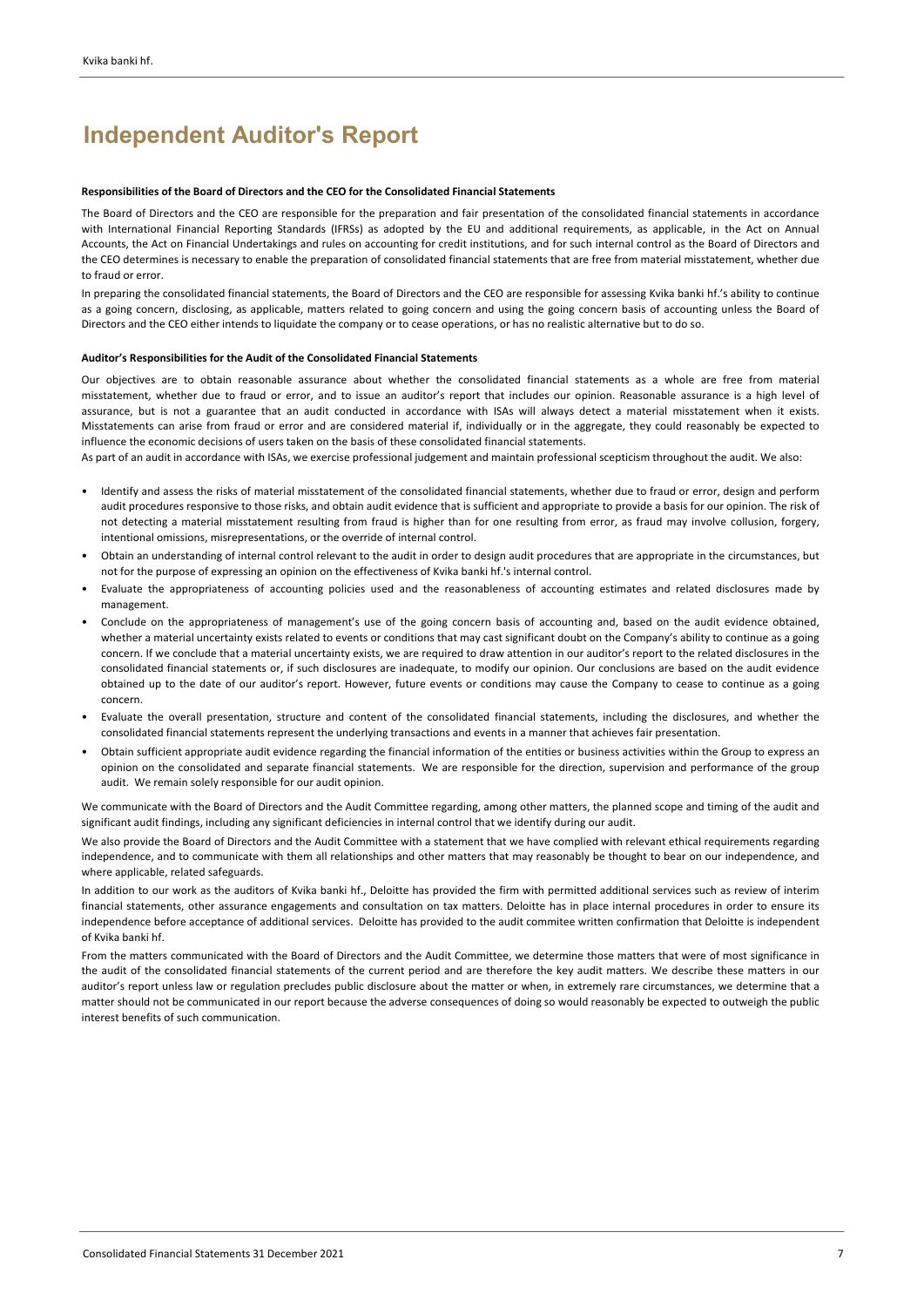#### **Report on other legal and regulatory requirements**

**Report on European single electronic format (ESEF Regulation)**

As part of our audit of the consolidated financial statements of Kvika banki hf. we performed procedures to be able to issue an opinion on whether the consolidated financial statements of Kvika banki hf. for the year 2021 with the file name "254900WR3I1Z9NPC7D84‐2021‐12‐31‐en.zip" is prepared, in all material respects, in compliance with laws no. 20/2021 disclosure obligation of issuers of securities and the obligation to flag relating to requirements regarding European single electronic format regulation EU 2019/815 which include requirements related to the preparation of the consolidated financial statements in XHTML format and iXBRL markup.

Management is responsible for preparing the consolidated financial statements in compliance with laws no. 20/2021 disclosure obligation of issuers of securities and the obligation to flag. This responsibility includes preparing the consolidated financial statements in a XHTML format in accordance to EU regulation 2019/815 on the European single electronic format (ESEF regulation).

Our responsibility is to obtain reasonable assurance, based on evidence that we have obtained, on whether the consolidated financial statements is prepared in all material respects, in compliance with the ESEF Regulation, and to issue a report that includes our opinion. The nature, timing and extent of procedures selected depend on the auditor's judgement, including the assessment of the risks of material departures from the requirement set out in the ESEF regulation, whether due to fraud or error.

In our opinion, the consolidated financial statements of Kvika banki hf. for the 2021 with the file name "254900WR3I1Z9NPC7D84‐2021‐12‐31‐en.zip" is prepared, in all material respects, in compliance with the ESEF Regulation.

Deloitte was appointed auditor of Kvika banki hf. by the general meeting of shareholders on 21 April 2021. Deloitte have been elected since the general meeting 2016.

Kópavogur, 24 February 2022.

**Deloitte ehf.**

Pálína Árnadóttir

State Authorized Public Accountant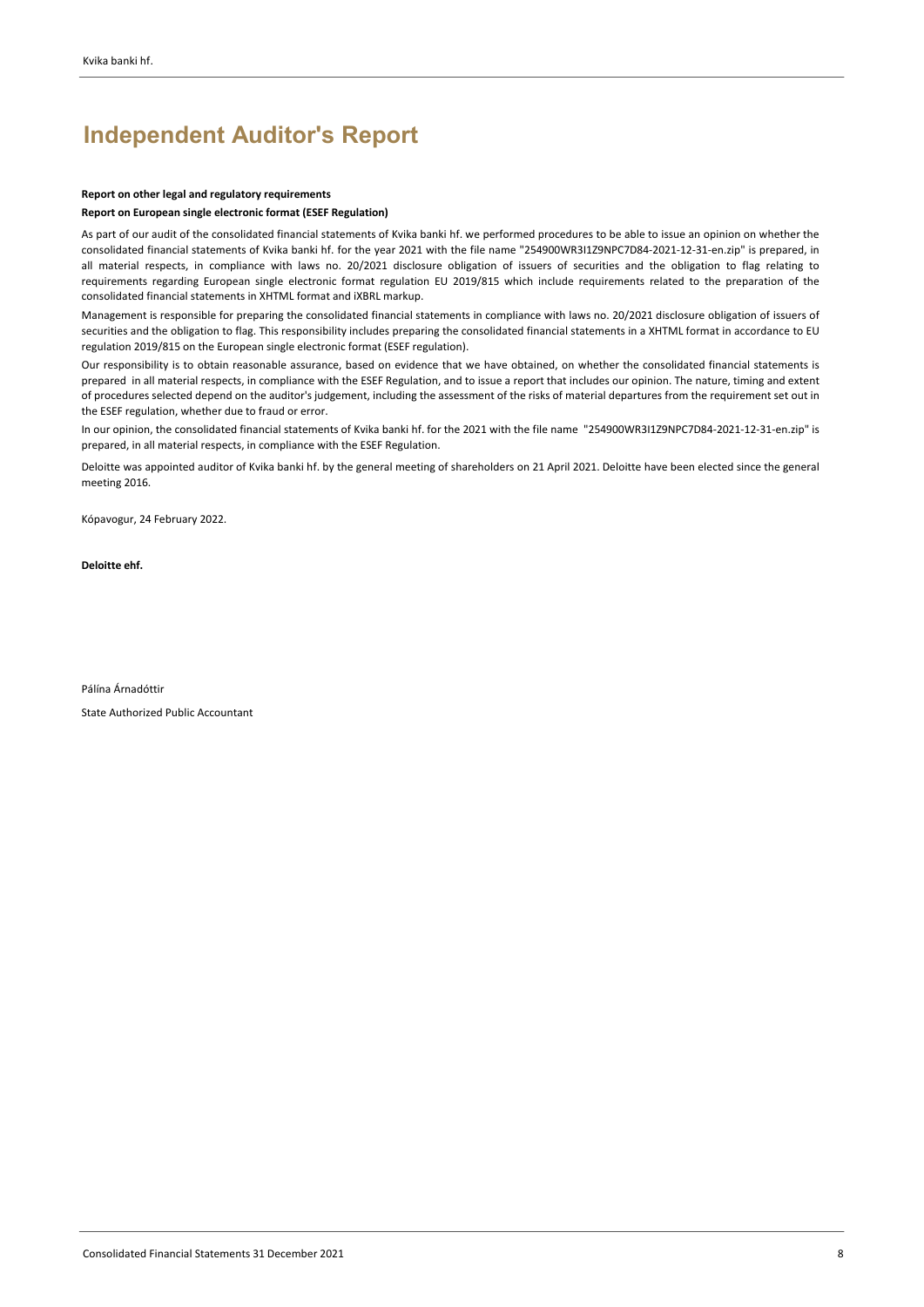# **Consolidated Income Statement**

 **For the year 2021**

|                               | <b>Notes</b>   | 2021           | 2020        |
|-------------------------------|----------------|----------------|-------------|
|                               |                | 7,084,596      | 3,719,984   |
|                               |                | (2,438,481)    | (1,919,810) |
| Net interest income           | 5              | 4,646,115      | 1,800,174   |
|                               |                | 7,224,480      | 6,149,794   |
|                               |                | (396, 739)     | (194, 136)  |
| Net fee and commission income | 6              | 6,827,741      | 5,955,659   |
|                               |                | 11,808,210     | 0           |
|                               |                | (7,560,809)    | 0           |
| Net premiums and claims       | $\overline{7}$ | 4,247,400      | $\Omega$    |
|                               | 8              | 5,671,978      | 832,595     |
|                               | 26             | (27, 566)      | (7, 427)    |
|                               |                | 631,391        | 85,048      |
| Other operating income        |                | 6,275,803      | 910,215     |
| Net operating income          |                | 21,997,059     | 8,666,048   |
|                               | $10-13$        | (11, 634, 885) | (5,723,554) |
|                               | 14             | 138,842        | (317, 468)  |
|                               |                | (97, 548)      | (286,058)   |
|                               | 27             | 83,095         | $\Omega$    |
| <b>Profit before taxes</b>    |                | 10,486,563     | 2,338,969   |
|                               | 15             | 347,634        | 28,277      |
|                               | 16             | (35, 454)      | (16, 613)   |
|                               | 17             | (135, 299)     | (77, 402)   |
| Profit for the year           |                | 10.663.444     | 2,273,231   |

|                     | <b>Notes</b> | 2021       | 2020      |
|---------------------|--------------|------------|-----------|
|                     |              | 10,734,181 | 2,348,621 |
|                     | 25           | (70.737)   | (75, 390) |
| Profit for the year |              | 10.663.444 | 2,273,231 |
| Earnings per share  | 18           |            |           |
|                     |              | 2.62       | 1.10      |
|                     |              | 2.56       | 1.02      |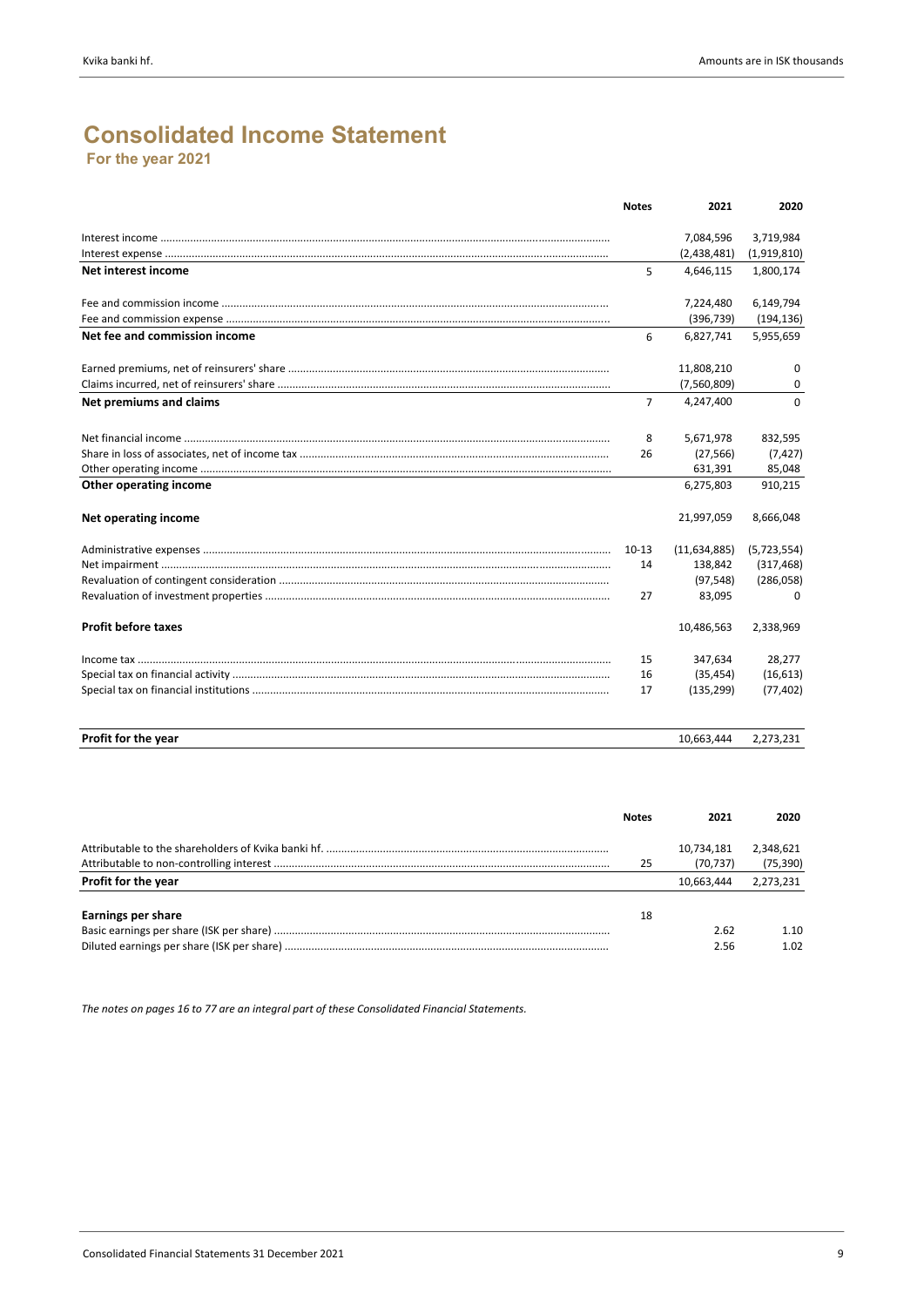### **For the year 2021 Consolidated Statement of Comprehensive Income**

|                                                                                            | <b>Notes</b> | 2021       | 2020      |
|--------------------------------------------------------------------------------------------|--------------|------------|-----------|
| <b>Profit for the year</b>                                                                 |              | 10,663,444 | 2,273,231 |
|                                                                                            |              | (108, 180) | 20.887    |
|                                                                                            |              | 11.522     | 948       |
|                                                                                            |              | (96, 657)  | 21,834    |
|                                                                                            |              | 12.238     | 48,935    |
| Other Comphrehensive income that is or may be reclassified subsequently to profit and loss |              | (84, 419)  | 70.769    |
| Total comprehensive income for the year                                                    |              | 10,579,025 | 2,344,000 |
|                                                                                            |              |            |           |

|                                         | <b>Notes</b> | 2021       | 2020      |
|-----------------------------------------|--------------|------------|-----------|
|                                         |              | 10,649,762 | 2,419,390 |
|                                         |              | (70.737)   | (75,390)  |
| Total comprehensive income for the year |              | 10,579,025 | 2,344,000 |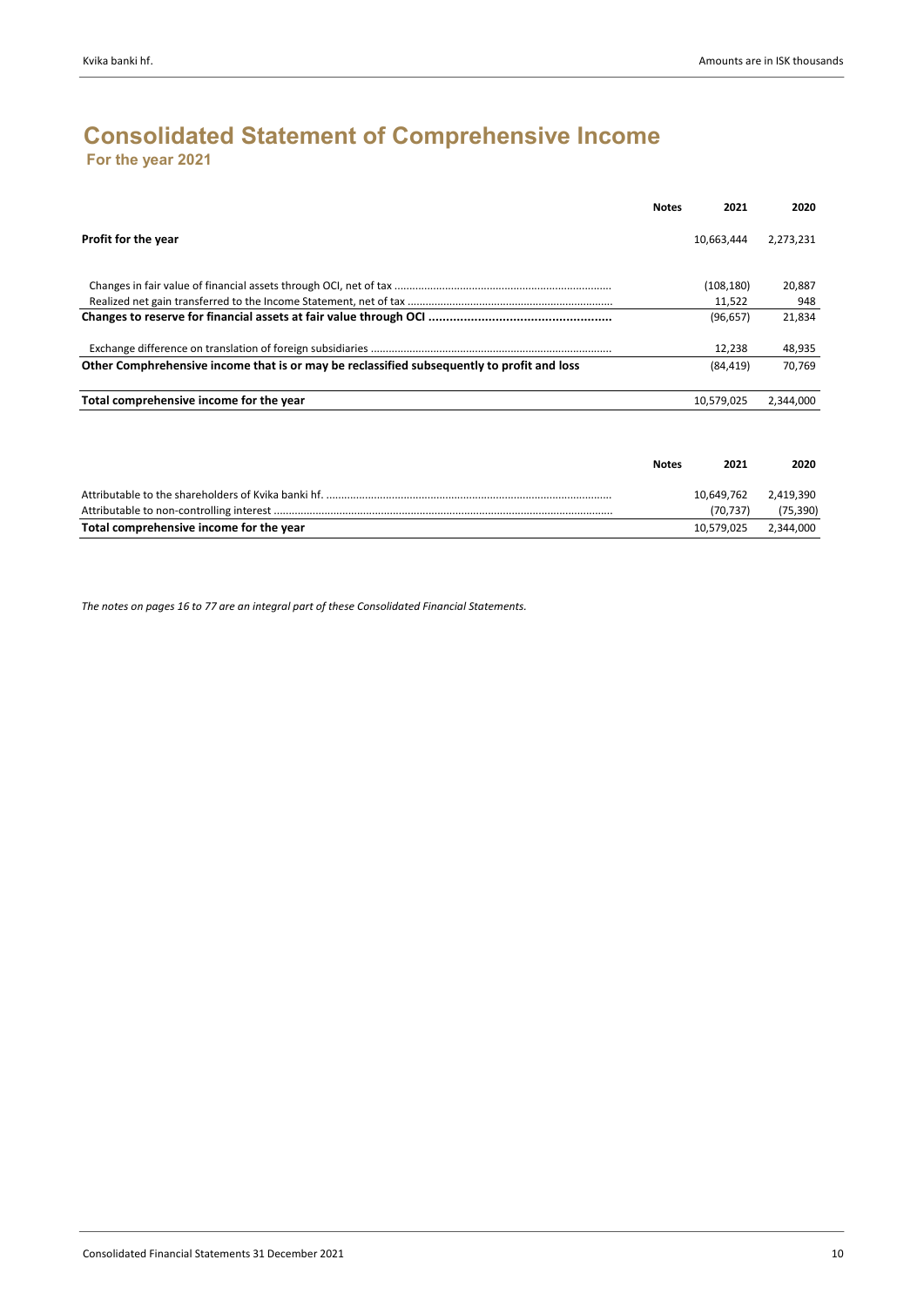# **Consolidated Statement of Financial Position**

As at 31 December 2021

| Assets              | <b>Notes</b> | 31.12.2021  | 31.12.2020  |
|---------------------|--------------|-------------|-------------|
|                     | 19           | 38,645,894  | 28,945,030  |
|                     | 20           | 40,046,651  | 28,785,033  |
|                     | 21           | 22,683,295  | 5,072,830   |
|                     | 22           | 22,085,696  | 19,620,240  |
|                     | 23           | 71.587.646  | 29,322,972  |
|                     | 24           | 2.734.216   | 389,671     |
|                     | 26           | 67.000      | 42.240      |
|                     | 27           | 1,100,000   | 1,016,905   |
|                     | 28           | 31,455,409  | 3,562,621   |
|                     | 29           | 1,458,621   | 0           |
|                     |              | 405.695     | 162,373     |
|                     | 15.30        | 3.177.763   | 835.816     |
|                     | 33           | 749.383     | 0           |
|                     | 31           | 10,042,553  | 5,440,092   |
| <b>Total assets</b> |              | 246,239,821 | 123.195.821 |

#### **Liabilities**

|                          | 32 | 78.669.807  | 59.924.683   |
|--------------------------|----|-------------|--------------|
|                          | 33 | 22.434.447  | <sup>0</sup> |
|                          | 34 | 17,261,048  | 26.424.340   |
|                          | 35 | 0           | 2.003.608    |
|                          | 36 | 32.597.716  | 5.568.085    |
|                          | 37 | 3.371.766   | 2.077.225    |
|                          | 38 | 1.323.631   | 1.520,547    |
|                          | 39 | 1.280.868   | 731.987      |
|                          | 24 | 3.008.401   | 1.750.346    |
|                          |    | 347.068     | 341          |
|                          | 30 | 899.942     | 236.186      |
|                          | 40 | 6.677.507   | 3.750.472    |
| <b>Total liabilities</b> |    | 167.872.201 | 103.987.820  |
|                          |    |             |              |

#### Equity

| <b>Total liabilities and equity</b>                              |    | 246.239.821 | 123.195.821 |
|------------------------------------------------------------------|----|-------------|-------------|
| <b>Total equity</b>                                              |    | 78.367.620  | 19,208,001  |
|                                                                  | 25 | (49,058)    | 21,030      |
| Total equity attributable to the shareholders of Kvika banki hf. |    | 78,416,678  | 19,186,971  |
|                                                                  |    | 13,696,745  | 7,740,546   |
|                                                                  |    | 9,613,793   | 5,014,902   |
|                                                                  |    | 50,316,002  | 4,290,521   |
|                                                                  | 41 | 4.790.139   | 2,141,002   |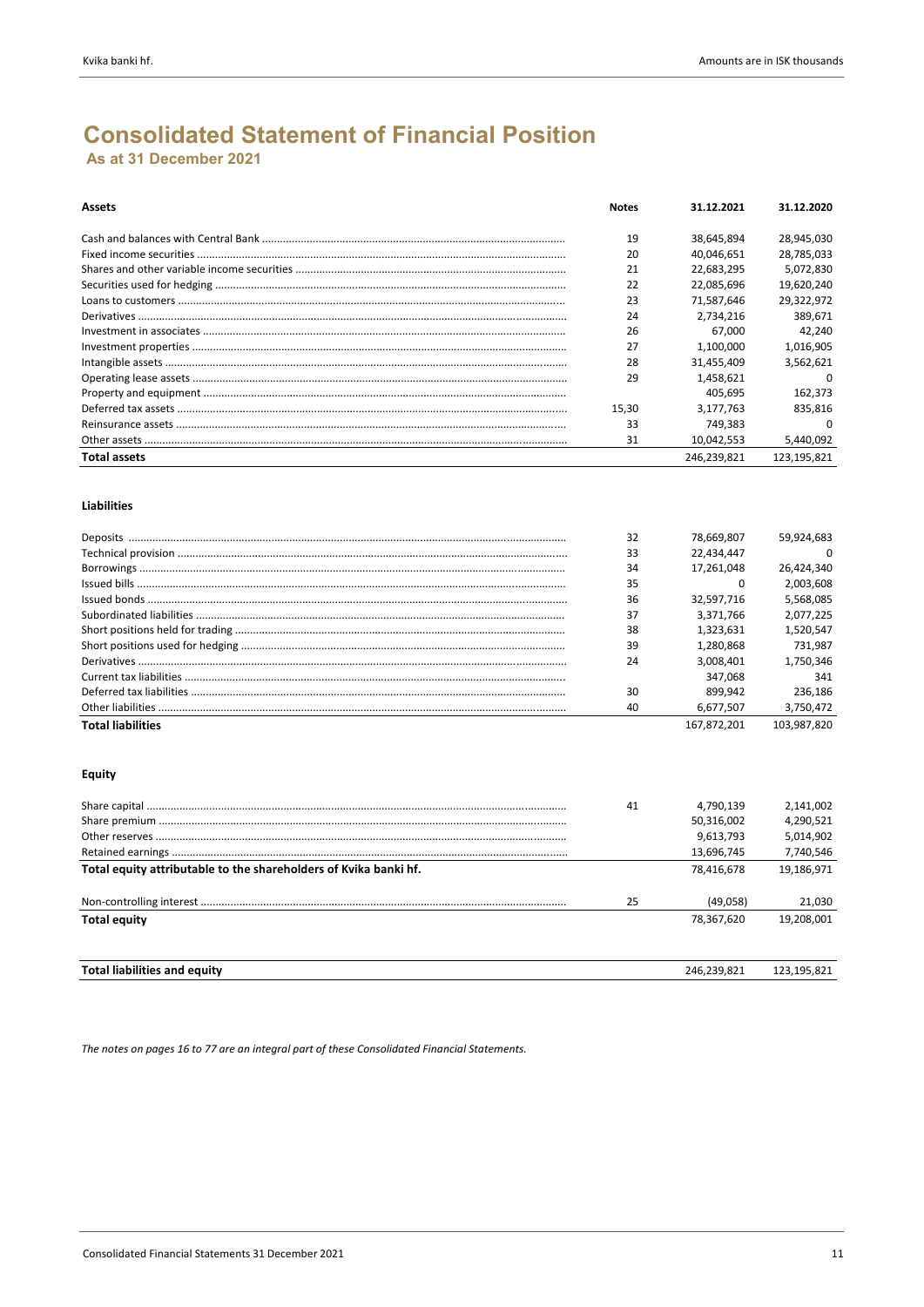## **Consolidated Statement of Changes in Equity**

 **For the year 2021**

|                                                            |              |              |              |          |                        |                | Other reserves    |         |            |             |              |             |             |
|------------------------------------------------------------|--------------|--------------|--------------|----------|------------------------|----------------|-------------------|---------|------------|-------------|--------------|-------------|-------------|
|                                                            |              |              |              |          |                        | <b>Deficit</b> |                   | Trans-  | Restricted |             | Total share- | Non-        |             |
|                                                            |              | <b>Share</b> | <b>Share</b> |          | <b>Option Warrants</b> | reduction      | <b>Fair value</b> | lation  | retained   | Retained    | holders'     | controlling | Total       |
| 1 January 2021 to 31 December 2021                         | <b>Notes</b> | capital      | premium      | reserve  | reserve                | reserve        | reserve           | reserve | earnings   | earnings    | equity       | interest    | equity      |
|                                                            |              | 2,141,002    | 4,290,521    | $\Omega$ | 149.462                | 3,103,697      | 27,293            | 54,520  | 1,679,930  | 7,740,546   | 19.186.971   | 21,030      | 19,208,001  |
|                                                            |              |              |              |          |                        |                |                   |         |            | 10,734,181  | 10,734,181   | (70, 737)   | 10,663,444  |
| Changes in fair value of financial assets through OCI      |              |              |              |          |                        |                | (108, 180)        |         |            |             | (108, 180)   |             | (108, 180)  |
| Realized net gain transferred to the Income Statement      |              |              |              |          |                        |                | 11,522            |         |            |             | 11,522       |             | 11,522      |
| Translation of foreign operations                          |              |              |              |          |                        |                |                   |         |            |             |              |             |             |
| Exchange difference on translation of foreign subsidiaries |              |              |              |          |                        |                |                   | 11,589  |            |             | 11,589       | 649         | 12,238      |
|                                                            |              | $\Omega$     |              | $\Omega$ | 0                      | 0              | (96, 657)         | 11,589  | 0          | 10,734,181  | 10,649,113   | (70,088)    | 10,579,025  |
|                                                            |              |              |              |          |                        |                |                   |         | 4,777,983  | (4,777,983) | 0            |             | $\Omega$    |
|                                                            |              |              |              |          |                        |                | (5, 459)          |         |            |             | (5, 459)     |             | (5, 459)    |
| Transactions with owners of the Bank                       |              |              |              |          |                        |                |                   |         |            |             |              |             |             |
|                                                            |              | 2,766,392    | 48.673.652   |          |                        |                |                   |         |            |             | 51,440,045   | 0           | 51.440.045  |
| Own shares acquired through business combination           |              | (6,400)      | (126, 720)   |          |                        |                |                   |         |            |             | (133, 120)   |             | (133, 120)  |
| Treasury shares acquired as part of a buy-back programme   |              | (117, 256)   | (2,741,165)  |          |                        |                |                   |         |            |             | (2,858,422)  |             | (2,858,422) |
|                                                            |              | 6.400        | 126,720      |          |                        |                |                   |         |            |             | 133,120      |             | 133,120     |
|                                                            | 72           |              |              | 4,430    |                        |                |                   |         |            |             | 4,430        |             | 4,430       |
|                                                            | 42           |              | 92,994       |          | (92, 994)              |                |                   |         |            |             |              |             | $\Omega$    |
| Equity as at 31 December 2021                              |              | 4,790,139    | 50,316,002   | 4,430    | 56,468                 | 3,103,697      | (74, 823)         | 66,109  | 6,457,912  | 13.696.745  | 78,416,678   | (49,058)    | 78,367,620  |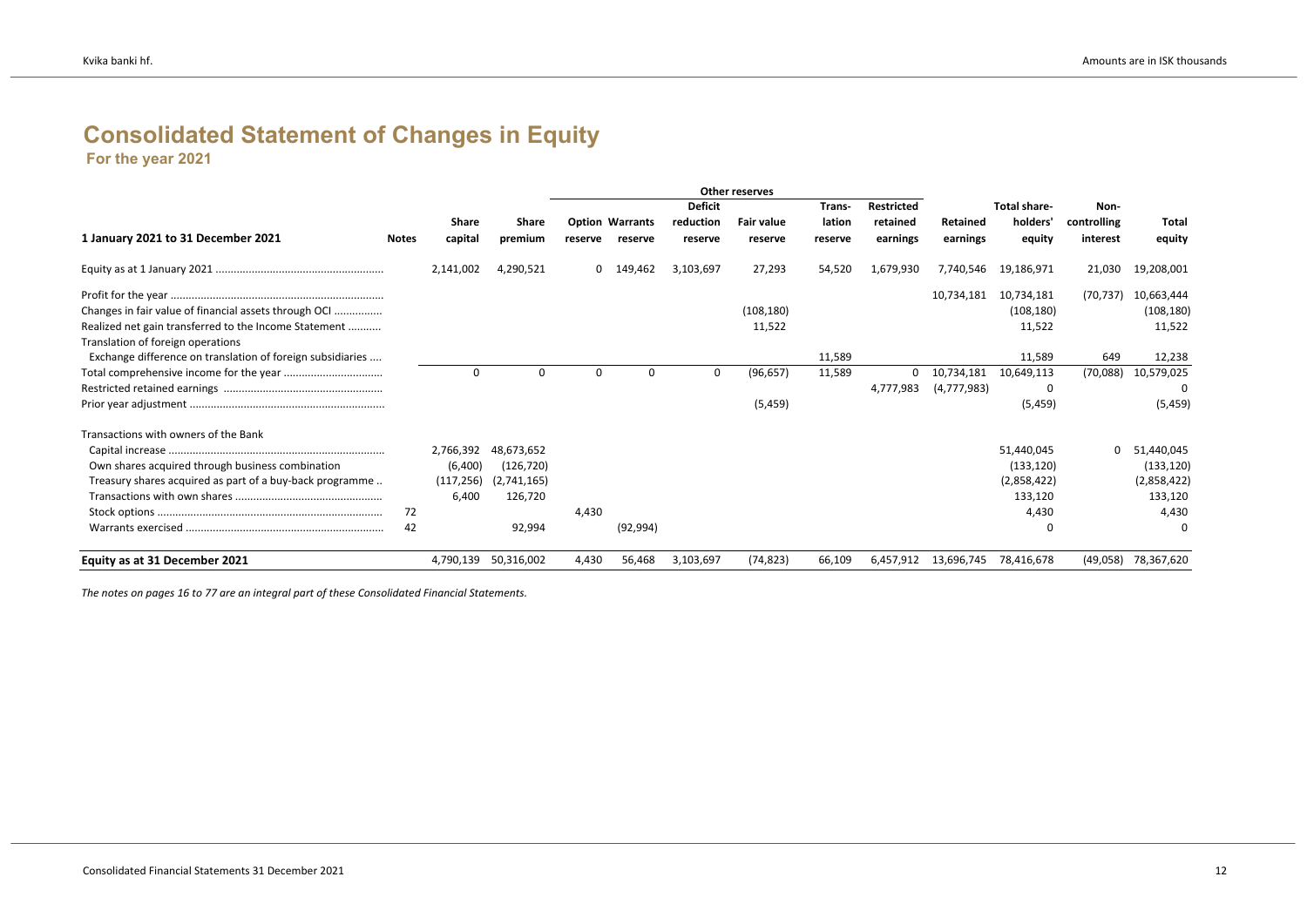## **Consolidated Statement of Changes in Equity**

 **For the year 2020**

|                                                            |              |              |           |           |                        |                | Other reserves    |         |            |            |                      |             |            |
|------------------------------------------------------------|--------------|--------------|-----------|-----------|------------------------|----------------|-------------------|---------|------------|------------|----------------------|-------------|------------|
|                                                            |              |              |           |           |                        | <b>Deficit</b> |                   | Trans-  | Restricted |            | Total share-         | Non-        |            |
|                                                            |              | <b>Share</b> | Share     |           | <b>Option Warrants</b> | reduction      | <b>Fair value</b> | lation  | retained   | Retained   | holders'             | controlling | Total      |
| 1 January 2020 to 31 December 2020                         | <b>Notes</b> | capital      | premium   | reserve   | reserve                | reserve        | reserve           | reserve | earnings   | earnings   | equity               | interest    | equity     |
|                                                            |              | 1,945,366    | 3,115,992 | 7,687     | 206,501                | 3,103,697      | 0                 | 5,586   | 778,191    | 6,292,189  | 15,455,209           | 59,974      | 15,515,183 |
|                                                            |              |              |           |           |                        |                |                   |         |            | 2,348,621  | 2,348,621            | (75, 390)   | 2,273,231  |
| Changes in fair value of financial assets through OCI      |              |              |           |           |                        |                | 20,887            |         |            |            | 20,887               |             | 20,887     |
| Realized net gain transferred to the Income Statement      |              |              |           |           |                        |                | 948               |         |            |            | 948                  |             | 948        |
| Translation of foreign operations                          |              |              |           |           |                        |                |                   |         |            |            | $\Omega$             |             | 0          |
| Exchange difference on translation of foreign subsidiaries |              |              |           |           |                        |                |                   | 48,935  |            |            | 48,935               |             | 48,935     |
|                                                            |              | $\mathbf 0$  | 0         |           | $\Omega$               | 0              | 21,834            | 48,935  | 0          | 2,348,621  | 2,419,390            | (75, 390)   | 2,344,000  |
|                                                            |              |              |           |           |                        |                |                   |         | 901,739    | (901, 739) | 0                    |             |            |
|                                                            |              |              |           |           |                        |                | 5,459             |         |            |            | 5,459                |             | 5,459      |
| Transactions with owners of the Bank                       |              |              |           |           |                        |                |                   |         |            |            |                      |             |            |
|                                                            |              | 195,637      | 1,108,806 |           |                        |                |                   |         |            |            | 1,304,443            | 36,446      | 1,340,889  |
|                                                            | 72           |              |           | 2,471     |                        |                |                   |         |            |            | 2,471                |             | 2,471      |
|                                                            |              |              | 8,683     | (10, 158) |                        |                |                   |         |            | 1,475      | 0                    |             | 0          |
|                                                            |              |              | 57,038    |           | (57,038)               |                |                   |         |            |            | $\Omega$             |             | 0          |
| Equity as at 31 December 2020                              |              | 2,141,002    | 4,290,521 |           | 0 149,462              | 3,103,697      | 27,293            | 54,520  | 1,679,930  |            | 7,740,546 19,186,971 | 21,030      | 19,208,001 |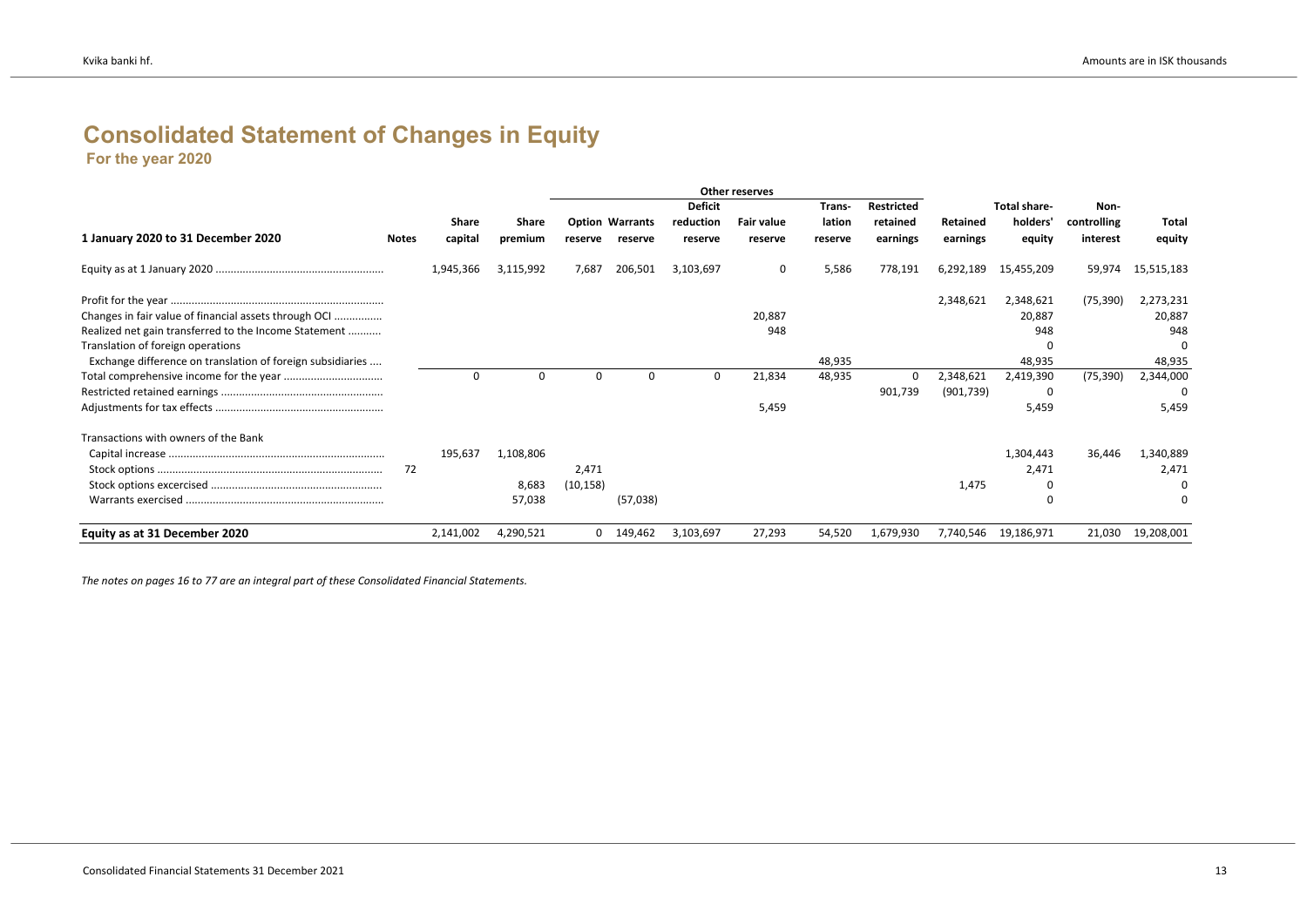### **Consolidated Statement of Cash Flows** For the year 2021

| Cash flows from operating activities                       | <b>Notes</b> | 2021           | 2020             |
|------------------------------------------------------------|--------------|----------------|------------------|
|                                                            |              | 10,663,444     | 2,273,231        |
| Adjustments for:                                           |              |                |                  |
|                                                            |              | 89,214         | (1,458,673)      |
|                                                            |              | 27,566         | 7,427            |
|                                                            |              | 1,966,889      | 301,238          |
|                                                            |              | (4,646,115)    | (1,800,174)      |
|                                                            |              | (138, 842)     | 334,773          |
|                                                            |              | (329, 374)     | (28, 277)        |
|                                                            |              | (83,095)       | 0                |
|                                                            |              | (71, 925)      | 87,851           |
|                                                            |              | 7,477,762      | (282, 605)       |
| Changes in:                                                |              | 3,833,960      | (20,660,571)     |
|                                                            |              |                |                  |
|                                                            |              | (5,042,426)    | (1,413,622)      |
|                                                            |              | (2,465,456)    | 4,654,529        |
|                                                            |              | (2,802,876)    | 1,109,130        |
|                                                            |              | (763, 439)     | 870,162          |
|                                                            |              | 946,974        | 0                |
|                                                            |              | 1,558,140      | (500, 618)       |
|                                                            |              | 18,479,161     | 8,255,394        |
|                                                            |              | (276, 730)     | 0                |
|                                                            |              | 351,965        | 1,012,619        |
|                                                            |              | 1,215,432      | 468,005          |
|                                                            |              | (380, 224)     | 538,821          |
|                                                            |              | 14,654,481     | (5,666,153)      |
|                                                            |              | 6,555,029      | 3,440,541        |
|                                                            |              | (1,905,378)    | (1,653,626)      |
| Net cash from (to) operating activities                    |              | 26,781,893     | (4, 161, 843)    |
| Cash flows from investing activities                       |              |                |                  |
|                                                            | 28           | (458, 271)     | (354, 053)       |
|                                                            |              | (160, 551)     | 0                |
|                                                            |              | 0              | 169,536          |
|                                                            |              | 3,750          | 7,500            |
|                                                            |              | (845, 239)     | 0                |
|                                                            |              | 0              | 363,000          |
|                                                            |              | 19,915         | 28,430           |
| Net cash (to) from investing activities                    |              | (1,440,397)    | 214.413          |
| Cash flows from financing activities                       |              |                |                  |
|                                                            |              | (12, 377, 785) | 5,672,370        |
|                                                            |              | (5,291,000)    |                  |
|                                                            |              | (1, 258, 799)  | (1,941,697)<br>0 |
|                                                            |              |                |                  |
|                                                            |              | 1,994,343      | 1,361,462<br>n   |
|                                                            |              | (2,858,421)    |                  |
|                                                            |              | 0              | (57, 018)        |
|                                                            |              | (299, 701)     | (197, 076)       |
| Net cash (to) from financing activities                    |              | (20,091,363)   | 4,838,040        |
|                                                            |              | 5,250,133      | 890,610          |
|                                                            |              | 28,945,030     | 26,818,231       |
|                                                            |              | 4,586,420      |                  |
|                                                            |              | (135, 688)     | 1,236,189        |
| Cash and balances with Central Bank at the end of the year | 19           | 38,645,894     | 28,945,030       |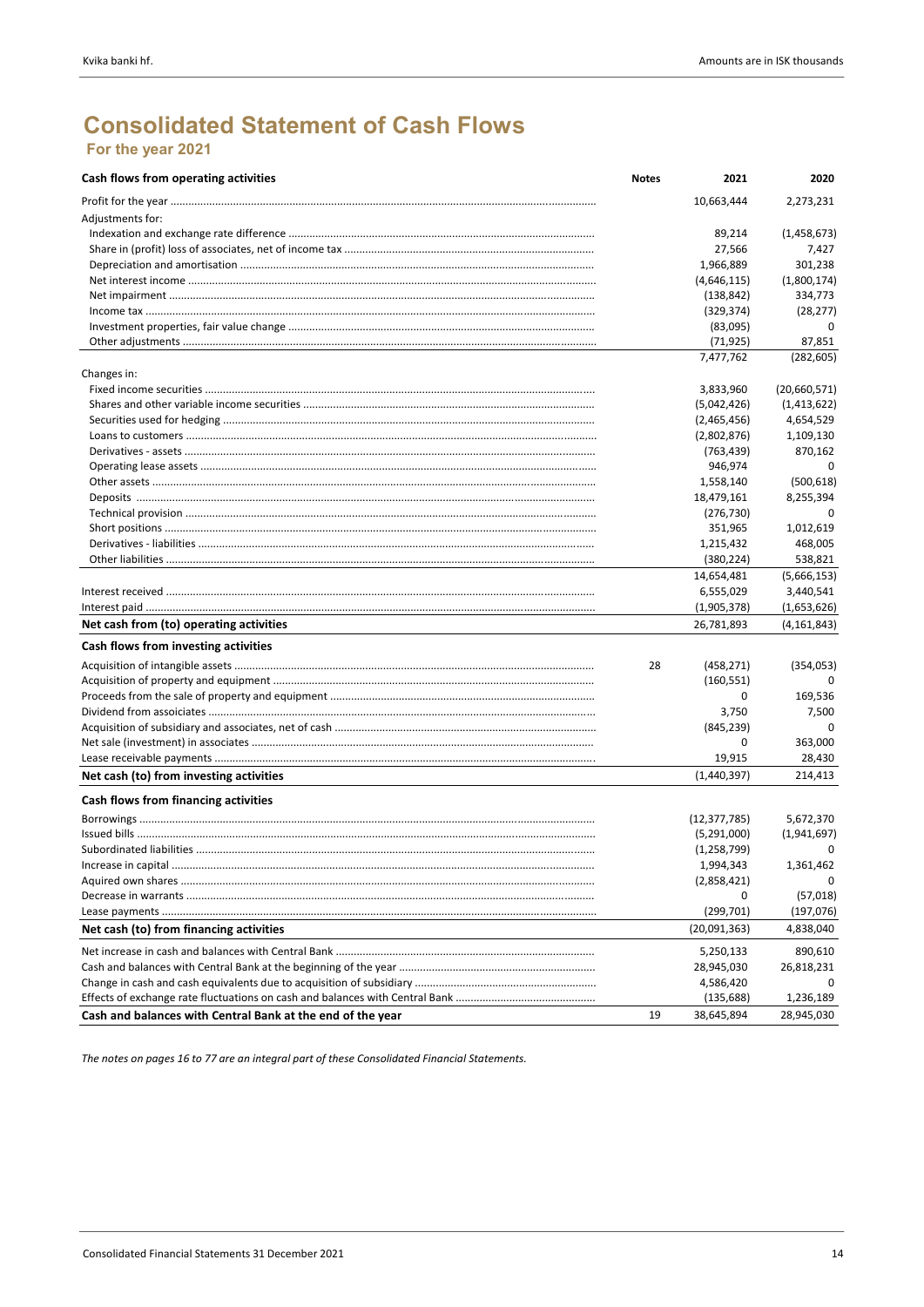| General information                                              | Page | <b>Risk management (cont.)</b>                                              | Pag            |
|------------------------------------------------------------------|------|-----------------------------------------------------------------------------|----------------|
|                                                                  |      |                                                                             | 46             |
|                                                                  |      |                                                                             | 46             |
|                                                                  |      |                                                                             | 4 <sup>c</sup> |
|                                                                  |      |                                                                             | 4 <sup>c</sup> |
| <b>Segment information</b>                                       |      | 58 Interest rate risk associated with trading portfolios                    | 49             |
|                                                                  |      | 59 Interest rate risk associated with non-trading portfolios                | 50             |
|                                                                  |      |                                                                             | 51             |
| Income statement                                                 |      |                                                                             | 51             |
|                                                                  |      |                                                                             | 53             |
|                                                                  |      |                                                                             | 53             |
|                                                                  |      |                                                                             |                |
|                                                                  |      |                                                                             |                |
|                                                                  |      | <b>Financial assets and liabilities</b>                                     |                |
|                                                                  |      | 64 Accounting classification of financial assets and financial liabilities. | 54             |
|                                                                  |      | 66 Financial assets and financial liabilities measured at fair value        | 56             |
| 12 Employment terms of the Board of Directors and management  23 |      | 67 Financial assets and financial liabilities not measured at fair value    | 58             |
|                                                                  |      |                                                                             |                |
|                                                                  |      | <b>Other information</b>                                                    |                |
|                                                                  |      |                                                                             | 59             |

| 24 |    |
|----|----|
|    |    |
|    | 60 |
|    | 60 |
|    |    |

#### **Statement of Financial Position**

|  |                 | -25 |
|--|-----------------|-----|
|  |                 |     |
|  |                 |     |
|  |                 |     |
|  |                 |     |
|  |                 |     |
|  |                 |     |
|  |                 |     |
|  |                 | 27  |
|  |                 | 27  |
|  |                 | 28  |
|  |                 |     |
|  |                 |     |
|  |                 |     |
|  |                 | -30 |
|  |                 | 31  |
|  |                 | 31  |
|  |                 |     |
|  |                 |     |
|  |                 |     |
|  |                 |     |
|  |                 |     |
|  |                 |     |
|  |                 |     |
|  |                 |     |
|  |                 |     |
|  |                 |     |
|  |                 |     |
|  | Risk management |     |
|  |                 | 37  |
|  | $17$ Hodging    | 29  |

### **General information Page Risk management (cont.) Page** Reporting entity ...................................................................................... 16 54 Insurance risk .................................................................................. 46 Basis of preparation ................................................................................ 16 55 Liquidity risk ..................................................................................... 46 Business combinations ............................................................................ 17 56 Market risk ...................................................................................... 49 Interest rate risk .............................................................................. 49 Business segments .................................................................................. 20 59 Interest rate risk associated with non‐trading portfolios .................. 50 Exposure towards changes in the CPI ............................................... 51 Net interest income ................................................................................ 21 62 Equity risk ........................................................................................ 53 Net fee and commission income ............................................................. 21 63 Operational risk ............................................................................... 53

#### Foreign currency exchange difference .................................................... 22 **Financial assets and liabilities**

| 64 Accounting classification of financial assets and financial liabilities. | 54 |
|-----------------------------------------------------------------------------|----|
| 66 Financial assets and financial liabilities measured at fair value        | 56 |
| 67 Financial assets and financial liabilities not measured at fair value    | 58 |
| <b>Other information</b>                                                    |    |

|  | 59 |
|--|----|
|  | 60 |
|  | 60 |
|  | 60 |
|  | 61 |
|  | 61 |
|  |    |
|  |    |

#### Fixed income securities ........................................................................... 25 **Significant accounting policies** 62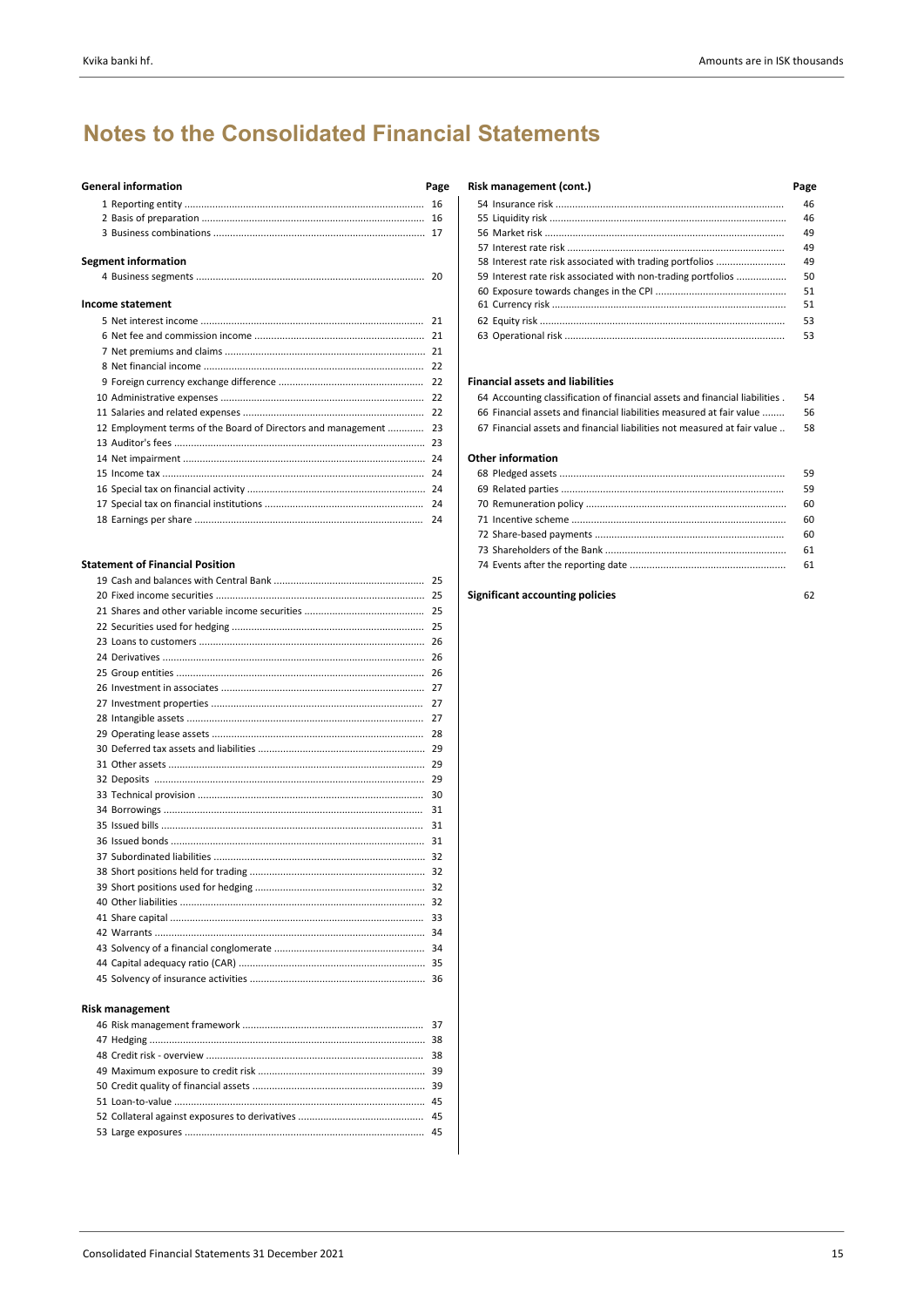#### **General information**

#### **1. Reporting entity**

Kvika banki hf. ("Kvika" or the "Bank") is a limited liability company incorporated and domiciled in Iceland, with its registered office at Katrínartún 2, Reykjavík. The Bank operates as a bank based on Act No. 161/2002, on Financial Undertakings, and is supervised by the Financial Supervisory Authority of the Central Bank ("FME"). At end of March 2021, a tripartite merger with TM hf. and Lykill fjármögnun hf. was concluded and as at end of March 2021, the Group's operations include insurance services through the subsidiary TM tryggingar hf.

The Consolidated Financial Statements for the year ended 31 December 2021 comprise Kvika banki hf. and its subsidiaries (together referred to as the Group). The Group operates four business segments, Asset Management, Corporate Banking, Insurance Services and Investment Banking. The Group provides businesses, investors and individuals with comprehensive investment banking, insurance services and asset management services as well as selected banking services.

The Consolidated Financial Statements were approved and authorised for issue by the Board of Directors and the CEO on 24 February 2022.

#### **2. Basis of preparation**

#### Statement of compliance

The Consolidated Financial Statements have been prepared in accordance with International Financial Reporting Standards (IFRS), as adopted by the European Union and additional requirements, as applicable, in the Act on Annual Accounts no. 3/2006, the Act on Financial Undertakings no. 161/2002 and rules on accounting for credit institutions no. 834/2003.

#### b. Basis of measurement

The Consolidated Financial Statements have been prepared using the historical cost basis except for the following:

- ‐ fixed income securities are measured at fair value;
- ‐ shares and other variable income securities are measured at fair value;
- ‐ securities used for hedging are measured at fair value;
- ‐ certain loans to customers which are measured at fair value;
- ‐ derivatives are measured at fair value;
- ‐ investment properties are measured at fair value;
- ‐ certain receivables are measured at fair value;
- ‐ shared based payment is accounting for in accordance with IFRS 2;
- ‐ contingent consideration is measured at fair value;
- ‐ short positions are measured at fair value; and
- ‐ technical provision is measured in accordance with IFRS 4.
- c. Functional and presentation currency

The Consolidated Financial Statements are prepared in Icelandic Krona (ISK), which is the Bank's functional currency. All financial information has been rounded to the nearest thousand, unless otherwise stated.

The Group's assets and liabilities which are denominated in other currency than ISK are translated to ISK using the exchange rate as at the end of day 31 December 2021.

d. Going concern

The Bank's management has assessed the Group's ability to continue as a going concern and is satisfied that the Group has the resources to continue its operations.

**Estimates and judgements** 

The preparation of financial statements in accordance with IFRSs requires management to make judgements, estimates and assumptions that affect the application of accounting policies and the reported amounts of assets, liabilities, income and expenses. Actual results may differ The estimates and underlying assumptions are based on historical result and various other factors that are believed to be reasonable under the circumstances, the results of which form the basis of making the judgements about carrying amounts of assets and liabilities that are not readily apparent from other sources.

The estimates and underlying assumptions are reviewed on an on-going basis. Revisions to accounting estimates are recognised in the period in which the estimate is revised if the revision affects only that period or in the period and future periods if the revision affects both current Information about areas of estimation uncertainty and critical judgements made by management in applying accounting policies that can have a significant effect on the amounts recognised in the Consolidated Financial Statements is provided in note 118.

f. Relevance and importance of notes to the reader

In order to enhance the informational value of the Condensed Interim Consolidated Financial Statements, the notes are evaluated based on relevance and importance for the reader. This can result in information, that has been evaluated as neither important or relevant for the reader, not being presented in the notes.

The COVID‐19 pandemic and the challenges it created had an impact on the operation and assets of the Group during the years 2020 and 2021. This impact is best quantified in its effect on the Bank's loan portfolio. For further details see notes 50 and 89.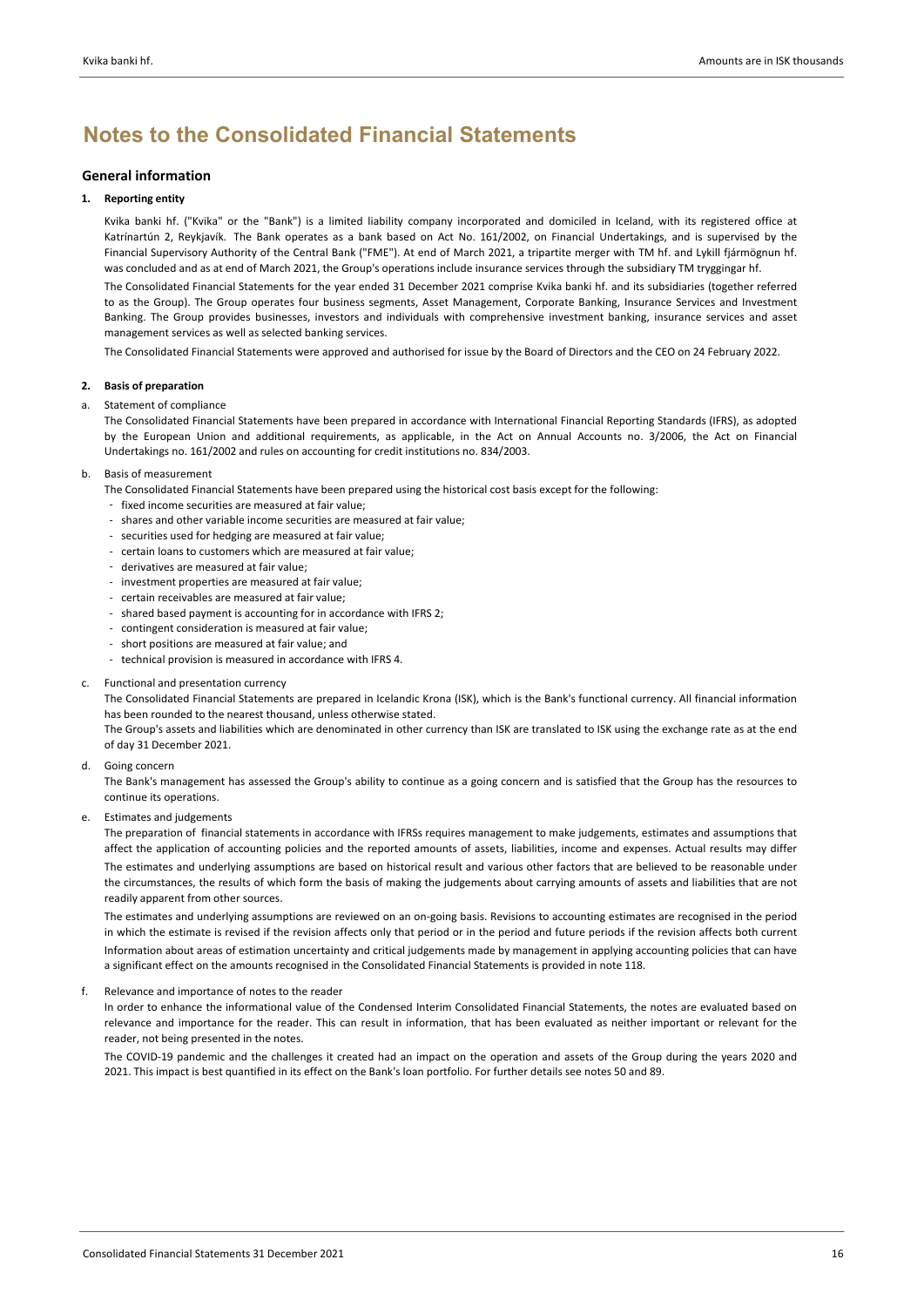#### **3. Business combinations**

#### a. Merger of Kvika banki, TM hf. and Lykill fjármögnun hf.

In March 2021, the tripartite merger of Kvika banki hf. ("Kvika"), TM hf. ("TM") and Lykill Fjármögnun hf. ("Lykill") was concluded. In the merger TM and Lykill were dissolved without settlement of debts, the three companies were combined and are TM and Lykill thereby a part of the Bank as at 30 March 2021 and their subsidiaries are part of the Group's Consolidated Financial Statements from that day. The activities and operations of TM and Lykill have been integrated with those of the Bank and the merged company operates under the name Kvika banki hf. During the years 2020 and 2021, the Bank incurred transaction costs related to the merger amounting to ISK 40 million which were expensed as operating expenses.

The transaction is a good strategic fit and allows for loan diversification for the Group. It is anticipated that cost synergies will result in considerably lower funding costs and reduced operating expenses for the activities of Lykill and TM. For more information, reference is made to stock exhange releases and investor presentations that Kvika has published.

The consideration transferred, to the previous owners of TM, was in the form of shares in the merged company in exchange for their shares in TM. TM's shareholders received, in return for their shares in TM, 2,509,934,076 shares in Kvika. The payment was made by issuance of new share capital at end of March 2021. The fair value of the Kvika shares transferred was based on the listed share price of the Bank at 30 March 2021, being 19.7 per share. Kvika is the acquirer in the business combination as, among other things, the majority of the Group's senior management and board of directors consists of management and directors from Kvika.

In accordance with IFRS 3, Business Combinations, the purchase price of TM and Lykill was allocated to identifiable assets and liabilities acquired. The purchase price allocation ("PPA") of TM and Lykill has been finalised and recognised goodwill amounts to ISK 20,984 million. The following table summarises the recognised amounts of assets and liabilities acquired by the Group on the acquisition date, 30 March 2021, as well as fair value changes made as a part of the PPA.

| Identifiable assets acquired and liabilities assumed                                             | <b>Book value at</b> | <b>Fair value</b> |            |
|--------------------------------------------------------------------------------------------------|----------------------|-------------------|------------|
| Assets                                                                                           | acquisition date     | changes           | Total      |
|                                                                                                  | 4,476,923            |                   | 4,476,923  |
|                                                                                                  | 15,649,175           |                   | 15,649,175 |
|                                                                                                  | 12,899,937           |                   | 12,899,937 |
|                                                                                                  | 39,384,339           |                   | 39,384,339 |
|                                                                                                  | 1,784,025            |                   | 1,784,025  |
| Investment where investment risk is borne by life-insurance policyholders                        | 93,883               |                   | 93,883     |
|                                                                                                  | 1,581,106            |                   | 1,581,106  |
|                                                                                                  | 750,648              | 4,607,739         | 5,358,387  |
|                                                                                                  | 793,195              |                   | 793,195    |
|                                                                                                  | 1,088,721            | 937,495           | 2,026,216  |
|                                                                                                  | 11,706,807           |                   | 11,706,807 |
| Total                                                                                            | 90,208,760           | 5,545,234         | 95,753,994 |
|                                                                                                  |                      |                   |            |
| <b>Liabilities</b>                                                                               |                      |                   |            |
|                                                                                                  | 6,457,110            | 233,548           | 6,690,658  |
|                                                                                                  | 3,253,058            |                   | 3,253,058  |
|                                                                                                  | 24,241,920           |                   | 24,241,920 |
|                                                                                                  | 2,358,610            |                   | 2,358,610  |
| Technical provision for life-insurance policies where investment risk is borne by policyholders. | 93,883               |                   | 93,883     |
|                                                                                                  | 42,623               |                   | 42,623     |
|                                                                                                  | 694,715              | 297,348           | 992,063    |
|                                                                                                  | 27,169,612           |                   | 27,169,612 |
|                                                                                                  | 2,449,848            |                   | 2,449,848  |
| Total                                                                                            | 66.761.377           | 530.896           | 67,292,273 |
|                                                                                                  |                      |                   |            |
|                                                                                                  |                      |                   | 28,461,721 |
|                                                                                                  |                      |                   | 49,445,701 |
|                                                                                                  |                      |                   | 20,983,981 |

The figures in the consolidated income statement for the year 2021 do not include the operations of TM or Lykill during January through March as the merger took place at end of March. If the merger had occurred on 1 January 2021, it is estimated that the consolidated net operating income would have been ISK 24,971 million and the consolidated profit before tax for the year would have been ISK 12,004 million.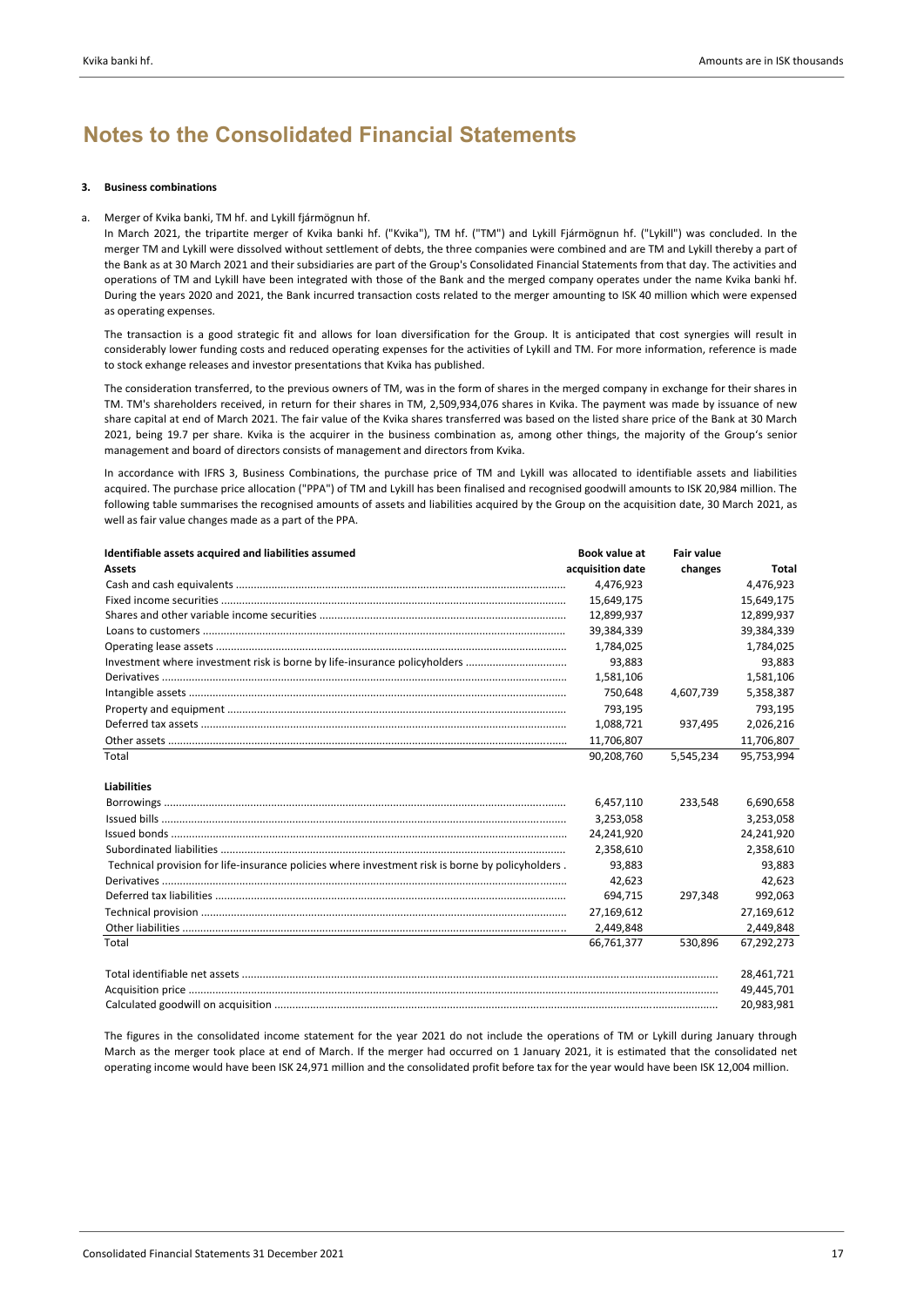#### **3. Business combinations (cont.)**

#### b. Acquisition of Netgíró hf.

In January 2021, the Group acquired 80% of the shares in Netgíró hf. ("Netgíró") and is Netgíró a part of the Group and Consolidated Financial Statements from the end of January 2021. The Group is now the sole owner of Netgíró as before the acquisition, it owned 20% of the shares in the company. The 20% share which the Group previously owned was at end of 2020 held at a fair value in line with the purchase price for the remaining share. The consideration transferred, to the previous owners of Netgíró, was in the form of a cash payment of ISK 325 million. During the years 2020 and 2021, the Bank incurred transaction costs related to the acquisition amounting to ISK 16 million which were expensed as operating expenses.

Netgíró is a provider of "buy now pay later" services. The transaction is a good strategic fit and is in line with Kvika's policy of utilising technological solutions to modernize financial services. The acquisition also allows for loan diversification for the Group, and synergies in terms of improved funding costs.

In accordance with IFRS 3, Business Combinations, the purchase price of Netgíró was allocated to identifiable assets and liabilities acquired. The purchase price allocation ("PPA") of Netgíró has been finalised and recognised goodwill amounts to ISK 221 million. The following table summarises the recognised amounts of assets and liabilities acquired by the Group on the acquisition date, 31 January 2021, as well as fair value changes made as a part of the PPA.

| Identifiable assets acquired and liabilities assumed | Book value at    | <b>Fair value</b> |           |
|------------------------------------------------------|------------------|-------------------|-----------|
| Assets                                               | acquisition date | changes           | Total     |
|                                                      | 35,843           |                   | 35,843    |
|                                                      | 2,655,867        |                   | 2,655,867 |
|                                                      | 4,335            |                   | 4.335     |
|                                                      | 409,372          | 623,072           | 1,032,444 |
|                                                      | 112,300          |                   | 112,300   |
|                                                      | 285,884          |                   | 285,884   |
| Total                                                | 3.503.602        | 623.072           | 4,126,674 |
| <b>Liabilities</b>                                   |                  |                   |           |
|                                                      | 3,320,809        |                   | 3,320,809 |
|                                                      | 0                | 133,911           | 133,911   |
|                                                      | 486,644          |                   | 486,644   |
| Total                                                | 3,807,454        | 133.911           | 3,941,365 |
|                                                      |                  |                   | 185,309   |
|                                                      |                  |                   | 406,000   |
|                                                      |                  |                   | 220,691   |

As a part of the acquisition, the Group provided Netgíró with funding to repurchase cash flow from loans which it had sold. The presentation in the table above reflects this.

The figures in the consolidated income statement for the period do not include the operations of Netgíró in January 2021 as the merger took place at end of January 2021. If the merger had occurred on 1 January 2021, it is estimated that the consolidated net operating income would have been ISK 22,075 million and the consolidated profit before tax for the year would have been ISK 10,492 million.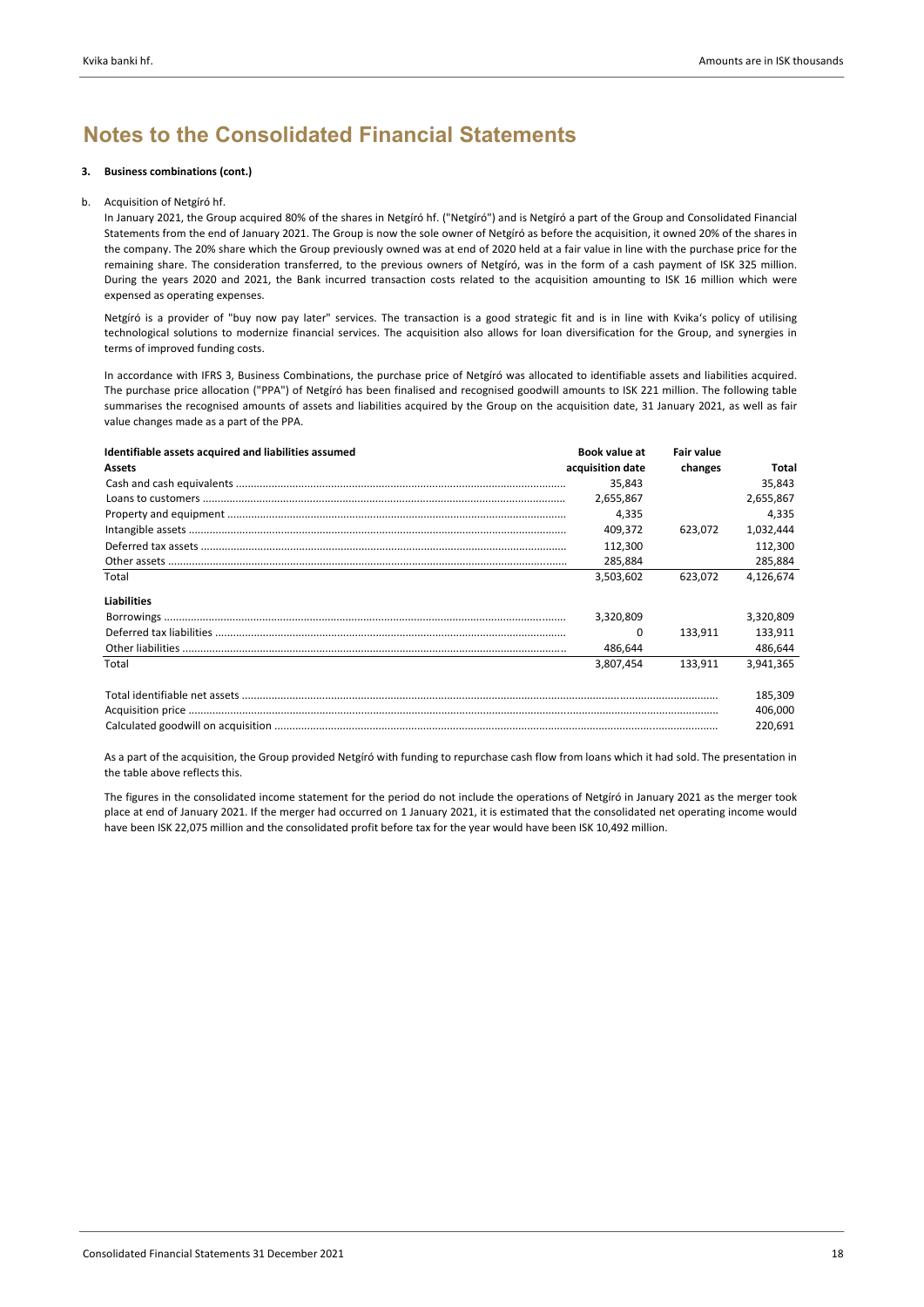#### **3. Business combinations (cont.)**

c. Acquisition of Aur app ehf.

In March 2021, the Group acquired Aur app ehf. ("Aur") and is Aur a part of the Group and Consolidated Financial Statements from 31 March 2021. The consideration transferred, to the previous owners of Aur, was in the form of a cash payment of ISK 453 million. During the year 2021, the Bank incurred transaction costs related to the acquisition amounting to ISK 8 million which were expensed as operating expenses.

Aur is a leading financial technology services company with an extensive client base. The acquisition is in line with Kvika's policy of utilising technological solutions to modernize financial services.

In accordance with IFRS 3, Business Combinations, the purchase price of Aur was allocated to identifiable assets and liabilities acquired. The purchase price allocation ("PPA") of Aur has been finalised and recognised goodwill amounts to ISK 109 million. The following table summarises the recognised amounts of assets and liabilities acquired by the Group on the acquisition date, 31 March 2021, as well as fair value changes made as a part of the PPA.

| Identifiable assets acquired and liabilities assumed | Book value at    | <b>Fair value</b> |         |
|------------------------------------------------------|------------------|-------------------|---------|
| Assets                                               | acquisition date | changes           | Total   |
|                                                      | 75,302           |                   | 75,302  |
|                                                      | 38,132           | 419.570           | 457,702 |
|                                                      | 0                | 33.069            | 33,069  |
|                                                      | 3,925            |                   | 3,925   |
| Total                                                | 117.359          | 452.639           | 569,998 |
| <b>Liabilities</b>                                   |                  |                   |         |
|                                                      | 0                | 83.914            | 83.914  |
|                                                      | 142,263          |                   | 142,263 |
| Total                                                | 142.263          | 83.914            | 226.177 |
|                                                      |                  |                   | 343,821 |
|                                                      |                  |                   | 453.239 |
|                                                      |                  |                   | 109.418 |

The figures in the consolidated income statement for the period do not include the operations of Aur for January through March 2021 as the merger took place at end of March 2021. If the merger had occurred on 1 January 2021, it is estimated that the consolidated net operating income would have been ISK 22,035 million and the consolidated profit before tax for the year would have been ISK 10,497 million.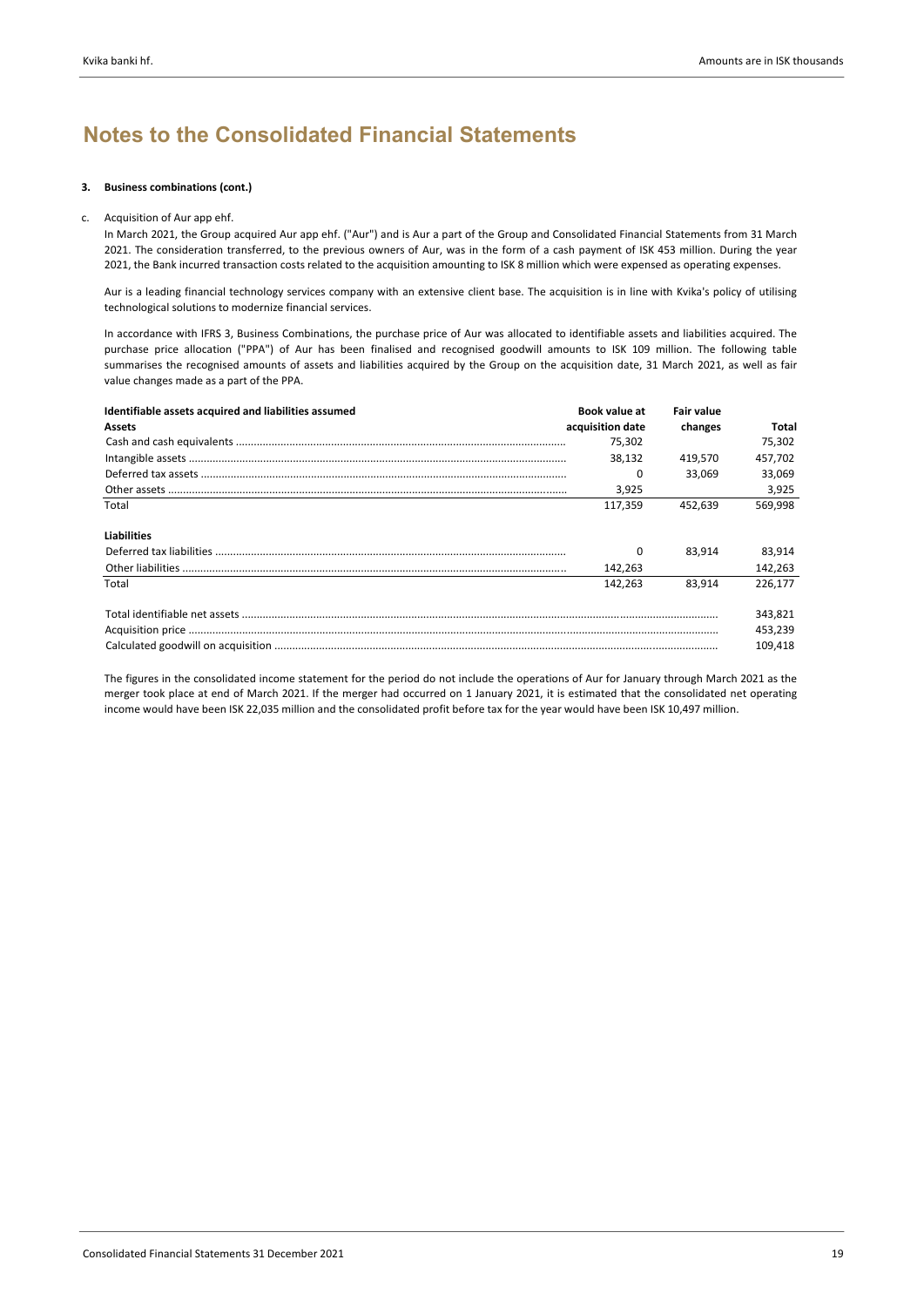#### **Segment information**

#### **4. Business segments**

Segment reporting is based on the same principles and structure as internal reporting to the CEO and the Board of Directors. Segment performance is evaluated on profit before cost allocation and tax.

#### Reportable segments

Following business combinations during the year 2021, the Group has changed the structure of its internal reporting and reportable segments. The Group now defines four reportable operating segments; Insurance, Asset Management, Commercial Banking and Investment Banking. The figures for the year 2021 reflect the current operating segment structure for the whole year and comparison amounts for the previous year have been restated accordingly.

‐ Insurance

The TM insurance group offers its customers comprehensive insurance services, including life insurance.

‐ Asset Management

Products and services offered include asset management involving both domestic and foreign assets, private banking, and private pension plans. The management of a broad range of mutual funds, investment funds and institutional investor funds is include in this segment through the operations of Kvika eignastýring hf. and Gamma Capital Management hf.

‐ Commercial Banking

Commercial Banking offers various forms of banking services and related advisory services, in addition to providing specialised lending services. Included in this operating segment is Lykill, the leasing operations of the Group, and the Group's fintech operations, such as Auður, Netgíró and Aur.

‐ Investment Banking

Investment Banking consists of Capital Markets, Corporate Finance and Kvika Securities Limited. The functions of Market Making and Treasury are also included in the segment although they are a part of Kvika's Finance division.

Supporting units consist of the functions carried out by the Bank's support divisions, such as Risk Management, Finance, IT and Operations, etc. The information presented relating to the supporting units does not represent an operating segment.

|                                              |                          |                             | Asset Commercial Investment        |                | <b>Supporting</b> |               |
|----------------------------------------------|--------------------------|-----------------------------|------------------------------------|----------------|-------------------|---------------|
| 2021                                         |                          | <b>Insurance Management</b> | <b>Banking</b>                     | <b>Banking</b> | units             | Total         |
|                                              | 205,437                  | (654)                       | 3,365,277                          | 1,081,026      | (4, 971)          | 4,646,115     |
|                                              | (14, 483)                | 3,700,385                   | 857,867                            | 2,233,452      | 50,520            | 6,827,741     |
|                                              | 4,247,400                | $\sim$                      | $\sim$                             |                | ä,                | 4,247,400     |
|                                              | 3,399,270                | 79,056                      | 655,736                            | 1,537,915      | ÷,                | 5,671,978     |
|                                              | $\Omega$                 | (2, 184)                    | (27, 881)                          |                | 2,498             | (27, 566)     |
|                                              | 84,510                   | 7,078                       | 517,837                            | 2,646          | 19,319            | 631,391       |
| Net operating income                         | 7,922,134                | 3,783,682                   | 5,368,836                          | 4,855,040      | 67,367            | 21,997,059    |
|                                              | (1, 163, 622)            | (1, 149, 644)               | (665, 856)                         | (1, 289, 582)  | (2,010,955)       | (6, 279, 660) |
|                                              | (1,595,644)              | (95, 716)                   | (1, 417, 256)                      | (746, 619)     | (1,499,990)       | (5,355,225)   |
|                                              | (8, 245)                 | ÷,                          | 149,572                            |                | (2,484)           | 138,842       |
| Revaluation of contingent consideration      |                          | (97, 548)                   |                                    |                |                   | (97, 548)     |
|                                              | $\overline{\phantom{a}}$ |                             | 83,095                             |                | ÷,                | 83,095        |
| Profit (loss) before cost allocation and tax | 5,154,623                | 2,440,773                   | 3,518,391                          | 2,818,839      | (3,446,063)       | 10,486,563    |
|                                              |                          |                             |                                    |                |                   |               |
| Net segment revenue from external            |                          |                             |                                    |                |                   |               |
|                                              | 7,922,134                | 3,794,627                   | 6,156,740                          | 4,055,845      | 67,713            | 21,997,059    |
| Net segment revenue from other               |                          |                             |                                    |                |                   | $\Omega$      |
|                                              |                          | (10, 945)                   | (787, 904)                         | 799,195        | (346)             |               |
|                                              |                          |                             |                                    |                |                   |               |
|                                              |                          |                             | <b>Asset Commercial Investment</b> |                | <b>Supporting</b> |               |
| 2020                                         |                          | <b>Insurance Management</b> | <b>Banking</b>                     | <b>Banking</b> | units             | Total         |
|                                              |                          | (58, 208)                   | 1,638,335                          | 220,233        | (186)             | 1,800,174     |
|                                              |                          | 3,467,718                   | 639,258                            | 1,852,277      | (3,594)           | 5,955,659     |
|                                              |                          |                             |                                    |                |                   |               |
|                                              |                          | 44,368                      | 91,400                             | 696,826        |                   | 832,595       |
|                                              | ä,                       | 10,428                      | (17, 855)                          |                |                   | (7, 427)      |
|                                              | $\bar{\phantom{a}}$      | (4, 942)                    | 97,041                             | 1,935          | (8,986)           | 85,048        |
| Net operating income                         | $\omega$                 | 3,459,363                   | 2,448,180                          | 2,771,271      | (12,766)          | 8,666,048     |
|                                              |                          | (1,099,252)                 | (269, 758)                         | (1,024,285)    | (1,229,688)       | (3,622,983)   |
|                                              |                          | (202, 014)                  | (453, 196)                         | (538, 557)     | (906, 803)        | (2, 100, 570) |
|                                              | $\overline{\phantom{a}}$ | (142,069)                   | (173, 296)                         | (1, 108)       | (994)             | (317, 468)    |
| Revaluation of contingent consideration      | $\sim$                   | (286,058)                   |                                    |                | ÷,                | (286, 058)    |
| Profit (loss) before cost allocation and tax | $\omega$                 | 1,729,970                   | 1,551,929                          | 1,207,321      | (2, 150, 251)     | 2,338,969     |
|                                              |                          |                             |                                    |                |                   |               |
| Net segment revenue from external            |                          |                             |                                    |                |                   |               |
|                                              |                          | 3,459,369                   | 2,440,427                          | 2,701,519      | 64,734            | 8,666,048     |
| Net segment revenue from other               |                          | (6)                         | 7,753                              | 69,753         | (77, 500)         |               |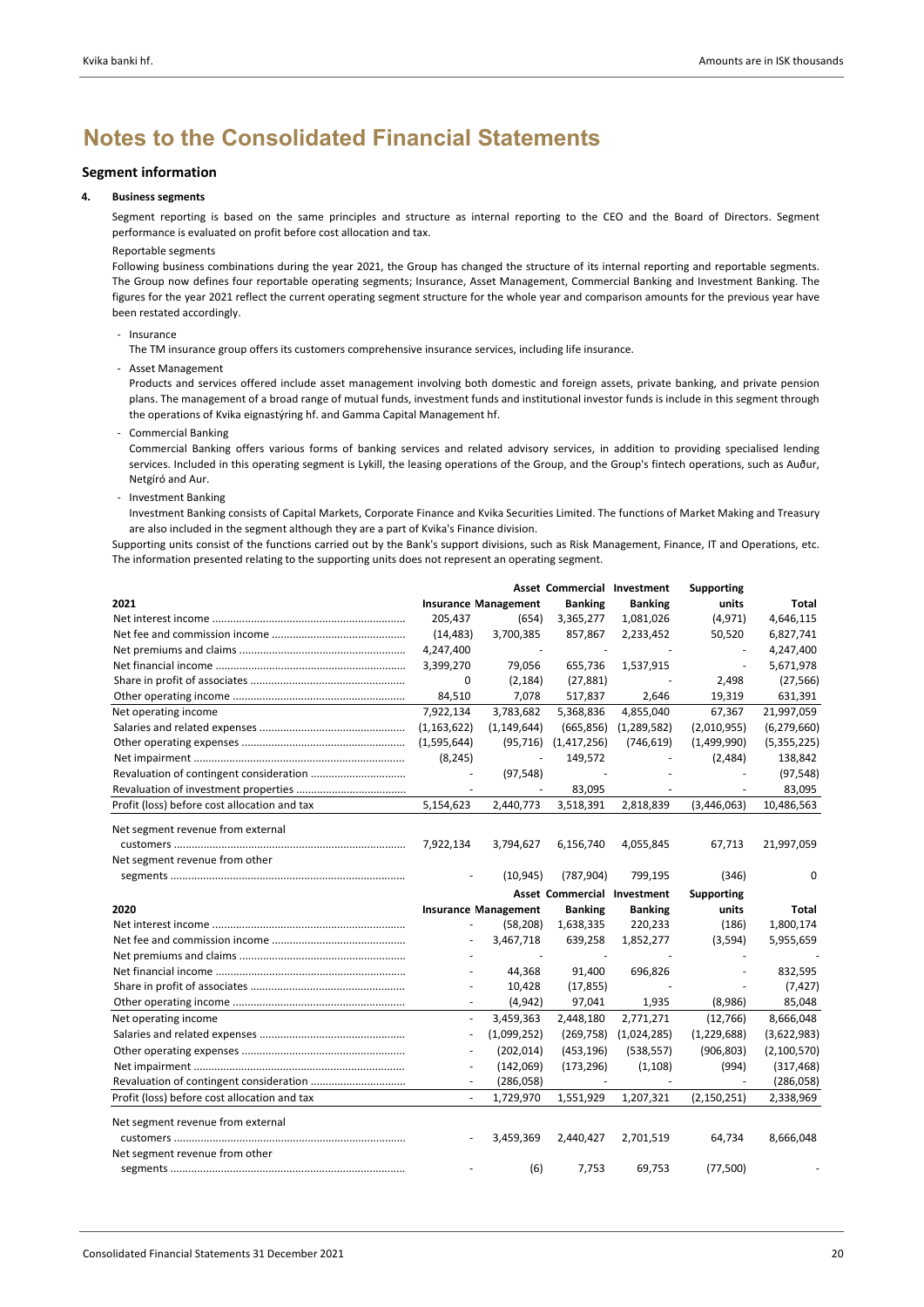#### **Income statement**

#### **5. Net interest income**

Interest income is specified as follows:

|       | 2021      | 2020      |
|-------|-----------|-----------|
|       | 98.077    | 394.169   |
|       | 1.358.756 | 735.015   |
|       | 4.985.407 | 2.433.211 |
|       | 459.687   | 140.067   |
|       | 182.670   | 17.522    |
| Total | 7.084.596 | 3.719.984 |

Interest expense is specified as follows:

|          |           | 2020      |
|----------|-----------|-----------|
| Deposits | 688.525   | 763.176   |
|          | 325.855   | 647.679   |
|          | 34.334    | 73.266    |
|          | 866.116   | 134.078   |
|          | 385.960   | 206.285   |
|          | 10.557    | 6.175     |
|          | 127.136   | 89.150    |
| Total    | 2.438.481 | 1.919.810 |

\* Thereof are lease liabilities' interest expense amounting to ISK 39 million (2020: ISK 22 million).

During the year 2021, ISK 112 million were expensed in one-off costs related to refinancing debt which was acquired in relation to the merger with Lykill. Additionally, interest expenses related to issued bonds was reduced by ISK 184 million as a result of the fair value measurement of liabilities assumed from Lykill.

Total interest income recognised in respect of financial assets not carried at fair value through profit or loss amounts to ISK 5,021 million (2020: ISK 2,634 million). Total interest expense recognised in respect of financial liabilities not carried at fair value through profit or loss amounts to ISK 2,432 million (2020: ISK 1,913 million).

#### **6. Net fee and commission income**

Fee income and expenses are presented on a net fee basis, as presented in internal reporting to management for decision making purposes, and broken down by business segments. The business segments are representative of the nature and types of activity from which the Group generates fee income from. A description of each business segment is provided in note 4. As discussed in that note, the Group changed the structure of its internal reporting and reportable segments during 2021. The figures for the year 2021 reflect this structure and the comparison amounts have been restated accordingly.

| Net fee and commission income by business segment | 2021      | 2020                    |
|---------------------------------------------------|-----------|-------------------------|
|                                                   | (14.483)  | $\overline{\mathbf{0}}$ |
|                                                   | 3,700,385 | 3,467,718               |
|                                                   | 857.867   | 639.258                 |
|                                                   | 2,233,452 | 1.852.277               |
|                                                   | 50.520    | (3,594)                 |
| Total                                             | 6.827.741 | 5,955,659               |

#### **7. Net premiums and claims**

Net premiums and claims is specified as follows:

| Earned premiums, net of reinsurers' share | 2021       |
|-------------------------------------------|------------|
|                                           | 8,048,480  |
|                                           | (315, 788) |
|                                           | 4.484.240  |
|                                           | (408, 723) |
| Total                                     | 11,808,210 |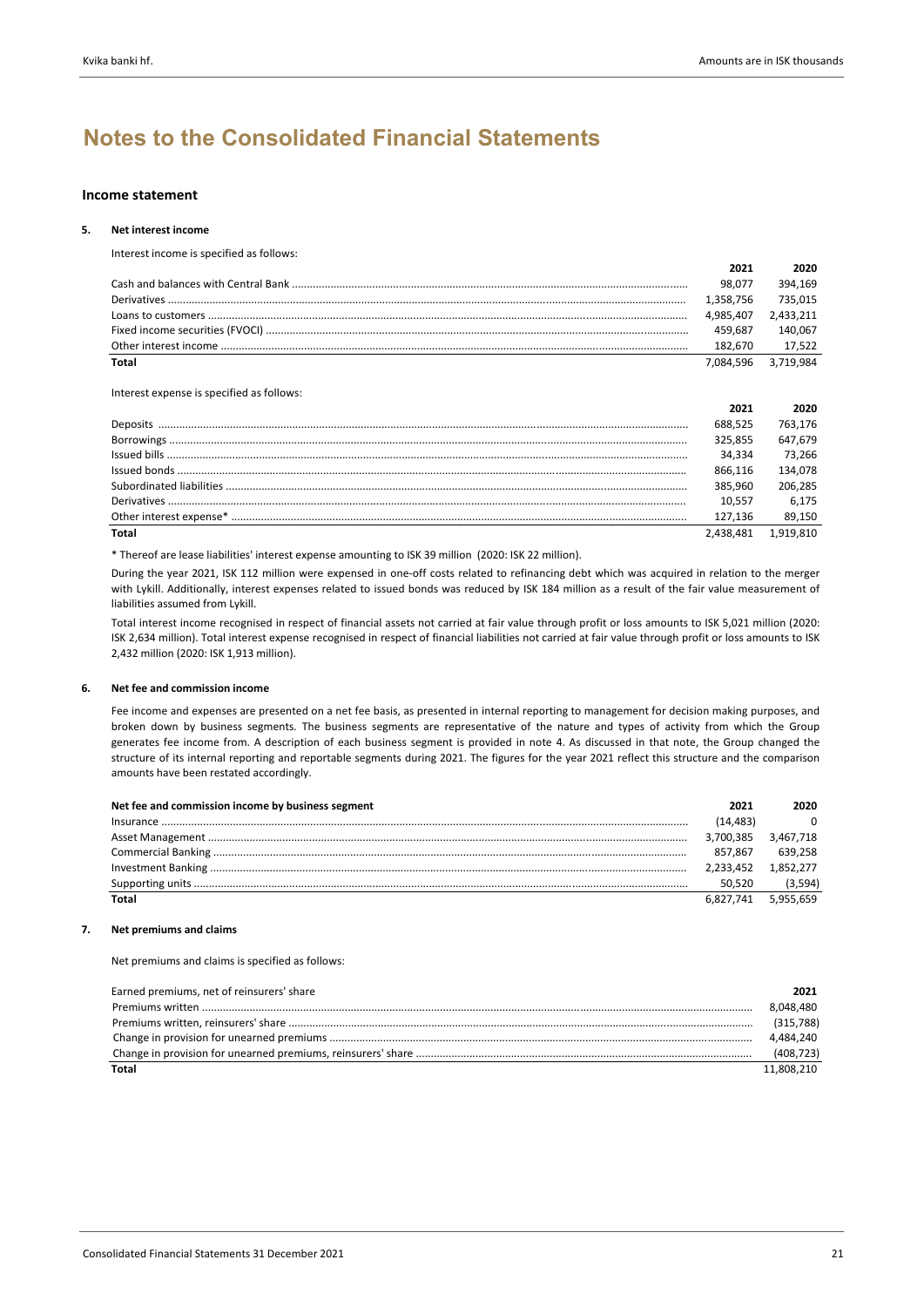#### **7. Net premiums and claims (cont.)**

| Claims incurred, net of reinsurers' share | 2021          |
|-------------------------------------------|---------------|
|                                           | (8, 126, 007) |
|                                           | 853.013       |
|                                           | 245,620       |
|                                           | 5.075         |
|                                           | (538, 510)    |
| Total                                     | (7,560,809)   |
| Net premiums and claims                   | 4,247,400     |
| Combined ratio                            | 84.1%         |

Insurance operations became part of the Group's operations following the merger with TM hf. at end of the first quarter of 2021. As a result, the operating figures only relate to period 01.04.2021 to 31.12.2021. Furthermore, there are no comparative figures as insurance operations were not part of the consolidated financial statements for the year 2020.

#### **8. Net financial income**

**10.** 

Net financial income is specified as follows:

|     |                                                                                                                  | 2021       | 2020      |
|-----|------------------------------------------------------------------------------------------------------------------|------------|-----------|
|     | Net gain on financial assets and financial liabilities mandatorily measured at fair value through profit or loss |            |           |
|     |                                                                                                                  | 607,723    | 399,893   |
|     |                                                                                                                  | 4,647,213  | 474,696   |
|     |                                                                                                                  | 388,524    | 28,163    |
|     |                                                                                                                  | (36, 956)  | 6,684     |
|     |                                                                                                                  | 488        | $\Omega$  |
|     |                                                                                                                  | 64,987     | (76, 841) |
|     | <b>Total</b>                                                                                                     | 5,671,978  | 832,595   |
| 9.  | Foreign currency exchange difference                                                                             |            |           |
|     | Foreign currency exchange difference is specified as follows:                                                    |            |           |
|     |                                                                                                                  | 2021       | 2020      |
|     |                                                                                                                  | (148, 309) | 228,247   |
|     |                                                                                                                  | 213,295    | (305,088) |
|     | Total                                                                                                            | 64,987     | (76, 841) |
| 10. | <b>Administrative expenses</b>                                                                                   |            |           |
|     | Administrative expenses are specified as follows:                                                                | 2021       | 2020      |
|     |                                                                                                                  | 6,279,660  | 3,622,983 |
|     |                                                                                                                  | 3,627,764  | 1,758,834 |
|     |                                                                                                                  | 31,718     | 35,366    |
|     |                                                                                                                  | 1,243,431  | 133,907   |
|     |                                                                                                                  | 452,312    | 172,463   |
|     | <b>Total</b>                                                                                                     | 11,634,885 | 5,723,554 |
| 11. | Salaries and related expenses                                                                                    |            |           |
|     | Salaries and related expenses are specified as follows:                                                          | 2021       | 2020      |
|     |                                                                                                                  | 4,675,858  | 2,816,240 |
|     |                                                                                                                  | 275,830    | 34,175    |
|     |                                                                                                                  | 4,389      | 2,471     |
|     |                                                                                                                  | 642,849    | 380,309   |
|     |                                                                                                                  | 306,555    | 162,627   |
|     |                                                                                                                  | 374,179    | 227,161   |
|     | Total                                                                                                            | 6,279,660  | 3,622,983 |
|     |                                                                                                                  | 316        | 144       |
|     |                                                                                                                  | 331        | 160       |

The figures for 2020 do not include employees of TM hf. and its subsidiaries, Lykill fjármögnun hf. and TM tryggingar hf., nor for Netgíró hf. or Aur app ehf. At the beginning of 2021, these companies had 179 full time employees and Kvika and its subsidiaries had 160, or 339 in total.

According to Act No. 165/2011, passed in 2011, banks and other financial institutions providing VAT exempt services, must pay a tax based on salary payments, called tax on financial activity. The current tax rate is 5.50% (2020: 5.50%).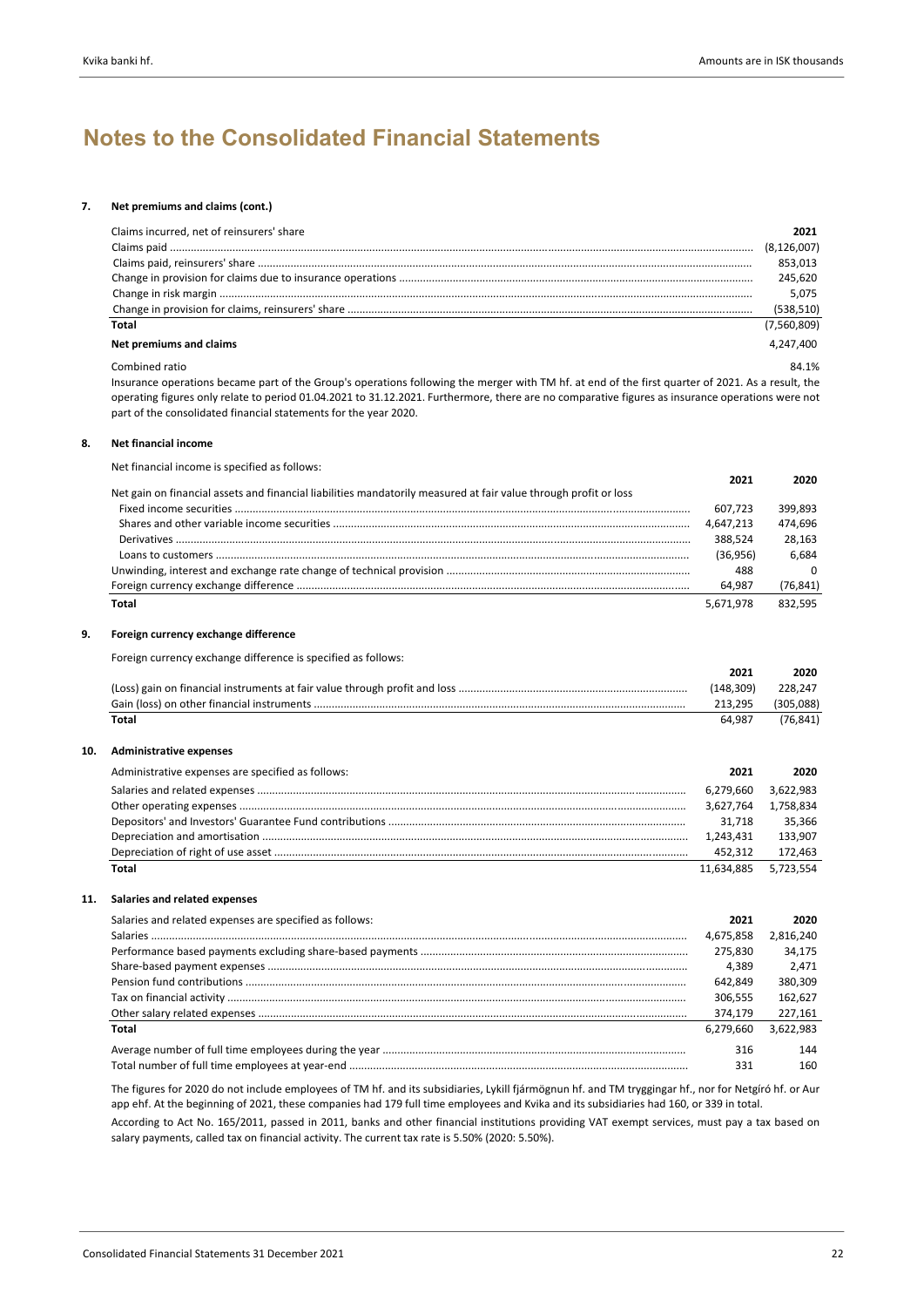#### **12. Employment terms of the Board of Directors and management**

Salaries and benefits paid to the Board of Directors, the CEO and Managing Directors, including the Deputy CEO, of the Bank for their work for companies within the Group, and their shareholding in the Bank, are specified as follows:

|                                                                          | 31.12.2021   |           |           |                              |               |                 |  |  |  |
|--------------------------------------------------------------------------|--------------|-----------|-----------|------------------------------|---------------|-----------------|--|--|--|
|                                                                          | Salaries and | Number    |           | <b>Warrants Salaries and</b> | <b>Number</b> | <b>Warrants</b> |  |  |  |
|                                                                          | benefits     | of shares | & options | benefits                     | of shares     | & options       |  |  |  |
|                                                                          | 63,756       | 3,427     | 7,390     | 51,397                       | 2,093         | 14,667          |  |  |  |
| Sigurður Hannesson, Chairman of the Board and member of                  |              |           |           |                              |               |                 |  |  |  |
|                                                                          | 17,461       | 8,550     | 0         | 11,673                       | 8,550         | $\Omega$        |  |  |  |
| Guðmundur Þórðarson, Deputy Chairman of the Board and                    |              |           |           |                              |               |                 |  |  |  |
|                                                                          | 10,002       | 66,750    | 0         | 8,299                        | 133,500       | 0               |  |  |  |
| Guðjón Karl Reynisson, Board member and chairperson                      |              |           |           |                              |               |                 |  |  |  |
|                                                                          | 9,379        | 10,411    | 0         | 8,472                        | 10,411        | 0               |  |  |  |
| Helga Kristín Auðunsdóttir, Board member and member of                   |              |           |           |                              |               |                 |  |  |  |
|                                                                          | 8,916        | 0         | $\Omega$  | $\Omega$                     | 0             | $\Omega$        |  |  |  |
| Ingunn Svala Leifsdóttir, Board member and chairperson of                |              |           |           |                              |               |                 |  |  |  |
|                                                                          | 3,159        | 0         | 0         | 0                            | 0             | 0               |  |  |  |
| Hrönn Sveinsdóttir, member of the Audit committe and                     |              |           |           |                              |               |                 |  |  |  |
|                                                                          | 4.759        | 0         | 0         | 8,299                        | 500           | $\Omega$        |  |  |  |
| Inga Björg Hjaltadóttir, member of the Audit committe and                |              |           |           |                              |               |                 |  |  |  |
|                                                                          | 5,579        | 0         | 0         | 10,163                       | 0             | 0               |  |  |  |
| Kristín Friðgeirsdóttir, former Board member and former member of        |              |           |           |                              |               |                 |  |  |  |
|                                                                          | 1,229        | 0         | 0         | $\Omega$                     | 0             | 0               |  |  |  |
| Albert Þór Jónsson, former alternate Board member                        | 489          | 0         | 0         | 489                          | 0             | 0               |  |  |  |
| Kristín Pétursdóttir, former Board member and former member of           |              |           |           |                              |               |                 |  |  |  |
|                                                                          | 0            | 0         | 0         | 3,968                        | 0             | 0               |  |  |  |
| Kristín Guðmundsdóttir, former alternate Board member and                |              |           |           |                              |               |                 |  |  |  |
|                                                                          | 0            | 0         | 0         | 1,755                        | 0             | $\Omega$        |  |  |  |
| Managing Directors (2021: 7 (on average: 6.75), 2020: 6 (on average: 6)) | 380.996      | 47,971    | 29,564    | 283,518                      | 31,804        | 73,333          |  |  |  |
| <b>Total</b>                                                             | 505,725      | 137,108   | 36,954    | 388,032                      | 186,858       | 88,000          |  |  |  |

Salaries and benefits are substantially all short-term employee benefits. Salaries and benefits paid to members of the Board of Directors include compensation for their participation in Board committees.

The CEO and the managing directors received performance based payments in 2021. Following the merger with TM and Lykill in 2021, the number of managing directors of the Bank increased by one, and as a result the salaries and benefits figures for managing directors for 2021 and 2020 are not directly comparable.

Figures for shares, share options and warrants are in thousands and include shares held by companies owned by or under the control of the respective parties as at 31 December 2021 and 31 December 2020. If the holdings are held indirectly through companies, then the pro rata ownership of the aforementioned persons has been included.

The Bank has defined the Deputy CEO and two Managing Directors as Key Employees, as defined in Act No. 161/2002 on Financial Undertakings. Furthermore the Bank has approved and published internal rules covering the qualification requirements, evaluation process and conduct of Key Employees, in accordance with requirements set forth by the Financial Supervisory Authority of the Central Bank.

The Bank has adopted a remuneration policy which covers three remuneration components, base pay, performance based incentive scheme and other benefits, including pension fund contributions. Further information about the remuneration policy is provided in notes 70‐72.

#### **13. Auditor's fees**

Remuneration to the Group's auditors is specified as follows:

|       | 2021    | 2020   |
|-------|---------|--------|
|       | 83.724  | 67.009 |
|       | 28.350  | 11.180 |
|       | 14.934  | 3.436  |
| Total | 127.008 | 81.625 |
|       | 71.249  | 50.320 |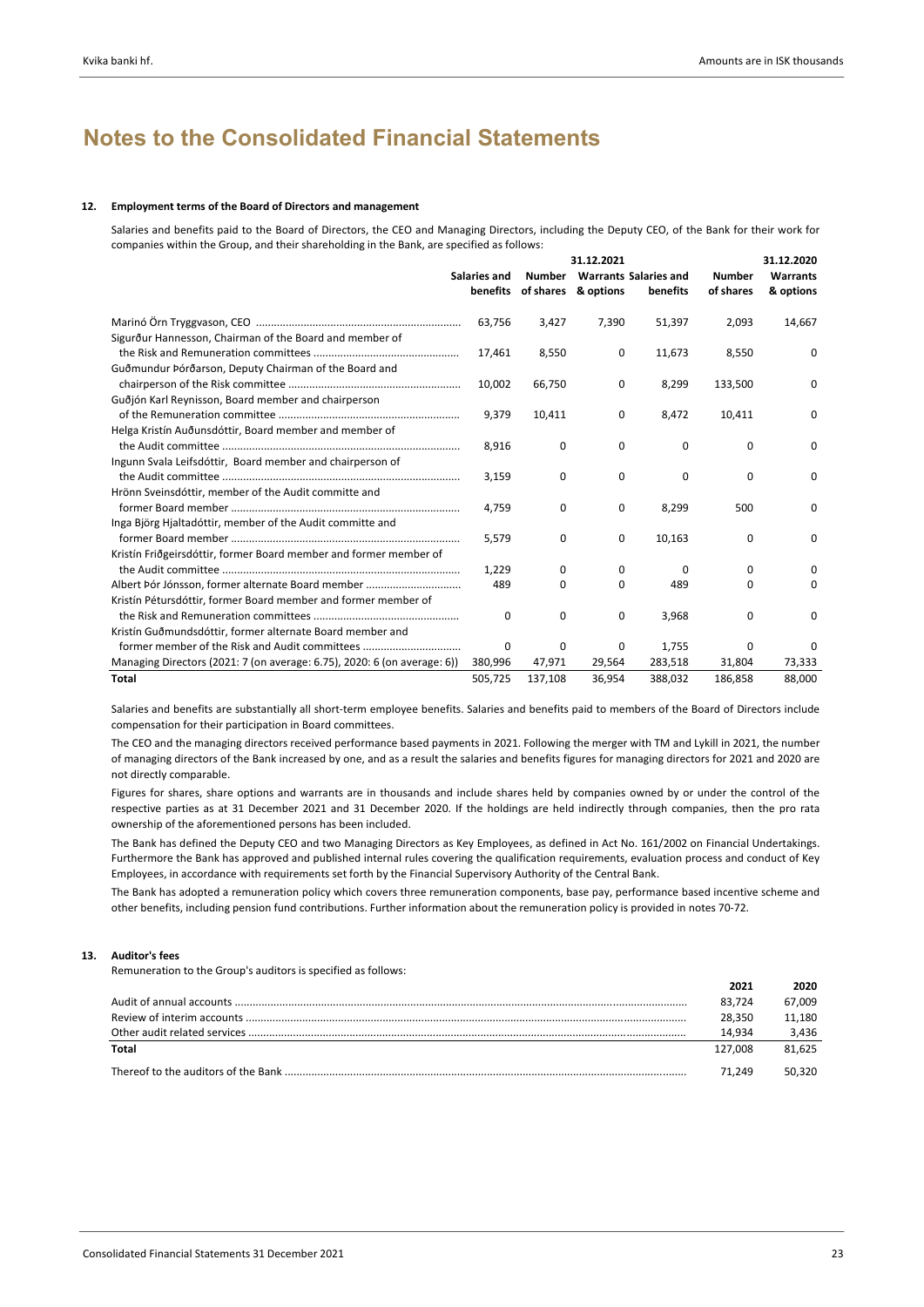#### **14. Net impairment**

|       | 2021     | 2020      |
|-------|----------|-----------|
|       | 124.089  | (158.956) |
|       | (10.730) | (147.346) |
|       | 25.483   | (11, 166) |
| Total | 138.842  | (317.468) |

#### **15. Income tax**

The Bank and some of its subsidiaries will not pay income tax on its profit for 2021 due to the fact that Group has a tax loss carry forward that offsets the calculated income tax. Following business combinations during the first half of 2021, the tax loss carry forward has increased considerably and as at 31 December it amounts to ISK 23 billion for the Group. A substantial part of the tax loss carry forward is utilisable until end of year 2028. Management is of the opinion that the Group's operations in the years to come will result in taxable results which will be offset with the tax loss carry forward. The Group has therefore recognised a part of the tax loss carry forward as a deferred tax asset in the consolidated statement of financial position. The deferred tax asset is reviewed at each reporting date. Refer to note 30 for more information on the deferred tax asset.

Income tax is recognised based on the tax rates and tax laws enacted during the current year, according to which the domestic corporate income tax rate was 20.0% (2020: 20.0%). Companies within the Group, which operate outside of Iceland, recognise income tax in accordance with the applicable tax laws in the country where they are resident.

Income tax recognized in the income statement is specified as follows:

Reconciliation of effective tax rate:

|                             |           | 2021              |            | 2020       |
|-----------------------------|-----------|-------------------|------------|------------|
|                             |           | 10,486,563        |            | 2.338.969  |
|                             |           | 20.0% (2,097,313) | 20.0%      | (467, 794) |
|                             | 0.1%      | (7.395)           | 0.0%       | (1, 137)   |
|                             | (17.8%)   | 1.862.182         | (12.6%)    | 293.712    |
|                             | (11.1%)   | 1.159.050         | $(10.8\%)$ | 252.325    |
|                             | 6.0%      | (632.952)         | 0.0%       | $\Omega$   |
|                             | $(0.6\%)$ | 64.062            | 2.1%       | (48, 830)  |
| <b>Effective income tax</b> | $(3.3\%)$ | 347.634           | (1.2%)     | 28.277     |

Profit before tax amounts to ISK 10,487 million. Income tax amounts to ISK 348 million, resulting in an effective tax rate of ‐3.3%. This is substantially different from the Icelandic corporate tax rate of 20%, mainly due to non-taxable income from shares and revaluation of the deferred tax asset.

#### **16. Special tax on financial activity**

The special tax on financial activity is an additional income tax which becomes effective when the income tax base exceeds ISK 1,000 million. It is levied on the same entities as the tax on financial activity according to Act No. 90/2003. The tax rate is set at 6.0% (2020: 6.0%) and the tax is not a deductible expense for income tax purposes. The tax is presented separately in the consolidated income statement.

#### **17. Special tax on financial institutions**

According to Act No. 155/2010 on Special Tax on Financial Institutions, certain types of financial institutions, including banks, must pay annually a tax based on the carrying amount of their liabilities as determined for tax purposes in excess of ISK 50 billion at year‐end. The tax rate is set at 0.145% (2020: 0.145%) and the tax is not a deductible expense for income tax purposes. The tax is presented separately in the consolidated income statement.

#### **18. Earnings per share**

The calculation of basic earnings per share is based on earnings attributable to shareholders and a weighted average number of shares outstanding during the year. The diluted earnings per share is calculated by adjusting the weighted average number of ordinary shares outstanding to assume conversion of all dilutive potential ordinary shares. The Bank has issued warrants and stock options that have a dilutive effect.

|                                                         | 2021       | 2020                |
|---------------------------------------------------------|------------|---------------------|
| Net earnings attributable to equity holders of the Bank | 10.734.181 | 2,348,621           |
|                                                         |            | 4,104,785 2,141,002 |
|                                                         | 90.703     | 161.879             |
| Total                                                   | 4.195.488  | 2.302.882           |
|                                                         | 2.62       | 1.10                |
|                                                         | 2.56       | 1.02                |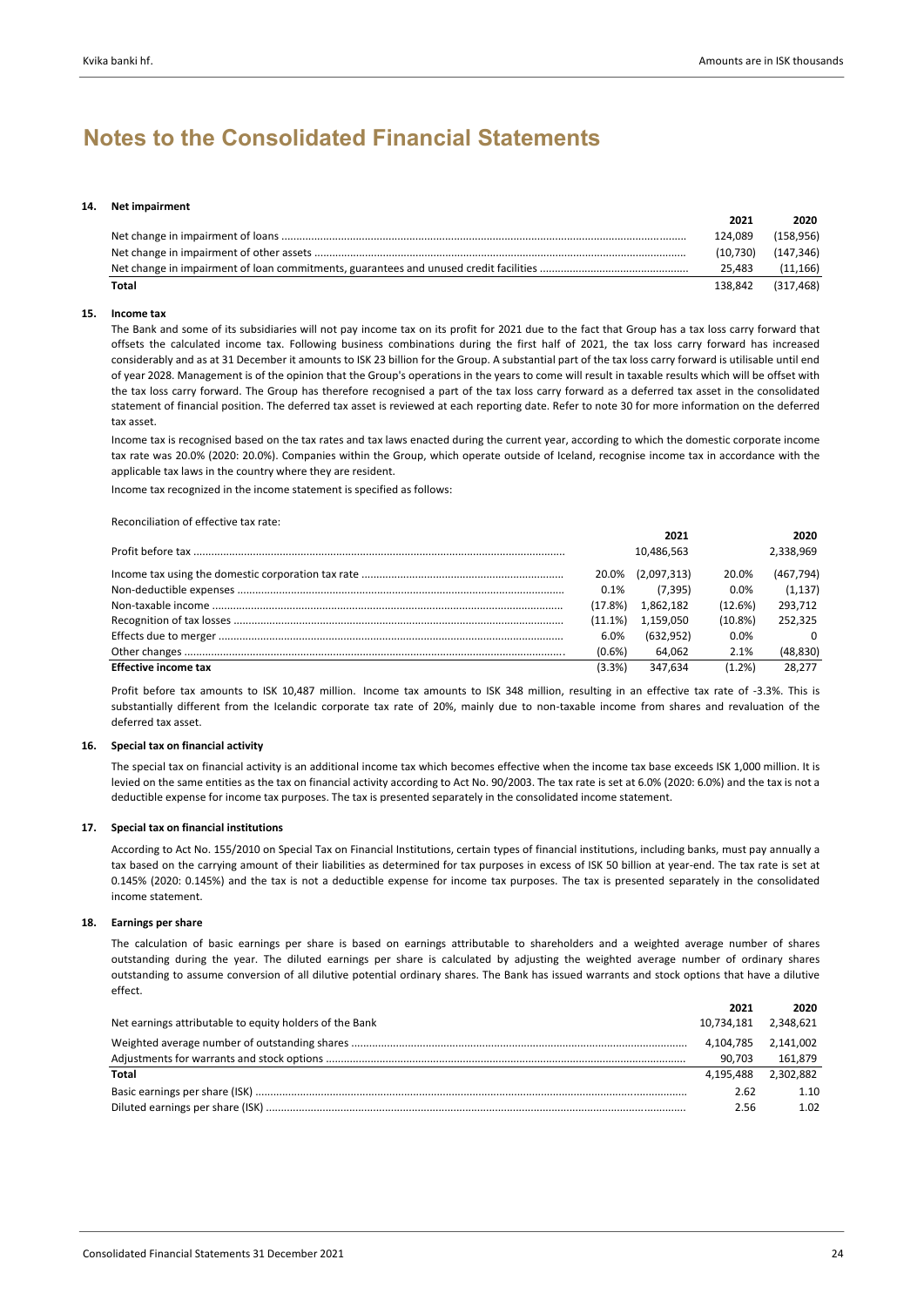#### **Statement of Financial Position**

#### **19. Cash and balances with Central Bank**

Cash and balances with Central Bank are specified as follows:

|                                       | 31.12.2021 | 31.12.2020   |
|---------------------------------------|------------|--------------|
|                                       | 16,611,434 | 21,379,857   |
|                                       | 14.651     | 11.649       |
|                                       | 16,093,533 | 3,405,876    |
|                                       | 2,564,841  | 1,739,281    |
| Included in cash and cash equivalents | 35.284.459 | 26.536.663   |
|                                       | 0          | <sup>0</sup> |
|                                       | 1.235.491  | 952.636      |
|                                       | 2.125.945  | 1,455,730    |
| Total                                 | 38.645.894 | 28,945,030   |

The Bank holds mandatory reserve deposit accounts with the Central Bank of Iceland in compliance with the Central Bank's Rules on Minimum Reserve Requirements No. 585/2018. Under these rules the reserve requirement is divided into two parts: a fixed reserve requirement bearing no interest and an average maintenance level requirement bearing the same interest as that on deposit‐taking institutions' current accounts with the Central Bank. The mandatory reserve deposit with the Central Bank and the receivables from the Central Bank are not available for the Group to use in its daily operations.

#### **20. Fixed income securities**

Fixed income securities are specified as follows:

| Mandatorily measured at fair value through profit or loss | 31.12.2021 | 31.12.2020 |
|-----------------------------------------------------------|------------|------------|
|                                                           | 5,343,444  | 2.890.226  |
|                                                           | 8.492.751  | 1.412.239  |
|                                                           | 4.907.093  | 1.535.801  |
| Measured at fair value through other comprehensive income |            |            |
|                                                           | 18.127.222 | 18.962.079 |
|                                                           | 2.997.628  | 3.984.688  |
|                                                           | 178.512    | - 0        |
| Total                                                     | 40.046.651 | 28.785.033 |

#### **21. Shares and other variable income securities**

Shares and other variable income securities are specified as follows:

| Mandatorily measured at fair value through profit or loss | 31.12.2021 | 31.12.2020 |
|-----------------------------------------------------------|------------|------------|
|                                                           | 5.523.914  | 892.423    |
|                                                           | 8.907.091  | 2.338.138  |
|                                                           | 3.824.181  | 1.448.126  |
|                                                           | 4.428.108  | 394.143    |
| Total                                                     | 22.683.295 | 5.072.830  |

#### **22. Securities used for hedging**

Securities used for hedging are specified as follows:

|       | 31.12.2021 | 31.12.2020 |
|-------|------------|------------|
|       | 126.113    | 7.115.854  |
|       | 1.699.621  | 2,147,393  |
|       | 18.745.871 | 9.890.103  |
|       | 1.514.091  | 466.891    |
| Total | 22.085.696 | 19,620,240 |
|       |            |            |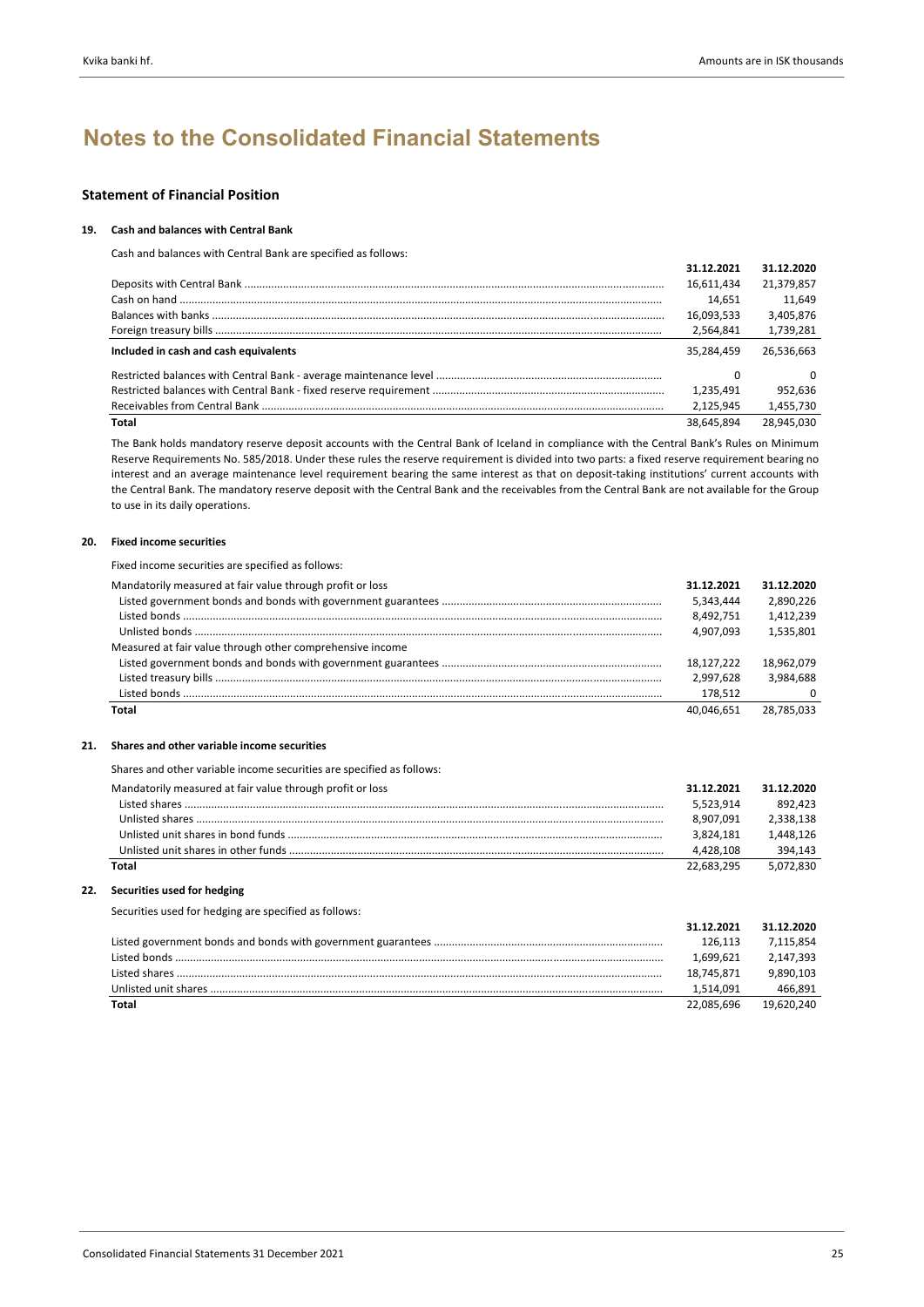#### **23. Loans to customers**

The breakdown of the loan portfolio by individuals and corporates is specified as follows:

|                                                 | <b>Individuals</b> |             | Corporates |            | Total      |            |
|-------------------------------------------------|--------------------|-------------|------------|------------|------------|------------|
|                                                 | Gross              |             | Gross      |            | Gross      |            |
|                                                 | carrying           | Book        | carrying   | Book       | carrying   | Book       |
| 31.12.2021                                      | amount             | value       | amount     | value      | amount     | value      |
| Loans to customers at amortised cost            | 31,285,094         | 30,771,742  | 39,114,914 | 38,291,634 | 70,400,008 | 69,063,377 |
| Loans to customers at FV through profit or loss | 650.814            | 650.814     | 1,873,455  | 1,873,455  | 2,524,269  | 2,524,269  |
| Total                                           | 31.935.908         | 31,422,557  | 40,988,369 | 40,165,089 | 72,924,277 | 71,587,646 |
|                                                 |                    |             |            |            |            |            |
|                                                 | <b>Individuals</b> |             | Corporates |            | Total      |            |
|                                                 | Gross              |             | Gross      |            | Gross      |            |
|                                                 | carrying           | <b>Book</b> | carrying   | Book       | carrying   | Book       |
| 31.12.2020                                      | amount             | value       | amount     | value      | amount     | value      |
| Loans to customers at amortised cost            | 5,015,213          | 4,992,943   | 22,100,559 | 21,586,179 | 27,115,772 | 26,579,121 |
| Loans to customers at FV through profit or loss | 608,034            | 608,034     | 2,135,817  | 2,135,817  | 2,743,851  | 2,743,851  |

The Group presents finance lease receivables as part of loans to customers at amortised cost. As at 31 December 2021, the book value of finance lease receivables amounted to ISK 16,139 million. Finance leases became part of the Group's statement of financial position following the merger with Lykill during the year 2021. Reference is made to note 3 for further information on the merger.

#### **24. Derivatives**

Derivatives are specified as follows:

|            | <b>Notional</b> |                    | Carrying value |                    |
|------------|-----------------|--------------------|----------------|--------------------|
| 31.12.2021 | Assets          | <b>Liabilities</b> | Assets         | <b>Liabilities</b> |
|            | 14,353,716      | 13.087.145         | 1,799,162      | 0                  |
|            | 8.260.384       | 9.306.104          | 54,740         | 126.212            |
|            | 23,328,516      | 25.873.506         | 336.233        | 2,882,189          |
|            | 453.594         | 0                  | 544.081        | 0                  |
| Total      | 46.396.210      | 48.266.754         | 2.734.216      | 3,008,401          |
|            |                 |                    |                |                    |
|            | Notional        |                    | Carrying value |                    |
| 31.12.2020 | Assets          | <b>Liabilities</b> | Assets         | <b>Liabilities</b> |
|            | 3.176.798       | 3.102.368          | 74.429         | 0                  |
|            | 2.698.140       | 2.740.401          | 0              | 42.261             |
|            | 21.918.514      | 23.386.919         | 108.771        | 1.577.177          |
|            | 130.343         | 3.860              | 206.470        | 130,909            |

#### **25. Group entities**

The main subsidiaries held directly or indirectly by the Group are listed in the table below.

|        |                             |                 | Share      | Share                    |
|--------|-----------------------------|-----------------|------------|--------------------------|
| Entity | <b>Nature of operations</b> | <b>Domicile</b> | 31.12.2021 | 31.12.2020               |
|        |                             | Iceland         | 100%       |                          |
|        |                             | Iceland         | 100%       | 100%                     |
|        |                             | Iceland         | 100%       | 100%                     |
|        |                             | Iceland         | 100%       | 100%                     |
|        |                             | Iceland         | 100%       | 100%                     |
|        |                             | Iceland         | 100%       | 20%                      |
|        |                             | Iceland         | 100%       | 100%                     |
|        |                             | Iceland         | 100%       | $\sim$                   |
|        |                             | Iceland         | 100%       | $\overline{\phantom{a}}$ |
|        |                             | Iceland         | 80%        | 80%                      |
|        |                             | UK              | 100%       | 100%                     |

During the first quarter of 2021, the Group acquired a number of new subsidiaries. Reference is made to note 3 for more information on the acquisitions.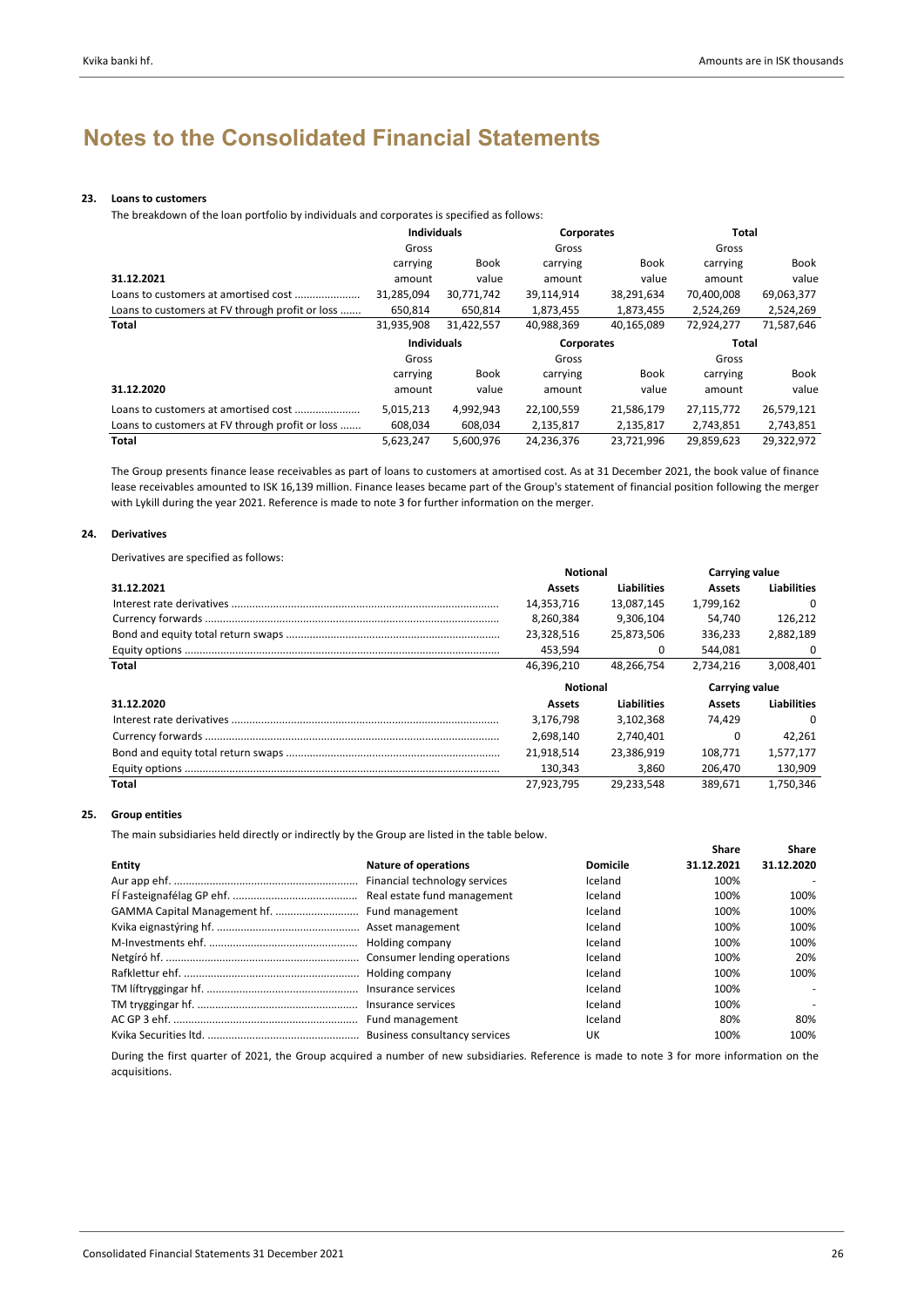#### **26. Investment in associates**

a. Investment in associates is accounted for using the equity method and is specified as follows:

|        |                             |                 | Share                    | Share      |
|--------|-----------------------------|-----------------|--------------------------|------------|
| Entity | <b>Nature of operations</b> | <b>Domicile</b> | 31.12.2021               | 31.12.2020 |
|        | Holding company             | Iceland         | $\overline{\phantom{a}}$ | 50%        |
|        | Holding company             | Iceland         | 24%                      | 24%        |
|        |                             | Croatia         | 40%                      | $\sim$     |

The Group does not consider its associates material, neither individually nor as a group. During the second quarter of 2021, the Group sold all its shareholding in Kjölfesta GP ehf. During the fourth quarter of 2021 the Group acquired a 40% stake in Moberg d. o. o., a digital solutions provider.

| 42.240   | 776.490   |
|----------|-----------|
| 67.000   | $\Omega$  |
| (3,750)  | (7,500)   |
| (10.924) | (719,323) |
| (27.566) | (7, 427)  |
| 67.000   | 42.240    |
|          |           |

#### **27. Investment properties**

| Investment properties are specified as follows: | 31.12.2021 | 31.12.2020 |
|-------------------------------------------------|------------|------------|
|                                                 | 1.016.905  | 1.016.553  |
|                                                 |            | 352        |
|                                                 | 83.095     |            |
| Total                                           | 1.100.000  | 1.016.905  |

In October 2017, the Group acquired investment properties through one of its subsidiaries, Rafklettur ehf. The intention is to either earn rental income or capital appreciation or both. The book value of investment properties is based on the most recent appraisal values by licensed real estate agents, current listing prices and/or recent transactions for comparable real estates or valuation models based on gross income multipliers. During 2021, the Group received rental income amounting to ISK 81 million (2020: ISK 77 million) and incurred direct operating expenses of ISK 13 million (2020: ISK 15 million).

#### **28. Intangible assets**

| Intangible assets are specified as follows: |            | Customer      |               | <b>Software</b> |            |
|---------------------------------------------|------------|---------------|---------------|-----------------|------------|
| 31.12.2021                                  | Goodwill   | relationships | <b>Brands</b> | and other       | Total      |
|                                             | 2,943,881  | o             | 0             | 618,740         | 3,562,621  |
|                                             | 0          | <sup>0</sup>  | 0             | 458,271         | 458,271    |
|                                             | 21,314,091 | 2,391,991     | 2,439,788     | 2,017,629       | 28,163,498 |
|                                             | 0          | (136, 181)    | (99, 523)     | (493, 278)      | (728, 982) |
| Balance as at 31 December 2021              | 24,257,972 | 2,255,810     | 2,340,265     | 2,601,362       | 31,455,409 |
|                                             | 24,257,972 | 2,391,991     | 2,439,788     | 3,270,240       | 32,359,991 |
|                                             | 0          | (136, 181)    | (99, 523)     | (668, 878)      | (904, 582) |
| Balance as at 31 December 2021              | 24,257,972 | 2,255,810     | 2,340,265     | 2,601,362       | 31,455,409 |
|                                             |            | Customer      |               | <b>Software</b> |            |
| 31.12.2020                                  | Goodwill   | relationships | <b>Brands</b> | and other       | Total      |
|                                             | 2,943,881  | o             | 0             | 339,375         | 3,283,256  |
|                                             | 0          | 0             | 0             | 354,053         | 354,053    |
|                                             | 0          | 0             | 0             | (74, 688)       | (74, 688)  |
| Balance as at 31 December 2020              | 2,943,881  | 0             | 0             | 618,740         | 3,562,621  |
|                                             | 2,943,881  | 0             | 0             | 794,340         | 3,738,221  |
|                                             | 0          | 0             | 0             | (175,600)       | (175,600)  |
| Balance as at 31 December 2020              | 2,943,881  | 0             | 0             | 618,740         | 3,562,621  |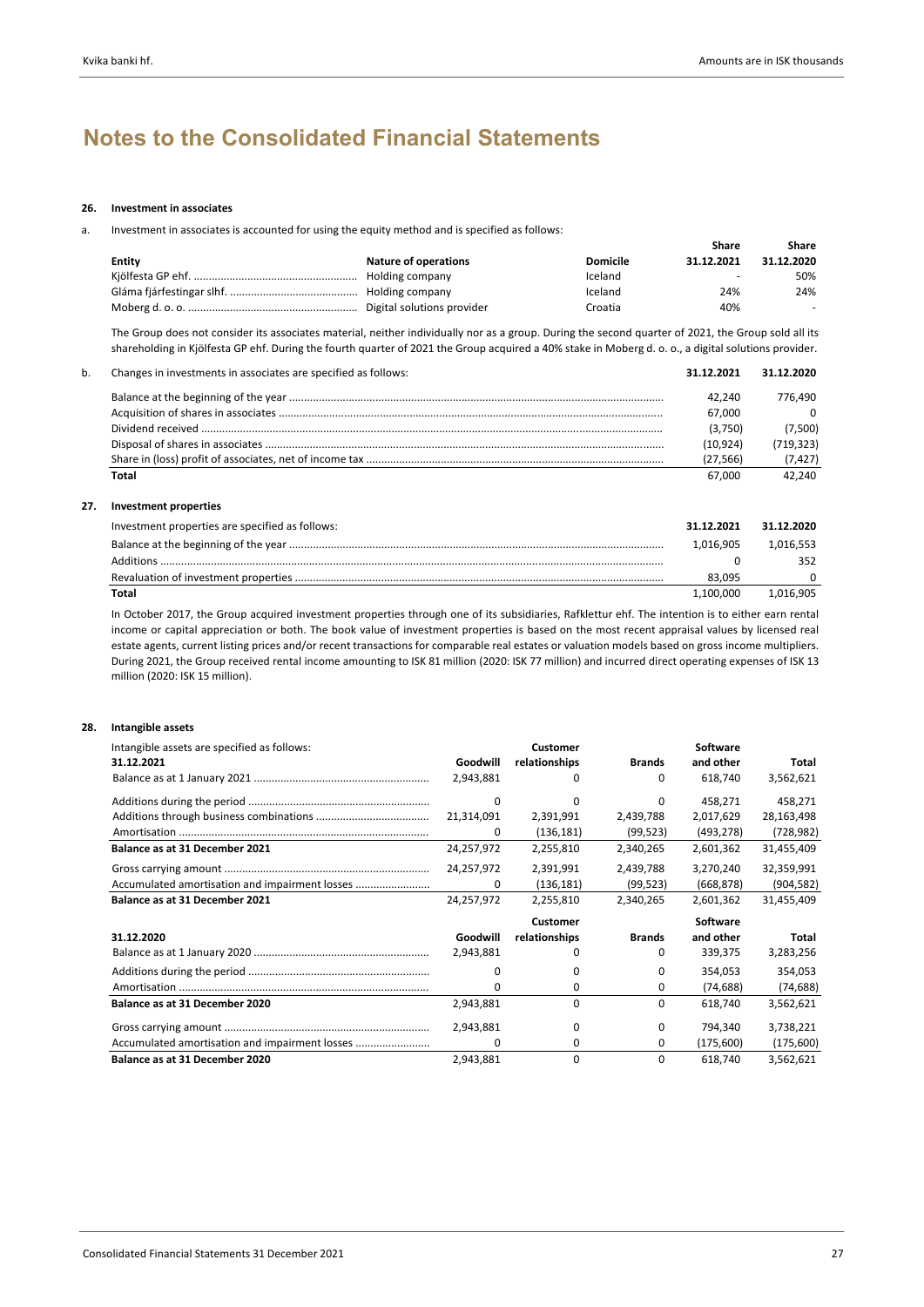#### **28. Intangible assets (cont.)**

#### b. Impairment testing

Assets with indefinite useful life, such as goodwill, are not amortised but are subject to annual impairment testing as described in note 98. Goodwill is allocated to cash generating units ("CGUs") for the purpose of impairment testing. The allocation is made to those CGUs or groups of CGUs that are expected to benefit from the business combinations in which the goodwill arose. Goodwill has been allocated to three CGUs, Asset Management, Commercial Banking and Insurance. The goodwill allocated to Commerical Banking and Insurance, following business combinations during the year 2021, is a based on a preliminary estimate. The allocation will be finalised during the year 2022.

The goodwill impairment tests were performed at the end of 2021. Their results show that the recoverable values exceed the carrying values of goodwill. In addition to the base case testing, additional scenarios were tested where some key inputs had been stressed. In all scenarios tested the results show that there is sufficient headroom and that there are no triggers indicating that impairment is necessary.

The following table shows the key assumptions used in the estimation of the recoverable amount. The recoverable amounts are calculated by discounting the estimated future growth rate of the CGUs. The time value of money and price of uncertainty, calculated as the weighted average cost of capital ("WACC"), are based on external market information about market risk, interest rates and CGU specific elements like country risk.

|                       | <b>Future</b> | <b>Discount</b> |                   |
|-----------------------|---------------|-----------------|-------------------|
| 31.12.2021            | growth rate   | rate            | <b>Book value</b> |
|                       | 3.5%          | 10.1%           | 2,943,881         |
|                       | 3.5%          | 11.1%           | 13,013,764        |
|                       | 3.0%          | 11.2%           | 8,300,327         |
| <b>Total goodwill</b> |               |                 | 24,257,972        |
|                       | <b>Future</b> | <b>Discount</b> |                   |
| 31.12.2020            | growth rate   | rate            | <b>Book value</b> |
|                       | 3.5%          | 9.4%            | 2,943,881         |
| <b>Total goodwill</b> |               |                 | 2.943.881         |

#### **29. Operating lease assets**

Operating lease assets are specified as follows:

|                                                                                                                                                                                                                                                                                                                                                                                             | 31.12.2021 |
|---------------------------------------------------------------------------------------------------------------------------------------------------------------------------------------------------------------------------------------------------------------------------------------------------------------------------------------------------------------------------------------------|------------|
|                                                                                                                                                                                                                                                                                                                                                                                             |            |
|                                                                                                                                                                                                                                                                                                                                                                                             | 1,784,025  |
|                                                                                                                                                                                                                                                                                                                                                                                             | 233.914    |
|                                                                                                                                                                                                                                                                                                                                                                                             | (319, 763) |
| $\textbf{Depreciation} \textit{} \textit{} \textit{} \textit{} \textit{} \textit{} \textit{} \textit{} \textit{} \textit{} \textit{} \textit{} \textit{} \textit{} \textit{} \textit{} \textit{} \textit{} \textit{} \textit{} \textit{} \textit{} \textit{} \textit{} \textit{} \textit{} \textit{} \textit{} \textit{} \textit{} \textit{} \textit{} \textit{} \textit{} \textit{} \text$ | (239, 555) |
| Balance as at 31 December 2021                                                                                                                                                                                                                                                                                                                                                              | 1.458.621  |
|                                                                                                                                                                                                                                                                                                                                                                                             | 2.226.907  |
|                                                                                                                                                                                                                                                                                                                                                                                             | (768, 286) |
| Balance as at 31 December 2021                                                                                                                                                                                                                                                                                                                                                              | 1.458.621  |

There are no comparative figures as operating lease assets were part of business combinations during the period. Reference is made to note 3 for more information on business combinations.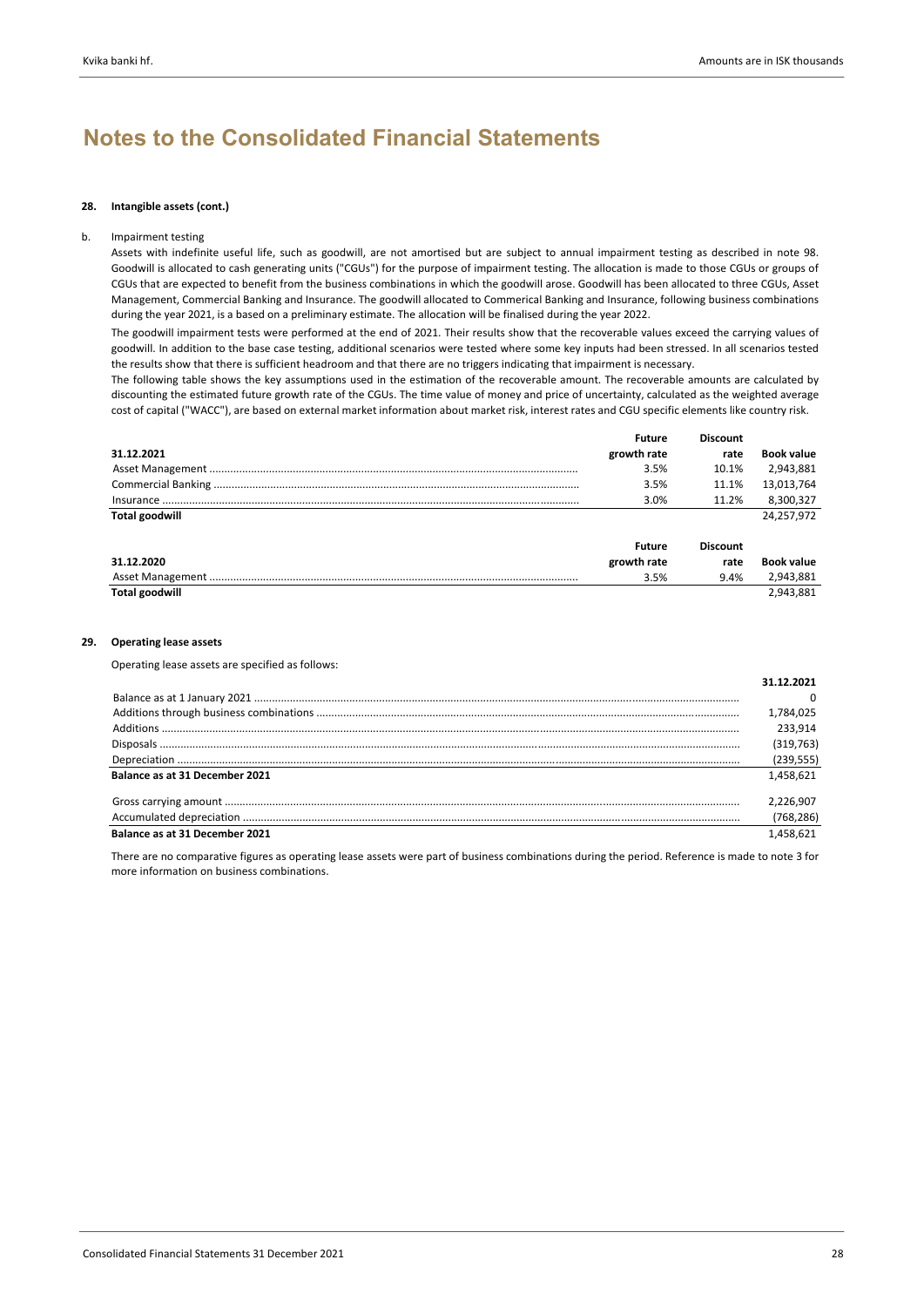#### **30. Deferred tax assets and liabilities**

|                                                                                                                                                                    | 3,177,763  | 835,816           |
|--------------------------------------------------------------------------------------------------------------------------------------------------------------------|------------|-------------------|
|                                                                                                                                                                    | (899, 942) | (236, 186)        |
| <b>Net</b>                                                                                                                                                         | 2,277,821  | 599,630           |
| The Group's deferred tax assets (liabilities) are attributable to the following items:                                                                             |            |                   |
|                                                                                                                                                                    | 31.12.2021 | 31.12.2020        |
|                                                                                                                                                                    | 270,609    | (56, 575)         |
|                                                                                                                                                                    | (563, 719) | 0                 |
|                                                                                                                                                                    | (225, 954) | (172, 014)        |
|                                                                                                                                                                    | 2,796,884  | 828,219           |
| <b>Total</b>                                                                                                                                                       | 2,277,821  | 599,630           |
| At year end 2021, tax losses carried forward amount to ISK 22.7 billion, and are set to expire as follows:                                                         |            | <b>Tax losses</b> |
|                                                                                                                                                                    |            | 467,499           |
|                                                                                                                                                                    |            | 1,511,014         |
|                                                                                                                                                                    |            | 1,242,589         |
|                                                                                                                                                                    |            | 453,436           |
|                                                                                                                                                                    |            | 18,137,597        |
|                                                                                                                                                                    |            | 909,209           |
| <b>Total</b>                                                                                                                                                       |            | 22,721,343        |
|                                                                                                                                                                    |            |                   |
| <b>Other assets</b>                                                                                                                                                |            |                   |
|                                                                                                                                                                    |            |                   |
| Other assets are specified as follows:                                                                                                                             |            |                   |
|                                                                                                                                                                    | 31.12.2021 | 31.12.2020        |
|                                                                                                                                                                    | 7,599,584  | 3,646,962         |
|                                                                                                                                                                    | 984,264    | 630,192           |
|                                                                                                                                                                    | 800,087    | 478,995           |
|                                                                                                                                                                    | 111,172    | 0                 |
|                                                                                                                                                                    | 30,202     | 327,210           |
|                                                                                                                                                                    | 517,245    | 356,733           |
| <b>Total</b>                                                                                                                                                       | 10,042,553 | 5,440,092         |
|                                                                                                                                                                    |            |                   |
| Right of use asset and lease receivables are specified as follows:                                                                                                 |            |                   |
|                                                                                                                                                                    | 31.12.2021 | 31.12.2020        |
|                                                                                                                                                                    | 478,995    | 622,415           |
|                                                                                                                                                                    | 453,937    | 11,152            |
|                                                                                                                                                                    | 301,665    | 0                 |
|                                                                                                                                                                    | (175, 404) | 0                 |
|                                                                                                                                                                    | 37,716     | 18,023            |
|                                                                                                                                                                    | (296, 822) | (172, 596)        |
| <b>Total</b><br>Right of use asset and lease receivables mostly consist of real estates for the Group's own use. The Group has entered into sublease contracts for | 800,087    | 478,995           |

parts of the real estates which it does not use for its operations.

#### **32. Deposits**

**31. Other assets**

Deposits are specified as follows:

|              | 31.12.2021 | 31.12.2020 |
|--------------|------------|------------|
|              | 63.858.051 | 46.775.812 |
|              | 14.811.756 | 13,148,871 |
| <b>Total</b> | 78.669.807 | 59.924.683 |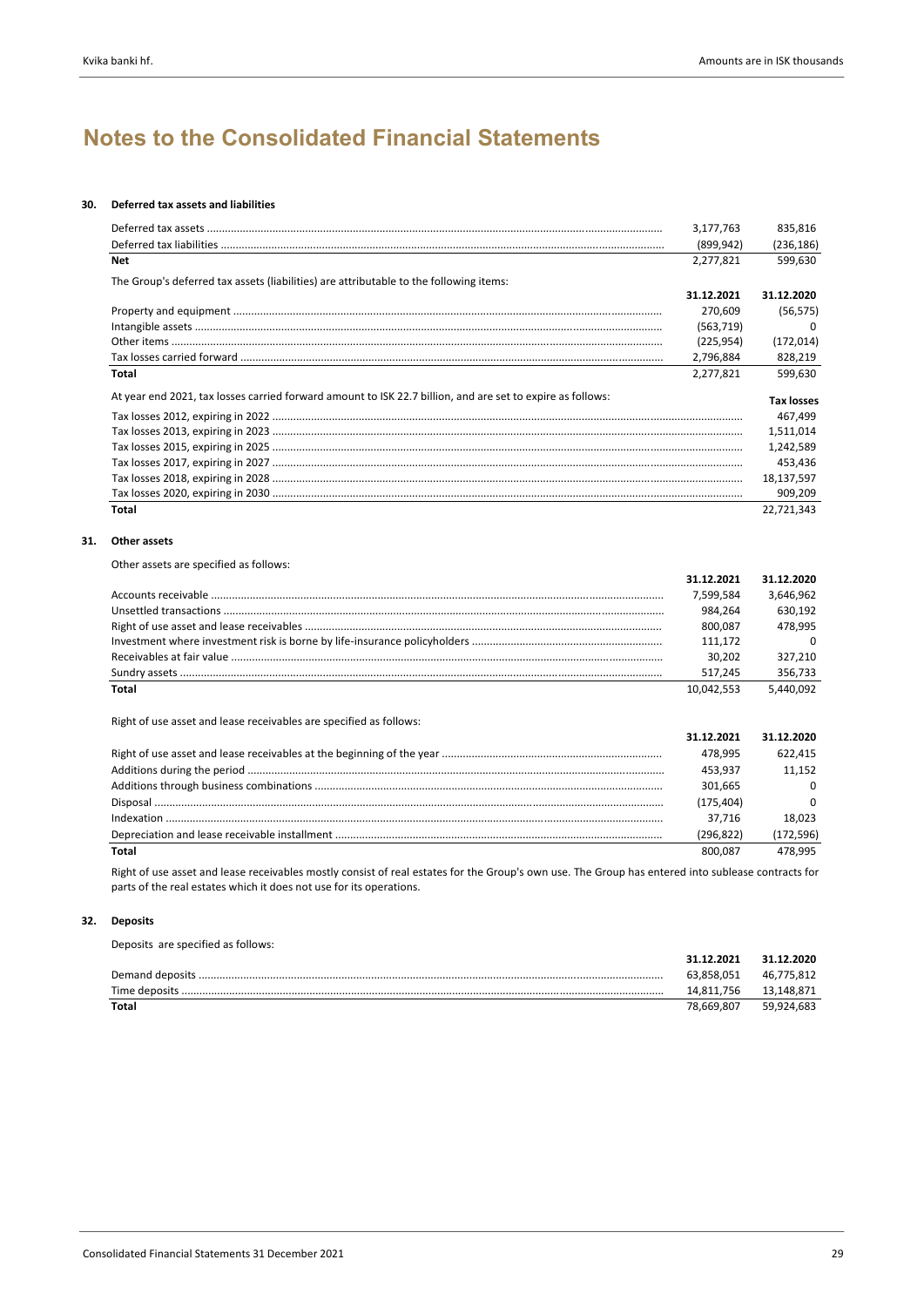#### **33. Technical provision**

Technical provision is specified as follows:

|                             | 31.12.2021 |
|-----------------------------|------------|
|                             | 16,492,994 |
|                             | 5.311.124  |
|                             | 630.329    |
| Technical provisions, total | 22.434.447 |

The Group buys reinsurance primarily as excess of loss treaties to protect itself against extreme events, but certain lines are protected by quota share treaties.

| Reinsurer's share:                   |            |
|--------------------------------------|------------|
|                                      | 635,419    |
|                                      | 113,964    |
| Reinsurer's share, total             | 749.383    |
| Own technical provision:             |            |
|                                      | 15,857,575 |
|                                      | 5,197,160  |
|                                      | 630,329    |
| Own technical provision (net), total | 21.685.065 |

The estimated claims provisions are reported less estimated salvage value of the assets that were damaged. The total salvage value at end of December 2021 is immaterial.

There are no comparative figures as the technical provision was a part of business combinations during the year. Reference is made to note 3 for more information on business combinations.

| Development of claims provisions from 1.4.2021 to 31.12.2021:                       | <b>Reinsurer's</b> |               |             |  |
|-------------------------------------------------------------------------------------|--------------------|---------------|-------------|--|
|                                                                                     | Total              | share         | Own share   |  |
|                                                                                     | 16.764.649         | (1, 173, 928) | 15,590,720  |  |
|                                                                                     | (3,967,947)        | 310.640       | (3,657,306) |  |
|                                                                                     | 4.150              | 0             | 4.150       |  |
| Unwinding and interest rate change of claims provisions due to older accident years | (30, 185)          | 0             | (30, 185)   |  |
|                                                                                     | (210, 595)         | 0             | (210, 595)  |  |
|                                                                                     | (66.201)           | (114.159)     | (180, 360)  |  |
|                                                                                     | 3,999,123          | 342.028       | 4,341,151   |  |
|                                                                                     | 16,492,994         | (635, 419)    | 15,857,575  |  |
|                                                                                     | (245, 620)         | 538.510       | 292.890     |  |
|                                                                                     | $(0.4\%)$          | 9.7%          | $(1.2\%)$   |  |

The positive development of own claims provision contributes to a decrease in combined ratio of 1.4%.

| Development of premium provisions from 1.4.2021 to 31.12.2021: | <b>Reinsurer's</b> |           |             |
|----------------------------------------------------------------|--------------------|-----------|-------------|
|                                                                | Total              | share     | Own share   |
|                                                                | 9.769.559          | (522.428) | 9,247,131   |
|                                                                | 25.806             | (258)     | 25.547      |
|                                                                | (4.484.240)        | 408.723   | (4,075,518) |
|                                                                | 5.311.124          | (113.964) | 5,197,160   |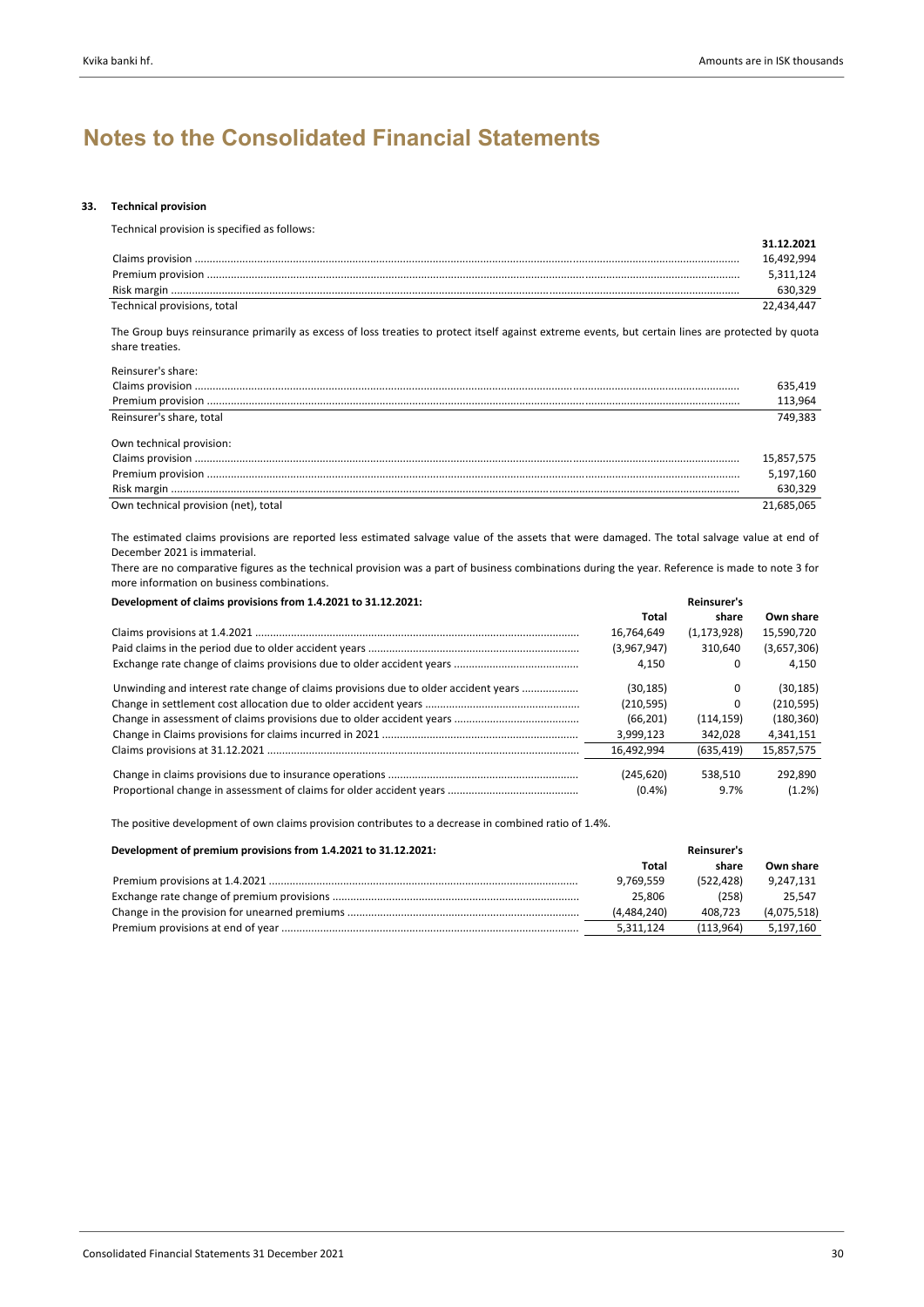#### **33. Technical provision (cont.)**

| Unwinding, interest and exchange rate change from 1.4.2021 to 31.12.2021:           | <b>Reinsurer's</b> |       |           |  |
|-------------------------------------------------------------------------------------|--------------------|-------|-----------|--|
|                                                                                     | Total              | share | Own share |  |
| Unwinding and interest rate change of claims provisions due to older accident years | (30,185)           |       | (30, 185) |  |
|                                                                                     | 4.150              |       | 4.150     |  |
|                                                                                     | 25.806             | (258) | 25.547    |  |
| Total unwinding, interest and exchange rate change of technical provisions          | (229)              | (258) | (488)     |  |

#### **34. Borrowings**

Borrowings are specified as follows:

|       | 31.12.2021 | 31.12.2020 |
|-------|------------|------------|
|       | 17.261.048 | 26.424.340 |
| Total | 17,261,048 | 26.424.340 |

Money market deposits typically have a principal of ISK 5‐500 million and maturity between 1 day and 6 months and pay fixed interest rates.

The Bank has not had any defaults of principal, interest or other breaches with respect to its debt issued and other borrowed funds.

### **35. Issued bills**

Issued bills are specified as follows:

| <b>BUCH ONLY THE SPECIFIC OF IDIO WS.</b> |            |            |
|-------------------------------------------|------------|------------|
|                                           | 31.12.2021 | 31.12.2020 |
| KVB 21 0322                               |            | 598.488    |
|                                           |            | 595.587    |
|                                           |            | 809.534    |
| Total                                     |            | 2,003,608  |

#### **36. Issued bonds**

Issued bonds are specified as follows:

|                                  | First  |          | <b>Maturity</b> |                                                |            |            |
|----------------------------------|--------|----------|-----------------|------------------------------------------------|------------|------------|
| Currency, nominal value          | issued | Maturity | type            | <b>Terms of interest</b>                       | 31.12.2021 | 31.12.2020 |
| <b>Unsecured bonds:</b>          |        |          |                 |                                                |            |            |
| KVB 20 01, ISK 5,000 million     | 2020   | 2023     |                 | At maturity Floating, 1 month REIBOR + $0.85%$ | 4,609,836  | 1,763,538  |
| KVB 19 01, ISK 5,000 million     | 2019   | 2024     |                 | Amortizing Floating, 1 month REIBOR + 1.50%    | 3,003,775  | 3,474,842  |
| KVB 21 01, GBP 12 million        | 2021   | 2023     |                 | At maturity Floating, 3 month LIBOR + 2.50%    | 2,117,105  | 0          |
| KVB 21 02, ISK 5,400 million     | 2021   | 2027     |                 | At maturity CPI-indexed, fixed 1.0%            | 5,589,138  | 0          |
| Lykill 23 11, ISK 3,010 million  | 2020   | 2023     |                 | At maturity Floating, 1 month REIBOR + 1.10%   | 2,575,197  | 0          |
| KVIKA 24 1119, GBP 11,4 million  | 2021   | 2024     |                 | At maturity Floating, 3 month LIBOR + 1.75%    | 2,007,693  | 0          |
| KVIKA 24 1216 GB, ISK 4,500 mil. | 2021   | 2024     |                 | At maturity Floating, 3 month REIBOR + 0.90%   | 4,506,565  | 0          |
| <b>Asset backed bonds:</b>       |        |          |                 |                                                |            |            |
| Lykill 16 01, ISK 10,870 million | 2016   | 2023     |                 | Amortizing Floating, 1 month REIBOR + 1.10%    | 2,928,877  | 0          |
| Lykill 26 05, ISK 5,130 million  | 2019   | 2026     | Amortizing      | CPI-indexed, fixed 3.30%                       | 3,792,658  | 0          |
| Lykill 24 06, ISK 1,570 million  | 2020   | 2024     | Amortizing      | Fixed, 2.80%                                   | 1,002,853  | 0          |
| Lykill 23 09, ISK 1,000 million  | 2019   | 2023     |                 | Amortizing Fixed, 5.20%                        | 464,019    | 0          |
| Total                            |        |          |                 |                                                | 32,597,716 | 5,238,381  |
|                                  |        |          |                 |                                                |            |            |
|                                  |        |          |                 |                                                | 0          | 329,704    |

**Total** 32,597,716 5,568,085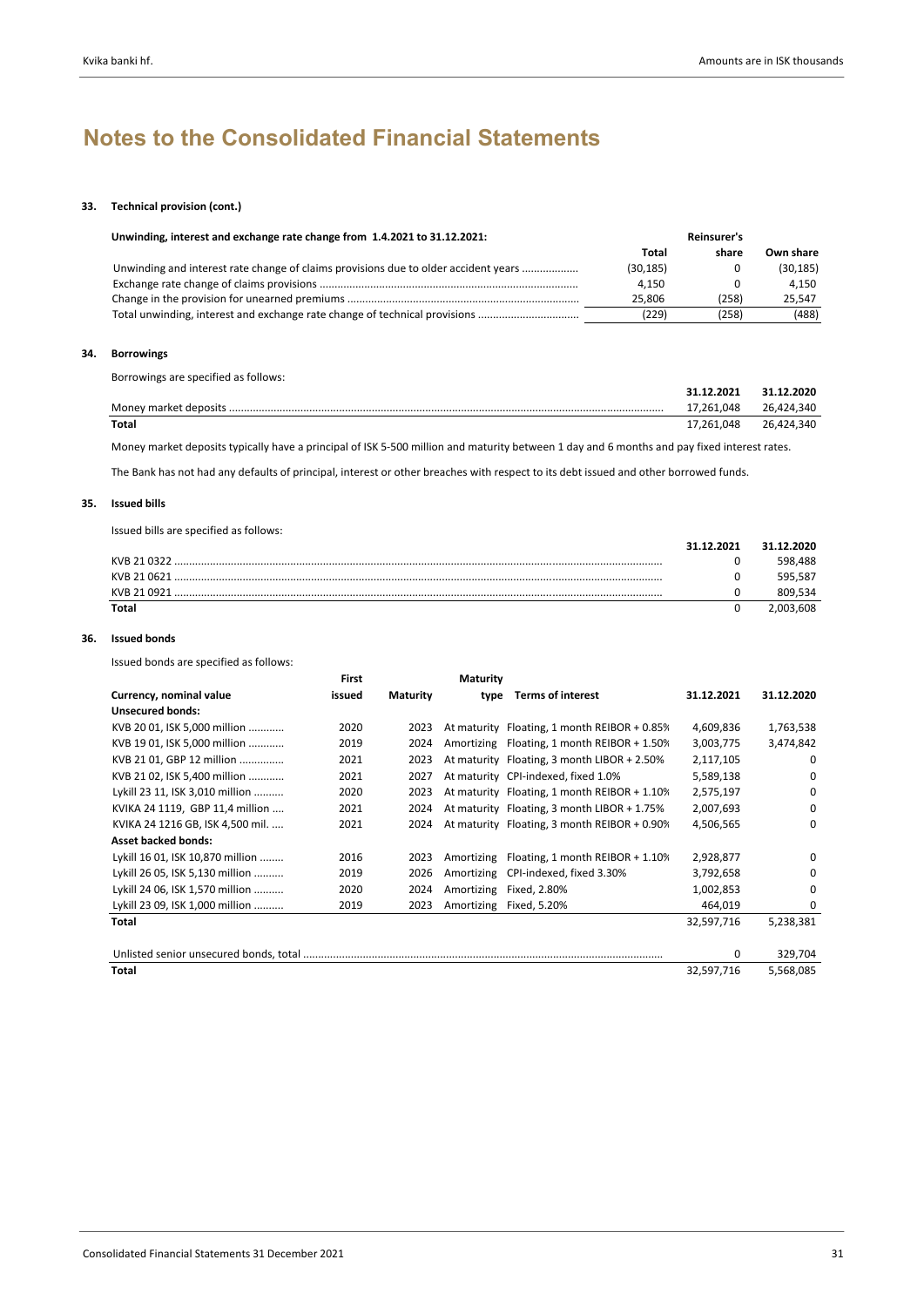#### **37. Subordinated liabilities**

#### a. Subordinated liabilities:

|                              | First  |                 | Maturity    |                          |            |            |
|------------------------------|--------|-----------------|-------------|--------------------------|------------|------------|
| Currency, nominal value      | issued | <b>Maturity</b> | tvpe        | <b>Terms of interest</b> | 31.12.2021 | 31.12.2020 |
| KVB 15 01, ISK 1,000 million | 2015   | 2025            | At maturity | CPI-Indexed, fixed 7.50% |            | 1.169.444  |
| KVB 18 02, ISK 800 million   | 2018   | 2028            | At maturity | CPI-Indexed, fixed 7.50% | 960.156    | 907.781    |
| TM 15 1, ISK 2,000 million   | 2015   | 2045            | At maturity | CPI-Indexed, fixed 5.25% | 2,411,610  | $\Omega$   |
| Total                        |        |                 |             |                          | 3,371,766  | 2,077,225  |

Following authorisation from the FME, the Group repaid KVB 15 01 on the interest payment date in August 2021.

At the interest payment date in the year 2023 for KVB 18 02, the Group has the right to repay the subordinated bond and on any subsequent interest payment dates until maturity.

At the interest payment date in May 2025 for TM 15 01, the annual interest rate increases from 5.25% p.a. to 6.25% p.a. At the interest payment date in May 2025 for TM 15 01, the Group has the right to repay the subordinated bond and on any subsequent interest payment dates until maturity.

Subordinated liabilities are financial liabilities in the form of subordinated capital which, in case of the Group's voluntary or compulsory winding‐ up, will not be repaid until after the claims of ordinary creditors have been met. In the calculation of the capital ratio, they are included within Tier 2 and are a part of the equity base. The amount eligible for Tier 2 capital treatment is amortised on a straight-line basis over the final 5 years to maturity or up to 20% a year. The Group may only retire subordinated liabilities with the permission of the FME.

#### b. Subordinated liabilities are specified as follows:

|     |                                                            | 31.12.2021    | 31.12.2020 |
|-----|------------------------------------------------------------|---------------|------------|
|     |                                                            | 2,077,225     | 1,999,530  |
|     |                                                            | (1, 258, 799) | 0          |
|     |                                                            | 2,358,610     | $\Omega$   |
|     |                                                            | (113, 125)    | (115,000)  |
|     |                                                            | (14, 763)     | (9, 922)   |
|     |                                                            | 322,618       | 202,617    |
|     | <b>Total</b>                                               | 3,371,766     | 2,077,225  |
| 38. | Short positions held for trading                           |               |            |
|     | Short positions held for trading are specified as follows: |               |            |
|     |                                                            | 31.12.2021    | 31.12.2020 |
|     |                                                            | 608,965       | 559,382    |
|     |                                                            | 714,665       | 961,165    |
|     | Total                                                      | 1,323,631     | 1,520,547  |
| 39. | Short positions used for hedging                           |               |            |
|     | Short positions used for hedging are specified as follows: |               |            |
|     |                                                            | 31.12.2021    | 31.12.2020 |
|     |                                                            | 1,280,868     | 731,987    |
|     | <b>Total</b>                                               | 1,280,868     | 731,987    |
| 40. | <b>Other liabilities</b>                                   |               |            |
|     | Other liabilities are specified as follows:                |               |            |
|     |                                                            | 31.12.2021    | 31.12.2020 |
|     |                                                            | 1,481,030     | 490,576    |
|     |                                                            | 1,041,121     | 477,691    |
|     |                                                            | 974,515       | 324,385    |
|     |                                                            | 875,985       | 1,217,659  |
|     |                                                            | 694,281       | 361,088    |
|     |                                                            | 483,486       | 386,001    |
|     |                                                            | 170,753       | 97,664     |
|     |                                                            | 142,407       | $\Omega$   |
|     |                                                            | 111,172       | $\Omega$   |
|     |                                                            | 6,720         | 31,371     |
|     |                                                            | 696,038       | 364,037    |
|     | Total                                                      | 6,677,507     | 3,750,472  |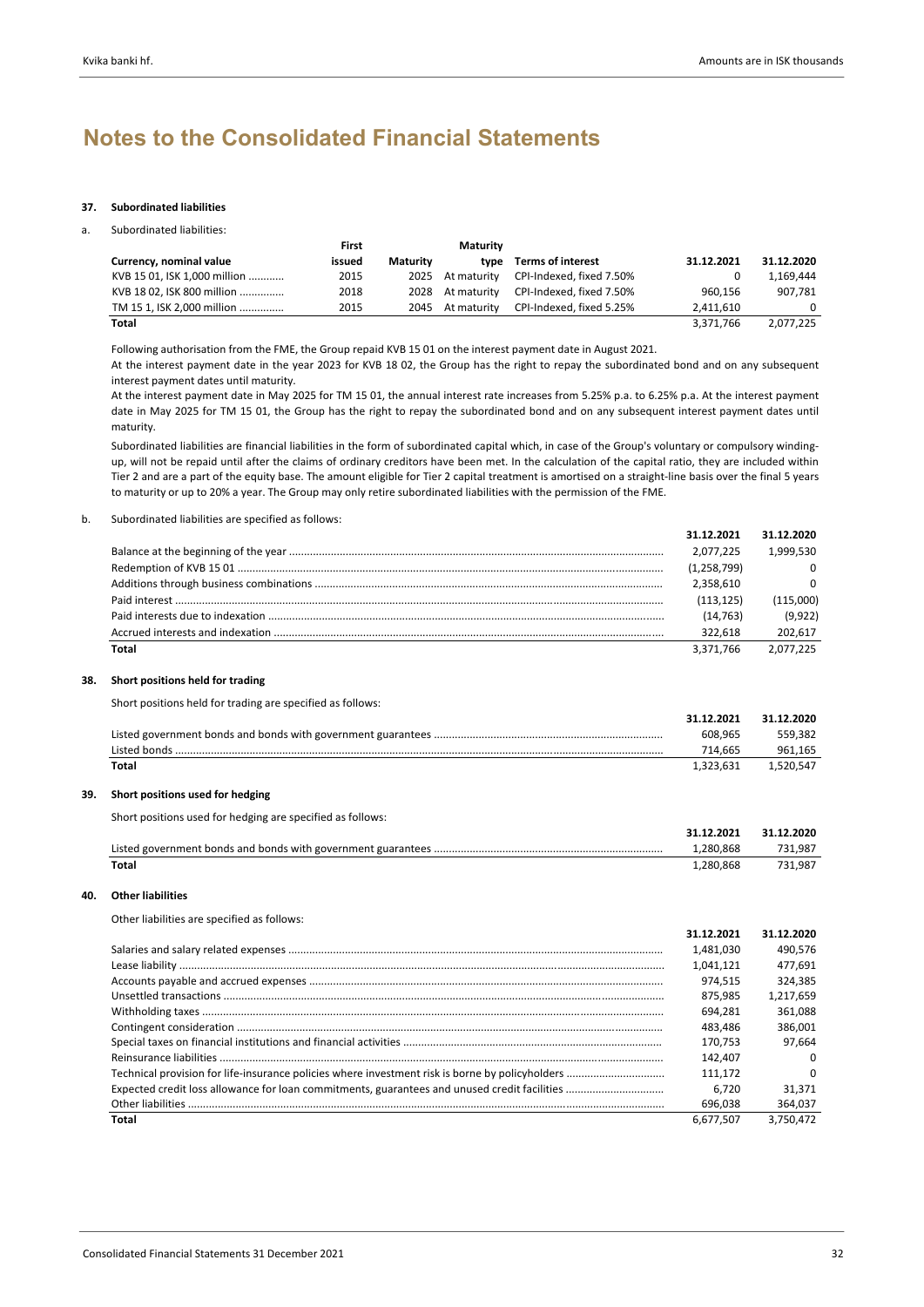#### **40. Other liabilities (cont.)**

Lease liability is specified as follows:

|       | 31.12.2021 | 31.12.2020 |
|-------|------------|------------|
|       | 477.691    | 616.521    |
|       | 452.001    | 39.449     |
|       | 373.413    | $\Omega$   |
|       | (299.701)  | (197, 076) |
|       | 37.716     | 18.796     |
| Total | 1.041.121  | 477.691    |

#### **41. Share capital**

#### Share capital

The nominal value of shares issued by the Bank is ISK 1 per share. All currently issued shares have a nominal value of ISK 1 per share, and are fully paid. The holders of shares are entitled to receive dividends as approved by the general meeting and are entitled to one vote per nominal value of ISK 1 at shareholders' meetings. Reference is made to the Bank's Articles of Association for more information about the share capital.

| 31.12.2021 | 31.12.2020 |
|------------|------------|
| 4.907.395  | 2.141.002  |
| 117.256    | $\Omega$   |
| 413.325    | 546.480    |

#### b. Changes made to the nominal amount of share capital

The Bank's share capital was increased by ISK 256,458,363 in nominal value during the year 2021 in order to serve the exercising of issued warrants. In addition to that, the share capital was increased by ISK 2,509,934,076 in nominal value in relation to the merger with TM hf. and Lykill fjármögnun hf.

#### Share capital increase authorisations

According to the Bank's Articles of Association dated 20 December 2021, the Board of Directors is authorised to increase the share capital of the Bank by up to ISK 100 million through subscription for new shares. This authorisation is based on temporary provision I to the Articles of Association and is valid until 15 March 2022.

Temporary provision II to the Articles of Association authorises the Board of Directors to issue warrants and increase the share capital accordingly. Pursuant to this temporary provision the Board of Directors is authorised to increase share capital by up to ISK 77 million to serve warrants issued under this provision. This authorisation is valid until 21 April 2026.

Temporary provision IV to the Articles of Association authorises the Board of Directors to issue warrants and increase the share capital accordingly. According to section A of temporary provision IV the Board of Directors is currently authorised to increase share capital by up to ISK 60 million to serve issued warrants. According to section B of temporary provision IV the Board of Directors is furthermore granted a conditioned authorisation to increase the share capital, currently by an additional amount of ISK 107 million to serve issued warrants. The authorisation under section B of temporary provision IV is directly linked to the Board of Directors' authorisation under section A of temporary provision I.

The aforementioned authorisation under section B of temporary provision IV currently stands at ISK 57 million. However, should the Board of Directors utilise its authorisation according to section A of temporary provision I and increase the Bank's share capital by ISK 100 million, the authorisation under section B of temporary provision IV will increase from ISK 57 million to ISK 107 million, as stipulated in the provision. The Board of Directors' authorisation under temporary provision IV to increase share capital thus currently totals ISK 117 million but can increase to ISK 167 million by the usage by the Board of Directors of its authorisation pursuant to section A of temporary provision I. This authorisation is valid until 31 December 2022.

Temporary provision IV to the Articles of Association authorises the Board of Directors to increase the share capital of the Bank in stages by up to ISK 70 million in nominal value, for the purposes of fulfilling stock option agreements in accordance with the Bank's stock option plan which has been approved by Iceland Revenue and Customs as provided for in Art. 10 of the Income Tax Act, No. 90/2003. This authorisation is valid until 31 December 2024.

A copy of the Bank's Articles of Association, including the temporary provisions, is available on the Bank's website, www.kvika.is, reference is made to them for more information.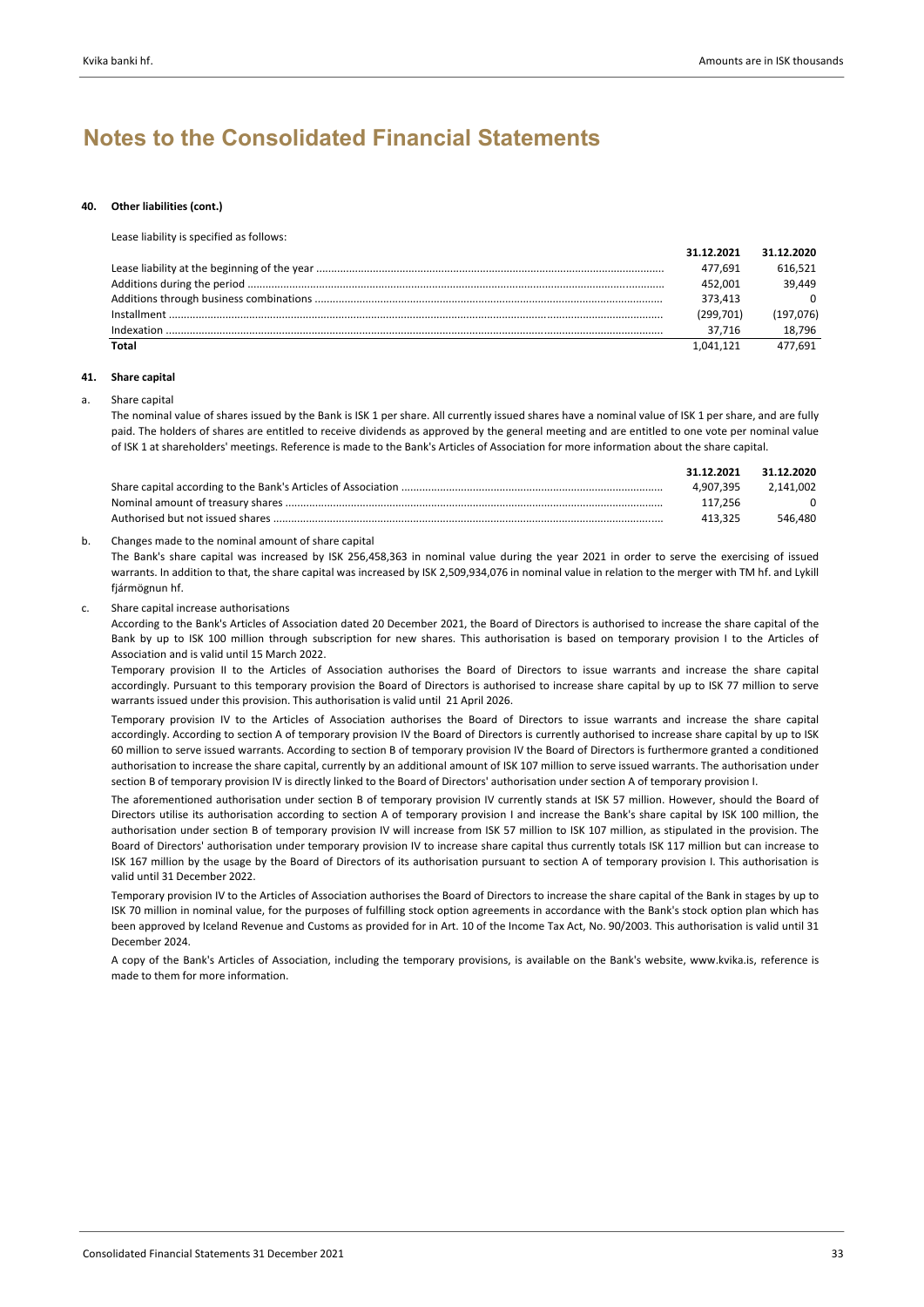**31.12.2021**

### **Notes to the Consolidated Financial Statements**

#### **42. Warrants**

The Bank has issued warrants for shares in the total nominal amount of ISK 138,758,320 as at 31 December 2021. The number of owners of these warrants is 60 and they purchased the warrants for a total consideration of ISK 56,468,129. The purchase price of the warrants was determined using market standard methodology and a valuation from an independent appraiser as applicable. Should the owners of the warrants exercise their warrants, the Bank is obliged to issue new shares and sell to the warrant owners at a predefined price, usually referred to as strike price. If all the warrants would be exercised, the Bank's share capital would increase to 5,046,153,256, and the newly issued shares would represent 2.7% of the Bank's total issued capital, post dilution.

|                   |             | Purchase   | Annual       |                 |                         |
|-------------------|-------------|------------|--------------|-----------------|-------------------------|
|                   | Nominal     | price of   | increase of  | Strike price at | Exercise                |
| <b>Issue Date</b> | amount      | warrants   | strike price | expiry date     | period                  |
|                   | 23.000.019  | 7.148.756  | 7.5%         | 7.74            | Sept. 2020 - Sept. 2022 |
|                   | 91,966,634  | 27,456,206 | 7.5%         | 7.74            | Sept. 2021 - Sept. 2022 |
|                   | 1,166,667   | 505.167    | 7.5%         | 10.75           | Dec. 2021 - Dec. 2022   |
|                   | 1,000,000   | 944.000    | 7.5%         | 15.36           | Dec. 2020 - Dec. 2022   |
|                   | 16,125,000  | 15.222.000 | 7.5%         | 15.36           | Dec. 2020 - Dec. 2022   |
|                   | 5,500,000   | 5,192,000  | 7.5%         | 15.36           | Dec. 2021 - Dec. 2022   |
| Total             | 138,758,320 | 56.468.129 |              |                 |                         |

#### **43. Solvency of a financial conglomerate**

The FME has designated the Group as a financial conglomerate as defined in Article no. 3 of Act no. 61/2017 on Additional Supervision of Financial Conglomerates. As a result of this designation, the Group's capital adequacy is now calculated as the solvency ratio of a financial conglomerate. The Group furthermore calculates the consolidated capital adequacy ratio for entities not belonging to the insurance sector by excluding the insurance activities from calculation of risk weighted assets and capital base. The Group similarly calculates the solvency ratio of entities solely belonging to the insurance sector.

Solvency measures the Group's ability to take on setbacks, thus indicating its financial strength. The available capital and capital requirements of the Group is calculated as a financial conglomerate according to Articles 16, 17 and 18 of Act on Additional Supervision of Financial Conglomerates No. 61/2017. The Group's solvency ratio is 1.57, with a regulatory minimum requirement of 1.0.

Solvency ratio of the Group as a financial conglomerate is specified as follows:

|                                                          | 31.12.2021 |
|----------------------------------------------------------|------------|
| Available capital                                        |            |
|                                                          | 32,496,219 |
|                                                          | 14,121,233 |
| Total                                                    | 46,617,452 |
|                                                          |            |
| Solvency requirement for insurance activities            |            |
|                                                          | 9,986,019  |
| Own funds requirement for non insurance activities       |            |
|                                                          | 7,680,858  |
|                                                          | 6,816,762  |
| Minimum capital requirement for non insurance activities | 14,497,620 |
|                                                          | 5,280,590  |
| Total                                                    | 19,778,210 |
|                                                          | 46,617,452 |
|                                                          | 9,986,019  |
|                                                          | 19,778,210 |
|                                                          | 29,764,229 |
|                                                          | 1.57       |

There are no comparative figures as the Group has not previously been required to calculate the solvency ratio for as a financial conglomerate.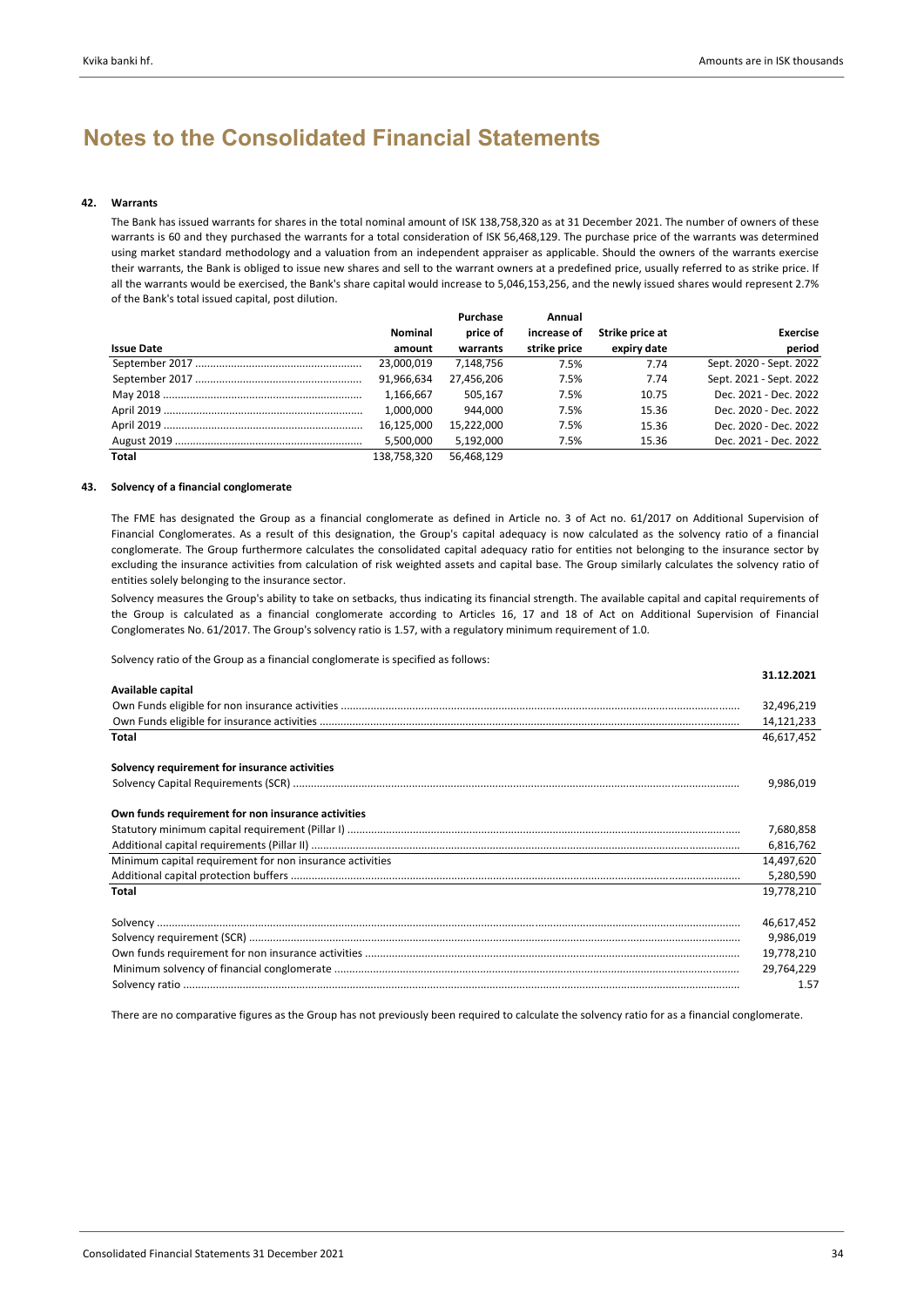# **44. Capital adequacy ratio (CAR)**

The capital adequacy ratio of the Group, excluding entities which belong to the insurance sector, calculated in accordance with Article 84 of Act No. 161/2002 on Financial Undertakings, was 33.8%. The minimum requirement from the FME is 15.1%. The ratio is calculated as follows:

| Own funds eligible for non insurance activities | 31.12.2021     | 31.12.2020    |
|-------------------------------------------------|----------------|---------------|
|                                                 | 78,367,620     | 19,208,001    |
|                                                 | 0              | $\Omega$      |
| Capital eligible as CET1 Capital                | 78.367.620     | 19,208,001    |
|                                                 | (25, 564, 998) | (3, 562, 621) |
|                                                 | (20, 441, 123) | (259, 829)    |
|                                                 | 0              | (117, 250)    |
|                                                 | (3, 177, 763)  | (835, 816)    |
| Common equity Tier 1 capital (CET 1)            | 29,183,736     | 14,432,485    |
|                                                 | 3,312,483      | 2,012,387     |
|                                                 | 0              | (227, 952)    |
| <b>Total own funds</b>                          | 32,496,219     | 16,216,919    |
| <b>Risk weighted exposures</b>                  |                |               |
|                                                 | 70,135,184     | 40,070,248    |
|                                                 | 4,051,492      | 3,617,483     |
|                                                 | 21,824,053     | 13,621,015    |
| <b>Total risk weighted exposures</b>            | 96,010,729     | 57,308,746    |
| <b>Capital ratios</b>                           |                |               |
|                                                 | 33.8%          | 28.3%         |
|                                                 | 30.4%          | 25.2%         |
|                                                 | 15.1%          | 15.1%         |
|                                                 | 20.6%          | 20.6%         |
|                                                 | 14.0%          | 14.0%         |

The FME supervises the Bank on a consolidated basis and, as such, receives information on the capital adequacy of, and sets capital requirements for, the Bank as a whole. The Bank's regulatory capital calculations for credit risk and market risk are based on the standardised approach and the capital calculations for operational risk are based on the basic indicator approach.

Minimum capital requirement is based on the Bank's Internal Capital Adequacy Assessment Process (ICAAP) and is reviewed by the FME through the Supervisory Review and Evaluation Process (SREP). The Bank's minimum regulatory capital requirement, based on the SREP from 2019, is 15.1%. The FME has notified the Bank that a new SREP process will be conducted in 2022. The minimum regulatory capital requirement including the additional capital buffers is 20.6% as at 31 December 2021.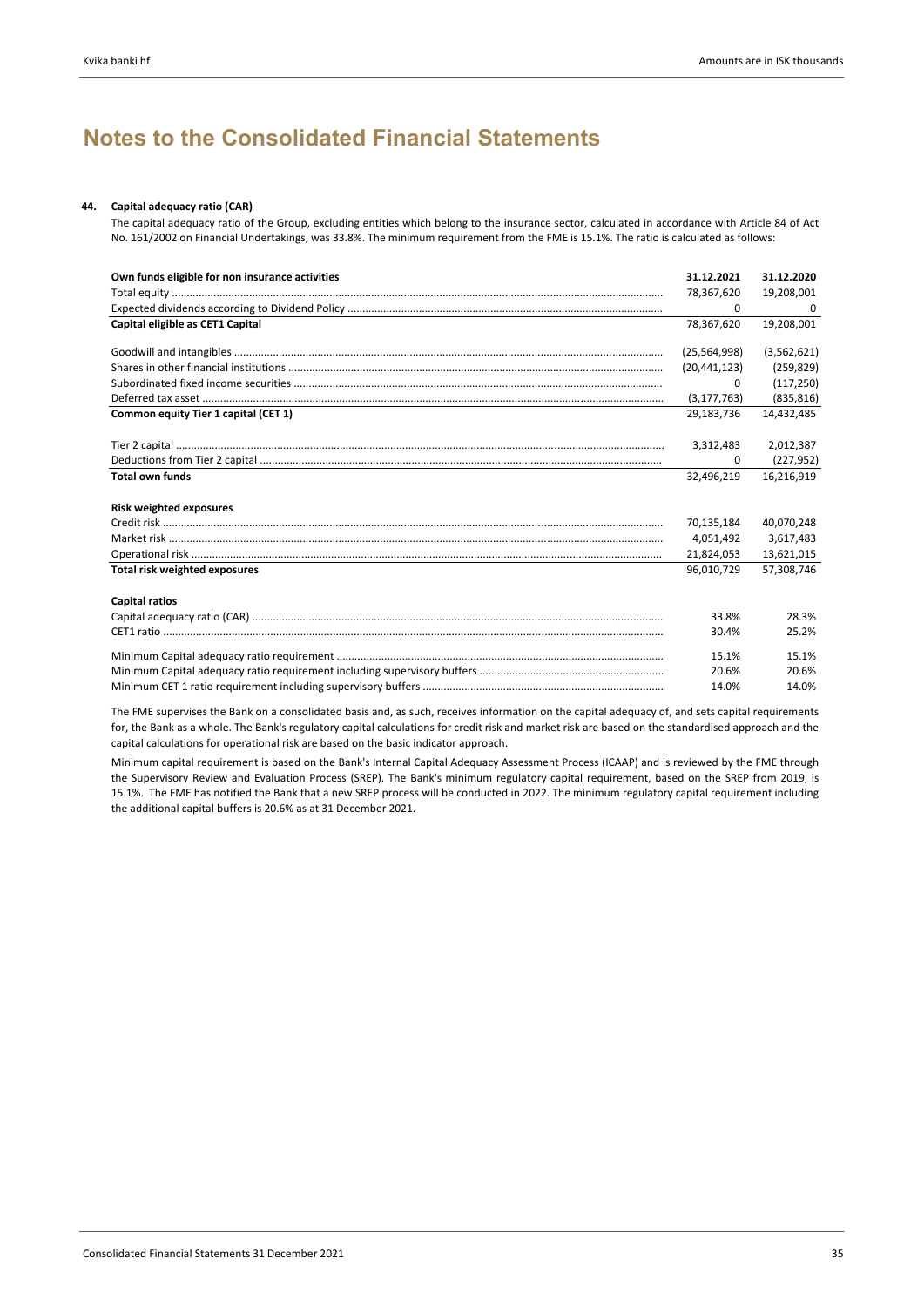# **45. Solvency of insurance activities**

The Group calculates solvency capital and capital requirements for entities which belong to the insurance sector. The available capital and required capital is calulated in accordance with Articles 88 and 96 of the Act on Insurance Activity No. 100/2016. This brings the solvency ratio for entities which belong to the insurance sector to 1.41. Solvency capital requirements according to law is the minimum insurance companies have to meet.

|                                                      | 31.12.2021    |
|------------------------------------------------------|---------------|
| Own funds eligible for insurance activities solvency |               |
|                                                      | 22,163,820    |
|                                                      | (5,888,497)   |
|                                                      | 350,979       |
|                                                      | (2,500,000)   |
|                                                      | (5,069)       |
| Total                                                | 14,121,233    |
| Solvency requirement                                 |               |
|                                                      | 326,634       |
|                                                      | 1,390,074     |
|                                                      | 4,956,453     |
|                                                      | 7,478,337     |
|                                                      | 962,624       |
|                                                      | (4, 259, 005) |
|                                                      | 0             |
| Base Solvency Capital Requirements (Basic SCR)       | 10,855,118    |
|                                                      | 627,562       |
|                                                      | (1,496,661)   |
| Solvency Capital Requirements (SCR)                  | 9,986,019     |
|                                                      | 14,121,233    |
|                                                      | 9,986,019     |
|                                                      | 1.41          |
|                                                      | 14,121,233    |
|                                                      | 3,818,920     |
|                                                      | 3.70          |

There are no comparative figures as insurance services became a part of the Group's operations through business combinations during the year 2021. Reference is made to note 3 for more information on business combinations.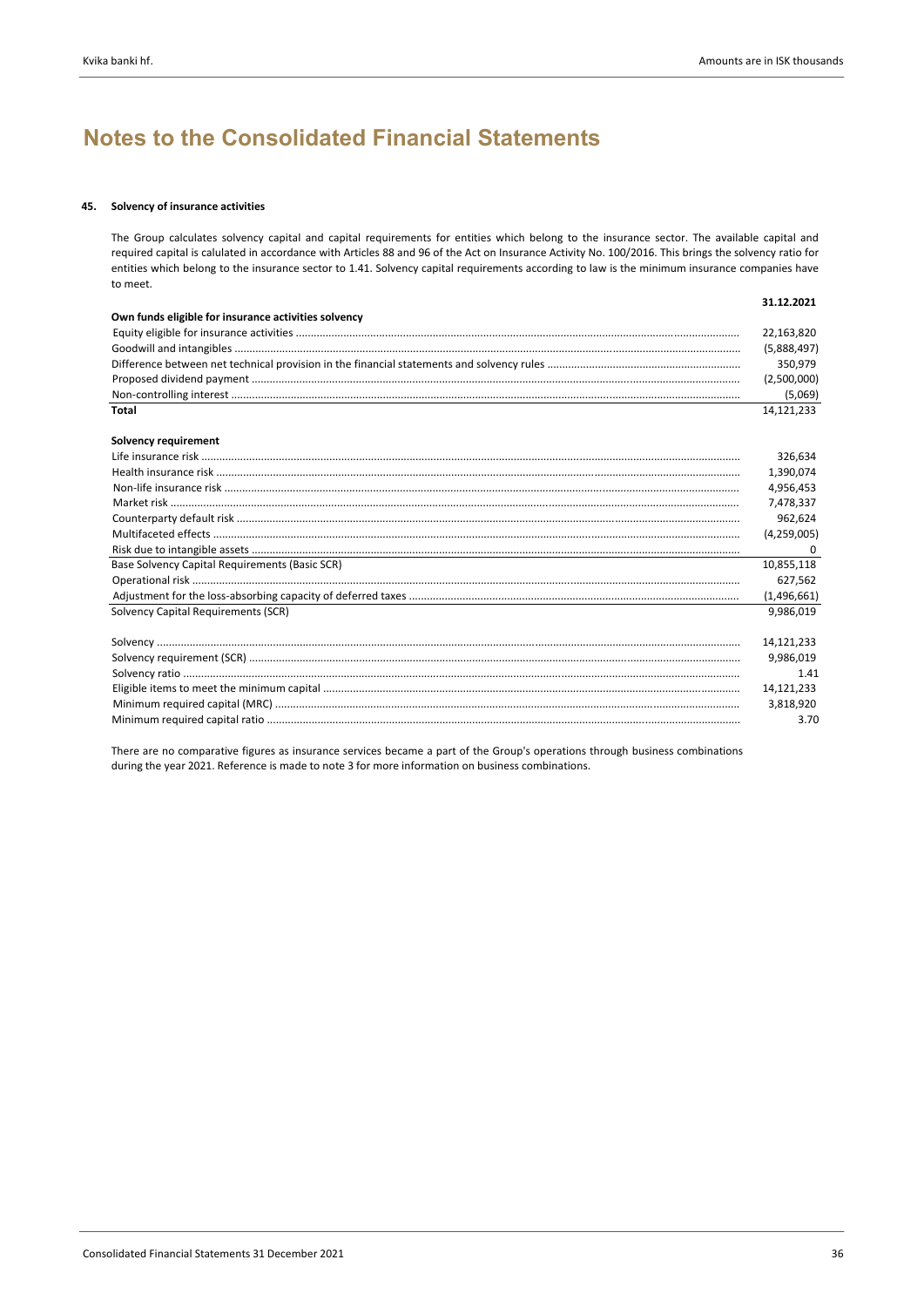# **Risk management**

### **46. Risk management framework**

### a. Board of Directors

The Bank's Board of Directors is responsible for the Group's corporate governance, including the establishment and oversight of the Group's risk management framework and risk appetite setting. In that respect, the Board of Directors has set a policy on the Group's corporate governance. In order to ensure harmonized and good governance on a consolidated basis, the Bank's Board of Directors further sets out ownership policies for subsidiaries that are considered an important part of the Group's operations. According to the ownership policies, the Boards of Directors of the relevant subsidiaries shall always provide the Bank with all information necessary for it to carry out its supervisory role and the services that the Bank provides to the relevant subsidiaries. Further, as risk management must be co-ordinated on a group-wide basis, those subsidiaries, shall provide risk management with all necessary information to enable the Bank to be able to fulfil its obligations as parent company of the Group. The head of risk management and the Bank's compliance officer can request a direct audience with the Boards of Directors of those subsidiaries. Risk management policies are reviewed regularly to reflect changes in market conditions and the Group's activities. The Group, through training and management standards and procedures, continuously aims to develop a disciplined and constructive control environment in which all employees understand their roles and obligations.

### b. Board of Directors sub‐committees

The Bank's Board of Directors has established three sub‐committees, the Risk Committee, Audit Committee and Remuneration Committee. In accordance with the Bank´s articles of association, three members have been appointed to each committee, thereof at least two Board members. It is not permitted to appoint employees of the Bank to any committee. Members shall have the necessary experience and knowledge for each committee´s tasks according to applicable laws and rules. Each committee has incorporated procedural rules which have been confirmed by the Board of Directors.

The Risk Committee is intended to perform a consultative and supervisory role for the Bank's Board of Directors, including for the formation of the Bank's risk policy and risk appetite. The Risk Committee supervises the arrangement and activity of risk management, credit risk, market risk, liquidity risk, operational risk, reputational risk and other risk as applicable.

The Audit Committee is intended to perform a consultative and supervisory role for the Bank's Board of Directors, including to ensure the quality of the annual accounts and other financial information of the Bank and the independence of the Bank's auditors. The Audit Committee monitors the work process for the preparation of financial statements, the functioning of internal controls as well as internal and external auditing.

The Remuneration Committee is intended to perform a consultative and supervisory role for the Bank's Board of Directors in connection with the Bank's remuneration and that they support the objectives and interests of the Bank.

### c. CEO

The CEO is responsible for the effective implementation through the corporate governance structure and committees. The CEO has established three committees, which are responsible for developing and monitoring risk management policies in their specified areas.

# d. Committees

The Bank operates three committees that are involved in risk management: an Asset and Liability Committee (ALCO), a Credit Committee and an Operations Committee.

ALCO supervises the management of the Bank's balance sheet, assets and liabilities. This involves determining the most efficient division between returns and risk and allocating funds to the Bank's business units.

The Credit Committee addresses matters regarding the Bank's loan activities and is responsible for and makes decisions on the investments and sale of unlisted assets, such as unlisted securities and financial instruments, shares in private limited companies and other companies, and as regards other divisions than Treasury and Market Making, the investment and sale of unit share certificates in funds for collective investment. The committee is responsible for the approval of larger loans and is the primary forum for the discussion of the Bank's credit rules, including credit limits for relevant divisions of the Bank.

The Operations Committee is responsible for supervision and implementation of the Bank's security and quality policies. The security policy mainly addresses data security and operational security in IT systems, physical security for the personnel and proper access controls and monitoring in the Bank's premises. The quality work is aimed at upholding proper quality in work processes, IT systems and services to support performance and profitability, lower operational risk and increase the customer experience.

### e. Risk management

The purpose of the Bank's risk management unit is to identify, quantify, control and report on the risks that the Group is exposed to in its daily activities. The unit also participates in drafting the overall risk policy and has representatives on the ALCO committee, Credit committee and the Operations committee. The unit's main activities include monitoring and managing credit risk, market risk, liquidity risk and operational risk. The Board of Directors sets the rules and guidelines regarding the Group's risk policy and the obligations of risk management and credit control. The division reports regularly on the Group's positions and exposure to risk to the Board of Directors, the CEO and to the ALCO committee.

f. Compliance Officer

The compliance function is an independent function that operates under the CEO, and the appointment of the Compliance Officer and his deputy is confirmed by the Board. The compliance function monitors the Bank's compliance risk on a permanent basis and that the measures, policies and procedures that have been put in place so that the Bank complies with its obligations are adequate and effective. The Compliance Officer is also responsible for coordinating and monitoring the Bank's compliance with applicable anti-money laundering and terrorist financing laws and regulations.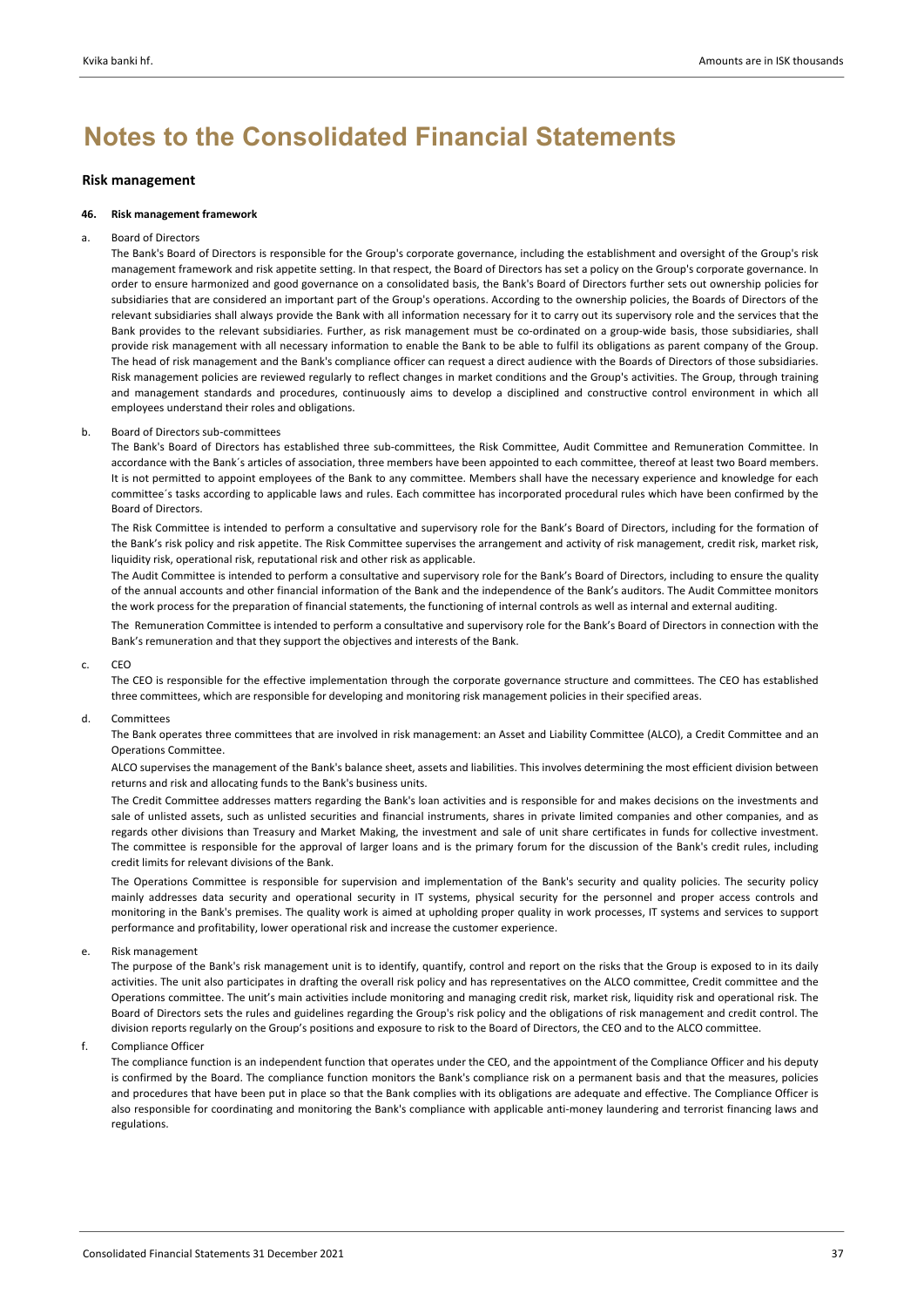# **46. Risk management framework (cont.)**

#### g. Internal Audit

Internal Audit is responsible for providing an objective opinion on the Group's operations, as well as advice which aims to increase the Group's value and to strengthen risk management and internal control. The Internal Audit's main task, is to estimate whether adequate processes and systems are in place, and whether they are relevant and efficient. The Internal Auditor is recruited by the Board of Directors and is located accordingly in the hierarchy. Its operations cover all units of operations, including the subsidiaries TM tryggingar hf., TM líftryggingar hf., Kvika eignastýring hf., Gamma Capital Management hf. and Kvika Securities Ltd. According to the letter of appointment, the internal auditor has direct access to the Boards' of Directors of the Bank's subsidiaries.

# **47. Hedging**

Securities held as a hedge against derivatives positions of customers make up a part of the Group's portfolio of assets. The Group hedges currency exposure between the Group's loan portfolio and debts to the extent possible, but does not apply hedge accounting.

### **48. Credit risk ‐ overview**

# a. Definition

One of the Group's primary sources of risk is counterparty credit risk. Credit risk is defined as the risk that one party to a financial instrument will cause a financial loss for the other party by failing to discharge an obligation.

b. Management

The risk management unit is responsible for managing and reporting on credit risk. The Group uses a variety of tools and processes to manage credit risk, including collaterals, hedges and loan portfolio management.

c. Credit approval process

The originating department prepares a proposal for each larger loan or credit line which is presented to the credit committee for approval. The proposal consists of a basic description of the client, the purpose of the loan, a simple credit assessment and arguments for or against granting the loan. The committee decides whether there is need for further credit assessment and on what terms the loan may be granted. For smaller loans the originating department optains a general credit approval from the credit committee with respect to the process, terms, credit limits and total amount of the specific lending type.

A more thorough credit assessment may be conducted if considered appropriate and can include an assessment of a borrower's fundamental credit strength as well as the value of any collateral. To assess the borrower's capacity to meet his or her obligations the committee can request stress test analysis of the borrower's cash flow or call for third party assessments.

d. Collateral

Securing loans with collateral is a traditional method to reduce credit risk. The Group uses different methods to reduce credit risk by obtaining collateral from customers where appropriate. Such collateral gives the Group right to the collateralised assets for current and future obligations incurred by the customer.

The Group places emphasis on pricing loans according to the value and quality of pledged collateral. The Group applies appropriate haircuts on all collateral in order to ensure proper risk mitigation. For all collateral in listed securities, the Group maintains the right to liquidate collateral in case its market value falls below a predefined limit.

To a very large extent the Group's loan portfolio consists of senior loans, most of which are highly collateralised.

e. Credit rating, control and provisioning

The risk management unit is responsible for credit rating and reviewing the loan portfolio. In case of any significant delay of payments or defaults the unit carefully analyses the underlying assets and loan documents and organizes the process of collection.

The Group monitors the value of collateral by listed securities on a real time basis, and takes prompt action when necessary.

f. Loan portfolio management

To ensure an effective diversification of the loan portfolio the board has set a limit framework defining maximum exposure as a ratio of the Group's equity and/or the total size of the loan portfolio. These limits include limitation on joint exposure to associated clients, exposure to individual and associated industries, single regions and countries etc. It is the responsibility of risk management to monitor that these limits are not being violated and to report discrepancies to the credit committee.

g. Impairment

Provisioning for loan impairments is estimated on the basis of expected loss models assessing the portfolio as a whole as well as individual lending. Risk management suggest a level of provisioning for the portfolio, based on the expected loss assessment. Risk management reassess impairments in the event of collateral decay, delayed payments, indication of increased risk, or other early warning signs. Provisions require approval from the credit committee. Refer to note 89 for more information on the Group's impairment policy.

h. Derivatives

The Group offers derivative contracts in the form of swap contracts on highly liquid securities. On the day when the contract is entered into, the Group purchases the underlying security and hedges its exposure to price changes. Collateral is in the form of cash or listed, highly liquid securities. The risk management sets rules about the level of collateralisation and monitors the compliance to these rules. Contracts are closed if required levels of collateralisation are not met.

i. Securities used for hedging

The Group hedges itself for market risk of derivative contracts by purchasing the underlying securities at the commencement of the contract. Since the contracts require delivery of the underlying securities to the customer on the settlement day, the credit risk towards the issuer is immaterial.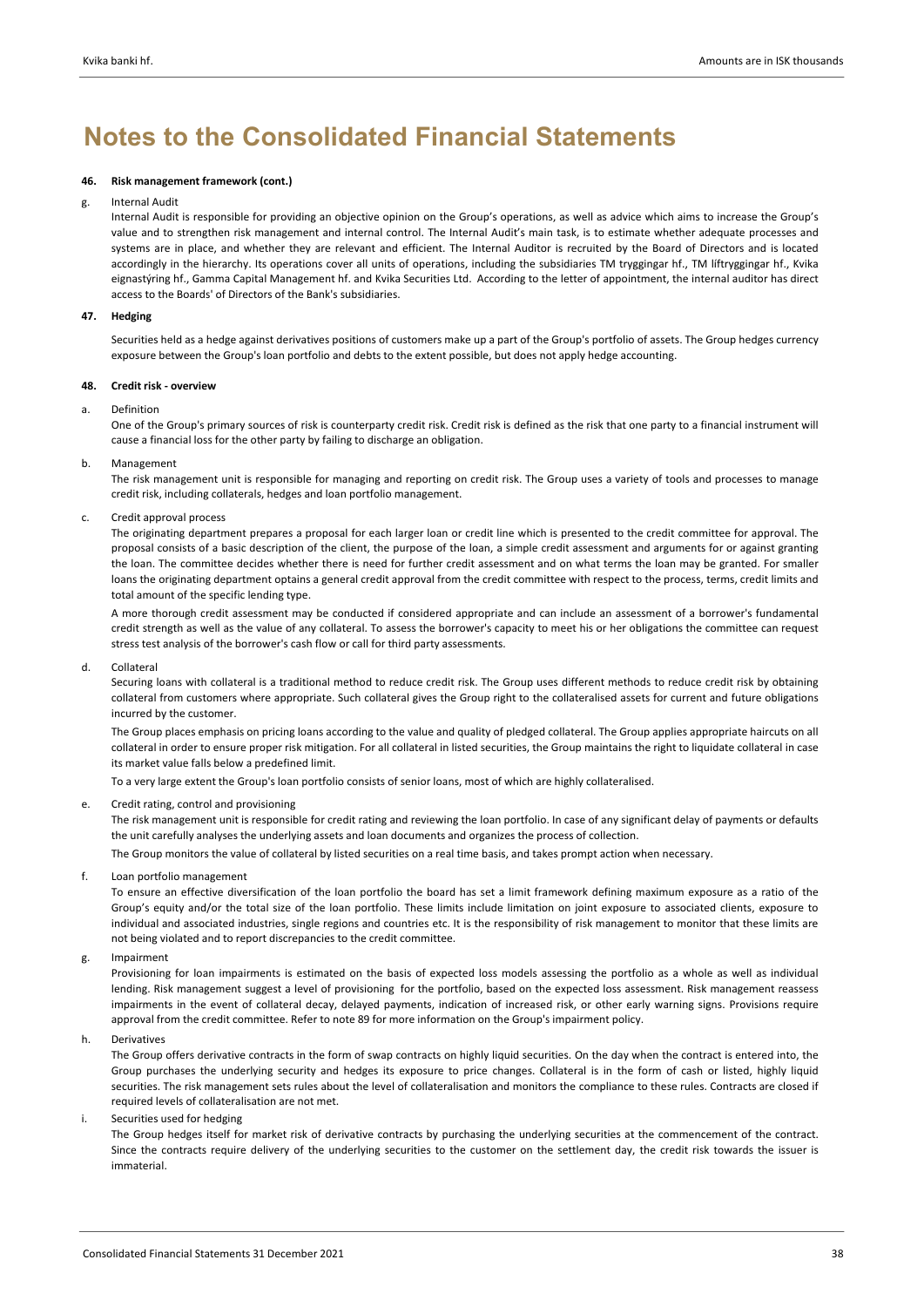#### **49. Maximum exposure to credit risk**

The maximum exposure to credit risk for on‐balance sheet and off‐balance sheet items, before taking into account any collateral held or other credit enhancements, is specified as follows:

| 31.12.2021                      | Public     | <b>Financial</b> | Corporate  |                    |             |
|---------------------------------|------------|------------------|------------|--------------------|-------------|
| On-balance sheet exposure       | entities   | institutions     | customers  | <b>Individuals</b> | 31.12.2021  |
|                                 | 22,552,361 | 16,093,533       |            |                    | 38,645,894  |
|                                 | 27,881,492 | 5,800,281        | 6.364.877  |                    | 40,046,651  |
|                                 | 14,708     | 150              | 40,150,231 | 31,422,557         | 71,587,646  |
|                                 |            | 2,131,645        | 595,510    | 7,061              | 2,734,216   |
|                                 | 541,252    | 2,395,982        | 4,182,883  | 2,122,349          | 9,242,466   |
|                                 | 50.989.813 | 26,421,592       | 51,293,502 | 33,551,966         | 162,256,873 |
| Off-balance sheet exposure      |            |                  |            |                    |             |
|                                 |            |                  | 2,819,754  | 333,034            | 3,152,788   |
|                                 |            |                  | 512,901    |                    | 512,901     |
| Maximum exposure to credit risk | 50,989,813 | 26,421,592       | 54,626,156 | 33,885,000         | 165,922,562 |
|                                 |            |                  |            |                    |             |
| 31.12.2020                      | Public     | Financial        | Corporate  |                    |             |
| On-balance sheet exposure       | entities   | institutions     | customers  | <b>Individuals</b> | 31.12.2020  |
|                                 | 25,539,154 | 3,405,876        |            |                    | 28,945,030  |
|                                 | 26,040,694 | 1,685,377        | 1,058,961  |                    | 28,785,033  |
|                                 |            |                  | 23,721,996 | 5,600,976          | 29,322,972  |
|                                 |            | 130.709          | 258.962    |                    | 389,671     |
|                                 | 364,393    | 2,105,031        | 2,491,673  |                    | 4,961,097   |
|                                 | 51.944.241 | 7.326.993        | 27,531,592 | 5.600.976          | 92,403,802  |
| Off-balance sheet exposure      |            |                  |            |                    |             |
|                                 |            |                  | 1,771,209  | 366,050            | 2,137,260   |
|                                 |            |                  | 1,245,885  |                    | 1,245,885   |
| Maximum exposure to credit risk | 51,944,241 | 7,326,993        | 30,548,685 | 5,967,027          | 95,786,947  |

#### **50. Credit quality of financial assets**

The book value of financial assets which fall under the impairment requirements of IFRS 9 are presented net of expected credit losses ("ECL") in the statement of financial position. The ECL are recalculated for each asset on at least a quarterly basis. The assessment of ECL is based upon calculations being derived from models on PD, LGD and EAD. Furthermore, the assessment is based upon management's assumptions regarding the development of macroeconomic factors over the coming year. The assumptions for macroeconomic development are decided for three scenarios: a base case, an upside case and a downside case, including a probability weight for each scenario. The assumptions are used for calculations of the probability weighted ECLs. The amount of ECL to be recognized is dependent on the Group's definition of significant increase in credit risk, which controls the impairment stage each asset is allocated to. The factors that are used to measure significant increase in credit risk include comparison of changes in PD values, annualized lifetime PD values, days past due and watch list.

The COVID-19 pandemic had an impact on the Group's loan portfolio during the years 2020 and 2021. This is mainly reflected in the effect of macro‐economic variables on the probability of default and has therefore a homogenous impact on the whole portfolio. All scenarios were negatively impacted when the pandemic started. The negative impact however reduced in 2021 while the weights of the negative outlook economic scenario slightly decreased. The negative outlook economic scenario now weighs 30% and the positive outlook only weighs 10% in the total outcome. However, the pandemic has not had a significant effect on asset value. Due to the fact that the loan portfolio is in general well secured, changes to loss given default are minimal, which offsets the negative effect of increased probability of default.

Economic measures by the Icelandic government softened and delayed the impact of the pandemic. This means that borrower defaults which would otherwise have occurred already, have been delayed and possibly avoided. Even though the public restrictions are planned to be fully lifted in coming weeks the local economy as well as the world economy is expected to be affected by the aftermath of the pandemic, which appears e.g. in goods shortage, high inflation rates and undesirable unemployment rates. This is accounted for in the expected credit loss approach mandated in IFRS 9, meaning the Group does not expect to incur further significant losses due to impairments and write offs as the pandemic unwinds, all other things being equal.

In general, the Group's debtors have been able to adapt to the changes in the economic reality due to COVID‐19.

Because the economic scenario driven changes in the probability of default has a significant and homogenous impact on all customers and as the adaptability of debtors varies, the Group has put a greater emphasis on expert review to counter the effect of the pandemic's amplification of the inherent homogeneity prediction error in the model, i.e. to better reflect the heterogeneity of the Group's debtors.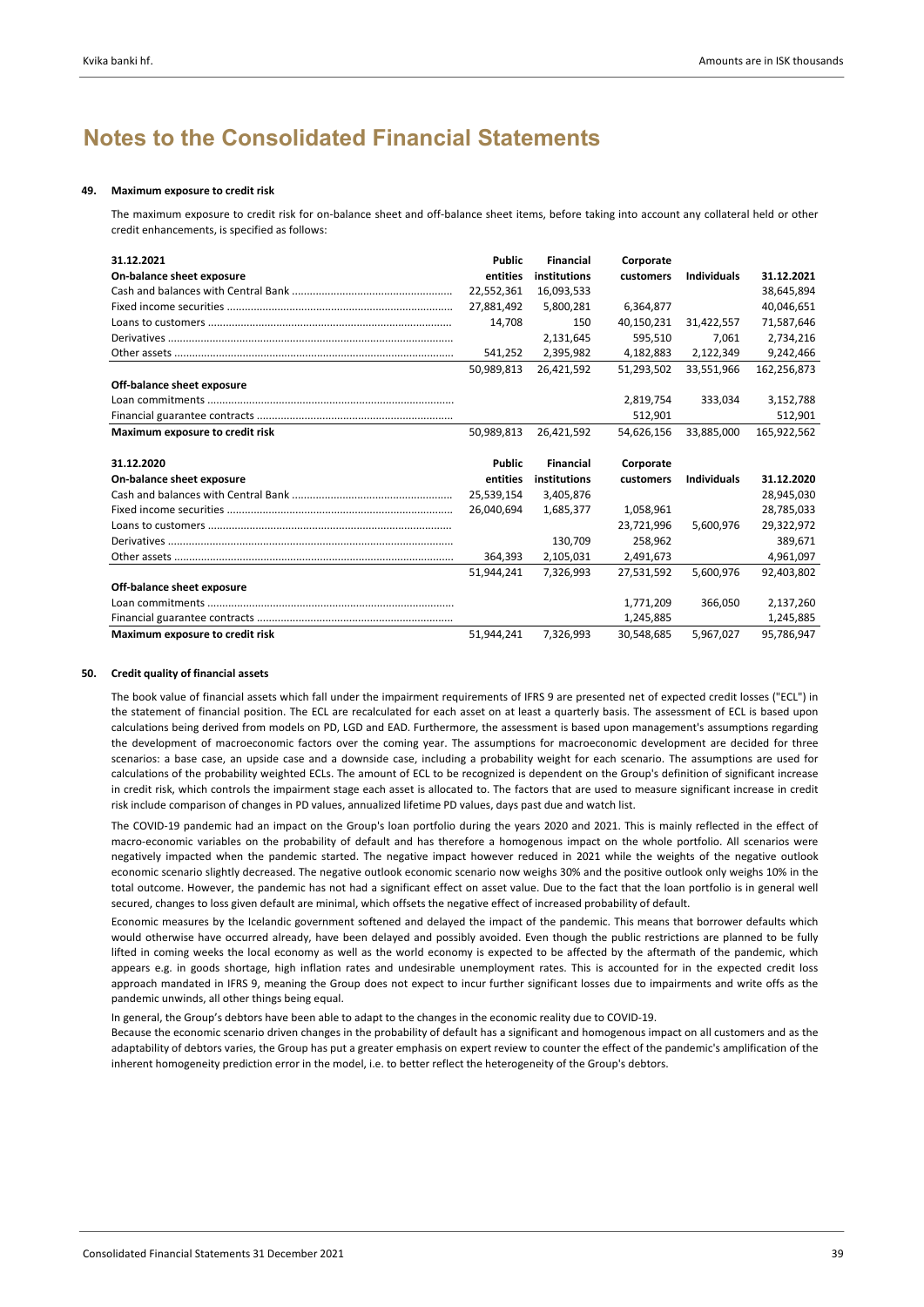# **50. Credit quality of financial assets (cont.)**

The following table shows the macro economic values for the variables used in the expected credit loss model. The Group utilises an economic forecast which is aligned with requirements for the calculation of expected credit loss.

|                             |           | <b>Scenarios</b> |                 |
|-----------------------------|-----------|------------------|-----------------|
| Model parameters 31.12.2021 | Base case | Upside           | Downside        |
| Unemployment rate           | 4.3%      | 3.6%             | 5.0%            |
| Inflation CPI index         | 5.7%      | 5.4%             | 5.8%            |
| Assigned weight             | 60.0%     | 10.0%            | 30.0%           |
|                             |           | <b>Scenarios</b> |                 |
| Model parameters 31.12.2020 | Base case | Upside           | <b>Downside</b> |
| GDP growth                  | $-5.5%$   | $-3.0%$          | $-9.5%$         |
| Unemployment rate           | 10.0%     | 7.5%             | 11.0%           |
| Assigned weight             | 50.0%     | 5.0%             | 45.0%           |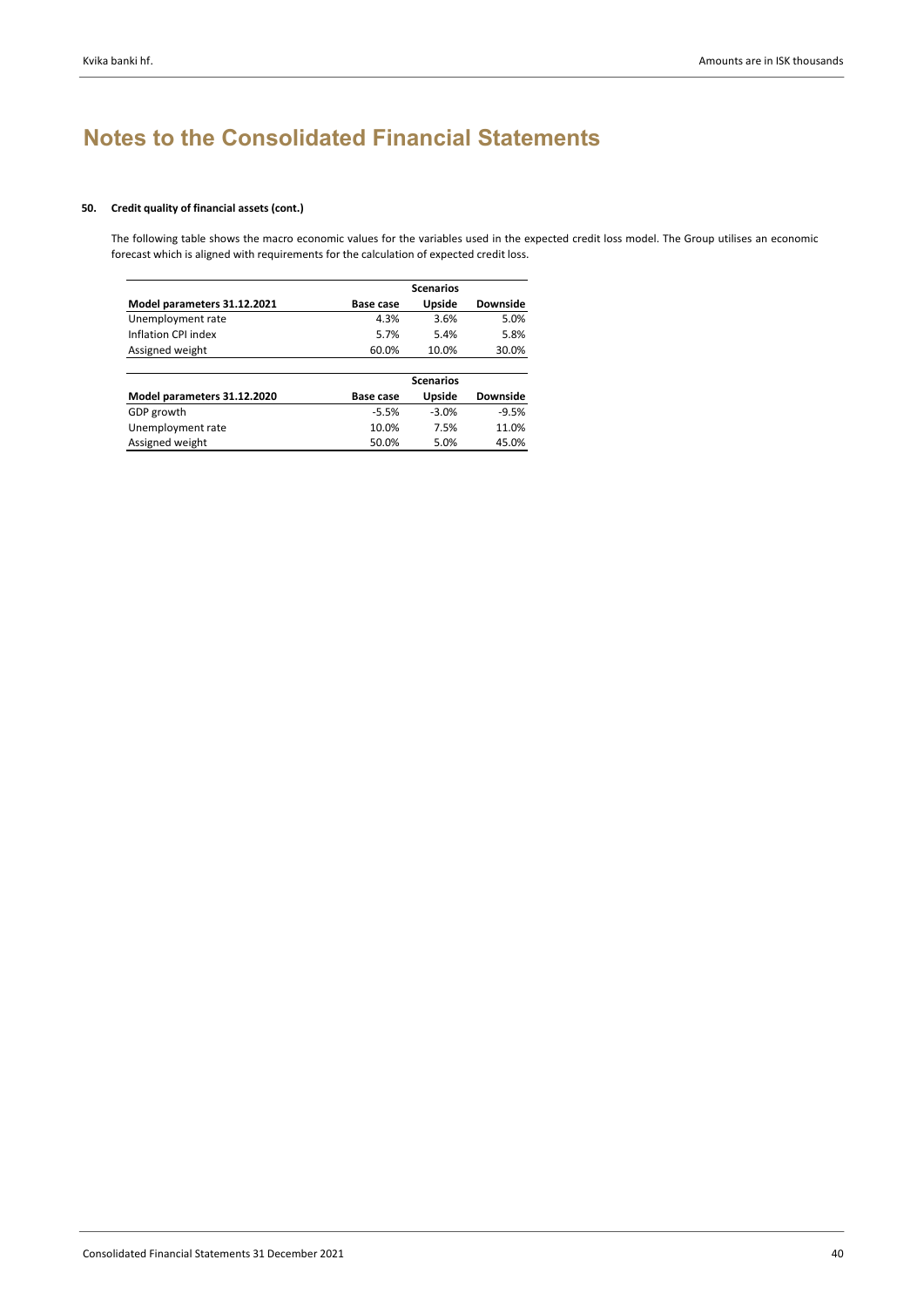#### **50. Credit quality of financial assets (cont.)**

#### a. Breakdown of loans to customers by industry and information on collateral and other credit enhancements

The Group applies the same valuation methods to collateral held as other comparable assets held by the Group. For other types of assets the Group uses third party valuation where possible. Haircuts are applied to account f other factors which may affect the collateral value of the asset or other credit enhancement.

|                                          |            |                        |                      |        | <b>Allocated collateral</b> |          |                                                      |                                                                      |                       |            |            |             |              |             |             |
|------------------------------------------|------------|------------------------|----------------------|--------|-----------------------------|----------|------------------------------------------------------|----------------------------------------------------------------------|-----------------------|------------|------------|-------------|--------------|-------------|-------------|
|                                          |            | Impairment             |                      |        |                             |          | Listed                                               | <b>Unlisted</b>                                                      |                       |            |            |             |              |             |             |
|                                          |            | Claim due to expected  | Carrying             |        | Total                       |          | securities and securities and Residential Commercial |                                                                      |                       |            |            | Industrial  |              |             | Unsecured   |
| 31.12.2021                               | value      | credit loss            | amount               | %      | collateral                  | Deposits | liauid funds                                         | other funds real estate real estate Automobiles equipment Guarantees |                       |            |            |             |              | Other       | claim value |
|                                          | 14,863     | (155)                  | 14,708               | 0.0%   | 12,094                      | 0        |                                                      | 0                                                                    | 0                     | 0          | 7,109      | 0           | 0            | 4,985       | 3,578       |
|                                          | 186        | (35)                   | 150                  | 0.0%   | 947                         | 0        |                                                      | $\Omega$                                                             | 0                     | 0          | 947        | $\mathbf 0$ | $\mathbf 0$  | 0           | 0           |
| Corporate                                |            |                        |                      |        |                             |          |                                                      |                                                                      |                       |            |            |             |              |             |             |
|                                          | 8.456.811  | (247, 535)             | 8,209,276            | 11.5%  | 15,651,650                  | 14,947   | 174,157                                              | 4,014,414                                                            | 0                     | 357.702    | 7,981,939  | 1,901,548   |              | 0 1,206,943 | 938,771     |
|                                          | 7.917.387  | (322, 606)             | 7,594,781            | 10.6%  | 15,033,846                  | 72.849   |                                                      |                                                                      | 0, 5.2<br>.648        | 3.604.444  | 2.805.676  | 2,641,503   | $\mathbf{0}$ | 635,726     | 137,565     |
| Activities of holding companies          | 6,139,170  | (12, 842)              | 6,126,328            | 8.6%   | 17,448,909                  | 33,420   | 1,159                                                | 10,009,915                                                           | 2,057,402             | 4,552,973  | 109,251    | 102,295     | 178,500      | 403,993     | 382,487     |
|                                          | 5.672.433  | (23, 272)              | 5,649,161            | 7.9%   | 14,962,837                  | 123,210  | 1,281,231                                            | 2,620,852                                                            | 4.748.147             | 5,557,610  | 522,141    | 75,810      | 16,000       | 17,835      | 109,875     |
| Activities of holding comp. - Securities | 2,692,571  | (330)                  | 2,692,241            | 3.8%   | 7,278,984                   | 192,983  | 6,781,355                                            | 304,646                                                              | 0                     |            | 0          | $\Omega$    | $\Omega$     | $\Omega$    | 10,337      |
| Wholesale and Retail Trade               | 3,266,183  | (39, 934)              | 3,226,249            | 4.5%   | 5,808,339                   | 428,926  | $\Omega$                                             | 680,000                                                              | 0                     | 483,601    | 2,153,630  | 1,050,763   |              | 0 1,011,419 | 523,089     |
|                                          | 6.828.764  | (176, 570)             | 6,652,195            | 9.3%   | 12,894,412                  | 5,652    | 450,718                                              | 1,427,675                                                            | 212.449               | 3,071,002  | 1.981.879  | 2.249.651   | 194,500      | 3,300,888   | 3,253,774   |
|                                          | 31.935.908 |                        | (513,375) 31,422,557 | 43.9%  | 44,164,668                  | 41,690   | 2,221,224                                            | 823.646                                                              | 6,589,474             | 402.206    | 32.743.905 | 1,157,983   | 0            | 184,542     | 6,215,381   |
| Total                                    | 72.924.277 | (1,336,655) 71,587,646 |                      | 100.0% | 133,256,687                 | 913,676  | 10,909,844                                           |                                                                      | 19,881,148 18,881,119 | 18,029,538 | 48.306.477 | 9,179,552   | 389.000      | 6.766.330   | 11,574,857  |

|                                           |            |                       |                      |        | <b>Allocated collateral</b> |          |                                                      |                                  |             |                                                                                   |   |                   |         |           |             |
|-------------------------------------------|------------|-----------------------|----------------------|--------|-----------------------------|----------|------------------------------------------------------|----------------------------------|-------------|-----------------------------------------------------------------------------------|---|-------------------|---------|-----------|-------------|
|                                           |            | Impairment            |                      |        |                             |          | Listed                                               | <b>Unlisted</b>                  |             |                                                                                   |   |                   |         |           |             |
|                                           |            | Claim due to expected | Carrying             |        | Total                       |          | securities and securities and Residential Commercial |                                  |             |                                                                                   |   | <b>Industrial</b> |         |           | Unsecured   |
| 31.12.2020                                | value      | credit loss           | amount               | ℅      | collateral                  | Deposits |                                                      |                                  |             | liquid funds other funds real estate real estate Automobiles equipment Guarantees |   |                   |         | Other     | claim value |
|                                           |            | $\Omega$              | $\Omega$             | 0.0%   |                             |          | 0                                                    | 0                                |             |                                                                                   | 0 |                   |         |           |             |
| Corporate                                 |            |                       |                      |        |                             |          |                                                      |                                  |             |                                                                                   |   |                   |         |           |             |
| Activities of holding companies           | 5.028.991  | (91, 502)             | 4,937,489            | 16.8%  | 14,109,569                  | 9,899    | 168.644                                              | 9.471.872                        | 734.690     | 3.282.905                                                                         | 0 |                   | 441.560 |           | 128,644     |
|                                           | 5.778.115  | (212,899)             | 5,565,216            | 19.0%  | 9,133,191                   | 37       | 0                                                    |                                  | 0 4.035.845 | 5,057,309                                                                         | 0 |                   |         | 40,000    | 81,946      |
|                                           | 1.717.763  | (50.193)              | 1.667.570            | 5.7%   | 744.727                     | 90.343   | 81,632                                               | 228,239                          | 32          |                                                                                   | 0 |                   |         | 344.480   | 1,228,197   |
|                                           | 3.669.211  | (39, 552)             | 3,629,659            | 12.4%  | 8,110,745                   | 3,711    | 145,905                                              | 1,626,221                        | 2,486,304   | 3,821,735                                                                         | 0 |                   | 26,750  | 120       | 234,779     |
| Activities of holding compa. - Securities | 2.997.582  | (2,355)               | 2,995,226            | 10.2%  | 10,623,797                  | 280,488  | 9,440,256                                            | 903,054                          |             |                                                                                   | 0 |                   |         |           | 10,952      |
|                                           | 2.012.081  | (33, 463)             | 1,978,618            | 6.7%   | 5,078,184                   | 136.242  | 42,470                                               | 3,979,506                        |             | 365.769                                                                           | 0 |                   |         | 554,197   | 76,211      |
|                                           | 3.032.633  | (84, 414)             | 2,948,219            | 10.1%  | 8,707,910                   | 29,267   | 36,825                                               | 2,597,023                        | 385,150     | 2,268,093                                                                         | 0 |                   | 67.500  | 3,324,053 | 150,248     |
|                                           | 5,623,247  | (22, 271)             | 5,600,976            | 19.1%  | 9,747,097                   | 24,298   | 2,842,506                                            | 33,032                           | 6,688,262   | 82,000                                                                            | 0 |                   |         | 77,000    | 308,698     |
| Total                                     | 29,859,623 |                       | (536.650) 29.322.972 | 100.0% | 66.255.220                  | 574.284  | 12.758.237                                           | 18.838.945 14.330.282 14.877.811 |             |                                                                                   | 0 |                   | 535.810 | 4,339,851 | 2.219.674   |

Collatarel value is shown as the market- or accounting value of collateral allocated to exposures. Other collateral includes financial claims, inventories and receivables. For larger unsecured claim values, the Bank is in covenants in the loan agreement, e.g. with <sup>a</sup> negative pledge or other ring fencing.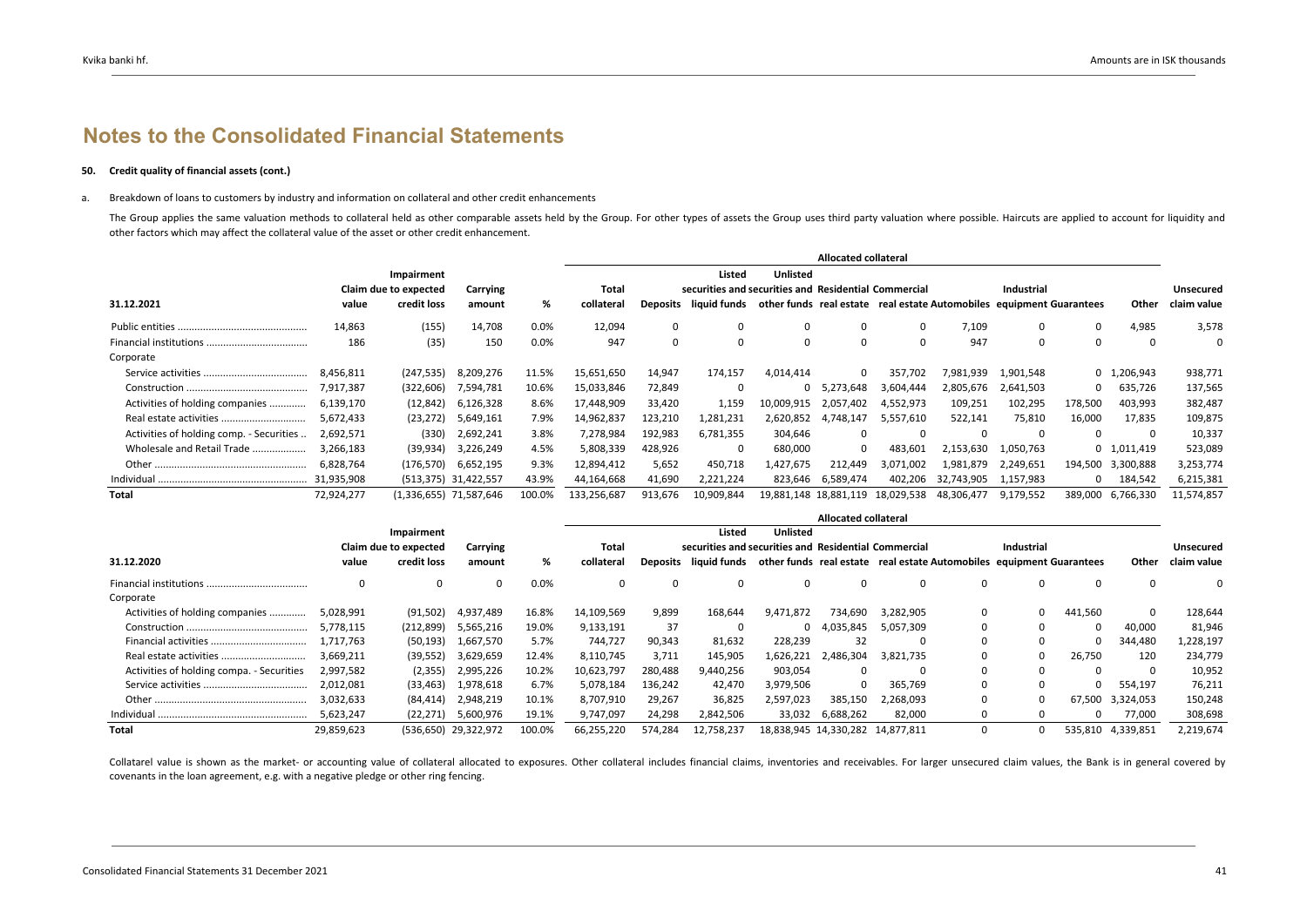# **50. Credit quality of financial assets (cont.)**

#### b. Credit quality of financial assets by credit quality band

The following tables show financial assets subject to the impairment requirements of IFRS 9 broken down by credit quality bands where band i denotes the lowest and iv the highest credit risk. Assets serviced by debtors already recognised as being in default by the rating agency are shown outside credit quality bands. Assets measured at fair value through profit or loss are not subject to the impairment requirements of IFRS 9 but are nevertheless included in the tables in order to give a more complete picture of the credit quality of loans to customers and reconcile the tables to the carrying amount on the balance sheet. Exposures which are non-rated relate to Legal Entities not rated by rating agency or Individuals where individual rating has not been obtained. Probability of default for these exposures is based on average probability for similar exposures and is furthermore individually assessed by credit specialists.

| 31.12.2021                                                 |                      |                   |                   |              |                    |
|------------------------------------------------------------|----------------------|-------------------|-------------------|--------------|--------------------|
| Loans to customers:                                        | Stage 1              | Stage 2           | Stage 3           | <b>FVTPL</b> | Total              |
|                                                            | 47,608,198           | 527,551           | 5,254             | 995,247      | 49,136,251         |
|                                                            | 6,501,676            | 649,356           | 408               |              | 7,151,440          |
|                                                            | 2,726,307            | 3,561,501         | 4,480             |              | 6,292,288          |
|                                                            | 386,107              | 1,167,598         | 1,897             |              | 1,555,602          |
|                                                            | 62,259               | 269,872           | 1,959,308         | 127,217      | 2,418,657          |
|                                                            | 3,748,503            | 1,003,618         | 216,115           | 1,401,804    | 6,370,040          |
| <b>Gross carrying amount</b>                               | 61,033,049           | 7,179,496         | 2,187,463         | 2,524,269    | 72,924,277         |
|                                                            | (211,083)            | (293, 663)        | (831, 885)        |              | (1,336,631)        |
| <b>Book value</b>                                          | 60,821,966           | 6,885,833         | 1,355,578         | 2,524,269    | 71,587,646         |
| Loan commitments, guarantees and unused credit facilities: | Stage 1              | Stage 2           | Stage 3           | <b>FVTPL</b> | <b>Total</b>       |
|                                                            | 1,808,577            | 0                 |                   |              | 1,808,577          |
|                                                            | 87,689               | $\mathbf 0$       |                   |              | 87,689             |
|                                                            | 1,029,809            | 1,000             | 10                |              | 1,030,819          |
|                                                            | 44,741               | 134,415           |                   |              | 179,156            |
|                                                            | 1,000                |                   | 2,636             |              | 3,636              |
|                                                            | 470,753              | 828               | 7,535             | 76,694       | 555,811            |
| Total off-balance sheet amount                             | 3,442,569            | 136,243           | 10,182            | 76,694       | 3,665,688          |
|                                                            | (4,940)              | (130)             | (1,649)           |              | (6, 720)           |
| Net off-balance sheet amount                               | 3,437,629            | 136,113           | 8,533             | 76,694       | 3,658,969          |
|                                                            |                      |                   |                   |              |                    |
| 31.12.2020                                                 |                      |                   |                   |              |                    |
| Loans to customers:                                        | Stage 1              | Stage 2           | Stage 3           | <b>FVTPL</b> | Total              |
|                                                            | 14,899,136           | 436,960           | 20,849            | 1,022,457    | 16,379,402         |
|                                                            | 3,859,240            | 389,944           |                   | 233,126      | 4,482,310          |
|                                                            | 1,161,890            | 555,021           | 229,771           | 17,999       | 1,964,680          |
|                                                            | 1,740,690            | 393,737           | 1,285             |              | 2,135,712          |
|                                                            | 28,455               | 2,676             | 552,915           | 862,234      | 1,446,280          |
|                                                            | 2,824,445            | 14,311            | 4,448             | 608,034      | 3,451,238          |
| <b>Gross carrying amount</b>                               | 24,513,856           | 1,792,649         | 809,267           | 2,743,851    | 29,859,623         |
|                                                            | (306, 203)           | (72, 222)         | (158, 226)        |              | (536, 650)         |
| <b>Book value</b>                                          | 24,207,653           | 1,720,426         | 651,042           | 2,743,851    | 29,322,972         |
|                                                            |                      |                   |                   |              |                    |
|                                                            |                      |                   |                   | <b>FVTPL</b> | Total              |
| Loan commitments, quarantees and unused credit facilities: | Stage 1<br>2,417,243 | Stage 2<br>0      | Stage 3<br>39,771 |              | 2,457,014          |
|                                                            |                      |                   |                   |              |                    |
|                                                            | 331,257<br>56,703    | 155,937<br>40,276 | 8,000             |              | 487,193<br>104,979 |
|                                                            | 1,089                | 4,709             |                   |              | 5,798              |
|                                                            | 2,591                |                   | 10,689            | 2,801        | 16,081             |
|                                                            | 80,827               | 154,053           |                   | 77,200       | 312,080            |

(14,830) (13,631) (2,911) (31,371) **Net off‐balance sheet amount** 2,874,879 341,344 55,548 80,001 3,351,773 Expected credit loss ....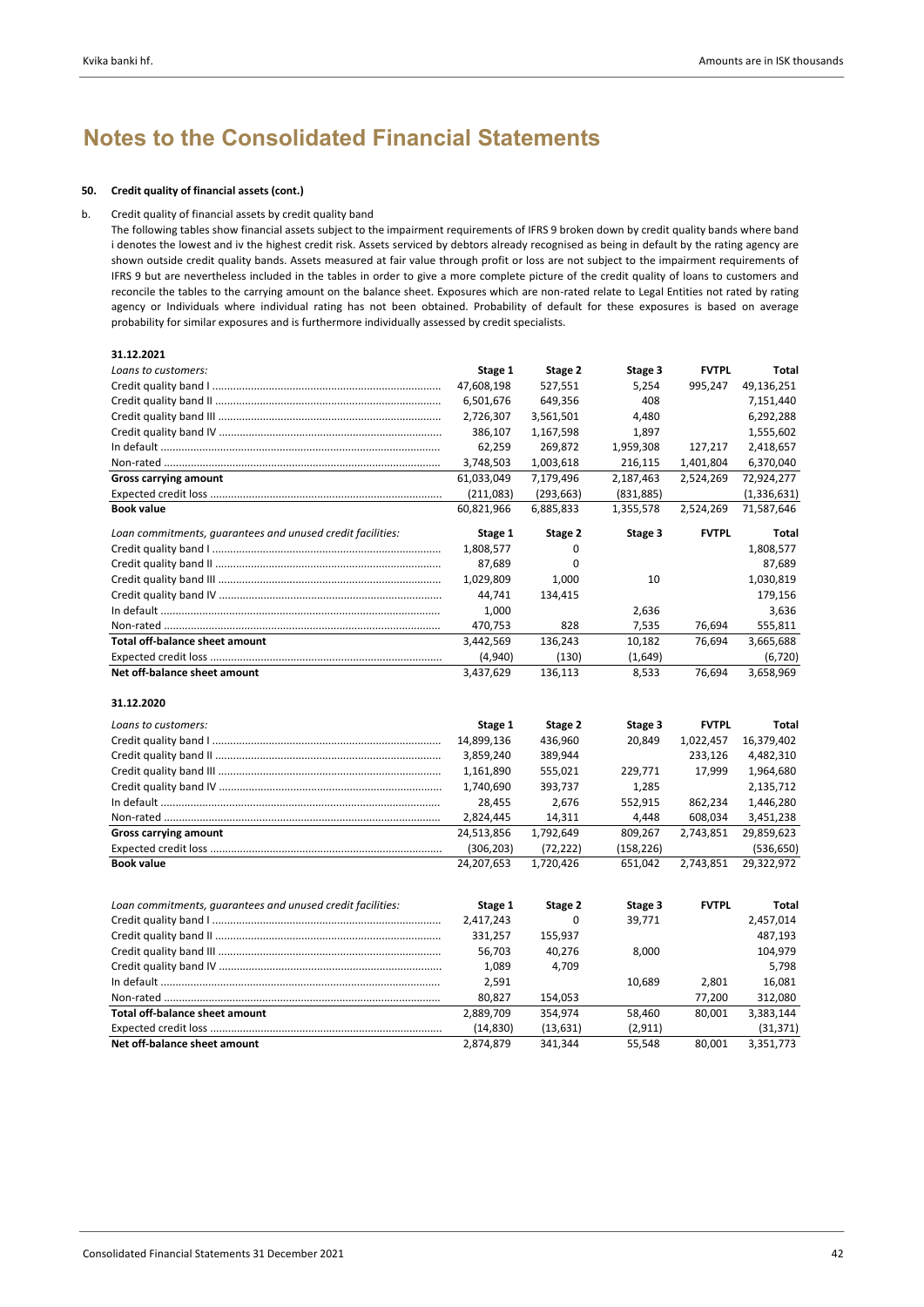# **50. Credit quality of financial assets (cont.)**

c. Breakdown of loans to customers into not past due and past due

| 31.12.2021 | Claim      | Expected    | Carrying   |
|------------|------------|-------------|------------|
|            | value      | credit loss | amount     |
|            | 69,602,189 | (727.673)   | 68,874,516 |
|            | 1,362,406  | (96, 311)   | 1,266,095  |
|            | 797.031    | (19.728)    | 777.303    |
|            | 76.257     | (13.221)    | 63.036     |
|            | 209.085    | (44.399)    | 164.687    |
|            | 627.918    | (251.984)   | 375.935    |
|            | 249.390    | (183, 316)  | 66.074     |
| Total      | 72.924.277 | (1,336,631) | 71.587.646 |

| 31.12.2020 | Claim      | Expected    | Carrying   |
|------------|------------|-------------|------------|
|            | value      | credit loss | amount     |
|            | 28,909,071 | (442.622)   | 28,466,450 |
|            | 537.707    | (9,705)     | 528,002    |
|            | 32.831     | (71)        | 32.760     |
|            | 71.310     | (2.416)     | 68.894     |
|            | 49.403     | (2.443)     | 46.959     |
|            | 17.012     | (15.472)    | 1.541      |
|            | 242.288    | (63.922)    | 178.366    |
| Total      | 29.859.623 | (536.650)   | 29.322.972 |

d. Allowance for expected credit loss on loans to customers and loan commitments, guarantees and unused credit facilities

The following tables show changes in the expected credit loss allowance of loans to customers and for loan commitments, guarantees and unused credit facilities during the period.

**31.12.2021**

|                                                       | Stage 1    | Stage 2   | Stage 3   | Total        |
|-------------------------------------------------------|------------|-----------|-----------|--------------|
| <b>Transfers of financial assets:</b>                 |            |           |           |              |
| Balance as at 1 January 2021                          | 321,032    | 85,853    | 161,137   | 568,022      |
|                                                       | 34,178     | (29, 997) | (4, 181)  | 0            |
|                                                       | (47, 041)  | 47,041    |           | <sup>0</sup> |
|                                                       | (40, 441)  |           | 40,441    | <sup>0</sup> |
|                                                       | (96, 561)  | 70.239    | (5,768)   | (32,090)     |
|                                                       | 191.888    | 161,773   | 764,301   | 1,117,962    |
|                                                       | (147.031)  | (41, 115) | (42, 547) | (230, 693)   |
|                                                       |            |           | (79, 850) | (79, 850)    |
| Balance as at 31 December 2021                        | 216.023    | 293.794   | 833.534   | 1,343,351    |
| Expected credit loss allowance for loans to customers |            |           |           |              |
|                                                       | Stage 1    | Stage 2   | Stage 3   | Total        |
| <b>Transfers of financial assets:</b>                 |            |           |           |              |
| Balance as at 1 January 2021                          | 306.203    | 72.222    | 158.226   | 536,650      |
|                                                       | 22,686     | (18, 946) | (3,740)   | 0            |
|                                                       | (47, 022)  | 47,022    |           | <sup>0</sup> |
|                                                       | (40, 439)  |           | 40,439    | 0            |
|                                                       | (80, 142)  | 70.417    | (6, 232)  | (15,958)     |
|                                                       | 190.271    | 161,773   | 763,828   | 1,115,872    |
|                                                       | (140, 474) | (38, 824) | (40, 786) | (220,084)    |
|                                                       |            |           | (79, 850) | (79, 850)    |
| Balance as at 31 December 2021                        | 211,083    | 293,663   | 831,885   | 1,336,631    |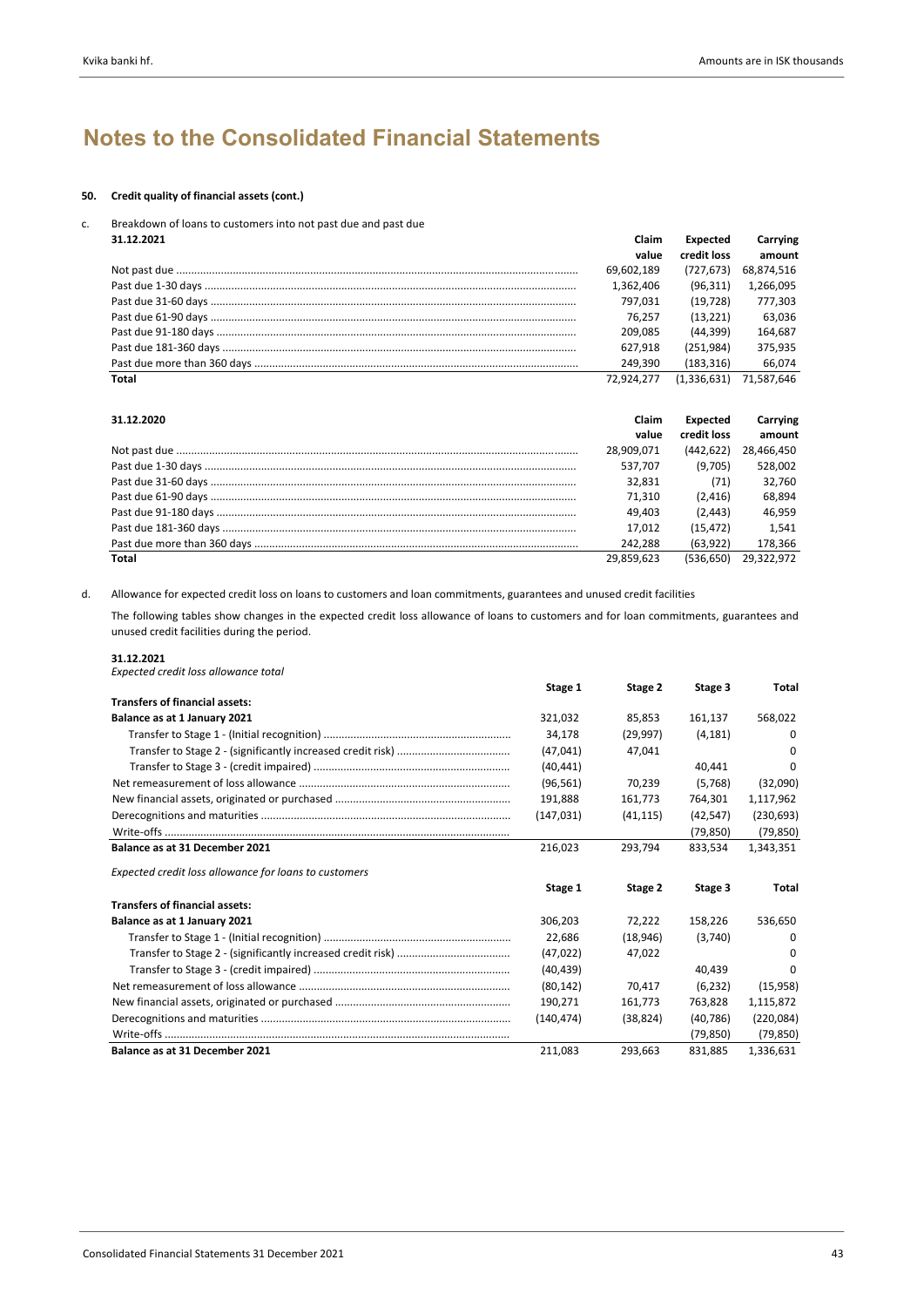# **50. Credit quality of financial assets (cont.)**

*Expected credit loss allowance for loan commitments, guarantees and unused credit facilities*

|                                                                                              | Stage 1   | Stage 2   | Stage 3  | <b>Total</b> |
|----------------------------------------------------------------------------------------------|-----------|-----------|----------|--------------|
| <b>Transfers of financial assets:</b>                                                        |           |           |          |              |
| Balance as at 1 January 2021                                                                 | 14,830    | 13,631    | 2,911    | 31,371       |
|                                                                                              | 11,492    | (11,051)  | (440)    | 0            |
|                                                                                              | (19)      | 19        |          | 0            |
|                                                                                              | (3)       |           | 3        | $\Omega$     |
|                                                                                              | (16, 419) | (178)     | 464      | (16, 132)    |
|                                                                                              | 1,617     |           | 472      | 2,089        |
|                                                                                              | (6, 558)  | (2, 291)  | (1,761)  | (10,609)     |
| Balance as at 31 December 2021                                                               | 4,940     | 130       | 1,649    | 6,720        |
|                                                                                              |           |           |          |              |
| 31.12.2020                                                                                   |           |           |          |              |
| Expected credit loss allowance total                                                         |           |           |          |              |
|                                                                                              | Stage 1   | Stage 2   | Stage 3  | <b>Total</b> |
| <b>Transfers of financial assets:</b>                                                        |           |           |          |              |
| Balance as at 1 January 2020                                                                 | 182,670   | 102,932   | 132,170  | 417,771      |
|                                                                                              | 12,232    | (10, 477) | (1,755)  | $\Omega$     |
|                                                                                              | (16, 824) | 16,824    |          | $\mathbf 0$  |
|                                                                                              | (6, 259)  | (6, 410)  | 12,669   | 0            |
|                                                                                              | (17, 377) | 16,843    | 2,269    | 1,735        |
|                                                                                              | 244,086   | 46,596    | 33,894   | 324,576      |
|                                                                                              | (77, 496) | (80, 455) | (8, 110) | (166, 061)   |
|                                                                                              |           |           | (10,000) | (10,000)     |
| Balance as at 31 December 2020                                                               | 321,032   | 85,853    | 161,137  | 568,022      |
| Expected credit loss allowance for loans to customers                                        |           |           |          |              |
|                                                                                              | Stage 1   | Stage 2   | Stage 3  | <b>Total</b> |
| <b>Transfers of financial assets:</b>                                                        |           |           |          |              |
| Balance as at 1 January 2020                                                                 | 167,078   | 100,185   | 129,416  | 396,679      |
|                                                                                              | 11,599    | (10,020)  | (1,579)  | 0            |
|                                                                                              | (11, 256) | 11,256    |          | 0            |
|                                                                                              | (5,965)   | (6, 410)  | 12,375   | 0            |
|                                                                                              | (17, 562) | 10,944    | 1,598    | (5,019)      |
|                                                                                              | 234,351   | 44,753    | 32,486   | 311,589      |
|                                                                                              | (72, 043) | (78, 486) | (6,071)  | (156, 599)   |
|                                                                                              |           |           | (10,000) | (10,000)     |
| Balance as at 31 December 2020                                                               | 306,203   | 72,222    | 158,226  | 536,650      |
| Expected credit loss allowance for loan commitments, quarantees and unused credit facilities |           |           |          |              |
|                                                                                              | Stage 1   | Stage 2   | Stage 3  | <b>Total</b> |
| <b>Transfers of financial assets:</b>                                                        |           |           |          |              |
| Balance as at 1 January 2020                                                                 | 15,592    | 2,746     | 2,754    | 21,092       |
|                                                                                              | 633       | (457)     | (176)    | 0            |
|                                                                                              | (5, 568)  | 5,568     |          | $\mathbf 0$  |
|                                                                                              | (294)     |           | 294      | 0            |
|                                                                                              | 186       | 5,899     | 670      | 6,755        |
|                                                                                              | 9,735     | 1,844     | 1,408    | 12,987       |
|                                                                                              | (5, 453)  | (1,970)   | (2,039)  | (9, 462)     |
| Balance as at 31 December 2020                                                               | 14,830    | 13,631    | 2,911    | 31,371       |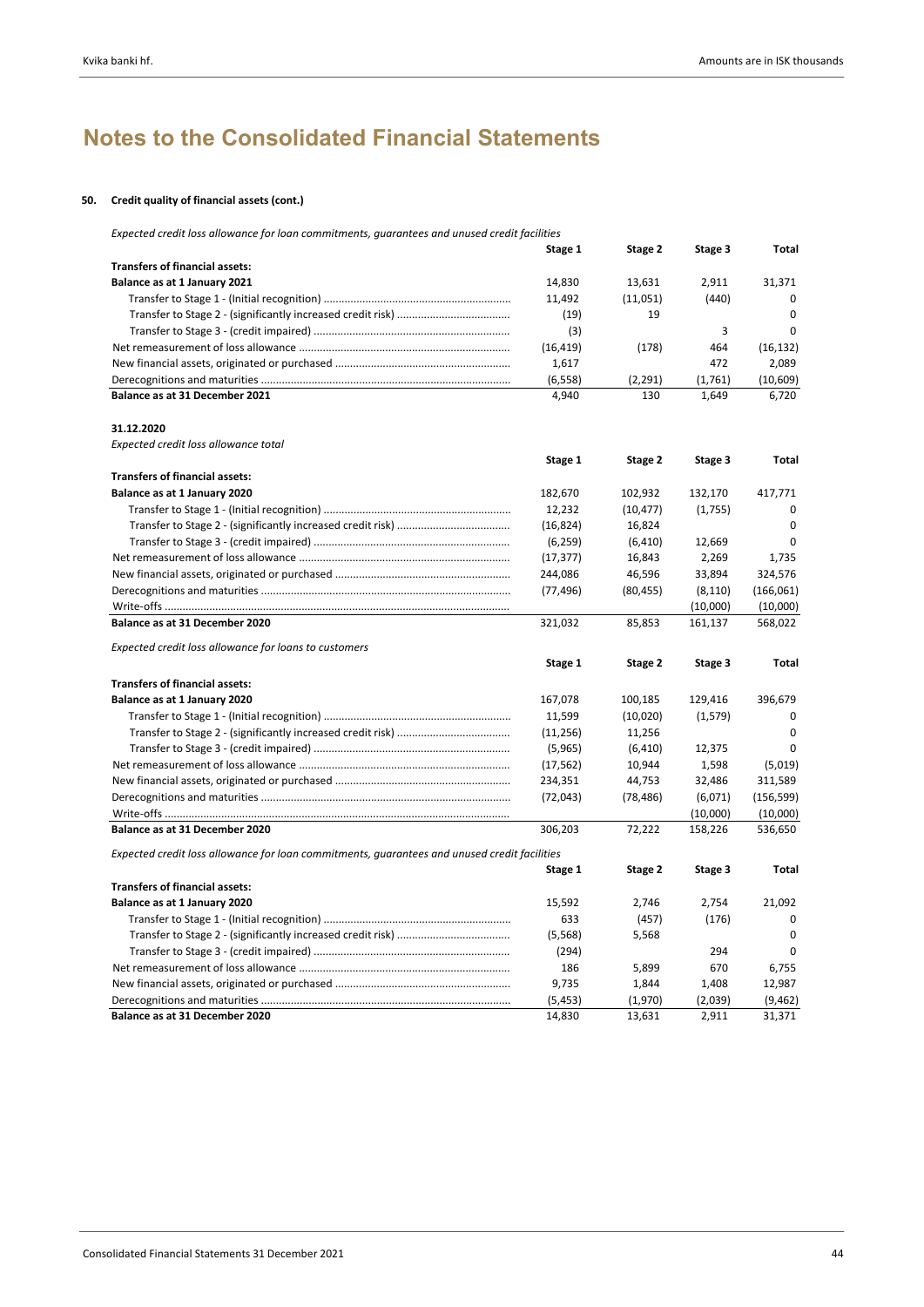### **51. Loan‐to‐value**

# a. General

The loan-to-value ratio (LTV) is the ratio of the gross amount of the loan to the value of the collateral, if any. The general creditworthiness of a customer is viewed as the most reliable indicator of credit quality of a loan. Besides collateral included in the LTV ratios the Group uses other risk mitigation measures, such as guarantees, negative pledge, cross‐collateral and collateralization of non‐quantifiable assets.

b. Breakdown

The breakdown of loans to customers by LTV is specified as follows:

|                              | 31.12.2021 | %       | 31.12.2020 | %       |
|------------------------------|------------|---------|------------|---------|
|                              | 20.182.991 | 28.2%   | 12.579.973 | 42.9%   |
|                              | 18.411.393 | 25.7%   | 7.450.150  | 25.4%   |
|                              | 18.175.877 | 25.4%   | 3.101.307  | 10.6%   |
|                              | 3.063.469  | 4.3%    | 1.870.641  | 6.4%    |
|                              | 2.706.342  | 3.8%    | 48.476     | 0.2%    |
|                              | 201.953    | 0.3%    | 13.996     | $0.0\%$ |
|                              | 670.667    | 0.9%    | 198.961    | 0.7%    |
| No or negligible collateral: |            |         |            |         |
|                              | 0          | $0.0\%$ | 2.027.605  | 6.9%    |
|                              | 8.174.954  | 11.4%   | 2.031.863  | 6.9%    |
| Total                        | 71.587.646 | 100.0%  | 29.322.972 | 100.0%  |

# **52. Collateral against exposures to derivatives**

The Group applies the same valuation methods to collateral held as other comparable assets held by the Group. Haircuts are applied to account for liquidity and other factors which may affect the collateral value of the asset.

|       |                 | <b>Fixed</b> | Variable   |        | Other  |       |            |
|-------|-----------------|--------------|------------|--------|--------|-------|------------|
|       |                 | income       | income     | Real   | fixed  |       |            |
|       | <b>Deposits</b> | securities   | securities | estate | assets | Other | 31.12.2021 |
|       | 2,201,519       | 118,222      | 737,598    |        |        |       | 3,057,340  |
|       | 715.724         | 19,382       | 907,511    |        |        |       | 1,642,617  |
|       | 79.757          | 5,307        | 22,613     |        |        |       | 107,678    |
| Total | 2,997,001       | 142.911      | 1,667,723  | 0      | 0      | 0     | 4,807,635  |
|       |                 | Fixed        | Variable   |        | Other  |       |            |
|       |                 | income       | income     | Real   | fixed  |       |            |
|       | <b>Deposits</b> | securities   | securities | estate | assets | Other | 31.12.2020 |
|       | 587,322         | 413,397      |            |        |        |       | 1,000,720  |
|       | 176,327         | 121.815      | 640.596    |        |        |       | 938.738    |
|       | 20,164          | 26,064       | 24,598     |        |        |       | 70,825     |
| Total |                 |              |            |        |        |       | 2,010,283  |

Amounts have been adjusted to exclude collateral in excess of claim value, i.e. overcollateralisation.

# **53. Large exposures**

In accordance with regulation no. 233/2017 on Prudential Requirements, total exposure towards a customer is classified as a large exposure if it exceeds 10% of the financial institution's Tier 1 capital (see note 44).

According to the regulation a single exposure, net of risk adjusted mitigation, cannot exceed 25% of the eligible Tier 1 capital. Single large exposures net of risk adjusted mitigation take into account the effects of collateral and other credit enhancements held by the financial institution, and other credit enhancements, in accordance with regulation no. 233/2017.

|                                                             |        | 31.12.2021 |        | 31.12.2020   |
|-------------------------------------------------------------|--------|------------|--------|--------------|
| Large exposures before risk adjusted mitigation             | Number | Amount     | Number | Amount       |
|                                                             |        | 8,732,707  | 0      |              |
|                                                             |        |            |        | <sup>0</sup> |
|                                                             | 0      |            |        | <sup>0</sup> |
| Total                                                       |        | 8.732.707  |        | <sup>0</sup> |
| Thereof nostro accounts with foreign banks with a rating of |        |            |        |              |
|                                                             |        | 8.732.707  |        | O.           |
|                                                             |        | 8,732,707  | 0      |              |

No single large exposure net of risk adjusted mitigation exceeds 25% of capital base in accordance with the regulation no. 233/2017.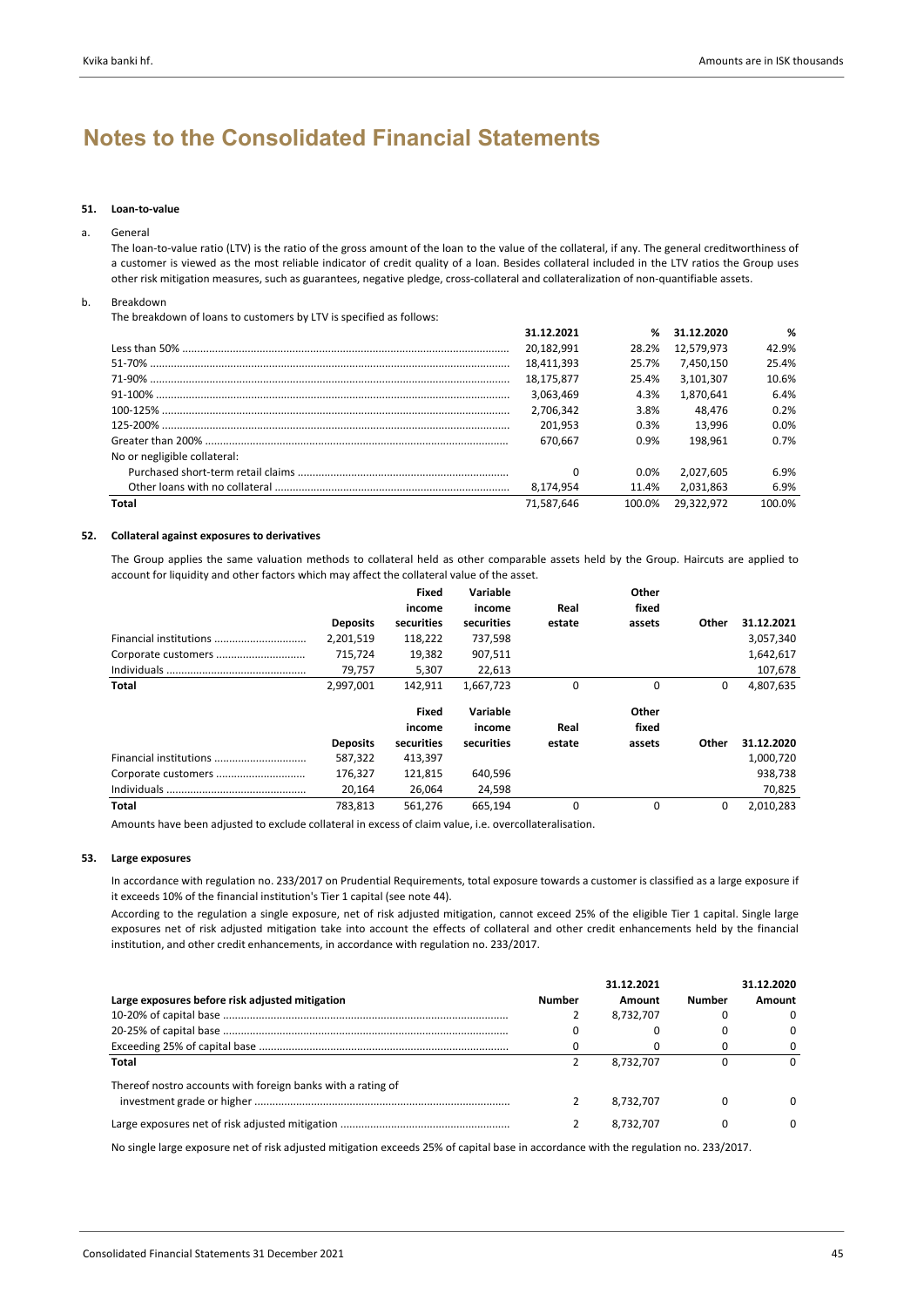#### **54. Insurance risk**

As discussed in note 3, the Group acquired TM hf., an insurance company, during the first quarter of 2021. As a result of the acquisition, insurance risk is now a key risk which is actively monitored and measured by the Group's risk management division.

Insurance risk is a risk, other than financial risk, transferred from the holder of a contract to the issuer, such as financial loss due to accident, damage, theft, illness, disability or death. The Group compensates certain losses of customers against payment of a premium. A premium is paid at the beginning of the period covered by the insurance protection, the loss is incurred at a later point and settlement can then take some time, which varies based on the nature of the loss and the circumstances. Premium and estimated indemnity must be secured until payment takes place. Premiums must cover all claim cost, operating cost and reasonable mark-up taking into account yield. Specific risk arises as premiums are predetermined but the service is provided at a later point and is undefined at the beginning. This risk is specific for insurance operation and is defined as insurance risk.

Insurance risk is divided into two groups, premium risk and risk of claims outstanding in order to segregate between incurred and future claims.

Premium risk is the risk that future claims, in addition to related expenses, will be higher than anticipated at the time premiums for current insurance contracts were decided and the insurance cover the Group guaranteed thus underestimated. The risk consists in main respect in that the frequency or severity of claims and benefits are greater than estimated. This may be caused by inaccurate assumptions but also temporary effect from individual large claims. Nature of claims can be different from expected or have changed due to developments in society.

The Group monitors frequency of claims and distribution of single claims amounts within each category and responds to changes in pricing or product development if necessary. Premium risk is reduced by distributing the risk between insurance groups and by making reinsurance contracts for significant claims.

Outstanding claim risk is the risk that existing but not settled claims will be higher than estimated. Negative development can be caused by the fact that notified but unsettled claims have been undervalued and that claims not yet notified prove to be higher or more than estimated. This applies to both actual indemnification to the claimant and related expenses, such as clearance of ruins and cost of expert services in evaluations and settlements of claims.

The Group's outstanding claims is based on the evaluation of final cost of all unsettled claims. Significant uncertainty in that evaluation is inevitable. A period of time can pass from when a loss incurs until a claim is notified to the Group as the loss had not been discovered or the claimant was not aware of its right to compensation. Though a damage is known its consequences can remain unknown until later, it is not completely clear what is damaged in an asset damage until repair has begun and permanent consequences of accidents are unclear until long after the accident. Consequences of a damage may at first have been under or overestimated. There are also some cases where notified claims do not end in compensation by the Group, either because no loss was incurred, the claim did not fall under the terms of the insurance contract or that the claim did not reach the minimum own risk of the insured.

| Own technical provision classified to line of insurance operations | 31.12.2021 |
|--------------------------------------------------------------------|------------|
|                                                                    | 2,105,022  |
|                                                                    | 847.645    |
|                                                                    | 10,639,438 |
|                                                                    | 1,199,425  |
|                                                                    | 2,701,425  |
|                                                                    | 1,058,845  |
|                                                                    | 2.717.221  |
|                                                                    | 6.104      |
|                                                                    | 360.402    |
|                                                                    | 49.539     |
| Own technical provision total                                      | 21.685.065 |

There are no comparative figures as insurance services became a part of the Group's operations through business combinations during the year 2021. Reference is made to note 3 for more information on business combinations.

### **55. Liquidity risk**

a. Definition

Liquidity risk is the risk that the Group will encounter difficulty in meeting contractual payment obligations associated with its financial liabilities that are settled by delivering cash or another financial asset. This risk mainly arises from mismatches in the timing of cash flows. The Group has internal rules that require certain matching of the maturities of assets and liabilities. Furthermore, to ensure the ability to meet liquidity needs, the Group maintains a stock of highly liquid unencumbered assets, e.g. cash, treasury bills and treasury bonds.

b. Management

Liquidity is managed by treasury and monitored by risk management. Liquidity position is reported to the ALCO committee. The Central Bank of Iceland sets minimum requirements for the liquidity coverage ratio (LCR) and the net stable funding ratio (NSFR). The minimum 30 day LCR regulatory requirement is 100% for both LCR total and LCR in foreign currencies. For LCR in ISK the minimum requirement is 30% as of 1 January 2020, 40% as of 1 January 2022 and 50% as of 1 January 2023. The minimum regulatory requirement for NSFR total is 100%.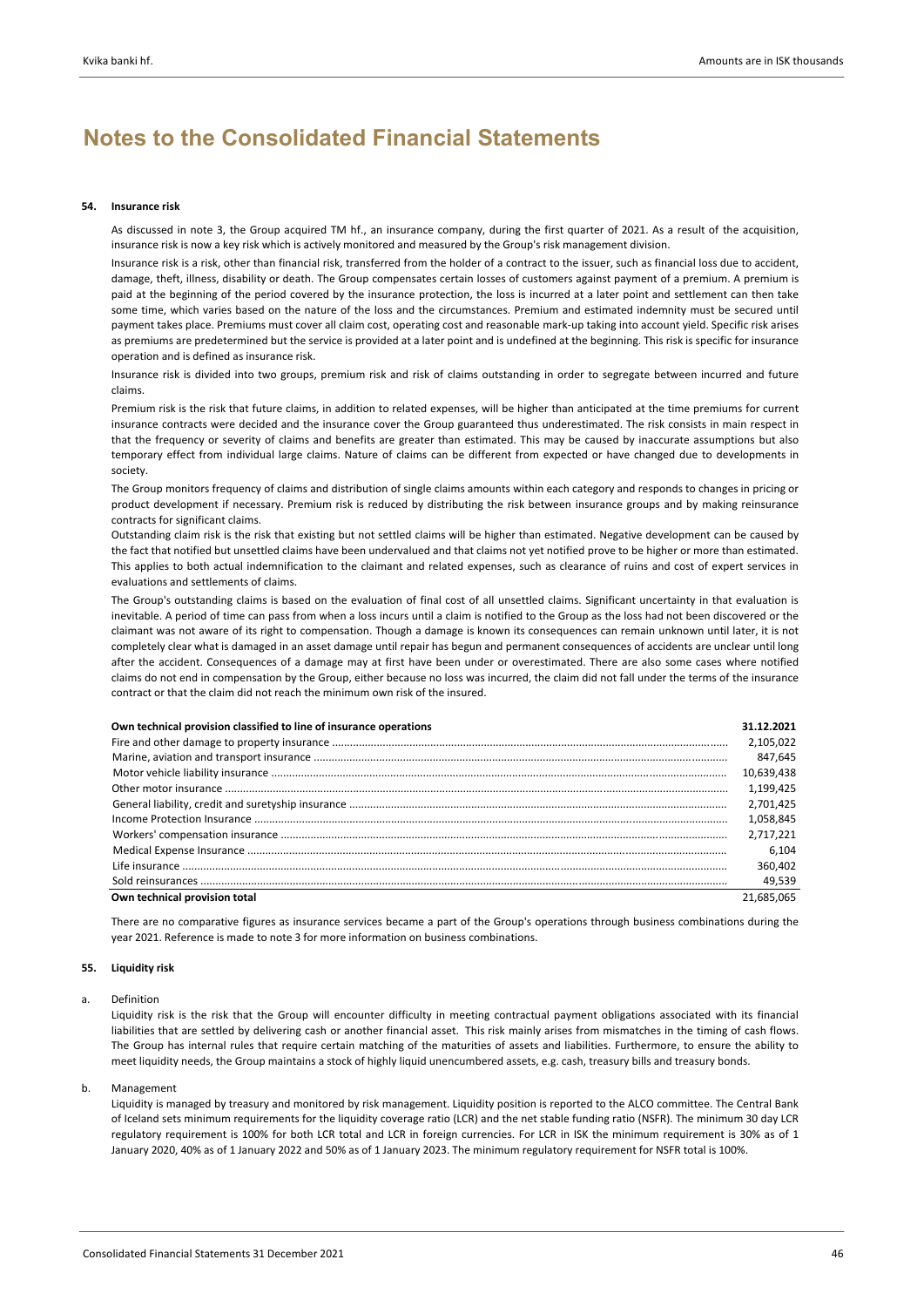# **55. Liquidity risk (cont.)**

# b. Management (cont.)

The FME has designated the Group as a financial conglomerate. LCR is not calculated for a financial conglomerate, instead the Group calculates LCR based on the consolidated statement of financial position excluding the insurance operations of TM tryggingar hf. The Group was in compliance with internal and external liquidity requirements throughout the years 2021 and 2020.

|                  | 31.12.2021 | 31.12.2020 |
|------------------|------------|------------|
| NSER total       | 130%       | 159%       |
|                  | 31.12.2021 | 31.12.2020 |
| <b>ICR total</b> | 290%       | 266%       |
| LCR in ISK       | 182%       | 265%       |
|                  | 219%       | 179%       |

# c. Maturity analysis of financial assets and financial liabilities

| 31.12.2021                                              | Up to 1        | $1 - 3$       | $3-12$                                                      | $1 - 5$                      | Over 5        | Gross inflow/   | Carrying    |
|---------------------------------------------------------|----------------|---------------|-------------------------------------------------------------|------------------------------|---------------|-----------------|-------------|
| <b>Financial assets by type</b>                         | month          | months        | months                                                      | years                        | years         | (outflow)       | amount      |
| Non-derivative assets                                   |                |               |                                                             |                              |               |                 |             |
| Cash and balances with Central Bank                     | 36,735,621     | 1,173,420     | 738,000                                                     |                              |               | 38,647,041      | 38,645,894  |
|                                                         | 18,391,127     | 3,115,221     | 10,453,037                                                  | 7,127,439                    | 959,827       | 40,046,651      | 40,046,651  |
| Shares and other variable income securities.            | 15,278,393     | 2,948,677     | 4,230,156                                                   | 226,069                      |               | 22,683,295      | 22,683,295  |
|                                                         | 22,085,696     |               |                                                             |                              |               | 22,085,696      | 22,085,696  |
|                                                         | 5,009,571      | 5,730,923     | 27,168,009                                                  | 39,368,877                   | 5,872,898     | 83,150,279      | 71,587,646  |
|                                                         | 66,660         | 78,751        | 240,729                                                     | 351,169                      | 12,073        | 749,383         | 749,383     |
|                                                         | 3,546,888      | 4,508,101     | 1,830,359                                                   | 157,206                      |               | 10,042,553      | 10,042,553  |
|                                                         | 101,113,957    | 17,555,093    | 44,660,289                                                  | 47,230,760                   | 6,844,798     | 217,404,897     | 205,841,117 |
| Derivative assets                                       |                |               |                                                             |                              |               |                 |             |
|                                                         | 8,495,539      | 1,340,505     | 3,001,987                                                   | 8,957,388                    |               | 21,795,420      |             |
|                                                         | (8, 151, 488)  | (1,350,233)   | (1, 162, 801)                                               | (8,648,207)                  |               | (19, 312, 729)  |             |
|                                                         | 344,052        | (9, 728)      | 1,839,186                                                   | 309,181                      | 0             | 2,482,690       | 2,734,216   |
|                                                         | Up to 1        | $1 - 3$       | $3 - 12$                                                    | $1 - 5$                      | Over 5        | Gross inflow/   | Carrying    |
| <b>Financial liabilities by type</b>                    | month          | months        | months                                                      | years                        | years         | (outflow)       | amount      |
| Non-derivative liabilities                              |                |               |                                                             |                              |               |                 |             |
|                                                         | (65, 385, 245) | (6,620,835)   | (5,409,417)                                                 | (1,369,701)                  | (58, 840)     | (78, 844, 038)  | 78,669,807  |
|                                                         | (2,569,878)    | (2, 291, 356) |                                                             | $(7,004,287)$ $(10,217,641)$ | (351, 284)    | (22, 434, 447)  | 22,434,447  |
|                                                         | (2,975,625)    | (9,783,251)   | (2,955,884)                                                 | (1,619,785)                  |               | (17, 334, 545)  | 17,261,048  |
|                                                         |                |               |                                                             |                              |               | $\Omega$        | 0           |
|                                                         | (264, 524)     | (989, 290)    |                                                             | $(3,810,121)$ $(25,064,483)$ | (5,611,362)   | (35,739,780)    | 32,597,716  |
|                                                         |                |               | (194, 143)                                                  | (813, 627)                   | (6, 228, 579) | (7, 236, 350)   | 3,371,766   |
| Short positions held for trading                        | (1,323,631)    |               |                                                             |                              |               | (1,323,631)     | 1,323,631   |
| Short positions used for hedging                        | (1, 280, 868)  |               |                                                             |                              |               | (1,280,868)     | 1,280,868   |
|                                                         | (1,773,454)    | (2,538,572)   | (741, 858)                                                  | (1,511,952)                  | (111, 672)    | (6,677,507)     | 6,677,507   |
|                                                         | (75, 573, 225) |               | (22,223,304) (20,115,711) (40,597,189) (12,361,737)         |                              |               | (170, 871, 167) | 163,616,790 |
| Derivative liabilities                                  |                |               |                                                             |                              |               |                 |             |
|                                                         | 12,935,075     | 3,788,518     |                                                             | 3,167,699                    |               | 19,891,293      |             |
|                                                         | (15,073,201)   | (4,594,592)   |                                                             | (3, 233, 330)                |               | (22, 901, 123)  |             |
|                                                         | (2, 138, 125)  | (806, 074)    | $\Omega$                                                    | (65, 631)                    | 0             | (3,009,830)     | 3,008,401   |
| <b>Unrecognised financial items</b><br>Loan commitments |                |               |                                                             |                              |               |                 |             |
|                                                         | 265,888        | 621,243       | 1,958,828                                                   | 369,626                      |               | 3,215,585       |             |
|                                                         | (3, 152, 788)  |               |                                                             |                              |               | (3, 152, 788)   |             |
| Financial quarantee contracts                           |                |               |                                                             |                              |               |                 |             |
|                                                         |                | 49,798        | 87,475                                                      | 316,571                      | 59,057        | 512,901         |             |
|                                                         | (512, 901)     |               |                                                             |                              |               | (512, 901)      |             |
|                                                         | (3,399,800)    | 671,041       | 2,046,302                                                   | 686,196                      | 59,057        | 62.797          |             |
| Summary                                                 |                |               |                                                             |                              |               |                 |             |
|                                                         | 101,113,957    | 17,555,093    | 44,660,289                                                  | 47,230,760                   | 6,844,798     | 217,404,897     |             |
|                                                         | 344,052        | (9, 728)      | 1,839,186                                                   | 309,181                      |               | 2,482,690       |             |
| Non-derivative liabilities                              | (75, 573, 225) |               | (22, 223, 304) (20, 115, 711) (40, 597, 189) (12, 361, 737) |                              |               | (170, 871, 167) |             |
|                                                         | (2, 138, 125)  | (806, 074)    |                                                             | (65, 631)                    |               | (3,009,830)     |             |
| Net assets (liabilities) excluding                      |                |               |                                                             |                              |               |                 |             |
|                                                         | 23,746,658     | (5,484,014)   | 26,383,765                                                  | 6,877,120                    | (5,516,939)   | 46,006,589      |             |
|                                                         | (3,399,800)    | 671,041       | 2,046,302                                                   | 686,196                      | 59,057        | 62,797          |             |
|                                                         | 20,346,858     | (4,812,972)   | 28,430,067                                                  | 7,563,316                    | (5,457,882)   | 46,069,386      |             |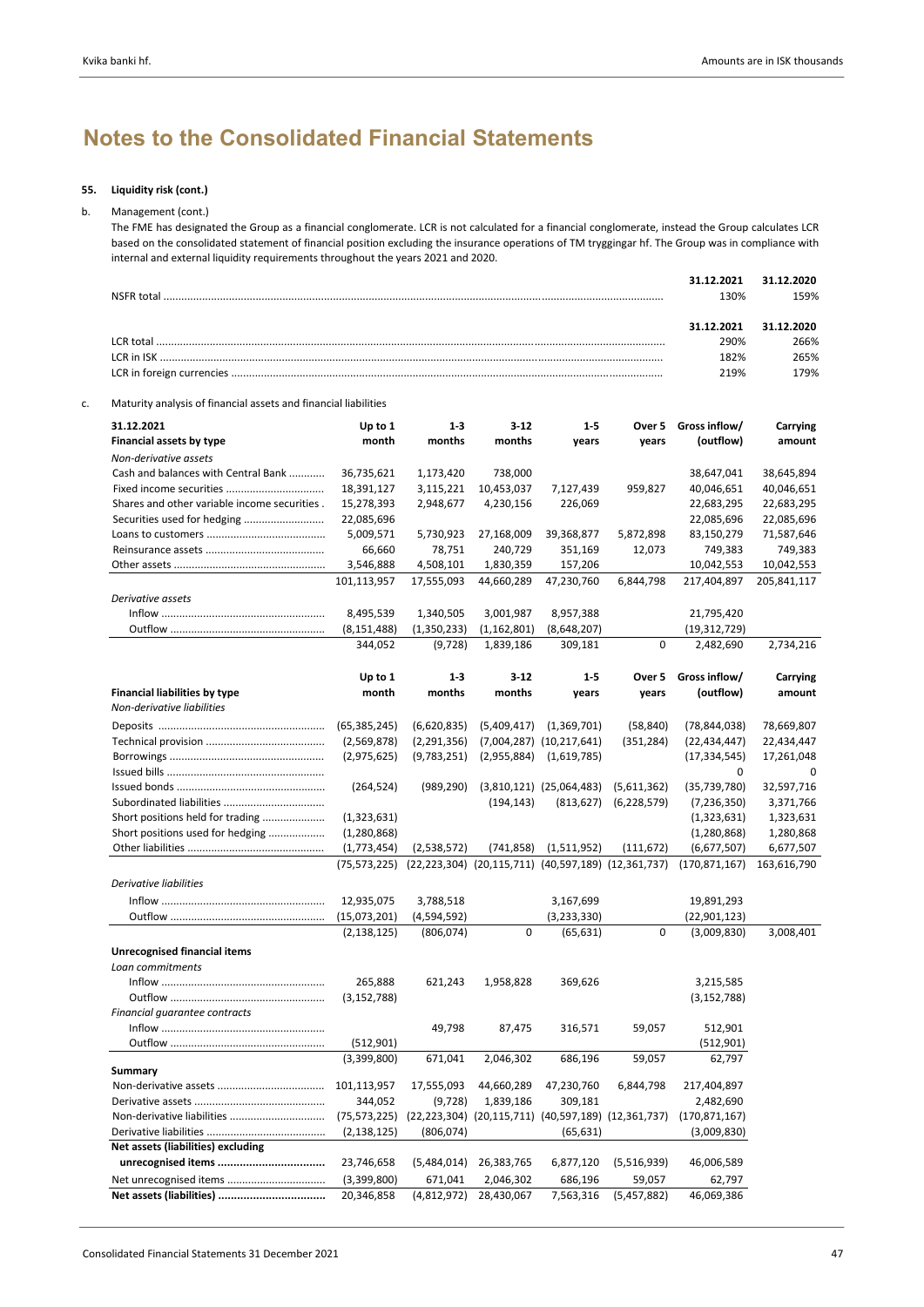# **55. Liquidity risk (cont.)**

| 31.12.2020                                               | Up to 1        | $1 - 3$                       | $3-12$                            | $1 - 5$     | Over 5        | Gross inflow/   | Carrying    |
|----------------------------------------------------------|----------------|-------------------------------|-----------------------------------|-------------|---------------|-----------------|-------------|
| <b>Financial assets by type</b>                          | month          | months                        | months                            | years       | vears         | (outflow)       | amount      |
| Non-derivative assets                                    |                |                               |                                   |             |               |                 |             |
| Cash and balances with Central Bank                      | 28,059,712     | 890,470                       |                                   |             |               | 28,950,182      | 28,945,030  |
|                                                          | 5,600,838      | 117,250                       | 19,802,625                        | 3,264,320   |               | 28,785,033      | 28,785,033  |
| Shares and other variable income securities.             | 1,464,966      |                               | 3,607,863                         |             |               | 5,072,830       | 5,072,830   |
|                                                          | 19,620,240     |                               |                                   |             |               | 19,620,240      | 19,620,240  |
|                                                          | 2,017,619      | 3,403,967                     | 16,159,918                        | 8,581,843   | 3,504,320     | 33,667,667      | 29,322,972  |
|                                                          | 1,474,195      | 1,027,270                     | 715,537                           | 2,223,090   |               | 5,440,092       | 5,440,092   |
|                                                          | 58,237,570     | 5,438,957                     | 40,285,943                        | 14,069,253  | 3,504,320     | 121,536,043     | 117,186,196 |
| Derivative assets                                        |                |                               |                                   |             |               |                 |             |
|                                                          | 1,056,236      | 778,870                       |                                   | 76,798      |               | 1,911,904       |             |
|                                                          | (979, 810)     | (746, 525)                    |                                   | (2, 368)    |               | (1,728,703)     |             |
|                                                          | 76,426         | 32,345                        | 0                                 | 74,429      | 0             | 183,200         | 389,671     |
|                                                          |                |                               |                                   |             |               |                 |             |
|                                                          | Up to 1        | $1 - 3$                       | $3 - 12$                          | $1 - 5$     | Over 5        | Gross inflow/   | Carrying    |
| <b>Financial liabilities by type</b>                     | month          | months                        | months                            | years       | years         | (outflow)       | amount      |
| Non-derivative liabilities                               |                |                               |                                   |             |               |                 |             |
|                                                          | (48, 383, 678) | (5,944,107)                   | (3,993,981)                       | (1,664,675) | (47, 976)     | (60,034,418)    | 59,924,683  |
|                                                          | (6,789,566)    |                               | $(9,747,775)$ $(10,001,623)$      |             |               | (26, 538, 964)  | 26,424,340  |
|                                                          |                | (600,000)                     | (1,420,000)                       |             |               | (2,020,000)     | 2,003,608   |
|                                                          | (82, 395)      | (164, 111)                    | (1,073,859)                       | (4,529,066) |               | (5,849,431)     | 5,568,085   |
|                                                          |                |                               | (150, 788)                        | (1,741,109) | (1,060,762)   | (2,952,658)     | 2,077,225   |
| Short positions held for trading                         | (1,520,547)    |                               |                                   |             |               | (1,520,547)     | 1,520,547   |
| Short positions used for hedging                         | (731, 987)     |                               |                                   |             |               | (731, 987)      | 731,987     |
|                                                          | (923, 315)     | (1,317,466)                   | (1,098,735)                       | (410, 956)  |               | (3,750,472)     | 3,750,472   |
|                                                          | (58, 431, 489) |                               | (17,773,459) (17,738,985)         | (8,345,806) | (1, 108, 738) | (103, 398, 478) | 102,000,947 |
| Derivative liabilities                                   |                |                               |                                   |             |               |                 |             |
|                                                          | 17,286,909     | 2,315,614                     | 390,250                           |             |               | 19,992,773      |             |
|                                                          | (18, 111, 337) | (3,092,010)                   | (411, 675)                        |             |               | (21, 615, 021)  |             |
|                                                          | (824, 428)     | (776, 395)                    | (21, 425)                         | $\mathbf 0$ | $\mathbf 0$   | (1,622,248)     | 1,750,346   |
|                                                          |                |                               |                                   |             |               |                 |             |
| Unrecognised financial items by type<br>Loan commitments |                |                               |                                   |             |               |                 |             |
|                                                          | 107,445        | 264,951                       | 1,108,702                         | 733,780     |               | 2,214,878       |             |
|                                                          | (2, 137, 260)  |                               |                                   |             |               | (2, 137, 260)   |             |
| Financial guarantee contracts                            |                |                               |                                   |             |               |                 |             |
|                                                          | 711,288        | 114,000                       | 297,639                           | 63,901      | 59,057        | 1,245,885       |             |
|                                                          | (1, 245, 885)  |                               |                                   |             |               | (1, 245, 885)   |             |
|                                                          | (2,564,411)    | 378,951                       | 1,406,341                         | 797,681     | 59,057        | 77,619          |             |
|                                                          |                |                               |                                   |             |               |                 |             |
| Summary                                                  |                |                               |                                   |             |               |                 |             |
|                                                          | 58,237,570     | 5,438,957                     | 40,285,943                        | 14,069,253  | 3,504,320     | 121,536,043     |             |
|                                                          | 76,426         | 32,345                        |                                   | 74,429      |               | 183,200         |             |
| Non-derivative liabilities                               | (58, 431, 489) |                               | $(17, 773, 459)$ $(17, 738, 985)$ | (8,345,806) | (1, 108, 738) | (103, 398, 478) |             |
|                                                          | (824, 428)     | (776, 395)                    | (21, 425)                         |             |               | (1,622,248)     |             |
| Net assets (liabilities) excluding                       |                |                               |                                   |             |               |                 |             |
|                                                          |                | $(941, 921)$ $(13, 078, 552)$ | 22,525,533                        | 5,797,876   | 2,395,581     | 16,698,518      |             |
| Net unrecognised items                                   | (2,564,411)    | 378,951                       | 1,406,341                         | 797,681     | 59,057        | 77,619          |             |
|                                                          |                | $(3,506,331)$ $(12,699,601)$  | 23,931,874                        | 6,595,557   | 2,454,639     | 16,776,137      |             |

Maturity analysis of financial assets and financial liabilities is based on contractual cash flows or, in the case of held for trading securities, expected cash flows. If an amount receivable or payable is not fixed, e.g. for inflation indexed assets and liabilities, the maturity analysis uses estimates based on current conditions.

Cash flows relating to unrecognised balance sheet items (unused loan commitments and financial guarantee contracts) are presented separately from financial assets and financial liabilities. Both contractual outflows and inflows are shown, to fully reflect the nature of these items.

It should be noted that the Group's expected cash flows sometimes vary considerably from the contractual cash flows, most significantly in that demand deposits from customers are expected to remain stable or increase in the long term. In this case the presentation used reflects the worst case scenario from the Group's perspective. Furthermore, the analysis does not consider any measures that could be taken to convert long-term assets to cash through sale.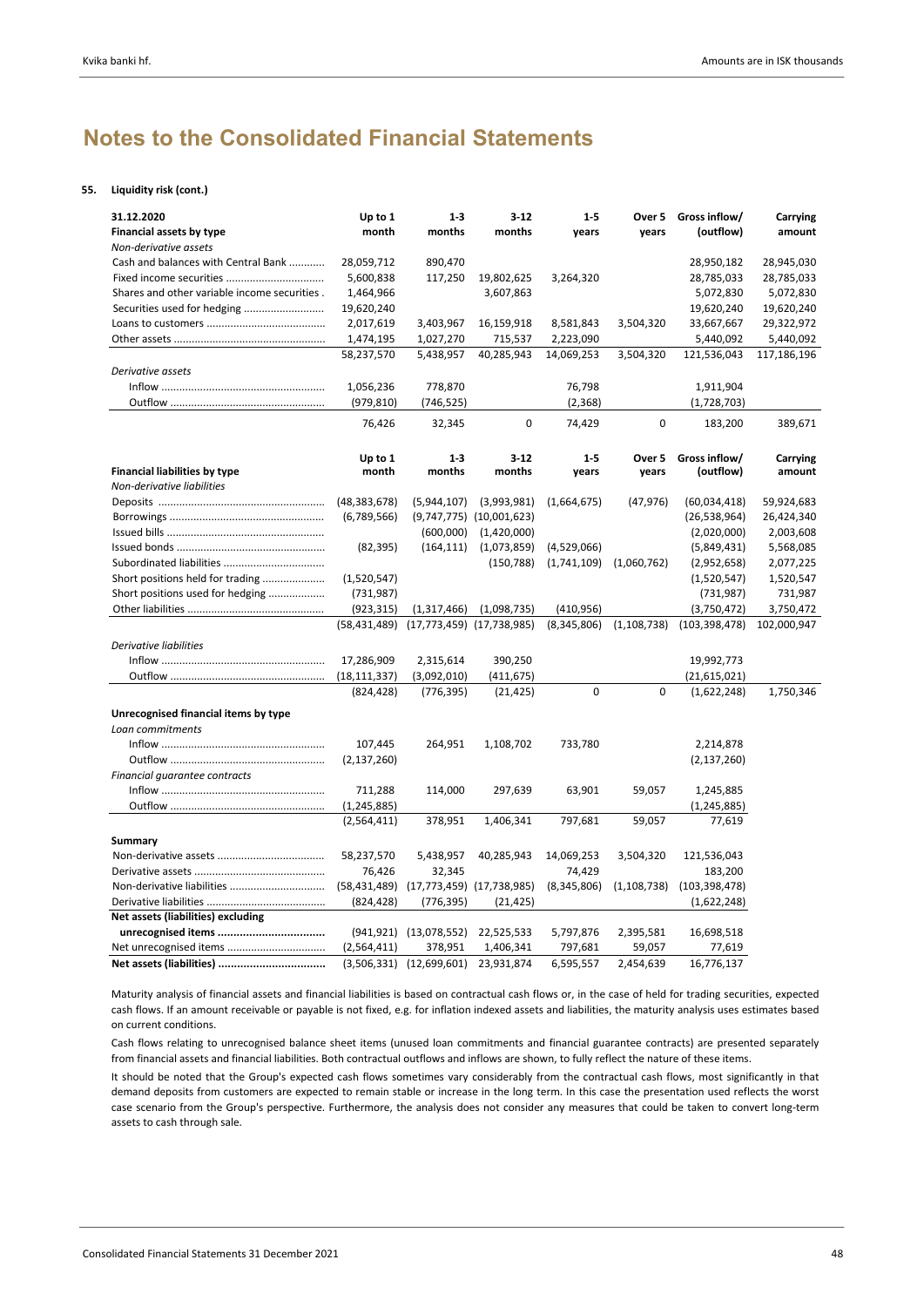# **56. Market risk**

# a. Definition

Market risk constitutes risk due to changes in the market prices of financial instruments and comprises interest rate risk, currency risk and other price risk. Notes 57‐62 relate to market risk exposure.

### b. Management

The Group has a strict policy on controlling market risk and to keep the exposure within set limits. The risk management unit monitors market risk limits on a daily basis and reports regularly to the ALCO committee and to the CEO.

# **57. Interest rate risk**

### a. Definition

The Group's exposure to interest rate risk is twofold. On the one hand, the Group has a proprietary portfolio of bonds, where market rates affect prices and any fluctuations are recognised in the income statement. On the other hand, the Group has mismatch in assets and liabilities with fixed interest terms. These include loans and swap contracts for securities on the asset side and borrowings and deposits on the liability side. This mismatch does not create an immediate effect on the income statement but nevertheless affects the Group's economic value.

Proprietary positions which are subject to interest rate risk fall under the scope of the Group's market risk management.

### b. Management

The Group takes measures to minimise interest rate risk by matching the interest rate profile and duration of assets with the Group's liabilities as well as using derivative and non-derivative financial instruments to manage effectively the risk of an adverse impact on the Group's earnings.

# **58. Interest rate risk associated with trading portfolios**

### a. Breakdown

The breakdown of financial assets and liabilities in trading portfolios by the earlier of interest repricing time or maturity is specified as follows:

|                      | Up to $1$ | $1-3$  | $3 - 12$  | $1-5$      | Over 5        |             |
|----------------------|-----------|--------|-----------|------------|---------------|-------------|
|                      | month     | months | months    | years      | vears         | 31.12.2021  |
|                      |           |        | 91,531    | 894,288    | 1,446,062     | 2,431,880   |
|                      |           |        | (24, 979) | (514, 176) | (784, 475)    | (1,323,631) |
| Net imbalance        | 0         | 0      | 66,552    | 380,111    | 661,587       | 1,108,250   |
|                      | Up to $1$ | $1-3$  | $3-12$    | $1 - 5$    | Over 5        |             |
|                      | month     | months | months    | vears      | vears         | 31.12.2020  |
|                      |           |        | 995,943   | 2,512,237  | 193,801       | 3,701,981   |
|                      |           |        |           | (127,198)  | (1,393,349)   | (1,520,547) |
| <b>Net imbalance</b> | $\Omega$  | 0      | 995.943   | 2.385.039  | (1, 199, 548) | 2,181,434   |

# b. Sensitivity analysis

The Group performs monthly sensitivity analysis on financial assets and liabilities in trading portfolios that are subject to interest rate risk. The sensitivity analysis assumes a shift in the yield curves for all currencies. A parallel shift in yield curves would have the following impact on the Group's pre‐tax profit and equity, assuming all other risk factors remain constant:

|              | Shift in     |          | 31.12.2021    |          | 31.12.2020 |
|--------------|--------------|----------|---------------|----------|------------|
|              | basis points | Downward | <b>Upward</b> | Downward | Upward     |
| Indexed      | 50           | 42.091   | (42.091)      | 5,620    | (5,620)    |
| Non-indexed  | 100          | (35.656) | 35.656        | 31.700   | (31,700)   |
| <b>Total</b> |              | 6.436    | (6.436)       | 37.321   | (37,321)   |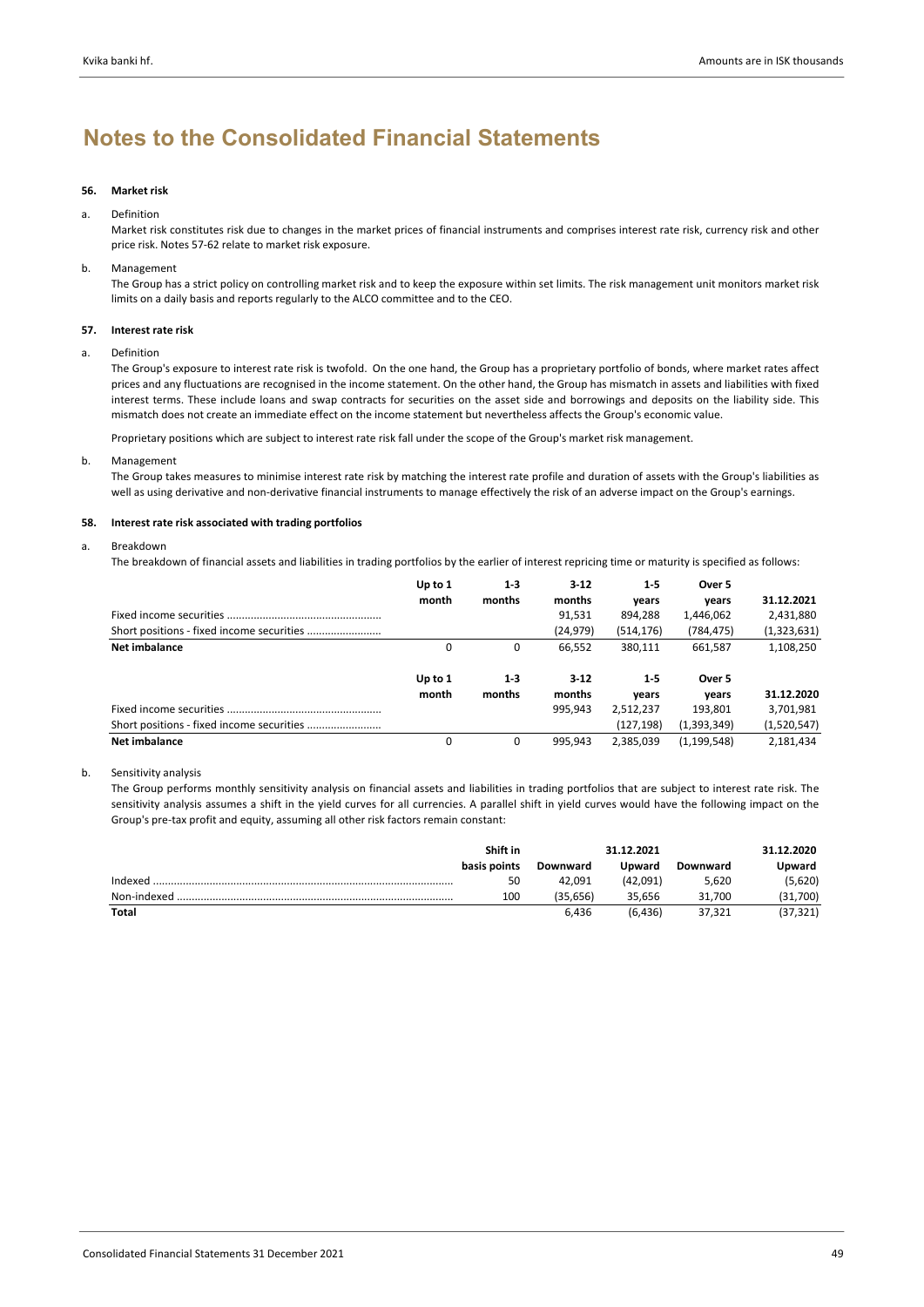# **59. Interest rate risk associated with non‐trading portfolios**

# a. Breakdown

The breakdown of financial assets and liabilities in non-trading portfolios by the earlier of interest repricing time or maturity is specified as follows:

| 31.12.2021                                  |             |                |            |            |           |             |
|---------------------------------------------|-------------|----------------|------------|------------|-----------|-------------|
| <b>Financial assets</b>                     | Up to 1     | $1 - 3$        | $3 - 12$   | $1 - 5$    | Over 5    |             |
|                                             | month       | months         | months     | years      | years     | Total       |
|                                             | 36,081,053  | 2,564,841      |            |            |           | 38,645,894  |
|                                             | 4,059,204   | 317,875        | 15,430,656 | 9,986,479  | 7,820,556 | 37,614,770  |
|                                             | 59,696,220  | 2,603,372      | 4,651,287  | 4,285,008  | 351,759   | 71,587,646  |
| Financial assets excluding derivatives      | 99,836,478  | 5,486,088      | 20,081,943 | 14,271,487 | 8,172,316 | 147,848,311 |
|                                             | 23,328,516  |                |            | 15,129,226 |           | 38,457,742  |
| <b>Total</b>                                | 123,164,994 | 5,486,088      | 20,081,943 | 29,400,713 | 8,172,316 | 186,306,053 |
| <b>Financial liabilities</b>                | Up to 1     | $1 - 3$        | $3 - 12$   | $1-5$      | Over 5    |             |
|                                             | month       | months         | months     | years      | years     | Total       |
|                                             | 78,669,807  |                |            |            |           | 78,669,807  |
|                                             | 3,431,363   | 10,955,347     | 2,861,690  | 12,648     |           | 17,261,048  |
|                                             |             |                |            |            |           | 0           |
|                                             | 264,089     | 983,646        | 3,707,789  | 22,324,381 | 5,317,811 | 32,597,716  |
|                                             |             |                | (81,893)   | 1,344,948  | 2,108,711 | 3,371,766   |
| Financial liabilities excluding derivatives | 82,365,260  | 11,938,993     | 6,487,586  | 23,681,977 | 7,426,521 | 131,900,336 |
|                                             |             | 12,339,360     |            |            |           | 12,339,360  |
| <b>Total</b>                                | 82,365,260  | 24,278,353     | 6,487,586  | 23,681,977 | 7,426,521 | 144,239,696 |
| Total interest repricing gap                | 40,799,734  | (18, 792, 265) | 13,594,357 | 5,718,736  | 745,795   | 42,066,357  |
| 31.12.2020                                  |             |                |            |            |           |             |
| <b>Financial assets</b>                     | Up to 1     | $1-3$          | $3 - 12$   | $1 - 5$    | Over 5    |             |
|                                             | month       | months         | months     | years      | years     | Total       |
|                                             | 27,205,748  | 1,739,281      |            |            |           | 28,945,030  |
|                                             | 17          | 99,156         | 17,593,356 | 7,297,972  | 92,550    | 25,083,052  |
|                                             | 24,457,207  | 793,533        | 2,815,576  | 1,287,973  | (31, 316) | 29,322,972  |
| Financial assets excluding derivatives      | 51,662,972  | 2,631,970      | 20,408,932 | 8,585,946  | 61,234    | 83,351,054  |
|                                             | 18,597,318  | 3,397,994      |            | 3,100,000  |           | 25,095,311  |
| <b>Total</b>                                | 70,260,290  | 6,029,964      | 20,408,932 | 11,685,946 | 61,234    | 108,446,365 |
| <b>Financial liabilities</b>                | Up to 1     | $1 - 3$        | $3 - 12$   | $1 - 5$    | Over 5    |             |
|                                             | month       | months         | months     | years      | years     | Total       |
|                                             | 59,924,683  |                |            |            |           | 59,924,683  |
|                                             | 6,797,253   | 9,715,286      | 9,911,801  |            |           | 26,424,340  |
|                                             |             | 598,592        | 1,405,016  |            |           | 2,003,608   |
|                                             | 82,908      | 164,653        | 640,449    | 4,680,075  |           | 5,568,085   |
|                                             | 1,168,852   |                | 64,711     | 843,662    |           | 2,077,225   |
| Financial liabilities excluding derivatives | 67,973,696  | 10,478,531     | 12,021,977 | 5,523,737  | $\Omega$  | 95,997,940  |
|                                             | 3,102,368   |                |            |            |           | 3,102,368   |
| <b>Total</b>                                |             |                |            |            |           |             |
|                                             | 71,076,064  | 10,478,531     | 12,021,977 | 5,523,737  | 0         | 99,100,309  |

b. Sensitivity analysis

The Group performs monthly sensitivity analysis on financial assets and liabilities in non-trading portfolios subject to interest rate risk. The sensitivity analysis assumes a shift in the yield curves for all currencies. A parallel shift in yield curves would have the following impact on the Group's pre‐tax profit and equity, assuming all other risk factors remain constant:

|          | Shift in     |          | 31.12.2021    |          | 31.12.2020 |
|----------|--------------|----------|---------------|----------|------------|
| Currency | basis points | Downward | <b>Upward</b> | Downward | Upward     |
|          | 50           | 222.350  | (216.040)     | 62.022   | (60, 635)  |
|          | 100          | 85.251   | (92.544)      | 24.517   | (36,416)   |
|          | 20           | 7.936)   | 7.901         | 980      | (1,139)    |
| Total    |              | 299.665  | (300, 683)    | 87.519   | (98,190)   |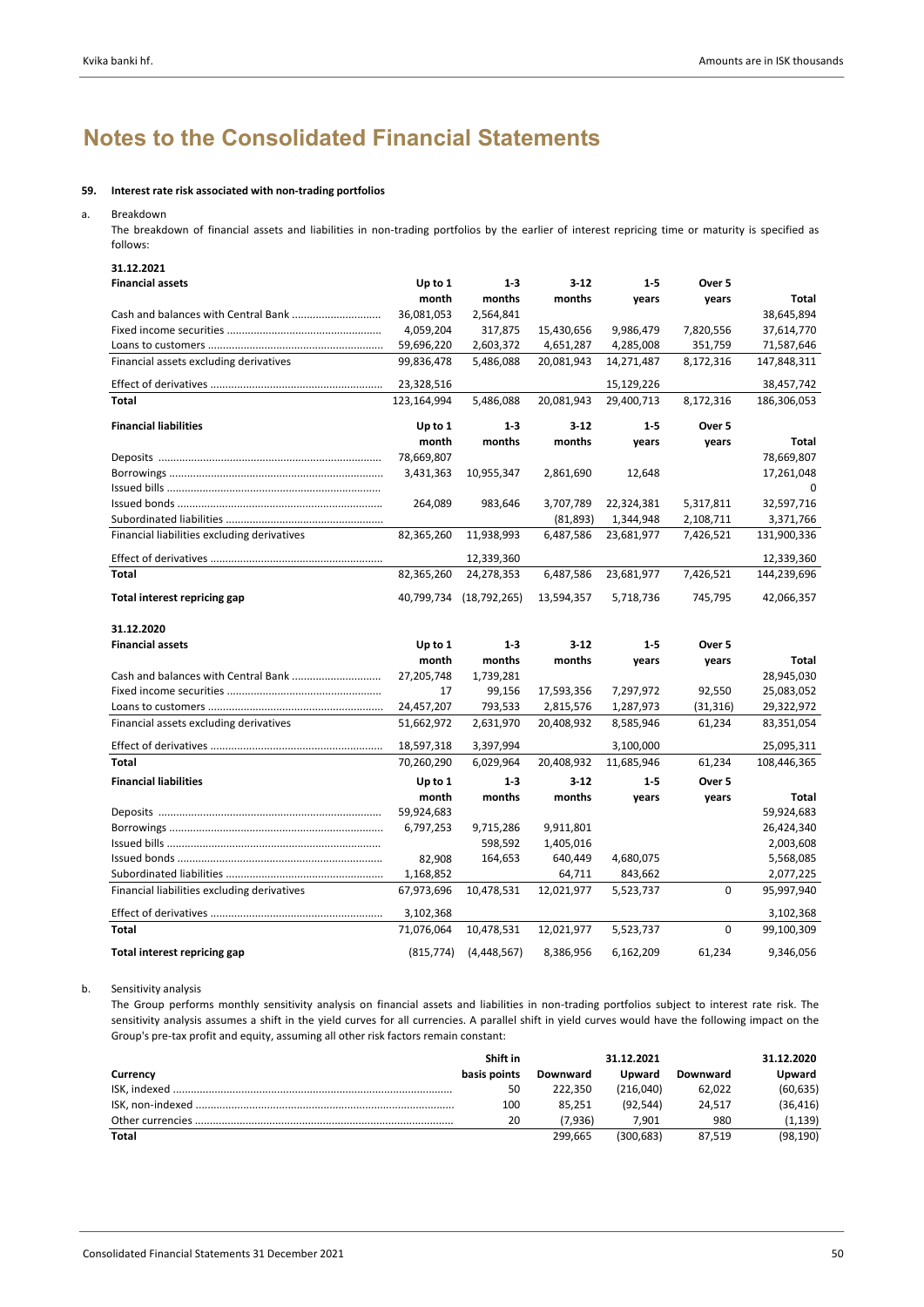### **60. Exposure towards changes in the CPI**

a. Definition

Exposure towards changes in CPI is the risk that fluctuations in the Icelandic Consumer Price Index (CPI) will affect the balance and cash flow of indexed financial instruments.

The Group is exposed to inflation indexation of assets and liabilities denominated in ISK. All indexed assets and liabilities are valued according to the CPI measure at any given time and changes in CPI are recognised in the income statement.

b. Management

The Group controls its indexation risk through derivatives contracts and sales and purchases of indexed bonds, mostly government bonds, and thus keeps its exposure to the CPI within the limits set by the ALCO committee.

### c. Balance of CPI linked assets and liabilities

The net balance of CPI linked assets and liabilities is specified as follows:

|                 | 31.12.2021   | 31.12.2020    |
|-----------------|--------------|---------------|
| Asset           | 36.414.405   | 11,877,087    |
| Liabilities<br> | (18.295.156) | 283<br>(8.31) |
| <b>Total</b>    | 18,119,249   | 3.565.804     |

d. Sensitivity to changes in CPI

Given the net balance of CPI linked assets and liabilities, a 1% change in the CPI would, with other things constant, result in the following changes to the Group's pre‐tax profit.

| 31.12.2021 |            |           | 31.12.2020 |  |
|------------|------------|-----------|------------|--|
| $-1%$      | 1%         | $-1%$     | 1%         |  |
| (97,037)   | 97.037     | (14,006)  | 14,006     |  |
| (87, 163)  | 87,163     | (6, 810)  | 6.810      |  |
| (81, 424)  | 81.424     | (66, 955) | 66.955     |  |
| (98, 520)  | 98.520     | (31,000)  | 31.000     |  |
| 8.476      | (8, 476)   | 9.484     | (9,484)    |  |
| 58.158     | (58, 158)  | 55.629    | (55, 629)  |  |
| 108.317    | (108, 317) |           |            |  |
| 8.000      | (8.000)    | 18.000    | (18,000)   |  |
| (181, 192) | 181.192    | (35, 658) | 35.658     |  |

The effect on equity would be the same.

# **61. Currency risk**

a. Definition

Currency risk arises when financial instruments are not denominated in the functional currency of the respective Group entity and can affect both the Group's income statement and statement of financial position. A part of the Group's financial assets and liabilities is denominated in foreign currencies.

b. Management

Currency positions are monitored by risk management and reported to the ALCO committee. Any mismatch between assets and liabilities in each currency is monitored closely and managed within limits.

The Group is subject to limits set by the Central Bank of Iceland regarding the maximum open currency position. At 31 December 2021 and 31 December 2020 the Group's position in foreign currencies was within those limits.

c. Exchange rates

The following exchange rates have been used by the Group in the preparation of these financial statements:

|         | Closing    | Average | Closing    | Average |
|---------|------------|---------|------------|---------|
|         | 31.12.2021 | 2021    | 31.12.2020 | 2020    |
| EUR/ISK | 147.6      | 50 Z    | 156.1      | 154.5   |
|         | 30.4       | 771     |            | 135.3   |
| GBP/ISK | '75.7      | 174.7   | '73.6      | 173.7   |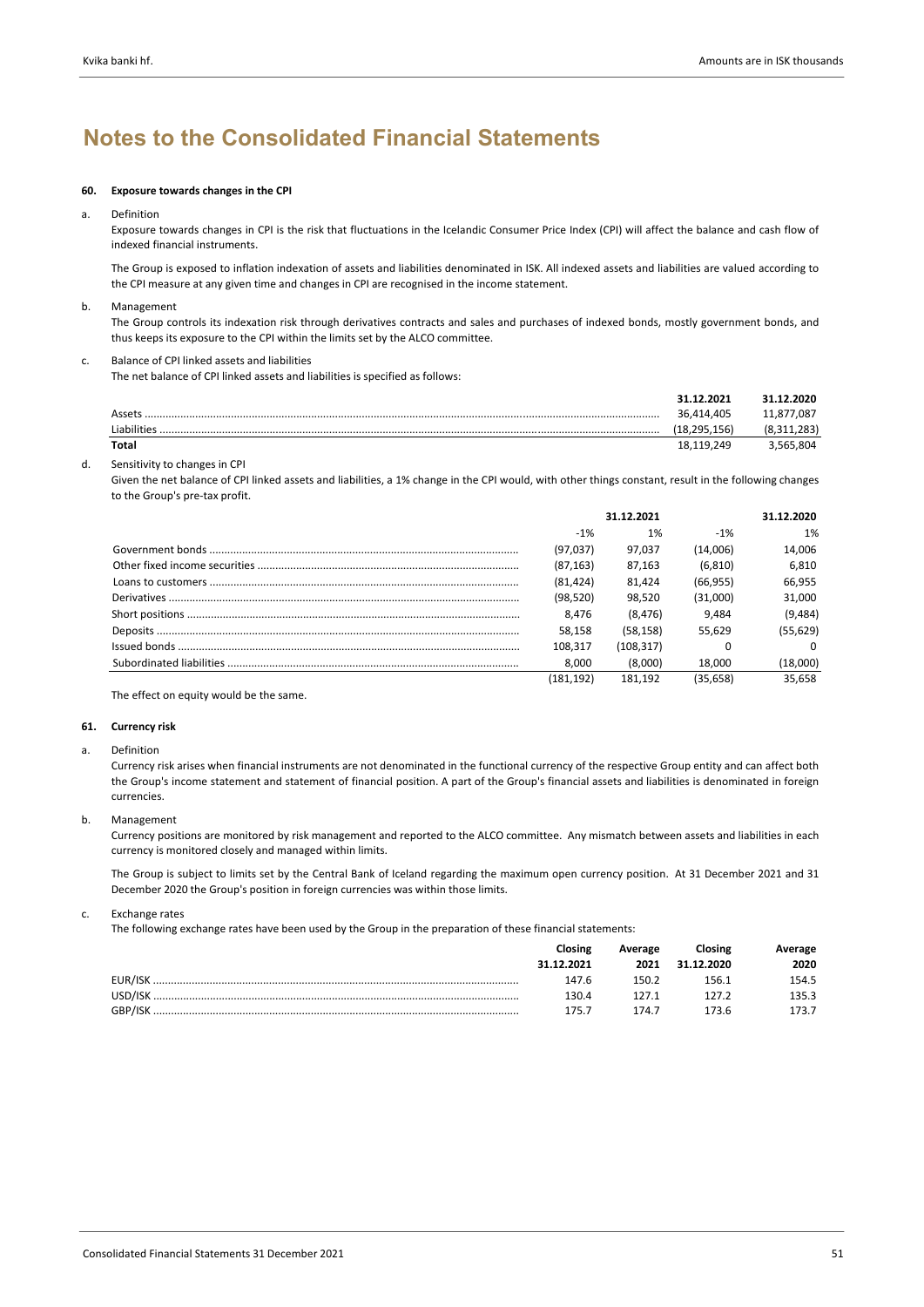# **61. Currency risk (cont.)**

d. Breakdown of financial assets and financial liabilities denominated in foreign currencies

**31.12.2021**

| <b>Financial assets</b>                     |             |                  |             |               | Other       |                           |
|---------------------------------------------|-------------|------------------|-------------|---------------|-------------|---------------------------|
|                                             | <b>EUR</b>  | <b>USD</b>       | <b>GBP</b>  | <b>DKK</b>    | currencies  | Total                     |
|                                             | 2,277,825   | 5,680,299        | 3,146,054   | 1,241,355     | 340,352     | 12,685,883                |
|                                             | 739,569     | 1,825,272        | 247,114     |               |             | 2,811,955                 |
|                                             | 1,670       | 1,907,258        | 2,368,725   | 834           | 101,149     | 4,379,636                 |
|                                             | 560,656     | 32,740           | 1,563       |               | 200,745     | 795,704                   |
|                                             | 1,432,801   | 64,955           | 1,886,376   | 23,274        | 132,863     | 3,540,269                 |
|                                             | 285,729     | 59,975           | 33,389      | 50,984        | 33,663      | 463,739                   |
| Financial assets excluding derivatives      | 5,298,251   | 9,570,499        | 7,683,221   | 1,316,446     | 808,771     | 24,677,187                |
|                                             | 3,764,406   | 491,375          | 422,187     |               | 19,266      | 4,697,234                 |
| Total                                       | 9,062,656   | 10,061,875       | 8,105,408   | 1,316,446     | 828,037     | 29,374,421                |
| <b>Financial liabilities</b>                |             |                  |             |               | Other       |                           |
|                                             | <b>EUR</b>  | <b>USD</b>       | <b>GBP</b>  | <b>DKK</b>    | currencies  | Total                     |
|                                             | 3,330,163   | 7,437,554        | 1,320,108   | 1,201,927     | 246,671     | 13,536,423                |
|                                             | 43,260      | 652,726          |             |               |             | 695,986                   |
|                                             |             |                  | 4,124,798   |               |             | 4,124,798                 |
|                                             | 88,442      | 133,707          | 1,298       | 32,113        | 82,004      | 337,563                   |
|                                             | 383,973     | 96,248           | 49,046      | 1,754         | 98,030      | 629,052                   |
| Financial liabilities excluding derivatives | 3,845,838   | 8,320,236        | 5,495,250   | 1,235,793     | 426,705     | 19,323,822                |
|                                             | 5,657,882   | 1,172,600        | 2,135,377   |               |             | 8,965,859                 |
| Total                                       | 9,503,721   | 9,492,836        | 7,630,627   | 1,235,793     | 426,705     | 28,289,682                |
|                                             |             |                  |             |               |             |                           |
| Net currency position                       |             |                  |             |               | Other       |                           |
|                                             | <b>EUR</b>  | <b>USD</b>       | GBP         | <b>DKK</b>    | currencies  | Total                     |
|                                             | 9,062,656   | 10,061,875       | 8,105,408   | 1,316,446     | 828,037     | 29,374,421                |
|                                             | (9,503,721) | (9,492,836)      | (7,630,627) | (1, 235, 793) | (426, 705)  | (28, 289, 682)            |
|                                             | 116,486     |                  |             |               |             | 116,486                   |
| Total                                       | (324, 579)  | 569,039          | 474,781     | 80,652        | 401,332     | 1,201,226                 |
|                                             |             |                  |             |               |             |                           |
| 31.12.2020                                  |             |                  |             |               |             |                           |
| <b>Financial assets</b>                     |             |                  |             |               | Other       |                           |
|                                             | <b>EUR</b>  | <b>USD</b>       | <b>GBP</b>  | <b>NOK</b>    | currencies  | Total                     |
|                                             | 1,448,060   | 1,781,860        | 93,064      | 45,420        | 1,230,660   | 4,599,063                 |
|                                             | 468,294     |                  | 244,143     |               |             | 712,436                   |
|                                             |             | (0)              |             |               | 1           |                           |
|                                             | 302,728     | 230,685<br>9,541 | 1,364,787   | 143,181       |             | 1,595,473<br>455,449      |
|                                             |             |                  |             |               | 0           |                           |
|                                             | 629,567     |                  | 1,221,891   |               |             | 1,851,457                 |
|                                             | 316,061     | 552,657          | 321,743     | 150,022       | 1,654       | 1,342,137                 |
| Financial assets excluding derivatives      | 3,164,709   | 2,574,743        | 3,245,627   | 338,622       | 1,232,315   | 10,556,016                |
|                                             | 390,250     | 2,551,251        | 20,925      |               | 0           | 2,962,425                 |
| Total                                       | 3,554,959   | 5,125,993        | 3,266,551   | 338,622       | 1,232,315   | 13,518,441                |
| <b>Financial liabilities</b>                |             |                  |             |               | Other       |                           |
|                                             | <b>EUR</b>  | <b>USD</b>       | GBP         | <b>NOK</b>    | currencies  | Total                     |
|                                             | 3,076,426   | 4,311,550        | 520,743     | 94,862        | 933,540     | 8,937,121                 |
|                                             | 45,990      |                  |             |               |             | 45,990                    |
|                                             |             | 329,704          |             |               |             | 329,704                   |
|                                             | 303,224     | 223,311          | 220,068     | 143,181       | 268,601     | 1,158,384                 |
| Financial liabilities excluding derivatives | 3,425,640   | 4,864,565        | 740,811     | 238,042       | 1,202,141   | 10,471,199                |
|                                             |             | 130,909          | 2,256,150   | 74,640        |             | 2,461,699                 |
| Total                                       | 3,425,640   | 4,995,474        | 2,996,961   | 312,682       | 1,202,141   | 12,932,898                |
| <b>Net currency position</b>                |             |                  |             |               | Other       |                           |
|                                             | <b>EUR</b>  | <b>USD</b>       | GBP         | <b>NOK</b>    | currencies  | Total                     |
|                                             | 3,554,959   | 5,125,993        | 3,266,551   | 338,622       | 1,232,315   | 13,518,441                |
|                                             | (3,425,640) | (4,995,474)      | (2,996,961) | (312, 682)    | (1,202,141) |                           |
|                                             | 176,393     |                  |             |               |             | (12, 932, 898)<br>176,393 |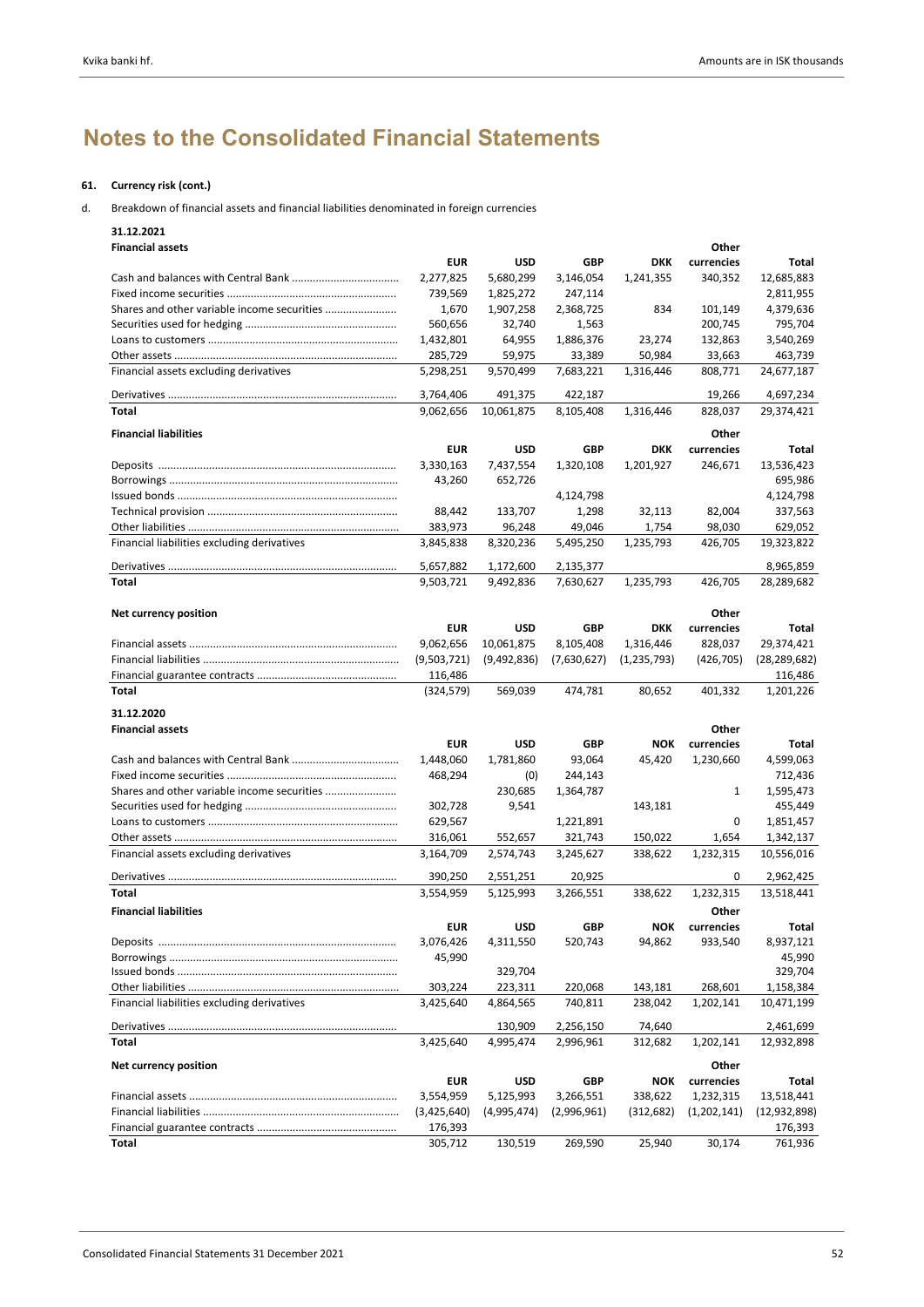# **61. Currency risk (cont.)**

# e. Sensitivity to currency risk

Given the net currency position, a 10% change in the value of the ISK would, with other things constant, result in the following changes to the Group's pre‐tax profit.

|                                                          |          | 31.12.2021 |         | 31.12.2020 |
|----------------------------------------------------------|----------|------------|---------|------------|
| Assets and liabilities denominated in foreign currencies | $-10%$   | $+10%$     | $-10%$  | $+10%$     |
|                                                          | (32.458) | 32.458     | 30.571  | (30, 571)  |
| USD.                                                     | 56.904   | (56.904)   | 13.052  | (13,052)   |
|                                                          | 47.478   | (47.478)   | 26.959  | (26, 959)  |
| <b>DKK</b>                                               | 8.065    | (8,065)    | (1,201) | 1.201      |
| NOK                                                      | 668      | (668)      | 2.594   | (2,594)    |
|                                                          | 39.465   | (39.465)   | 4.219   | (4, 219)   |
| Total                                                    | 120 123  | (120.123)  | 76.194  | 76.194)    |

The effect on equity would be the same.

# **62. Equity risk**

a. Definition

Equity risk is the risk that the fair value of equties decreases as the result of changes in the value of shares and other variable income securities in the Group's portfolio.

# b. Sesitivity analysis of equity risk

The analysis below calculates the effect of possible movements in equity prices that affect the Consolidated Financial Statements. A negative amount in the table reflects a potential net reduction in the Consolidated Income Statement or equity, while a positive amount reflects a potential net increase. Investments in associates are excluded.

|       |               | 31.12.2021 |           | 31.12.2020 |  |
|-------|---------------|------------|-----------|------------|--|
|       | $-10%$        | $+10%$     | $-10%$    | $+10%$     |  |
|       | (552.391)     | 552.391    | (89.242)  | 89.242     |  |
|       | (890.709)     | 890.709    | (233.814) | 233.814    |  |
|       | (825.229)     | 825.229    | (184.227) | 184.227    |  |
| Total | (2, 268, 329) | 2.268.329  | (507.283) | 507,283    |  |

### **63. Operational risk**

### a. Definition

Operational risk is the risk of direct or indirect loss from inadequate or failed internal processes or systems, from human error or external events that affect the Group's reputation and operational earnings.

b. Management

The individual business units within the Group are primarily responsible for managing their respective operational risk. The risk management unit is furthermore responsible for identifying, monitoring and reporting the Group's operational risk. Operational risk can be reduced through staff training, process re‐design and enhancement of the control environment. The risk management unit monitors operational risk by tracking loss events, quality deficiencies, potential risk indicators and other early-warning signals. The unit takes an active role in internal control and quality management.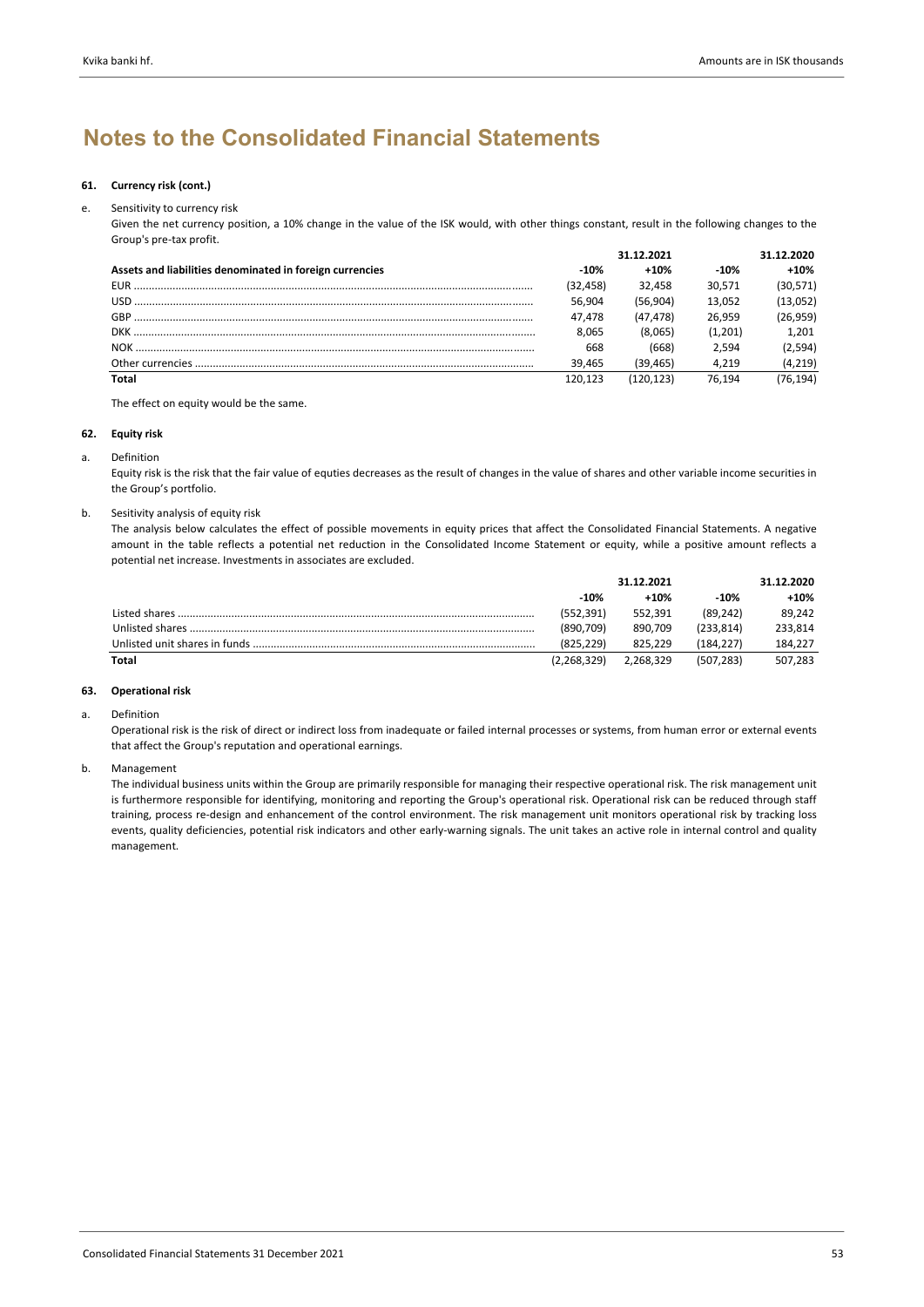# **Financial assets and financial liabilities**

# **64. Accounting classification of financial assets and financial liabilities**

The accounting classification of financial assets and financial liabilities is specified as follows:

| 31.12.2021<br><b>Financial assets</b> | Amortised<br>cost | <b>Fair value</b><br>through<br>OCI | Manda-<br>torily at<br>fair value<br>through P/L | Total<br>carrying<br>amount |
|---------------------------------------|-------------------|-------------------------------------|--------------------------------------------------|-----------------------------|
|                                       | 38,645,894        |                                     |                                                  | 38,645,894                  |
|                                       |                   | 21.303.362                          | 18.743.288                                       | 40,046,651                  |
|                                       |                   |                                     | 22.683.295                                       | 22,683,295                  |
|                                       |                   |                                     | 22.085.696                                       | 22,085,696                  |
|                                       | 69,063,377        |                                     | 2.524.269                                        | 71,587,646                  |
|                                       |                   |                                     | 2.734.216                                        | 2.734.216                   |
|                                       | 10.012.351        |                                     | 30.202                                           | 10,042,553                  |
| Total                                 | 117.721.622       | 21.303.362                          | 68.800.966                                       | 207.825.950                 |

|                              |             |                   | Manda-      |             |
|------------------------------|-------------|-------------------|-------------|-------------|
|                              |             | <b>Fair value</b> | torily at   | Total       |
| <b>Financial liabilities</b> | Amortised   | through           | fair value  | carrying    |
|                              | cost        | OCI               | through P/L | amount      |
|                              | 78,669,807  |                   |             | 78,669,807  |
|                              | 17.261.048  |                   |             | 17,261,048  |
|                              |             |                   |             | $\Omega$    |
|                              | 32,597,716  |                   |             | 32,597,716  |
|                              | 3.371.766   |                   |             | 3.371.766   |
|                              |             |                   | 1.323.631   | 1.323.631   |
|                              |             |                   | 1.280.868   | 1.280.868   |
|                              |             |                   | 3.008.401   | 3,008,401   |
|                              | 6,194,021   |                   | 483.486     | 6,677,507   |
| Total                        | 138.094.357 | $\Omega$          | 6,096,387   | 144.190.744 |

| 31.12.2020<br><b>Financial assets</b> | Amortised<br>cost | <b>Fair value</b><br>through<br>OCI | Manda-<br>torily at<br>fair value<br>through P/L | Total<br>carrying<br>amount |
|---------------------------------------|-------------------|-------------------------------------|--------------------------------------------------|-----------------------------|
|                                       | 28,945,030        |                                     |                                                  | 28,945,030                  |
|                                       |                   | 22.946.767                          | 5,838,266                                        | 28,785,033                  |
|                                       |                   |                                     | 5.072.830                                        | 5.072.830                   |
|                                       |                   |                                     | 19.620.240                                       | 19,620,240                  |
|                                       | 26.579.121        |                                     | 2.743.851                                        | 29.322.972                  |
|                                       |                   |                                     | 389.671                                          | 389.671                     |
|                                       | 5.112.881         |                                     | 327.210                                          | 5.440.092                   |
| Total                                 | 60.637.033        | 22.946.767                          | 33.992.067                                       | 117.575.867                 |

|            | <b>Fair value</b> | torily at      | Total                               |
|------------|-------------------|----------------|-------------------------------------|
|            |                   |                | carrying                            |
|            |                   |                | amount                              |
| 59,924,683 |                   |                | 59,924,683                          |
| 26,424,340 |                   |                | 26.424.340                          |
| 2.003.608  |                   |                | 2.003.608                           |
| 5.568.085  |                   |                | 5.568.085                           |
| 2.077.225  |                   |                | 2.077.225                           |
|            |                   | 1.520.547      | 1.520.547                           |
|            |                   | 731.987        | 731.987                             |
|            |                   | 1.750.346      | 1.750.346                           |
| 3.364.471  |                   | 386.001        | 3.750.472                           |
| 99.362.412 | $\Omega$          | 4.388.881      | 103.751.293                         |
|            | Amortised<br>cost | through<br>OCI | Manda-<br>fair value<br>through P/L |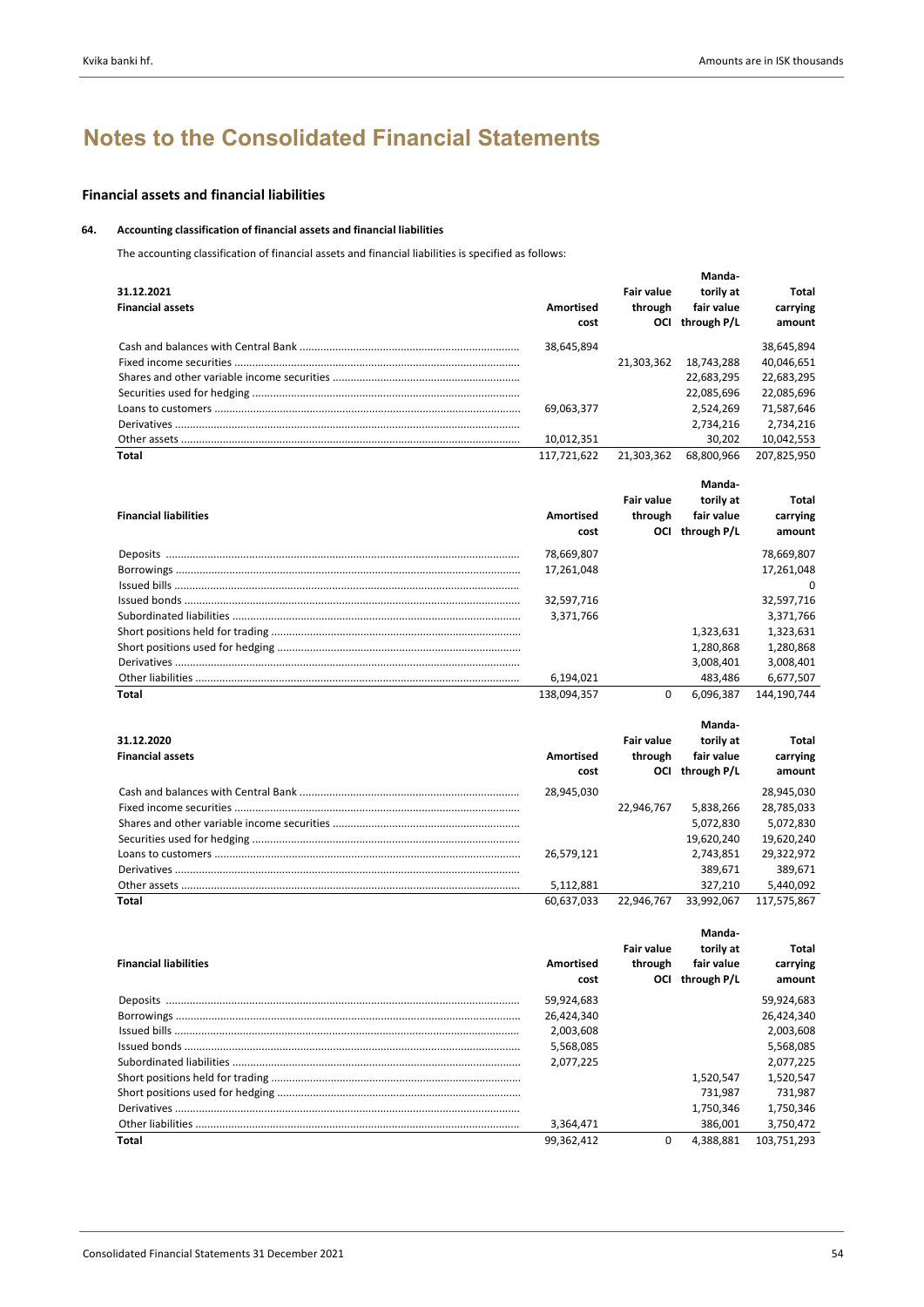### **65. Financial assets and financial liabilities measured at fair value**

#### a. Fair value hierarchy

The fair value of financial assets and liabilities that are traded in active markets are based on quoted market prices. For other financial instruments the Group determines fair value using various valuation techniques. IFRS 13 specifies a fair value hierarchy based on whether the inputs to those valuation techniques are observable or unobservable. Observable inputs reflect market data obtained from independent sources whereas unobservable inputs reflect the Group's market assumptions. These two types of inputs result in the following fair value hierarchy:

‐ Level 1

Inputs are quoted market prices (unadjusted) in active markets for identical instruments.

‐ Level 2

Inputs are not quoted market prices but are observable either directly, i.e. as prices, or indirectly, i.e. derived from prices. This category includes financial instruments valued using quoted prices in active markets for similar instruments, quoted prices for similar or identical instruments in markets that are considered less than active and other instruments which are valued using techniques which rely primarily on inputs that are directly or indirectly observable from market data.

‐ Level 3

Inputs are not observable or unobservable inputs have a significant effect on the valuation. This category includes instruments that are valued based on quoted prices for similar instruments for which significant unobservable adjustments are required to reflect the differences between the instruments.

b. Valuation process

> The Bank's Credit committee is responsible for fair value measurements of financial assets and financial liabilities classified as level 2 or level 3 instruments. The valuation is carried out by personnel from respective departments under supervision from Risk. The valuations are revised at least quarterly, or when there are indications of significant changes in the underlying inputs.

c. Valuation techniques

The Group uses widely recognised valuation techniques, including net present value and discounted cash flow models, comparison with similar instruments for which market observable prices exist, Black‐Scholes and other valuation models.

Valuation techniques include recent arm's length transactions between knowledgeable, willing parties, if available, reference to the current fair value of other instruments that are substantially the same, the discounted cash flow analysis and option pricing models. Valuation techniques incorporate all factors that market participants would consider in setting a price and are consistent with accepted methodologies for pricing financial instruments. Periodically, the Group calibrates the valuation technique and tests it for validity using prices from any observable current market transactions in the same instrument, without modification or repackaging, or based on any available observable market data.

For more complex instruments, the Group uses proprietary models, which usually are developed from recognised valuation models. Some or all of the inputs into these models may not be market observable, and are derived from market prices or rates or are estimated based on assumptions. When entering into a transaction, the financial instrument is recognised initially at the transaction price, which is the best indicator of fair value, although the value obtained from the valuation model may differ from the transaction price. This initial difference, usually an increase in fair value, indicated by valuation techniques is recognised in income depending upon the individual facts and circumstances of each transaction and no later than when the market data becomes observable.

The value produced by a model or other valuation technique is adjusted to allow for a number of factors as appropriate, because valuation techniques cannot appropriately reflect all factors market participants take into account when entering into a transaction. Valuation adjustments are recorded to allow for model risks, bid-ask spreads, liquidity risks, as well as other factors. Management believes that these valuation adjustments are necessary and appropriate to fairly state financial instruments carried at fair value in the statement of financial position.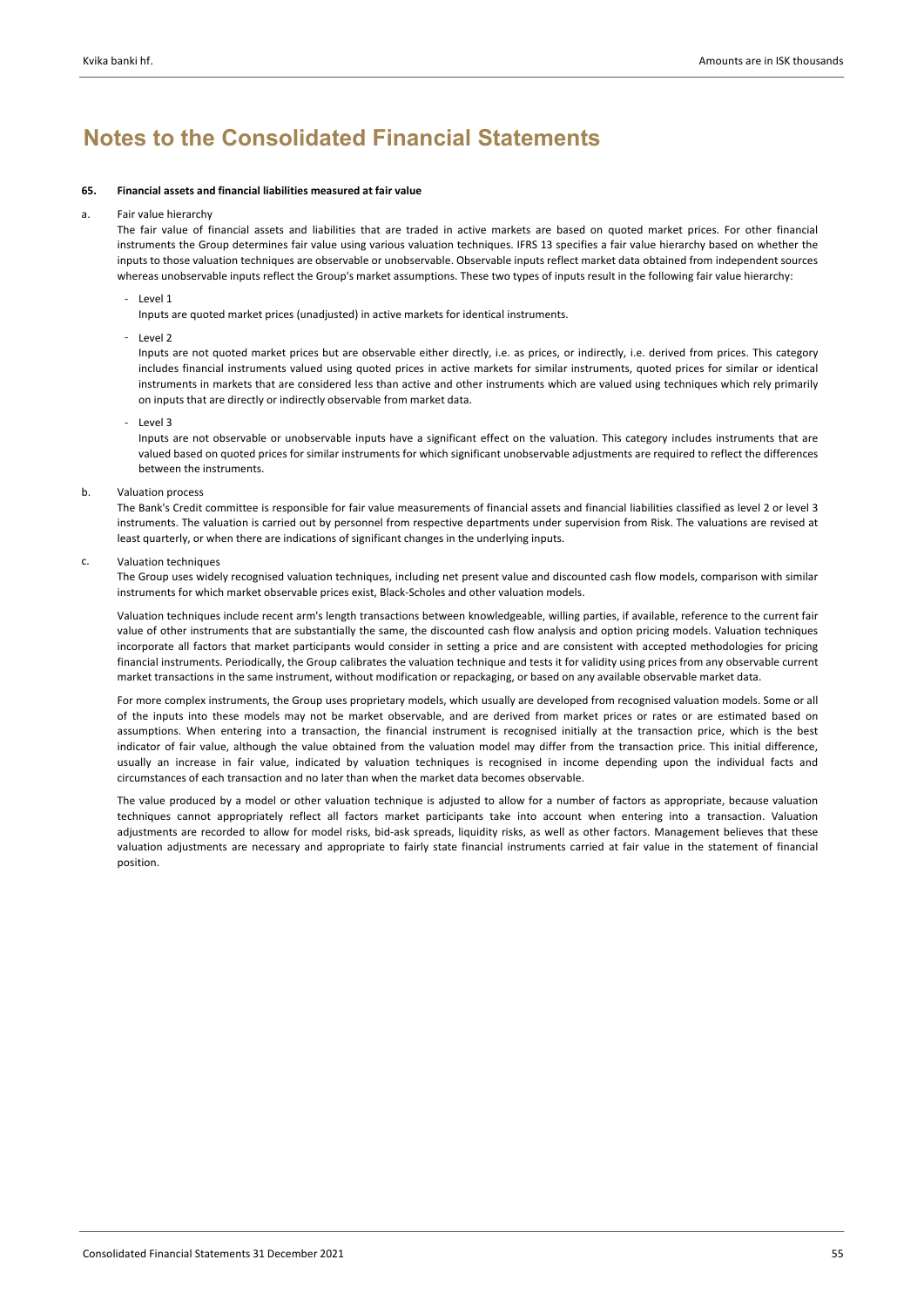# **66. Financial assets and financial liabilities measured at fair value**

#### a. Fair value hierarchy classification

The fair value of financial assets and financial liabilities measured at fair value in the statement of financial position is classified into the fair value hierarchy as follows:

| 31.12.2021              |          |
|-------------------------|----------|
| <b>Financial assets</b> | Carrying |

|                                                            | Level 1    | Level 2    | Level 3    | amount     |
|------------------------------------------------------------|------------|------------|------------|------------|
| Mandatorily measured at fair value through profit and loss |            |            |            |            |
|                                                            | 13,186,221 | 4,762,529  | 794.538    | 18,743,288 |
|                                                            | 10,222,396 | 4.077.480  | 8.383.419  | 22,683,295 |
|                                                            | 22,085,696 |            |            | 22,085,696 |
|                                                            |            |            | 2,524,269  | 2,524,269  |
|                                                            |            | 2,734,216  |            | 2,734,216  |
|                                                            |            |            | 30,202     | 30,202     |
| Measured at fair value through other comprehensive income  |            |            |            |            |
|                                                            | 21,303,362 |            |            | 21,303,362 |
| <b>Total</b>                                               | 66,797,675 | 11,574,225 | 11,732,428 | 90,104,329 |
| <b>Financial liabilities</b>                               |            |            |            | Carrying   |
|                                                            | Level 1    | Level 2    | Level 3    | amount     |
| Mandatorily measured at fair value through profit and loss |            |            |            |            |
|                                                            | 1,323,631  |            |            | 1,323,631  |
|                                                            | 1.280.868  |            |            | 1,280,868  |
|                                                            |            | 3,008,401  |            | 3,008,401  |
|                                                            |            |            | 483,486    | 483,486    |
| <b>Total</b>                                               | 2,604,499  | 3,008,401  | 483.486    | 6,096,387  |

Transfers of fixed income securities and transfer of shares and other variable income securities from Level 1 to level 3 amounted to ISK 247 million and ISK 735 million, respectively, during the year 2021.

# **31.12.2020**

| <b>Financial assets</b>                                    |            |           |           | Carrying   |
|------------------------------------------------------------|------------|-----------|-----------|------------|
|                                                            | Level 1    | Level 2   | Level 3   | amount     |
| Mandatorily measured at fair value through profit and loss |            |           |           |            |
|                                                            | 5,637,466  |           | 200,799   | 5,838,266  |
|                                                            | 2,406,085  | 385.570   | 2,281,174 | 5,072,830  |
|                                                            | 19,620,240 |           |           | 19,620,240 |
|                                                            |            |           | 2,743,851 | 2,743,851  |
|                                                            |            | 389,671   |           | 389,671    |
|                                                            |            |           | 327,210   | 327,210    |
| Measured at fair value through other comprehensive income  |            |           |           |            |
|                                                            | 22,946,767 |           |           | 22,946,767 |
| <b>Total</b>                                               | 50,610,558 | 775.241   | 5,553,035 | 56,938,834 |
| <b>Financial liabilities</b>                               |            |           |           | Carrying   |
|                                                            | Level 1    | Level 2   | Level 3   | amount     |
| Mandatorily measured at fair value through profit and loss |            |           |           |            |
|                                                            | 1,520,547  |           |           | 1,520,547  |
|                                                            | 731.987    |           |           | 731,987    |
|                                                            |            | 1,750,346 |           | 1,750,346  |
|                                                            |            |           | 386,001   | 386,001    |
| <b>Total</b>                                               | 2,252,534  | 1,750,346 | 386,001   | 4,388,881  |

Transfers of fixed income securities from Level 1 to level 3 amounted to ISK 199 million during the year 2020.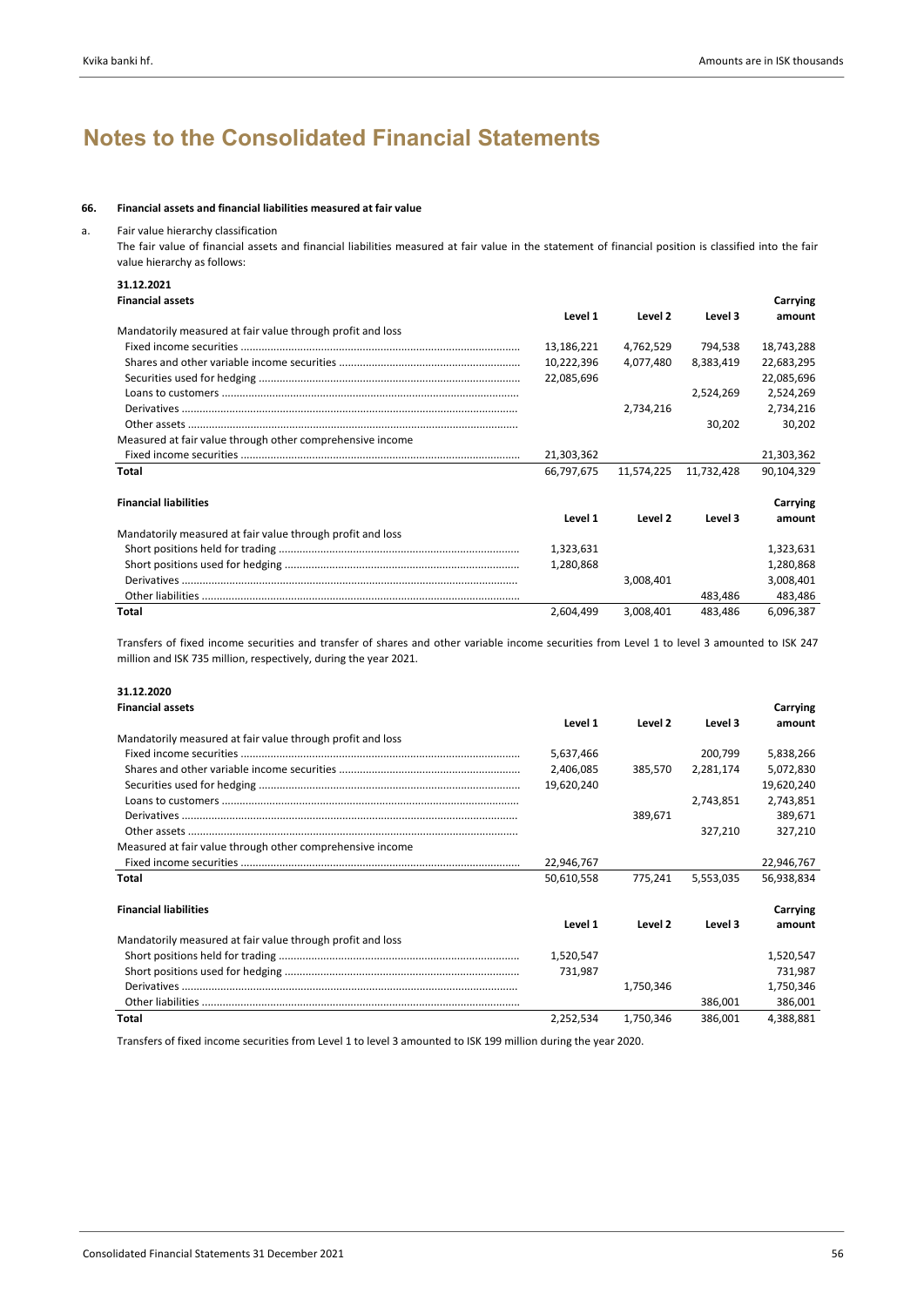# **66. Financial assets and financial liabilities measured at fair value (cont.)**

#### b. Reconciliation of changes in Level 3 fair value measurements

|                                |            | <b>Shares and</b> |               |           |                    |               |
|--------------------------------|------------|-------------------|---------------|-----------|--------------------|---------------|
|                                | Fixed      | other var.        |               |           |                    |               |
|                                | income     | income            | Loans to      | Other     | Other              |               |
| 31.12.2021                     | securities | securities        | customers     | assets    | liabilities        | <b>Total</b>  |
| Balance as at 1 January 2021   | 200,799    | 2,281,174         | 2,743,851     | 327,210   | (386,001)          | 5,167,034     |
|                                | (361.080)  | 1,570,435         | 185.667       |           | (97, 548)          | 1,297,473     |
|                                | 290,553    | 4,357,464         |               |           |                    | 4,648,017     |
|                                | 417,151    | 698,907           | 1,889,964     |           |                    | 3,006,022     |
|                                |            |                   | (2, 295, 212) | (297,008) | 63                 | (2,592,157)   |
|                                |            | (1,259,488)       |               |           |                    | (1, 259, 488) |
|                                | 247,114    | 734,927           |               |           |                    | 982,041       |
| Balance as at 31 December 2021 | 794.538    | 8,383,419         | 2,524,269     | 30,202    | (483, 486)         | 11,248,942    |
|                                |            | <b>Shares and</b> |               |           |                    |               |
|                                | Fixed      | other var.        |               |           |                    |               |
|                                | income     | income            | Loans to      | Other     | Other              |               |
| 31.12.2020                     | securities | securities        | customers     | assets    | <b>liabilities</b> | Total         |
| Balance as at 1 January 2020   | 1.480      | 1,766,071         | 2,346,662     |           | (494, 991)         | 3,619,222     |
|                                | (18)       | 248,743           | 235,355       |           | (286,058)          | 198,023       |
|                                |            | 298,594           | 1,539,245     | 327.210   |                    | 2,165,049     |
|                                |            | 0                 | (1,377,411)   |           | 395,048            | (982, 363)    |
|                                |            | (32, 234)         |               |           |                    | (32, 234)     |
|                                | 199,337    | 0                 |               |           |                    | 199,337       |
| Balance as at 31 December 2020 | 200,799    | 2.281.174         | 2,743,851     | 327.210   | (386,001)          | 5,167,034     |

c. Fair value measurements for Level 3 financial assets and liabilities

**Book value** Level 3 assets consist primarily of illiquid, unlisted bonds, shares and share certificates and loans measured at fair value. Each asset is evaluated separately but assets within an asset group share a valuation method. The following valuation methods are in use:

|                                     |                          |                                |                          | <b>BOOK VAIUE</b> |
|-------------------------------------|--------------------------|--------------------------------|--------------------------|-------------------|
| Asset class                         | Method                   | Significant unobservable input | Range                    | 31.12.2021        |
| Unlisted bonds                      | <b>Expected recovery</b> | Value of assets                | 0-95%                    | 794.538           |
| Unlisted variable income securities | Market price             | Recent trades                  | ٠                        | 8,383,419         |
| Loans to customers                  | Expert model             | Value of assets and collateral | ٠                        | 2,524,269         |
| Receivables at fair value           | Expert model             | Information on turnover        | $\overline{\phantom{a}}$ | 30,202            |
| Total                               |                          |                                |                          | 11,732,428        |
|                                     |                          |                                |                          | <b>Book value</b> |
| Asset class                         | Method                   | Significant unobservable input | Range                    | 31.12.2020        |
| Unlisted bonds                      | <b>Expected recovery</b> | Value of assets                | 0-95%                    | 200.799           |
| Unlisted variable income securities | Market price             | Recent trades                  | $\sim$                   | 2,281,174         |
| Loan to customers                   | Expert model             | Value of assets and collateral | ۰                        | 2,743,851         |
| Receivables at fair value           | Expert model             | Information on turnover        | $\sim$                   | 327,210           |
| Total                               |                          |                                |                          | 5,553,035         |

Given the methods used, the possible range of the significant unobservable inputs is wide. When determining the values used the Group considers the financial strength of the entity in question, recent trades if any and multipliers for comparable instruments.

d. The effect of unobservable inputs in Level 3 fair value measurements

The Group believes its estimates represent appropriate approximations of fair value and that the use of different valuation methodologies and reasonable changes in assumptions or unobservable inputs would not significantly change the estimates.

A 10% change in the estimates would have the following effect on profit before taxes:

|       | $+10%$    | $-10%$        |
|-------|-----------|---------------|
|       | 79.454    | 79.454)       |
|       | 838.342   | (838, 342)    |
|       | 252.427   | (252,427)     |
|       | 3.020     | (3,020)       |
| Total | 1.173.243 | (1, 173, 243) |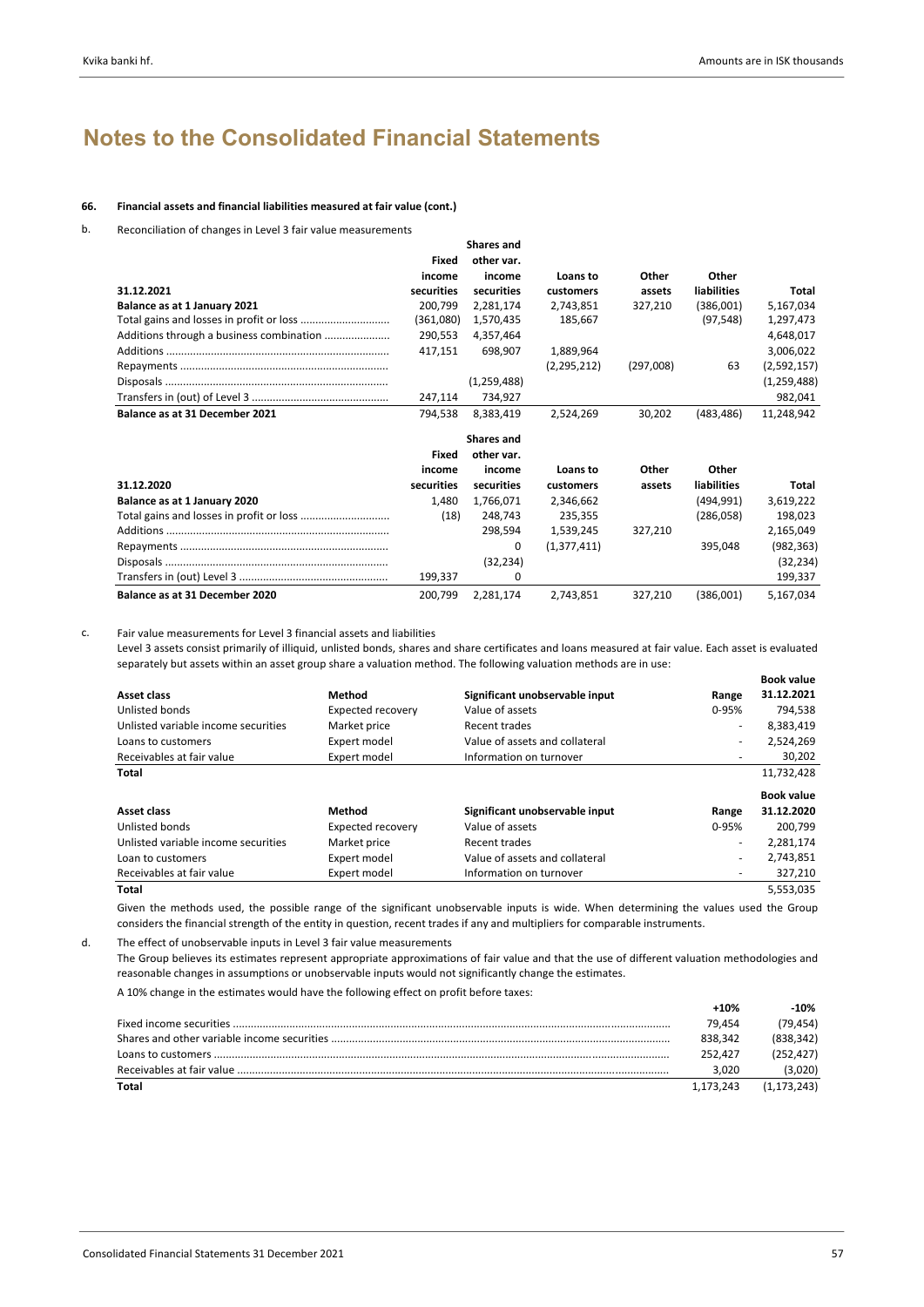# **67. Financial assets and financial liabilities not measured at fair value**

The Group holds financial instruments which are not measured at fair value. Except for loans to customers, the Group believes that the best estimate of the fair value of these financial instruments is equal to the carrying amount at the reporting date and does therefore not report a fair value for these financial instruments. Loans to customers measured at amortised cost are classified as level 3, in the fair value hierarchy, and have a book value of ISK 69,063 million at end of December 2021. The estimated fair value of loans to customers measured at amortised cost at end of December 2021 is ISK 69,191 million.

Cash and balances with Central Bank includes several components as detailed in note 19. These assets are either balances available on‐demand or on very short notice, or other assets easily converted to cash. Other financial assets consist primarily of short-term receivables. The carrying amount of these assets is therefore a reasonable approximation of their fair value.

Deposits and other borrowings are typically either short-term or have variable interest rates. Other liabilities consist primarily of accounts payables, withholding taxes and other short-term payables. The carrying amount of these liabilities is therefore considered a reasonable approximation of their fair value.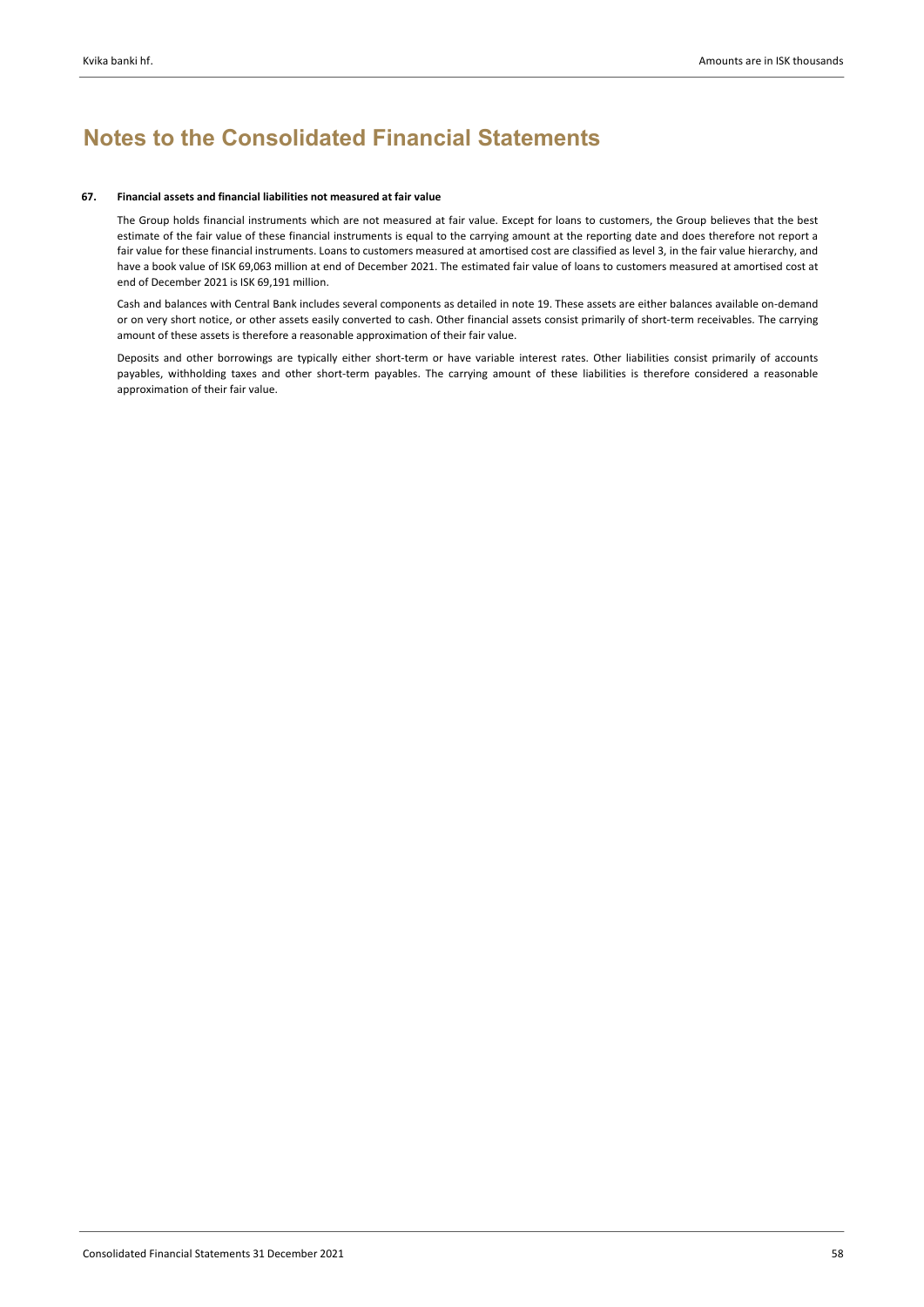# **Other information**

**68. Pledged assets**

|            | Settlement and       | Securities | <b>Asset backed</b>     |            |
|------------|----------------------|------------|-------------------------|------------|
| 31.12.2021 | committed facilities | borrowing  | securities              | Total      |
|            |                      | 2.126.209  | 1.409                   | 2.127.620  |
|            | 4,088,885            | 1,454,453  | 0                       | 5,543,338  |
|            | 6,498,490            | 0          | 9.372.337               | 15,870,827 |
|            | $\Omega$             | 46.704     | 0                       | 46,704     |
| Total      | 10,587,377           | 3.627.366  | 9.373.746               | 23,588,489 |
|            | Settlement and       |            | Securities Asset backed |            |
| 31.12.2020 | committed facilities | borrowing  | securities              | Total      |
|            | 0                    | 1,457,323  | 0                       | 1,457,323  |
|            | 3.984.688            | 906.073    | $\Omega$                | 4.890.761  |
|            | 0                    | 96.102     | 0                       | 96.102     |
| Total      | 3,984,688            | 2.459.498  | 0                       | 6.444.186  |

The Group has pledged assets, in the ordinary course of banking business, to the Central Bank of Iceland to secure general settlement in the Icelandic clearing system and to secured committed facilities. Cash pledged to secure the borrowing of securities from other counterparties than the Central Bank of Iceland is classified as other assets. Furthermore, the Group has pledged loans to customers as collateral against asset backed bonds that it has issued.

# **69. Related parties**

a. Definition of related parties

The Group has a related party relationship with the board members of the Bank, the CEO of the Bank and key employees (together referred to as management), associates as disclosed in note 26, shareholders with significant influence over the Bank, close family members of individuals identified as related parties and entities under the control or joint control of related parties.

b. Arm's length

Transactions with related parties are carried out at arm's length and subject to an annual review by the Bank's internal auditor.

# c. Effects on statement of financial position

|              | Loans &     | Deposits & |
|--------------|-------------|------------|
| 31.12.2021   | receivables | payables   |
| Management   |             | 128.067    |
| Associates   |             | $\Omega$   |
| <b>Total</b> |             | 128.067    |
|              |             |            |
|              | Loans &     | Deposits & |
| 31.12.2020   | receivables | payables   |
| Management   | 1.851       | 83,166     |
| Associates   |             | $\Omega$   |

# d. Effects on income statement

|              | <b>Interest</b> | Interest | Fees     | Fees     |
|--------------|-----------------|----------|----------|----------|
| 2021         | income          | expense  | received | paid     |
|              | 60              | 281      | 3.870    | 3,395    |
| Associates   |                 |          |          | $\Omega$ |
| <b>Total</b> | 60              | 281      | 3.870    | 3,395    |
|              |                 |          |          |          |
|              | Interest        | Interest | Fees     | Fees     |
| 2020         | income          | expense  | received | paid     |
|              |                 | 487      | 1.362    | 10,560   |
|              | 10.379          | 209      | 26.279   | $\Omega$ |

Further information about salaries and benefits paid to the Board of Directors, the CEO and Managing Directors is provided in note 12.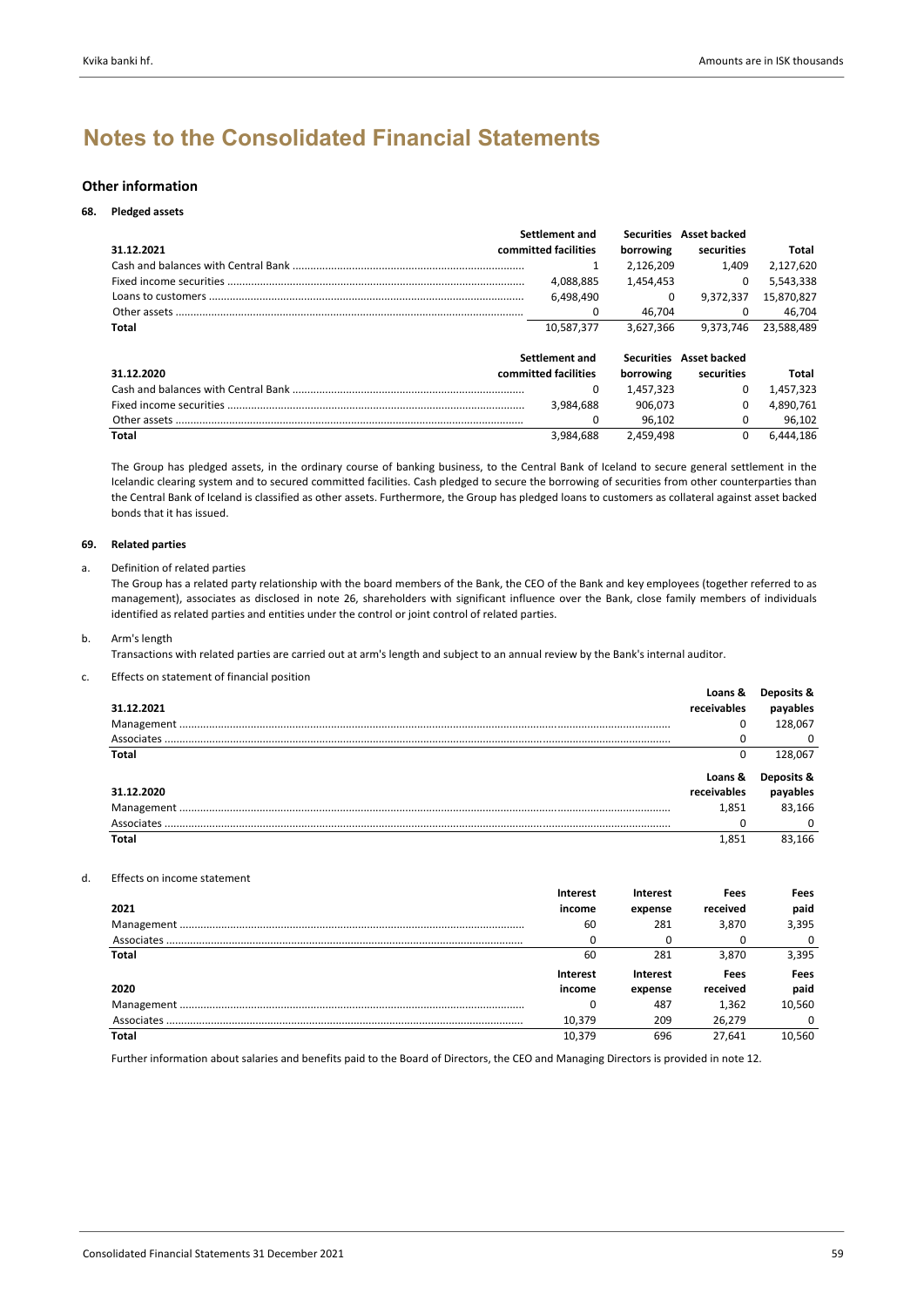### **70. Remuneration policy**

The Board of Directors has adopted a remuneration policy at the proposal of the Remuneration Committee. The Bank's Annual General Meeting approved the Bank's current remuneration policy in April 2021. The Board of Directors will submit an updated remuneration policy for approval at the Bank's Annual General Meeting in 2022.

The remuneration policy conforms to Article 57 of Act No. 161/2002 on Financial Undertakings, Act No. 2/1995 on Public Limited Companies and the Icelandic FSA's rules No. 388/2016 on Incentive Schemes. A more detailed description of the policy can be found on the Bank's website, www.kvika.is.

# **71. Incentive scheme**

The Board of Directors has approved a performance based incentive scheme at the proposal of the Remuneration Committee. The scheme forms a part of the remuneration policy adopted by the Bank.

a. Description

The incentive scheme conforms to the Icelandic FSA's rules No. 388/2016 on Incentive Schemes. Payments according to the scheme are based on key performance indicators (KPIs) that reflect the goals of the Bank, the division and the employee. The basis for performance based pay reflects sound risk management and does not induce excessive risk taking. Performance based pay to individual employees shall not exceed 25% of their annual salary and 40% of the performance based pay shall be deferred for three years. Performance based pay that does not exceed 10% of annual salary is not subject to deferral. A more detailed description of the scheme can be found in the Bank's remuneration policy on it's website, www.kvika.is.

#### b. Performance based payments through profit and loss

|    |                                                      | 2021       | 2020       |
|----|------------------------------------------------------|------------|------------|
|    |                                                      | Cash       | Cash       |
|    |                                                      | 189.506    | 64.818     |
|    |                                                      | 86.324     | 2.640      |
|    |                                                      | 77.849     | 18.387     |
|    |                                                      |            | (33, 283)  |
|    | Total                                                | 353.679    | 52.563     |
| c. | On-balance sheet deferred performance based payments |            |            |
|    |                                                      | 31.12.2021 | 31.12.2020 |
|    |                                                      | 158.540    | 24.955     |
|    |                                                      | 87.017     |            |
|    | Total                                                | 245.556    | 24.955     |

#### **72. Share‐based payments**

On 21 April 2021 the general meeting of the Bank authorised the Board of Directors to approve a share option plan in accordance with Article 10 of the Income Tax Act No. 90/2003 for all employees of Kvika and its subsidiaries. On 10 November 2021 the Bank's Board of Directors implemented a share option plan which was approved by Iceland Revenue and Customs on 9 December 2021.

The objective of the Bank's stock option plan is to integrate the interests of employees with the long-term goals of the group. Each eligible employee has been granted a stock option for up to ISK 1,500,000 per year the next three years on the following exercise dates:

a. on 15 December 2022, the stock option holder has earned the right to purchase share capital for up to ISK 1,500,000;

b. on 15 December 2023, the stock option holder has earned the right to purchase share capital for up to ISK 1,500,000;

c. on 15 December 2024, the stock option holder has earned the right to purchase share capital for up to ISK 1,500,000. The Bank´s previous stock option plan, from 2017, ended in full in September 2020 and thus there are no outstanding obligations based on that plan.

Description

The calculation of the purchase price was based on weighted average price in transactions with shares of the Bank for ten whole business days prior to the contract date, cf Article 10(1)(4) of the Income Tax Act No 90/2003, i.e. ISK 26.44 per share.

In total, 326 employees entered into a stock option agreement with the Bank for up to 18.494.632 shares per year based on 100% exercise of their options. The options do not allow for cash settlement. The options are conditional on the employee remaining employed by the Bank and various other conditions.

### b. Movements in the number of stock options outstanding and their related weighted average exercise prices

The grant date fair value of the options granted through the scheme was as follows:

| Average        | Stock       |
|----------------|-------------|
| exercise price | options     |
| per share      | (thousands) |
| 6.24           | 8.544       |
| 6.46           | (7, 303)    |
| 0.00           | (1,240)     |
| 0.00           |             |
| 26.44          | 55,484      |
| 26.44          | 55.484      |
| 0.00           |             |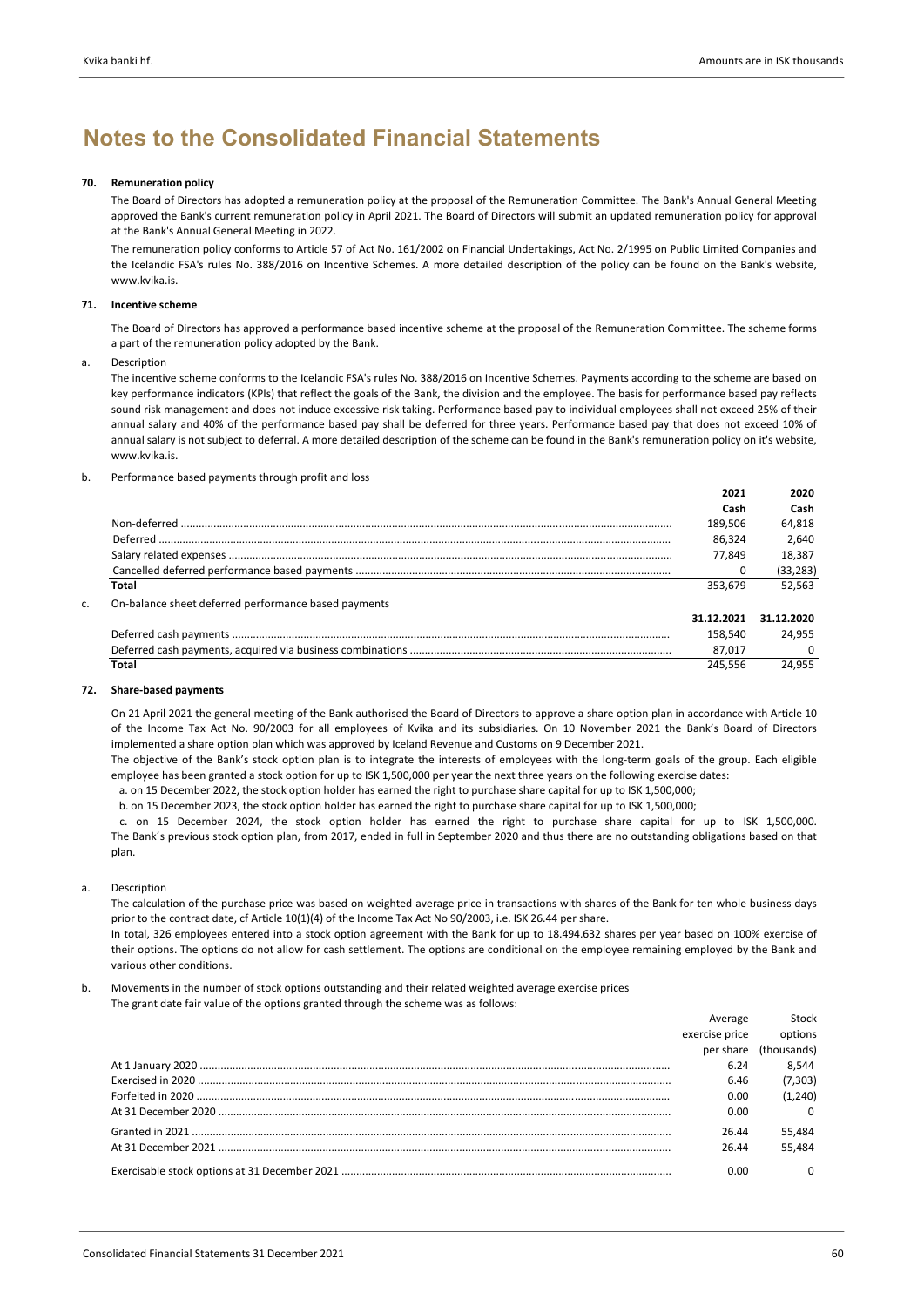# **73. Shareholders of the Bank**

|                                              |         | 31.12.2021 | 31.12.2020 |                                                              |
|----------------------------------------------|---------|------------|------------|--------------------------------------------------------------|
| Shareholder                                  | Country | %          |            | % Beneficial owners                                          |
| Lífeyrissjóður verzlunarmanna                | Iceland | 8.20%      | 7.57%      |                                                              |
| Lífeyrissjóður starfsmanna ríkisins A-deild  | Iceland | 6.28%      | 5.86%      |                                                              |
|                                              | Iceland | 6.11%      | 8.24%      |                                                              |
|                                              | Iceland | 4.61%      | 0.29%      |                                                              |
|                                              | Iceland | 4.40%      | 2.18%      |                                                              |
|                                              | Iceland | 4.33%      | 2.30%      |                                                              |
|                                              | Iceland | 3.08%      | 0.28%      |                                                              |
|                                              | Iceland | 2.47%      | 2.89%      |                                                              |
| Brú Lífeyrissjóður starfsmanna sveitarfélaga | Iceland | 2.14%      | 0.23%      |                                                              |
|                                              | Iceland | 2.02%      |            | - Bogi Þór Siguroddsson (50%), Linda Björk Ólafsdóttir (50%) |
| Almenni lífeyrissjóðurinn                    | Iceland | 1.90%      | 2.64%      |                                                              |
|                                              | Iceland | 1.77%      | 1.87%      |                                                              |
| Stefnir - Innlend hlutabréf hs.              | Iceland | 1.68%      |            | 1.42% Investement fund managed by Stefnir hf.                |
| Kvika Banki - Safnreikningur                 | Iceland | 1.61%      | 0.00%      |                                                              |
|                                              | Iceland | 1.58%      |            | 1.06% Investement fund managed by Akta sjóðir hf.            |
| Lífeyrissjóður starfsmanna ríkis B-deild     | Iceland | 1.57%      | 1.60%      |                                                              |
| Landsbréf - Úrvalsbréf hs.                   | Iceland | 1.51%      |            | 2.07% Investement fund managed by Landsbréf hf.              |
|                                              | Iceland | 1.36%      |            | 6.24% Svanhildur Nanna Vigfúsdóttir (100%)                   |
|                                              | Iceland | 1.36%      |            | - Guðmundur Örn Þórðarson (100%)                             |
| Kvika - Innlend hlutabréf                    | Iceland | 1.28%      |            | 1.02% Investement fund managed by Kvika eignastýring hf.     |
|                                              | Iceland | 1.26%      |            | 1.25% Investement fund managed by Kvika eignastýring hf.     |
|                                              | Iceland | 1.22%      | 0.11%      |                                                              |
|                                              | Iceland | 1.19%      |            | 2.45% Tómas Kristjánsson (100%)                              |
|                                              | Iceland | 1.13%      | 4.32%      |                                                              |
|                                              | Iceland | 1.02%      | 1.11%      |                                                              |
| Others, each less than 1%                    |         | 32.53%     |            | 42.99% 2021: 2795, 2020: 964                                 |
|                                              |         | 97.61%     | 100.00%    |                                                              |
|                                              |         | 2.39%      | 0.00%      |                                                              |
| Total                                        |         | 100.00%    | 100.00%    |                                                              |

Beneficial owners are defined as owners holding a share of 10% or greater, directly or indirectly. The information presented is, among other things, based on publicly available information.

# **74. Events after the reporting date**

## **Acquisition of Ortus Secured Finance Completed**

On 24 February 2022, Kvika signed a purchase agreement to acquire a majority shareholding in alternative lender Ortus Secured Finance Ltd. ("Ortus"), following the signing of Heads of Terms in late October 2021. Following the transaction, Kvika holds close to 80% of Ortus' ordinary shares, having first acquired a minority share of 15% in 2018. The acquisition has no impact on 2021 financial results. Details of the transaction can be found in a press release dated 24 February 2022.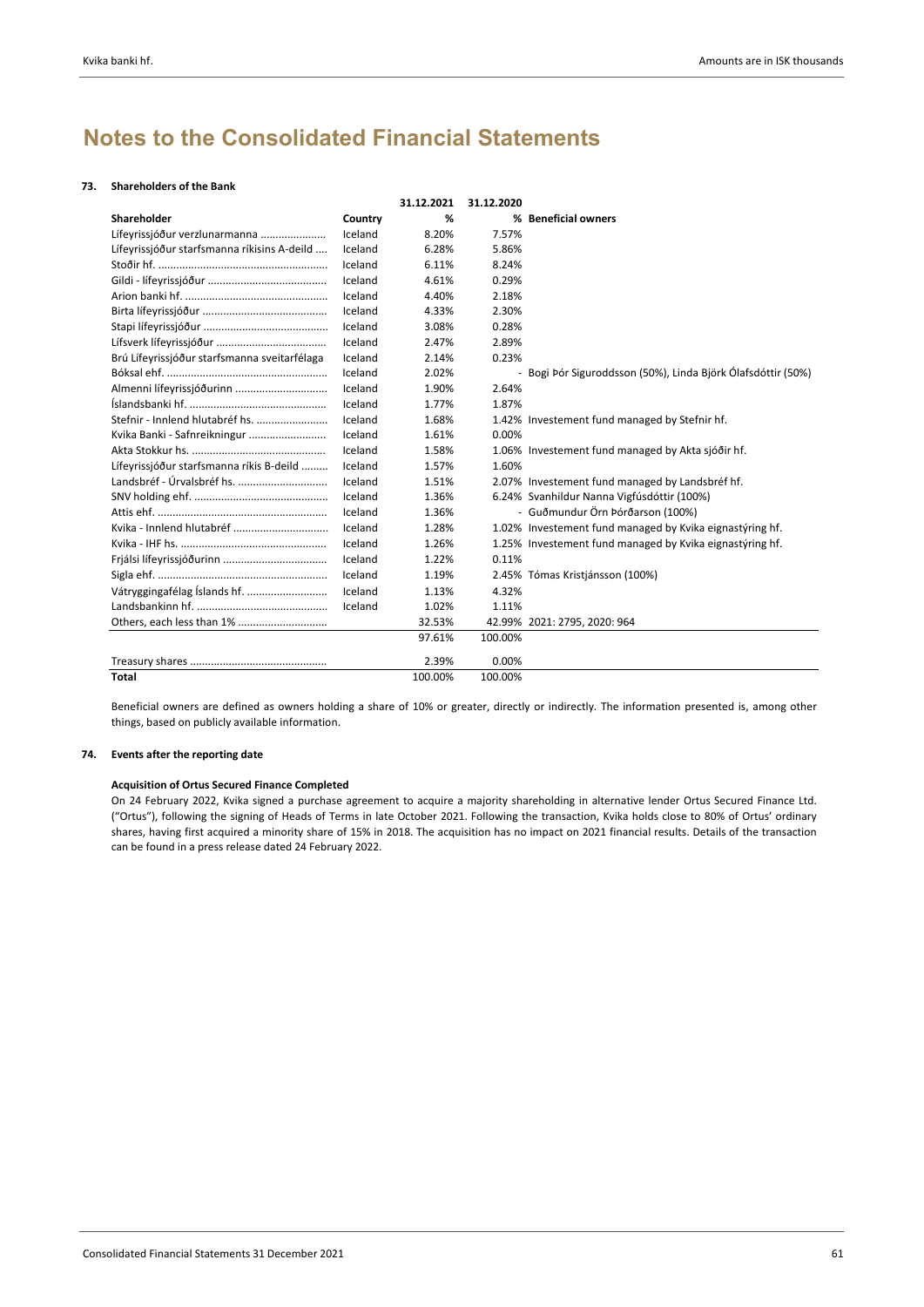|     | <b>Significant accounting policies</b> | Page |
|-----|----------------------------------------|------|
| 75  |                                        | 63   |
| 76  |                                        | 64   |
| 77  |                                        | 64   |
| 78  |                                        | 64   |
| 79  |                                        | 65   |
| 80  |                                        | 65   |
| 81  |                                        | 65   |
| 82  |                                        | 65   |
| 83  |                                        | 65   |
| 84  |                                        | 66   |
| 85  |                                        | 66   |
| 86  |                                        | 66   |
| 87  |                                        | 68   |
| 88  |                                        | 68   |
| 89  |                                        | 68   |
| 90  |                                        | 71   |
| 91  |                                        | 71   |
| 92  |                                        | 71   |
| 93  |                                        | 71   |
| 94  |                                        | 72   |
| 95  |                                        | 72   |
| 96  |                                        | 72   |
| 97  |                                        | 72   |
| 98  |                                        | 73   |
| 99  |                                        | 73   |
| 100 |                                        | 74   |
| 102 |                                        | 74   |
| 103 |                                        | 74   |
| 104 |                                        | 74   |
| 105 |                                        | 75   |
| 106 |                                        | 75   |
| 107 |                                        | 75   |
| 108 |                                        | 75   |
| 109 |                                        | 75   |
| 110 |                                        | 75   |
| 111 |                                        | 75   |
| 112 |                                        | 75   |
| 113 |                                        | 75   |
| 114 |                                        | 75   |
| 115 |                                        | 76   |
| 116 |                                        | 76   |
| 117 |                                        | 76   |
| 118 |                                        | 77   |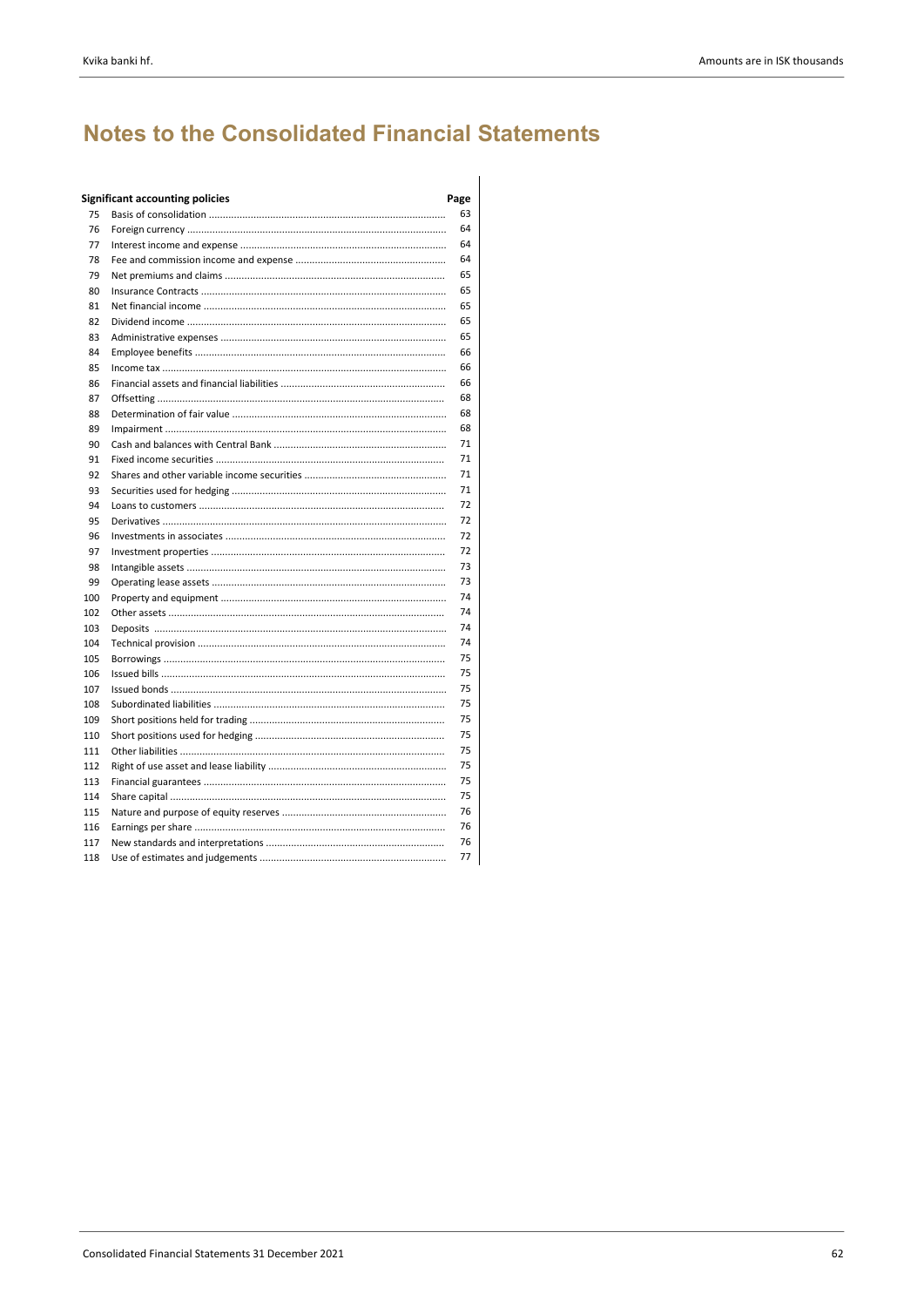# **Significant accounting policies**

The accounting policies set out below have been applied consistently to all periods presented in these Consolidated Financial Statements, and have been applied consistently by Group entities.

### **75. Basis of consolidation**

### a. Subsidiaries

Subsidiaries are entities controlled by the Group. Control exists when the Group is exposed to, or has rights to, variable returns from its involvement with the entity and has the ability to affect those returns through its power over the entity. The Group reassesses its relationship with an entity when there is a change in one or more of the elements of control.

### b. Business combinations

The Group uses the acquisition method to account for the acquisition of subsidiaries. The cost of an acquisition is measured as the fair value, at the date of exchange, of the assets given, liabilities incurred or assumed and equity instruments issued. Identifiable assets acquired and liabilities and contingent liabilities assumed in a business combination are measured initially at their fair values at the acquisition date, irrespective of the extent of any minority interest.

The excess of the cost of acquisition over the fair value of the Group's share of the identifiable net assets acquired is recognised as goodwill. If the cost of acquisition is less than the fair value of the net assets of the subsidiary acquired, the difference is recognised immediately in the income statement.

Any contingent consideration is measured at fair value at the date of acquisition. If an obligation to pay contingent consideration that meets the definition of a financial instrument is classified as equity, then it is not remeasured and settlement is account for within equity. Otherwise, other contingent consideration is remeasured at fair value at each reporting date and subsequent changes in the fair value of the contingent consideration are recognised in profit and loss.

# c. Non‐controlling interest

Non-controlling interest represent the portion of profit or loss and equity not owned, directly or indirectly, by the Bank. Non-controlling interest is presented separately in the income statement and is included in equity in the statement of financial position, separately from equity attributable to owners of the Bank.

The Group chooses on an acquisition-by-acquisition basis whether to measure non-controlling interest in an acquiree at fair value or according to the proportion of non‐controlling interests in the acquiree's net assets. Changes in the Bank's ownership interest in a subsidiary that do not result in a loss of control are accounted for as equity transactions. In such circumstances the carrying amounts of the controlling and noncontrolling interests are adjusted to reflect the changes in their relative interests in the subsidiary. Any difference between the amount by which the non‐controlling interest is adjusted and the fair value of the consideration paid or received is recognised directly in equity and attributed to the owners of the Bank.

### d. Fiduciary services

The Group provides custody services, fund management and discretionary and advisory investment management services which require the Group to make decisions on the handling, acquisition or disposal of financial instruments on behalf of its clients.

The financial statements of managed funds and investment portfolios managed by the Group on behalf of customers are not included in the financial statements, as they do not constitute assets or liabilities of the Group.

Transactions eliminated on consolidation

Intra‐bank balances, income and expenses, and unrealised gains and losses arising from intra‐bank transactions, are eliminated in preparing the consolidated financial statements. Unrealised gains arising from transactions with associates are eliminated against the investment to the extent of the Group's interest in the associate. Unrealised losses are eliminated in the same way as unrealised gains, but only to the extent that there is no evidence of impairment.

f. Structured entities

Structured entities are entities that have been designed so that voting or similar rights are not the dominant factor in deciding who controls the entity, such as when any voting rights relate to administrative tasks only and the relevant activities are directed by means of contractual arrangements.

The Group acts as investment manager or investment advisor, for example, to a number of investment funds operated by the fund management companies Kvika eignastýring hf. and Gamma Capital Management hf. The purpose of these fund management companies is to generate fees from managing assets on behalf of third‐party investors by providing investment strategies. These investment funds are financed through the issue of units to investors. The Group has no contractual obligation to provide financial support to these structured entities.

From time to time, the Group makes seed capital investments in certain fund products in order to establish track records for new products, to test new investment strategies or to launch new products at a viable minimum size.

The Group has set up a formal procedure to assess whether or not to consolidate investment funds managed and administered by the Group on behalf of its customers and other investors in the consolidated financial statements. As part of this assessment, the Group reviews all facts and circumstances including the purpose and design of the investment fund, to determine whether the Group, as fund manager, is acting as agent or principal. The Group is deemed to be a principal when the Group acts as fund manager and cannot be removed without cause, has variable returns through significant holdings and is able to influence the returns of the funds by exercising its power.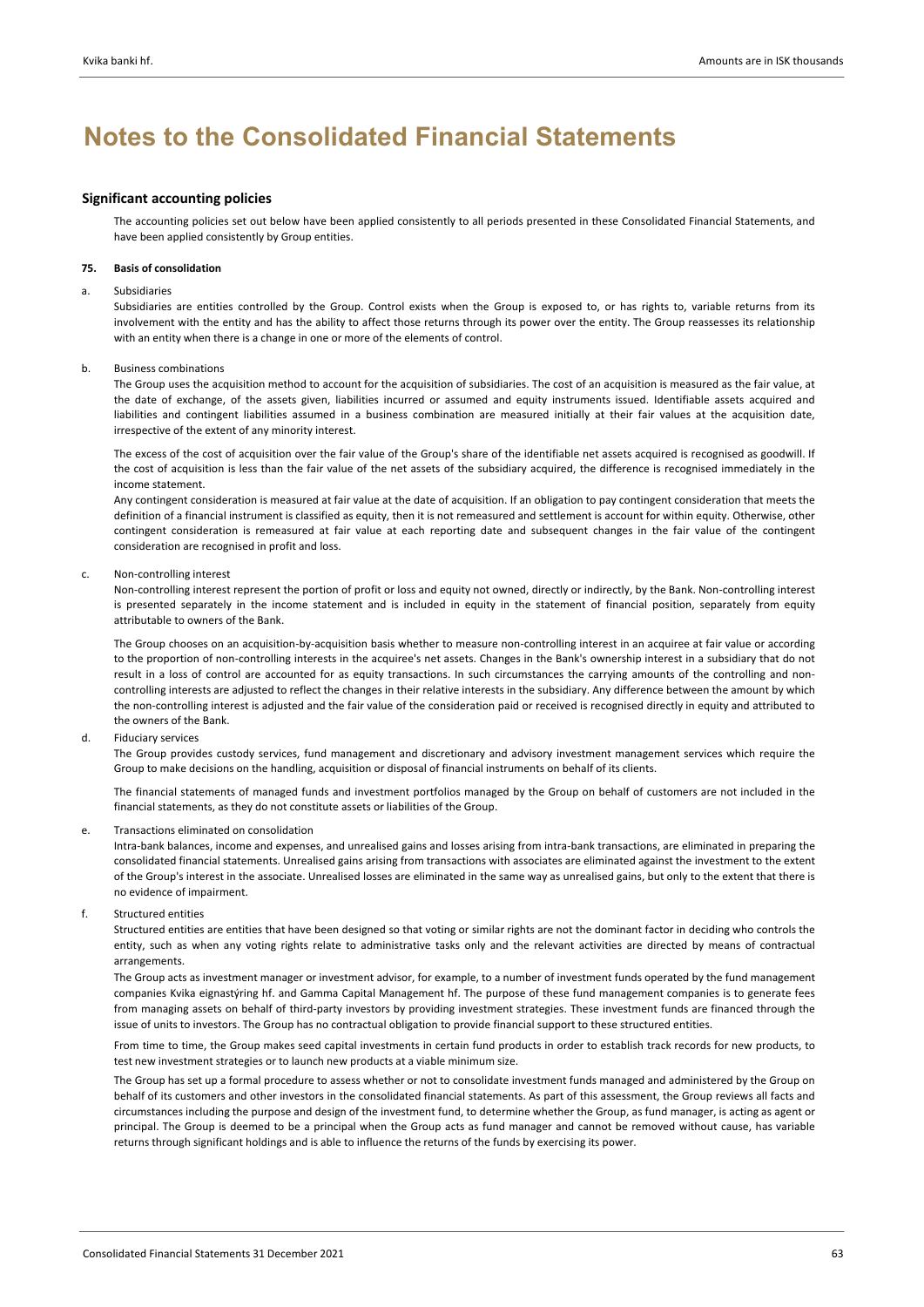### **76. Foreign currency**

### a. Foreign currency transactions

Transactions in foreign currencies are translated into the functional currency of the respective Group's entity using the exchange rate at the date of the transaction. Monetary assets and liabilities denominated in foreign currencies are translated to the functional currency using the exchange rate at the reporting date. Non-monetary assets and liabilities that are measured in terms of historical cost in a foreign currency are translated using the exchange rate at the date of the transaction. Non-monetary assets and liabilities denominated in foreign currencies that are stated at fair value are translated using the exchange rate at the date the fair value was determined.

Foreign currency differences are posted as a separate line item under net financial income as disclosed in notes 8 and 81.

### b. Foreign operations

The assets and liabilities of foreign operations, including goodwill and fair value adjustments arising on acquisition, are translated into the functional currency at spot exchange rate current at the reporting date. The income and expenses of foreign operations are translated into the functional currency at the spot exchange rates at the dates of the transactions.

Translation differences on foreign operations are presented as a separate category in the statement of changes in equity.

### **77. Interest income and expense**

### **Effective interest rate**

Interest income and expense are recognised in the income statement using the effective interest method. The effective interest rate is the rate that exactly discounts estimated future cash flows through the expected life of the financial instrument to the gross carrying amount of the financial asset or the amortised cost of the financial liability. When calculating the effective interest rate for financial instruments other than purchased or originated credit‐impaired assets, the Group estimates future cash flows considering all contractual terms of the financial instrument but not ECL. For purchased or originated credit-impaired financial assets, a credit-adjusted effective interest rate is calculated using estimated future cash flows including ECL.

#### **Amortised cost and gross carrying amount**

The amortised cost of a financial asset or financial liability is the amount at which the financial asset or financial liability is measured on initial recognition minus the principal repayments, plus or minus the cumulative amortisation using the effective interest method of any difference between that initial amount and the maturity amount and, for financial assets, adjusted for any expected credit loss allowance. The gross carrying amount of a financial asset is the amortised cost of a financial asset before adjusting for any expected credit loss allowance.

# **Presentation**

Interest income and expense presented in the income statement includes interest on:

- ‐ financial assets and liabilities measured at amortised cost
- ‐ financial assets at fair value through other comprehensive income (FVOCI)
- ‐ financial assets at fair value through profit and loss
- ‐ derivatives

#### **78. Fee and commission income and expense**

The Group earns income from providing various services to its customers. This includes fees for managing assets on behalf of customers, commissions received for equity and bond transactions and fees and commissions for various other financial services. Fee and commission income and expenses that are integral to the effective interest rate on a financial asset or liability are included in the measurement of the effective interest rate.

Fee and commission income and expense are recognised in the income statement when an agreement with a customer meets all of the following criteria:

- ‐ the parties to the contract have approved the contract and are committed to perform their respective obligations
- ‐ performance obligations have been established for services to be transferred
- ‐ the payment terms have been established for the services to be transferred
- ‐ the transaction price can be allocated to each individual service in the agreement
- ‐ it is probable that a consideration will be collected in exchange for the services that will be transferred to the customer

The following applies to recognition of income for various types of fees and charges:

- ‐ Fees that are earned gradually as the services are performed, such as management fees in asset management, are recognised as income at the rate these services are delivered. In practice, these are on a straight line basis
- ‐ Fees attributable to a specific service or action are recognised as income when the service has been performed. Examples of such fees are brokerage and payment commissions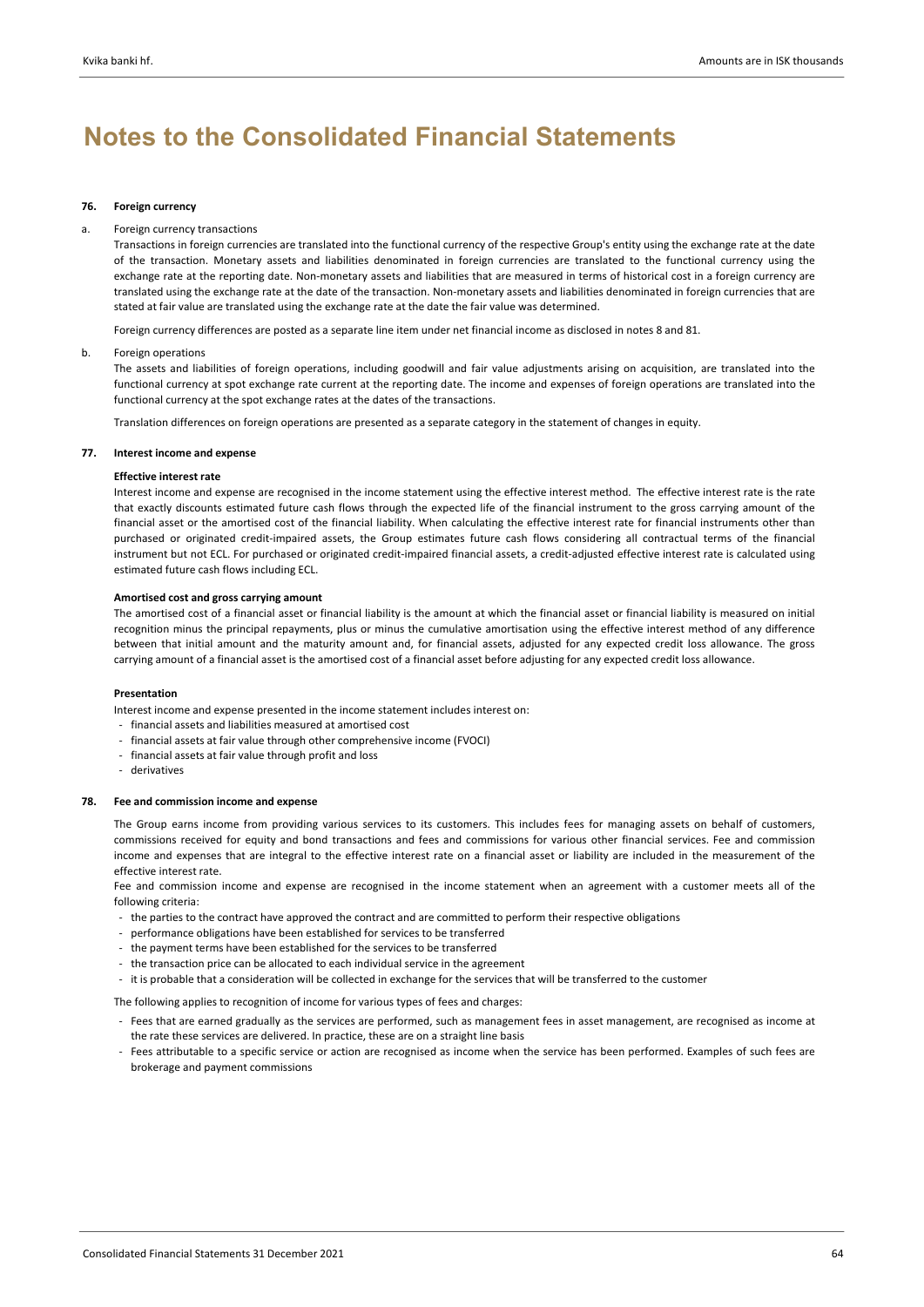#### **79. Net premiums and claims**

Premiums are recognised proportionally during the period in which insurance covers. Premium liability is the part of the premium that belongs to subsequent financial years. Recognised premiums in the income statement are therefore the premiums that occurs during the operating year plus transferred premiums from previous years, less premiums for subsequent years. Premiums written for the period are presented less depreciated premiums but without commissions or sales cost and the change in premium liability is presented without changes due to foreign exchange differences. Definition of net premiums is in line with the guidelines of the Central Bank's Financial Supervisory body, nr. 1/2020.

Claims in the income statement are comprised of claims paid during the period and changes in the claims liability due to insurance operations and risk margin. The changes in the claims liability due to insurance operations include changes of estimates of previous years' liability as well as changes in the reporting year liability. Net claims are claims with the reinsurers' share deducted both for the paid claims and the changes in claims liability. Changes in prior years' liabilty is presented without the unwinding, interest and exchange rate change of the claims liability, which is transferred to the investment segment. Definition of net claims is in line with the guidelines of the Central Bank's Financial Supervisory body, nr. 1/2020.

#### **80. Insurance Contracts**

As part of its insurance operations the Group's entities issue contracts that transfer insurance risk from the customers to the Group.

Insurance contracts are contracts under which the insurer accepts insurance risk from policyholders by agreeing to compensate the policyholders if a specified uncertain future event would occur.

The Group's insurance contracts are categorised in Non-life insurance and Life insurance contracts.

#### *Non‐Life insurance*

Insurance contracts that are categorised as in this section are liability insurances, casualty insurance and property insurance.

Liability insurance contracts protect the customers against the risk of causing harm to third parties. Casualty insurance compensates harm that the customer suffers because of an accident. Property insurance contracts mainly compensate the company's customers for damage suffered to their properties. Customers who undertake commercial activities on their premises could also receive compensation of the loss of earnings caused by the inability to use the insured properties in their business activities (business interruption cover).

#### *Life and Health insurance*

These contracts insure events associated with human life, for example death or critical illness.

Insurance contracts are contracts under which the insurer accepts insurance risk from policyholders by agreeing to compensate the policyholders if a specified uncertain future event would occur.

The Group's insurance contracts are categorised in Non‐life insurance and Life insurance contracts.

#### *Life and Health insurance*

These contracts insure events associated with human life, for example death or critical illness.

# **81. Net financial income**

Net financial income comprises the following:

- ‐ Realised and unrealised gains or losses from price changes of fixed income securities measured at fair value
- ‐ Realised and unrealised gains or losses from price changes of variable income securities
- ‐ Interest income from fixed income securities carried at fair value through profit or loss
- ‐ Dividends
- ‐ Fair value changes of loans to customers held at fair value
- ‐ Fair value changes in derivatives
- ‐ Unwinding, interest and exchange rate change of technical provision
- ‐ Foreign exchange difference

# **82. Dividend income**

Dividend income is recognised when the right to receive income is established. Usually this is the ex‐dividend date for equity securities. Dividends are presented as a component of net financial income.

### **83. Administrative expenses**

Administrative expenses comprise expenses other than interest expenses, fee and commission expenses and expenses related to fair value changes. A breakdown of administrative expenses is provided in note 10.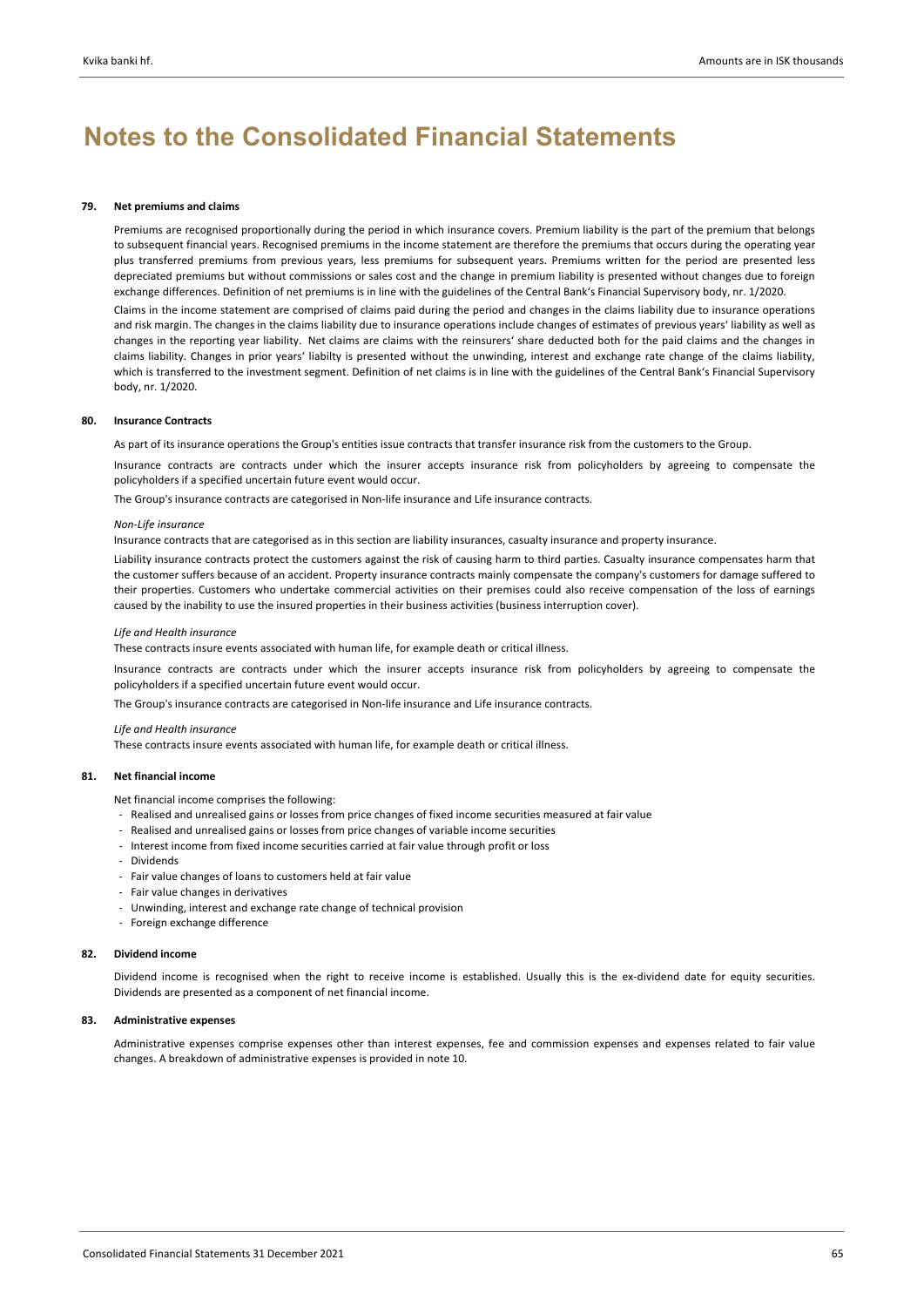### **84. Employee benefits**

### a. Short-term employee benefits

Short-term employee benefits obligations are measured on an undiscounted basis and are expensed as the related service is provided. A liability is recognised for the amount expected to be paid under short-term cash bonus or profit-sharing plans if the Group has a present legal or constructive obligation to pay this amount as a result of past service provided by the employee and the obligation can be estimated reliably.

# b. Defined contribution plans

Obligations for contributions to defined contribution plans are expensed in profit or loss as the related service is provided. The Group has no further obligations once those contributions have been paid.

#### c. Share‐based payments

Equity‐settled share‐based payments to employees are measured at the fair value of the equity instruments at grant date. The grant date fair value of equity-settled share-based payment awards granted to employees is recognised as an employee expense, with a corresponding increase in equity, over the period that the employees become unconditionally entitled to the awards. The amount recognised as an expense is adjusted to reflect the number of awards for which the related service and non-market performance conditions are expected to be met, such that the amount ultimately recognised as an expense is based on the number of awards that meet the related service and non‐market performance conditions at the vesting date.

#### **85. Income tax**

Income tax comprises current and deferred tax. Income tax is recognised in the income statement, except to the extent that it relates to items recognised directly in other comprehensive income or equity, in which case it is recognised there.

Current tax liabilities include the estimated tax payable next year on current year's profit according to the tax rates prevailing at reporting date, in addition to corrections on tax from previous years.

The deferred income tax asset and/or liability has been calculated and recognised in the statement of financial position. The calculation is based on the difference between assets and liabilities as presented in the tax return on the one hand, and in the consolidated financial statements on the other, taking into consideration tax losses carried forward. This difference is due to the fact that the tax assessment is based on premises that differ from those governing the financial statements, mostly due to temporary differences arising from the recognition of revenue and expense in the tax returns and in the financial statements.

Deferred tax assets and tax liabilities are offset in the statement of financial position when there is a legal right to settle on a net basis and they are levied by the same taxing authority on the same entity or on different entities subject to joint taxation.

A deferred tax asset is recognised only to the extent that it is probable that future taxable profits will be available against which the asset can be utilised. Deferred tax assets are reviewed at each reporting date and reduced to the extent that it is no longer probable that the related tax benefit will be realised.

#### **86. Financial assets and financial liabilities**

#### a. Recognition

The Group initially recognises loans and advances, deposits, debt securities issued and subordinated liabilities on the date on which they are originated. All other financial assets and liabilities are initially recognised on the trade date, which is the date when the Group becomes a party to the contractual provisions of the instrument.

# b. Classification

# *Financial assets*

The Group's financial assets are classified into one of three measurement categories, i.e. i) at amortised cost, ii) at fair value through other comprehensive income or iii) at fair value through profit or loss. The measurement basis of individual financial assets is determined based on an assessment of the cash flow characteristics of the assets and the business models under which they are managed.

#### *Financial assets at amortised cost*

A financial asset is measured at amortised cost if the contractual terms of the financial asset give rise to cash flows that are solely payment of principal and interest and the asset is held within a business model whose objective is to collect contractual cash flows, i.e. Held to collect. After initial measurement, financial assets in this category are carried at amortised cost using the effective interest rate method. Amortisation is included in interest income in the Consolidated Income Statement. The majority of the Group's loans to customers are carried at amortised cost using the effective interest rate method. Interest on loans to customers is recognised as interest income.

Impairment on financial assets measured at amortised cost is calculated using the expected credit loss approach. Loans and debt securities measured at amortised cost are presented net of allowance for credit losses in the Consolidated Statement of Financial Position.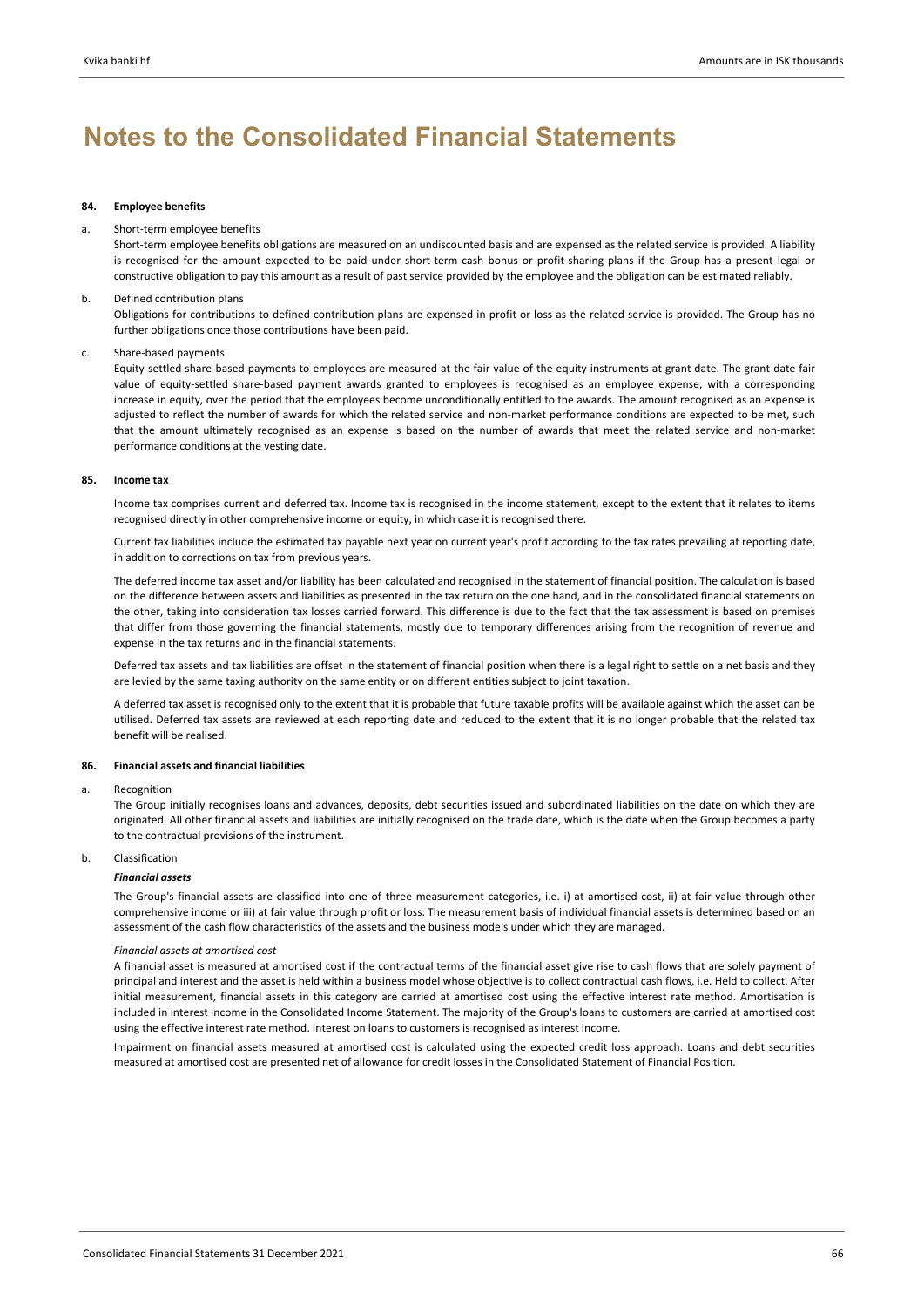# **86. Financial assets and financial liabilities (cont.)**

### *Financial assets at fair value through other comprehensive income (FVOCI)*

Fixed income securities may be classified as financial instruments measured at fair value through other comprehensive income ("FVOCI") when they meet the classification criteria. Interest income is calculated using the effective interest rate. Interest income and foreign exchange gains or losses are recognised in the Consolidated Statement of Comprehensive Income. Fixed income securities classified as FVOCI are subject to impairment measurement using the expected credit loss approach. Fair value measurements are recognised in Other Comprehensive Income while on derecognition, cumulative gains (losses) recognised in Other Comprehensive Income are reclassified to the Consolidated Statement of Income.

### *Financial assets at fair value through profit or loss (FVTPL)*

Financial assets classified at fair value through profit or loss are all other financial assets which are not classified at amortised cost or at fair value through other comprehensive income. This includes financial assets classified mandatorily at fair value through profit or loss and financial assets which are irrevocably designated by the Group at initial recognition as at fair value through profit or loss that would otherwise meet the requirements to be measured at amortised cost or at fair value through other comprehensive income. The Group may designate financial assets as at fair value through profit or loss if doing so eliminates or significantly reduces an accounting mismatch that would otherwise arise.

Financial assets at fair value through profit or loss are measured in the Consolidated Statement of Financial Position at fair value. Loans to customers which are measured at fair value through profit or loss are assets whose cash flows do no represent payments that are solely payments of principal and interest but are non-trading assets. Interest on loans to customers measured at fair value through profit or loss is recognised as interest income. Changes in fair value, as well as any gains or losses realised on disposal, are recognised in the line item Net financial income (expense) in the Consolidated Income Statement.

#### *Business model assessment*

The Group makes an assessment of the objective of a business model in which an asset is held at a portfolio level because this best reflects the way the business is managed and information is provided to management. The information considered includes:

- ‐ the stated policies and objectives for the portfolio and the operation of those policies in practice. In particular, whether management's strategy focuses on earning contractual interest revenue, maintaining a particular interest rate profile, matching the duration of the financial assets to the duration of the liabilities that are funding those assets or realising cash flows through the sale of the assets;
- ‐ how the performance of the portfolio is evaluated and reported to the Group's management;
- ‐ the risks that affect the performance of the business model (and the financial assets held within that business model) and how those risks are managed;
- ‐ how managers of the business are compensated - e.g. whether compensation is based on the fair value of the assets managed or the contractual cash flows collected; and
- ‐ the frequency, volume and timing of sales in prior periods, the reasons for such sales and its expectations about future sales activity. However, information about sales activity is not considered in isolation, but as part of an overall assessment of how the Group's stated objective for managing the financial assets is achieved and how cash flows are realised.

Financial assets that are held for trading or managed and whose performance is evaluated on a fair value basis are measured at fair value through profit or loss because they are neither held to collect contractual cash flows nor held to both collect contractual cash flows and to sell financial assets.

### *Cash flow characteristics assessment*

Financial assets held within the business models Held to collect and Held to collect and sell are assessed to evaluate if their contractual cash flows are comprised of solely payments of principal and interest (SPPI). SPPI payments are those which are consistent with a basic lending arrangement. Principal is the fair value of the financial asset at initial recognition and may change over the life of the instruments, e.g. due to repayments. Interest relates to basic lending returns, including compensation for the time value of money and credit risk associated with the principal amount outstanding and for other basic lending risks (expected losses, liquidity risks and administrative costs), as well as a profit margin.

Where the contractual terms introduce exposure to other risk or variability of cash flows that are inconsistent with a basic lending arrangement, the related financial asset is classified and measured at fair value through profit or loss.

### *Reclassifications*

Financial assets are not reclassified subsequent to their initial recognition, except in the period after the Group changes its business model and if the change is significant to the Group's operations.

### *Financial liabilities*

The Group's financial liabilities are classified into one of two measurement categories, i.e. at amortised cost or at fair value through profit or loss. Financial liabilities held for trading are measured at fair value through profit or loss, all other financial liabilities are measured at amortised cost. Financial liabilities measured at amortised cost are initially recognised at fair value, which is typically equal to cost, i.e. cash advanced less any transaction costs. They are subsequently measured at amortised cost using the effective interest method. Accrued interest, in the case of interest bearing liabilities is included in the carrying amount. Interest expense is recognised in net interest income.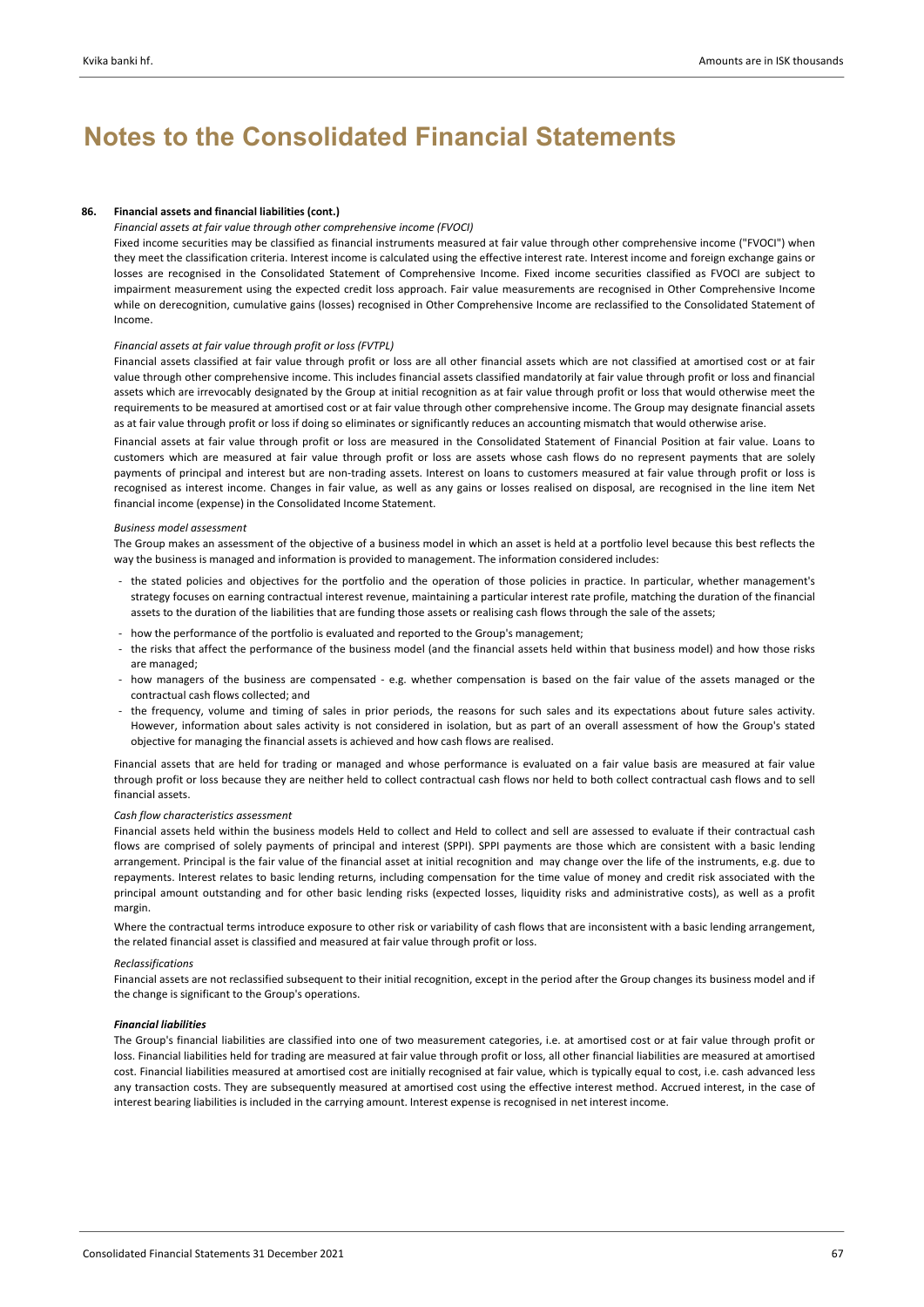# **86. Financial assets and financial liabilities (cont.)**

# **Derecognition**

#### *Financial assets*

A financial asset is derecognised when the contractual rights to the cash flows from the asset expire, or when the Group enters into a transaction in which substantially all the risks and rewards of ownership of the financial asset are transferred. Any interest in transferred financial assets that is created or retained by the Group is recognised as a separate asset or liability.

The Group enters into transactions whereby it transfers assets recognised on its statement of financial position, but retains either all or substantially all of the risks and rewards of the transferred assets or a portion of them. In such cases, the transferred assets are not derecognised. Examples of such transactions are securities lending and sale and repurchase agreements.

### *Financial liabilities*

Financial liabilities are derecognised when the obligation of the Group is discharged, cancelled or expires.

#### **87. Offsetting**

Financial assets and liabilities are offset, and the net amount reported in the statement of financial position, when there is a legally enforceable right to offset the recognised amounts and there is an intention to settle on a net basis, or realise the asset and settle the liability simultaneously.

Income and expenses are presented on a net basis for gains and losses arising from a group of similar transactions, such as in the Group's trading activity, or other circumstances permitted by International Financial Reporting Standards.

#### **88. Determination of fair value**

Fair value is the price that would be received to sell an asset or paid to transfer a liability in an orderly transaction between market participants at the measurement date in the principal or, in its absence, the most advantageous market to which the Group has access at that date. The fair value of a liability reflects its non-performance risk. When available, the Group measures the fair value of an instrument using the quoted price in an active market for that instrument. A market is regarded as active if transactions for the asset or liability take place with sufficient frequency and volume to provide pricing information on an ongoing basis.

If there is no quoted price in an active market, then the Group uses valuation techniques that maximise the use of relevant observable inputs and minimise the use of unobservable inputs. The chosen valuation technique incorporates all of the factors that market participants would take into account in pricing a transaction. For further information on valuation techniques, refer to notes 65 ‐ 67.

The best evidence of the fair value of a financial instrument at initial recognition is normally the transaction price – i.e. the fair value of the consideration given or received. If the Group determines that the fair value at initial recognition differs from the transaction price and the fair value is evidenced neither by a quoted price in an active market for an identical asset or liability nor based on a valuation technique that uses only data from observable markets, then the financial instrument is initially measured at fair value, adjusted to defer the difference between the fair value at initial recognition and the transaction price. Subsequently, that difference is recognised in profit or loss on an appropriate basis over the life of the instrument but no later than when the valuation is wholly supported by observable market data or the transaction is closed out.

#### **89. Impairment**

### **Expected Credit Loss**

The Group recognises loss allowances for ECL on the following financial instruments that are not measured at FVTPL:

- ‐ debt instruments measured at amortised cost;
- ‐ debt instruments measured at fair value through other comprehensive income;
- ‐ finance lease receivables measured at amortised cost;
- ‐ contract assets;
- ‐ loan commitments issued; and
- ‐ financial guarantee contracts issued.

The Group estimates an ECL for each of these types of assets or exposures. However, IFRS 9 specifies three different approaches depending on the type of asset or exposure:

- 1. For trade receivables and contract assets without a significant financing component a simplified (lifetime expected loss) approach can be applied.
- 2. For assets that are credit‐impaired at purchase or origination lifetime expected loss approach shall be applied.
- 3. For other assets/exposures a general (or three‐stage) approach shall be applied.

### **The general approach**

The Group measures the ECL on each balance sheet date according to a three-stage expected credit loss impairment model.

**Stage 1** covers financial assets that have not deteriorated significantly in credit quality since initial recognition or (where the optional low credit risk simplification is applied) have low credit risk.

Stage 2 covers financial assets that have deteriorated significantly in credit quality since initial recognition (unless the low credit risk simplification has been applied and is relevant) but that do not have objective evidence of a credit loss event.

**Stage 3** covers financial assets that have objective evidence of a credit loss event at the reporting date.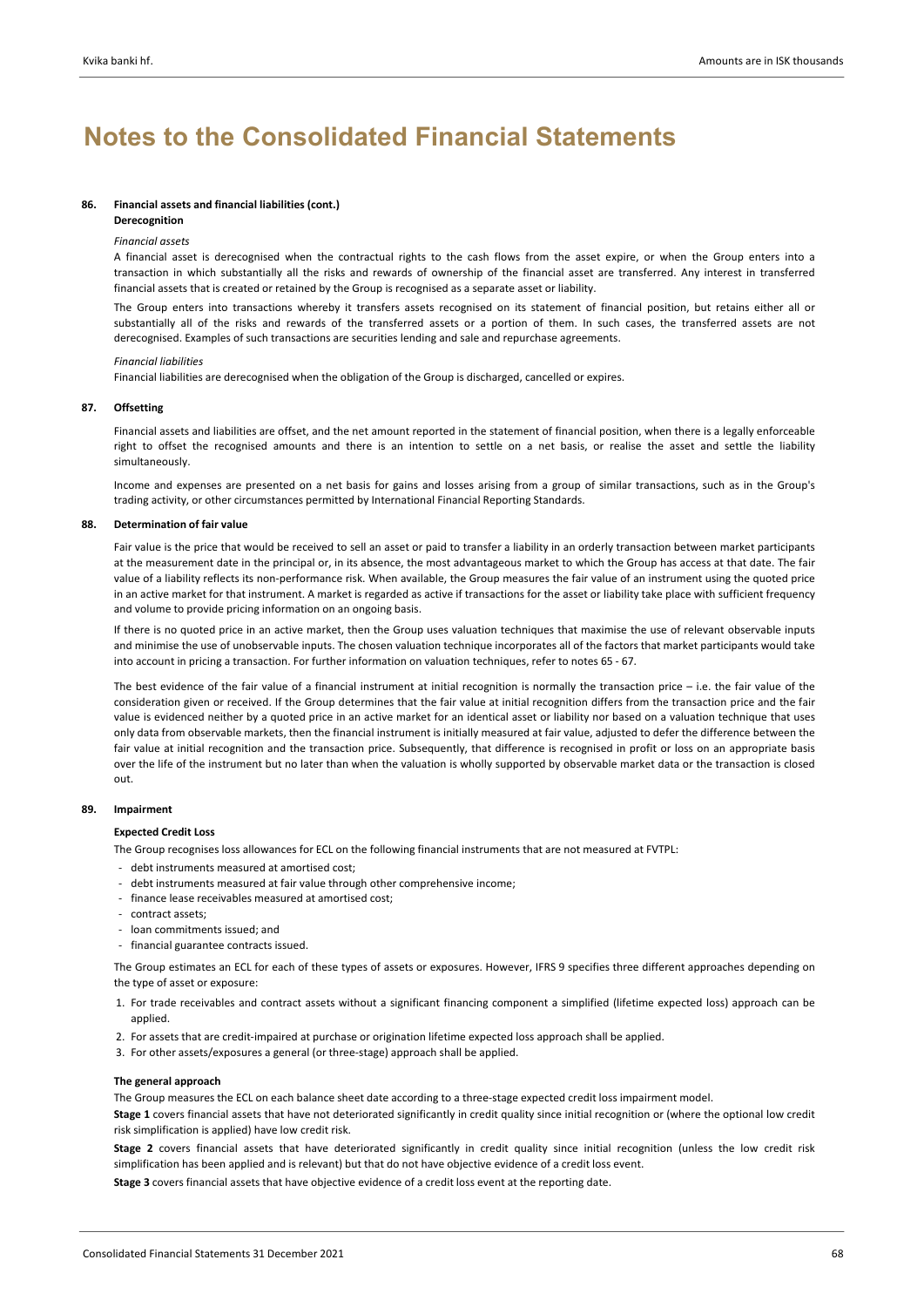### **89. Impairment (cont.)**

12‐month expected credit losses are recognised in stage 1, while lifetime expected credit losses are recognised in stages 2 and 3. IFRS 9 draws a distinction between financial instruments that have not deteriorated significantly in credit quality since initial recognition and those that have. Measurement of the expected credit losses is determined by a probability‐weighted estimate of credit losses over the expected life of the financial instrument.

An asset moves from 12‐month expected credit losses to lifetime expected credit losses when there has been a significant deterioration in credit quality since initial recognition. Hence the 'boundary' between 12-month and lifetime losses is based on the change in credit risk not the absolute level of risk at the reporting date.

There is also an important operational simplification that permits companies to stay in '12-month expected credit losses' if the absolute level of credit risk is 'low'. This applies even if the level of credit risk has increased significantly.

There is also a third stage. This applies to assets for which there is objective evidence of impairment. In Stage 3 the credit loss allowance is still based on lifetime expected losses but the calculation of interest income is different.

In the periods subsequent to initial recognition, interest is calculated based on the amortised cost net of the loss provision, whereas the calculation is based on the gross carrying value in Stages 1 and 2.

Finally, it is possible for an instrument for which lifetime expected credit losses have been recognised to revert to 12-month expected credit losses should the credit risk of the instrument subsequently improve so that the requirement for recognising lifetime expected credit losses is no longer met.

# *Expected credit losses*

Expected credit losses are defined as the difference between all the contractual cash flows that are due to an entity and the cash flows that it actually expects to receive ('cash shortfalls'). This difference is discounted at the original effective interest rate (or credit‐adjusted effective interest rate for purchased or originated credit-impaired financial assets).

### *12 month expected credit losses*

12-month expected credit losses are a portion of the lifetime expected credit losses. They are calculated by multiplying the probability of a default occurring on the instrument in the next 12 months by the total (lifetime) expected credit losses that would result from that default. They are not the expected cash shortfalls over the next 12 months. They are also not the credit losses on financial instruments that are forecast to actually default in the next 12 months.

#### *Lifetime expected credit losses*

Lifetime expected credit losses are the expected shortfalls in contractual cash flows, taking into account the potential for default at any point during the life of the financial instrument.

#### **Definition of default**

The Group considers a financial asset to be in default if one of the following applies:

- ‐ the borrower is 90 days past due of one of his exposures with the Bank;
- ‐ the borrower is registered as in delinquency by Creditinfo (Icelandic: vanskilaskrá);
- ‐ the borrower is registered in public records as filed for bankruptcy, has terminated his business or is no longer a going concern;
- ‐ the borrower is considered to be unlikely to pay as determined by the Bank's Risk Management department. Events that are likely to lead to default as determined by the Risk Management department include the following:
	- ‐ breach of covenants of loan commitments;
	- ‐ loan concessions or stressed restructuring; or
	- ‐ Risk Management's internal risk assessment is 4 or 5.
- ‐ the borrower has been in default in accordance with above at any point for the previous three months.

The Risk Management department can manually override automatic default triggers if the following applies:

- ‐ the reason for reported default triggers is known to the Bank and not considered to be lack of willingness or ability to pay.
- ‐ re‐financing of borrower's exposures is expected and has been confirmed.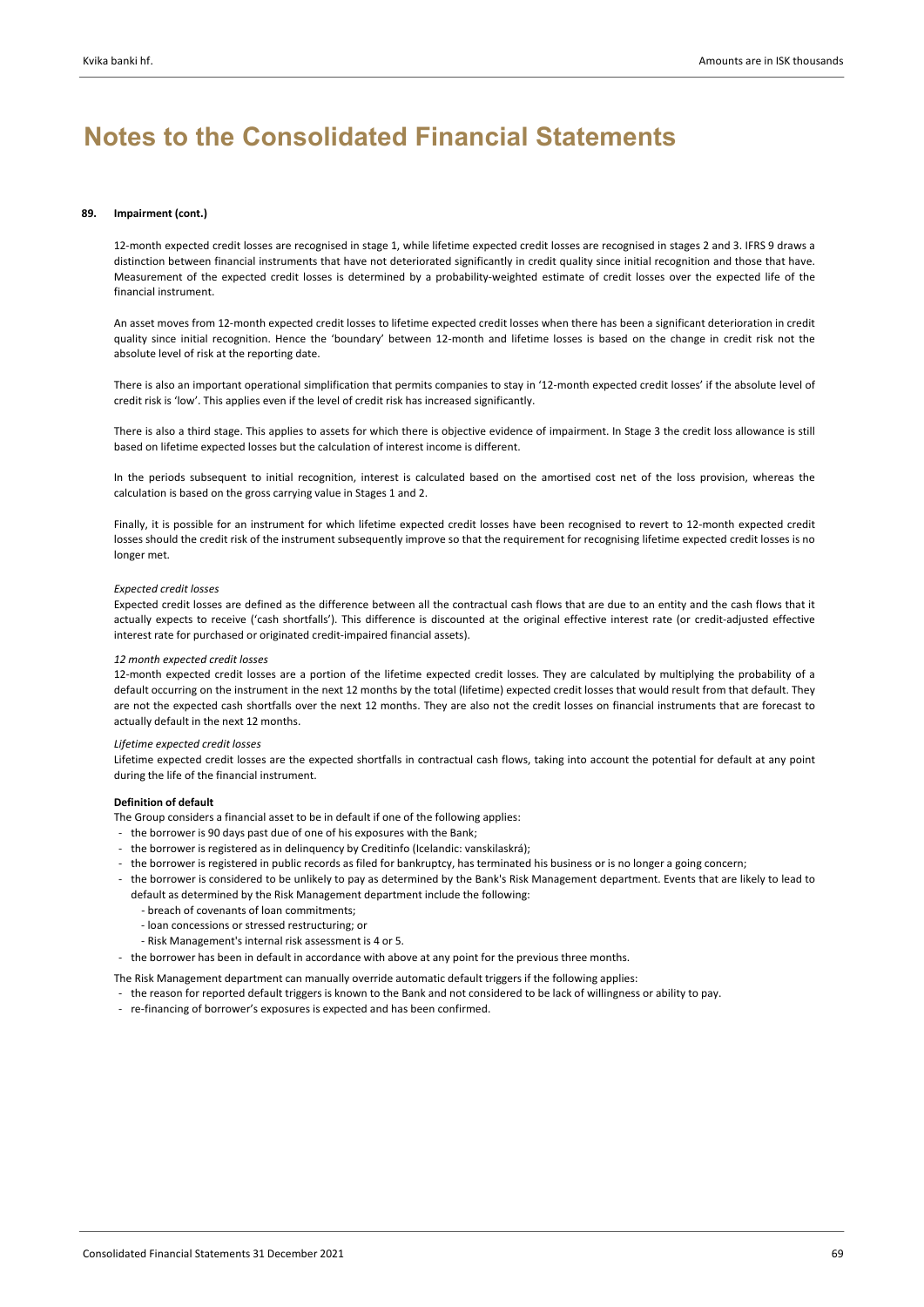### **89. Impairment (cont.)**

# **Probability of default and credit risk rating**

The Group utilises an external Probability of Default model (PD model) developed and maintained by Creditinfo Iceland, an Icelandic credit bureau, for the Group. The PD model is based on information compiled by Creditinfo on the creditworthiness of corporates and individuals in Iceland based both on personal and demographic factors. It predicts the probability of default in the next 12 months. The model has been calibrated to using historical default rate information representative of the Group's portfolio. The model is designed as a point in time model and correlation between forecasted and actual default rates and macroeconomic forecasts has been identified. This enables the Group to calculate different forward looking probabilities of default given different forecasts for changes in inflation rate and unemployment rate. Lifetime PD for loans in stage 3 is 100% as by definition they are already in default.

The Group utilises an economic forecast and the current 12 month PD for the purpose of estimating lifetime PD for loans in stage 2. The 12 month PD is adjusted with a survival rate for each year until maturity with the following formula:  $PD_t = PD_{12} * SR_t$  where  $PD_{12}$  is the 12 month PD from the credit rating model and SR<sub>t</sub> is the survival rate at time t, which is calculated recursively as SR<sub>t</sub> = SR<sub>t-1</sub> \* (1-PD<sub>t</sub>). The Group monitors the appropriateness of the assumption as a part of it's yearly validation and monitoring process.

# **Significant increase in credit risk**

When considering whether a significant increase in credit risk (SICR) has occurred the Group considers both quantitative and qualitative factors. In general the Group will rely on a quantitative analysis based on the PD model but will additionally consider qualitative factors based on the information available to the Group.

*Quantitative SICR assessment*

The Group has defined the following criteria's for SICR:

- 1. 30 days past due of any of the client's exposures
- 2. Grading migrations SICR has occurred if the current grade has increased compared to the origination grade more or equal to the following thresholds:

| <b>Origination grade</b> | Threshold grade |  |
|--------------------------|-----------------|--|
|                          |                 |  |
|                          |                 |  |
|                          |                 |  |
|                          |                 |  |
|                          |                 |  |
| ь                        |                 |  |
|                          |                 |  |
|                          |                 |  |
|                          | 10              |  |

Migration of one or two risk grading in the PD model is considered to be a significant increase in risk and therefore warrant a transfer to stage 2, depending on the origination grade. However, the Group considers risk grades less than 5 for corporations to be low risk and therefore excludes any movement between categories that does not result in a rating above that level. Ratings above 10 are considered to indicative of default and therefore warrant elevation to stage 3 unless overridden based on other available information or expert judgement.

### *Qualitative SICR assessment*

Risk Management is responsible for managing the credit risk of the Group which includes a qualitative SICR assessment. Risk Management reviews on a monthly basis large exposures, unsecured loans and loans that are past due on a loan by loan basis.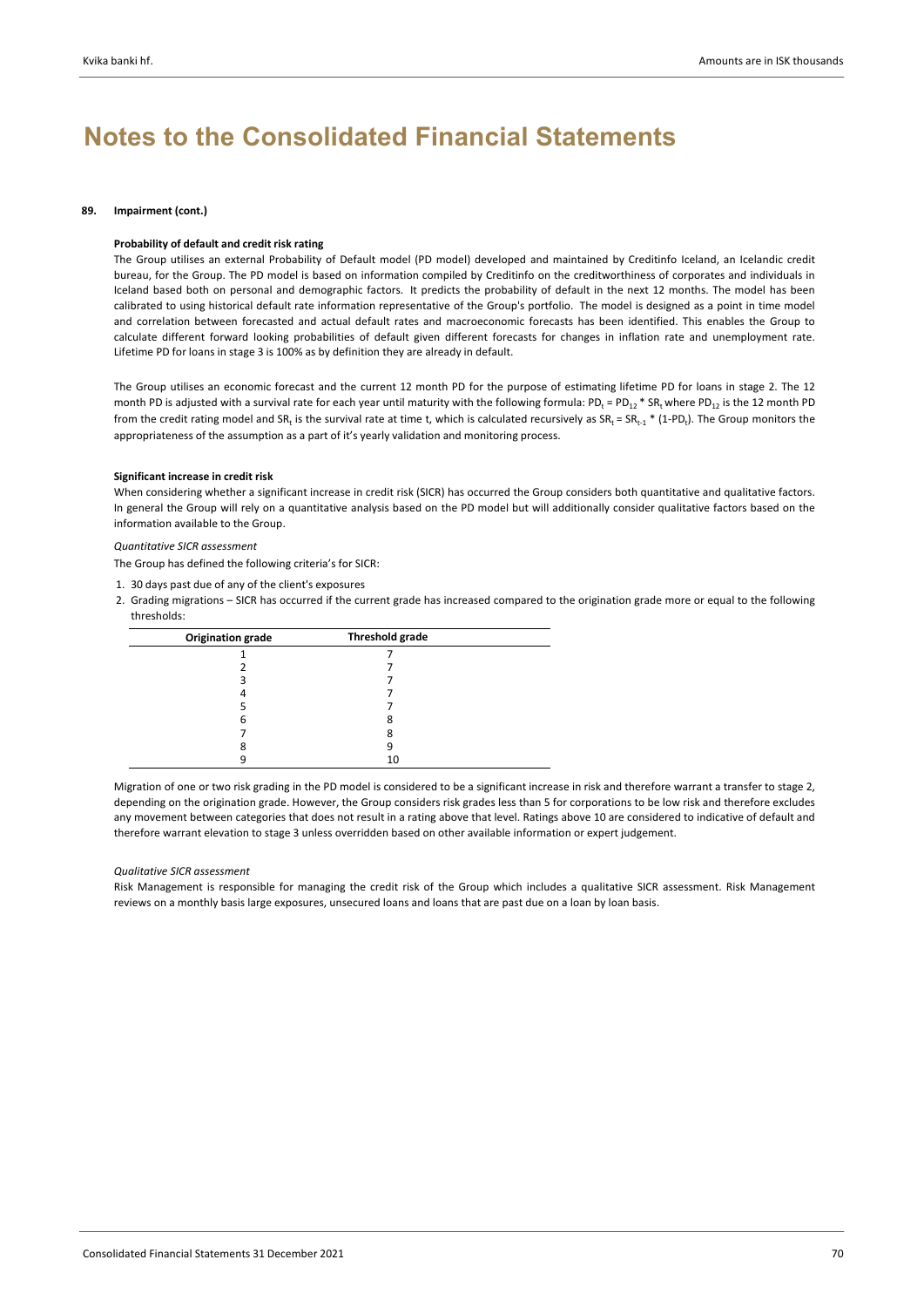## **89. Impairment (cont.)**

# **Exposure at default**

# *Lifetime definition*

The Group considers the lifetime of each exposure to be the contractual maturity of each loan. The Group considers this to be the case as any lending subsequent to that period would be based on an independent lending decision at that time based on the prevailing market terms. The Group only considers contractual cash flows when estimating exposure at default. The average lifetime of the Group's exposures is relatively short and it does therefore not consider the likelihood of prepayment when concluding on the lifetime of the assets.

### *Committed facilities*

The Group considers the off-balance portion of exposure at default to be 50% (credit conversion factor) of any facilities not drawn upon that are considered committed. Such facilities include overdrafts, credit cards and guarantees. The credit conversion factor is subject to expert review on a case by case basis. The Bank does not consider credit line facilities to be committed facilities as disbursements are subject to predetermined conditions and constitute a separate credit review. These predetermined conditions will in most cases lead directly to an increase in posted collateral and disbursements therefore stay within acceptable collateral coverage.

### **Expected credit loss measurement**

IFRS 9 requires the Group to determine an expected credit loss (ECL) amount on a probability-weighted basis as the difference between the cash flows that are due to the Group in accordance with the contractual terms of a financial instrument and the cash flows that the Group expects to receive. The Group has implemented an ECL model which is consistent with regulatory and best practices. The model is based on four components.

Probability of Default (PD). This is an estimate of the likelihood of default over a given time horizon. The Bank uses an external PD model developed by CreditInfo for the Group.

**Exposure at Default (EAD)**. This is an estimate of the exposure at a future date, taking into account expected changes in the exposure after the reporting date, including repayments of principal and interest, and expected drawdowns on committed facilities.

Loss Given Default (LGD). This is an estimate of the loss arising on default. It is based on the difference between the contractual cash flows due and those that the lender would expect to receive, including from any collateral. It is expressed as a percentage of EAD and derived from value of underlying collaterals.

**Discount rate.** This is used to discount an expected loss to present value at the reporting date using the effective interest rate (EIR) at initial recognition.

## **Forward looking probability weighted scenarios**

The Group's management has identified and probability weighted two macro‐economic scenarios for the purpose of calculating expected credit loss. Forecasts of macro‐economic variables and scenario weights are based on the Group's management judgement. The Group incorporates the following forward‐looking macro‐ economic variables into its probability weighted expected credit loss calculations: (i) unemployment rate and (ii) inflation rate.

# **90. Cash and balances with Central Bank**

Cash and balances with Central Bank include notes and coins on hand, balances held with the Central Bank and other financial institutions, and highly liquid financial assets with original maturities of three months or less from the acquisition date that are subject to an insignificant risk of changes in their fair value, and are used by the Group in the management of its short-term commitments.

Cash and balances with Central Bank are carried at amortised cost in the statement of financial position.

# **91. Fixed income securities**

Fixed income securities are initially measured at fair value and subsequently accounted for depending on their classification as discussed in note 86.

# **92. Shares and other variable income securities**

Shares and other variable income securities consist of equity investments and unit shares in mutual funds. Shares and other variable income securities are initially measured at fair value and subsequently accounted for depending on their classification as discussed in note 86.

### **93. Securities used for hedging**

Securities used for hedging consist of non-derivative financial assets that are used to hedge the Group's exposure arising from derivative contracts with customers. Securities used for hedging are measured at fair value as discussed in note 86.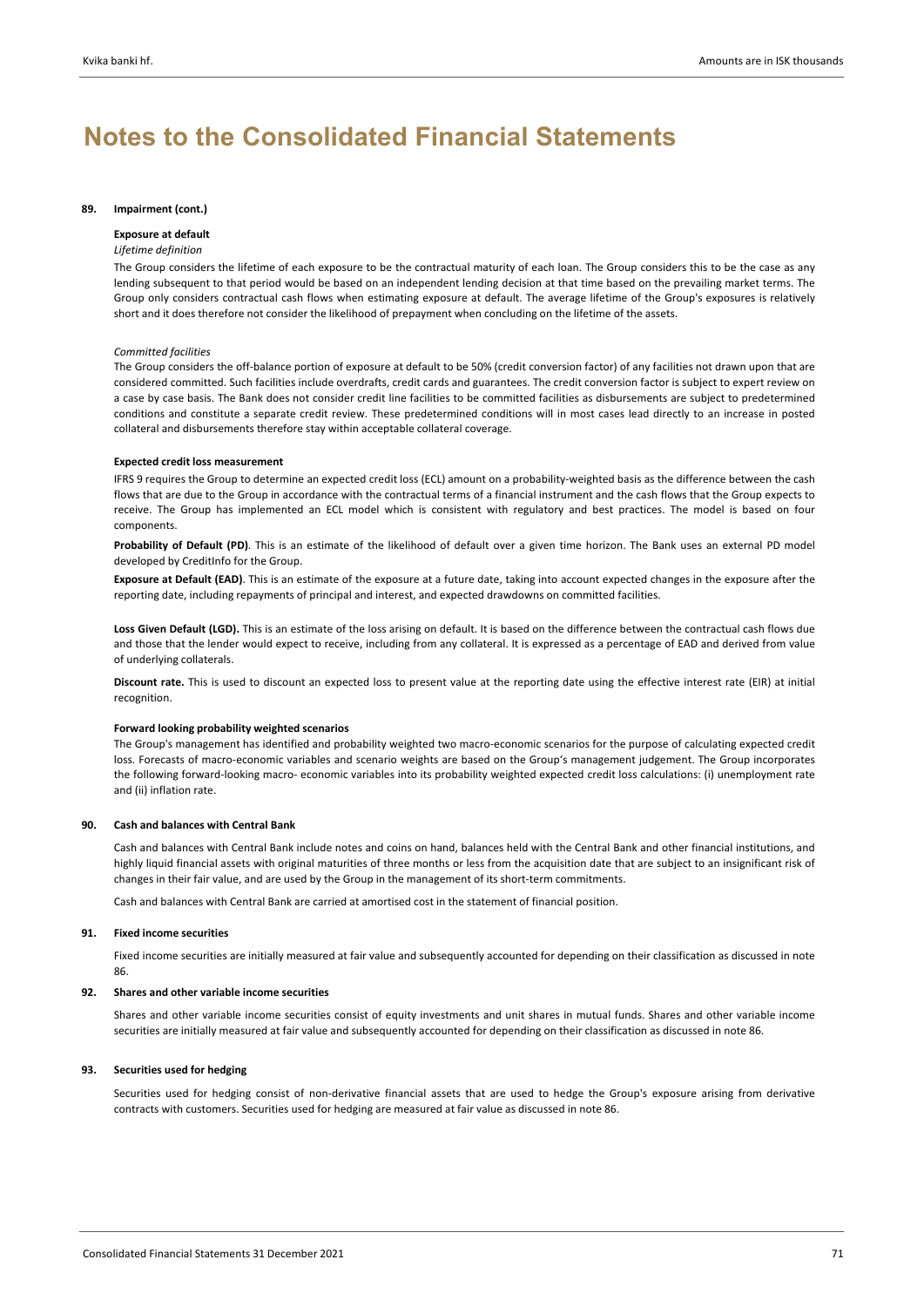# **94. Loans to customers**

Loans are non‐derivative financial assets with fixed or determinable payments that are not quoted in an active market and include loans provided by the Group to its customers, participation in loans from other lenders and purchased loans that are not quoted in an active market and which the Group has no intention of selling immediately or in the near future. Finance lease receivables are a part of the line item Loans to Customers.

Loans are initially recognised at fair value, which is the cash advanced, plus any transaction costs. Subsequently, they are measured at amortised cost using the effective interest method. Accrued interest is included in the carrying amount of the loans and advances. The carrying amount of impaired loans is reduced through the use of an allowance account.

When the Group purchases a financial asset and simultaneously enters into an agreement to resell the asset, or a substantially similar asset, at a fixed price at a future date ("reverse repo" or "stock borrowing"), the arrangement is accounted for as a loan and the underlying asset is not recognised in the Group's statement of financial position.

# **95. Derivatives**

A derivative is a financial instrument or another contract that falls under the scope of IFRS 9 and generally has the following three characteristics:

- ‐ Its value changes due to changes in an underlying variable, such as bond price, share price, security or price index (including CPI), foreign currency exchange rate or interest rate
- ‐ The contract requires no initial investment or an initial investment that is smaller than would be required for other types of contracts that would be expected to have a similar response to changes in market factors
- ‐ Settlement takes place at a future date

The Group uses derivatives for trading purposes and to hedge its exposure to market price risk, foreign exchange risk and inflation and interest risk arising from operating, financing and investing activities. The Group does not apply hedge accounting.

Derivative assets and liabilities are initially recognised and subsequently measured at fair value in the statement of financial position. Derivatives with positive fair values are classified as financial assets and derivatives with negative fair values as financial liabilities. Revenue from derivatives is split into interest income and net income from financial instruments at fair value and presented in the corresponding line items in the income statement.

# **96. Investments in associates**

Associates are those entities in which the Group has significant influence, but not control, over the financial and operating policies. Significant influence generally exists when the Group holds between 20% and 50% of the voting power, including potential voting rights, if any. Investments in associates are initially recognised at cost.

The Group's share of the total recognised gains and losses of associates is included in the financial statements of the Group on an equity accounted basis, from the date the significant influence commences until the date it ceases.

If the Group's share of loss exceeds its interest in an associate, the Group's carrying amount is reduced to zero and recognition of further losses is discontinued except to the extent that the Group has incurred legal or constructive obligations or made payments on behalf of the associate. If the associate subsequently reports profits, the Group resumes recognising its share of those profits only after its share of the profits equals the share of losses not recognised.

## **97. Investment properties**

An investment property is an asset which is specified for leasing to third parties, for returns or for both purposes. Investment properties are initially recognised at cost and subsequently measured at fair value. Changes in fair value are recognised as gains or loss in the income statement.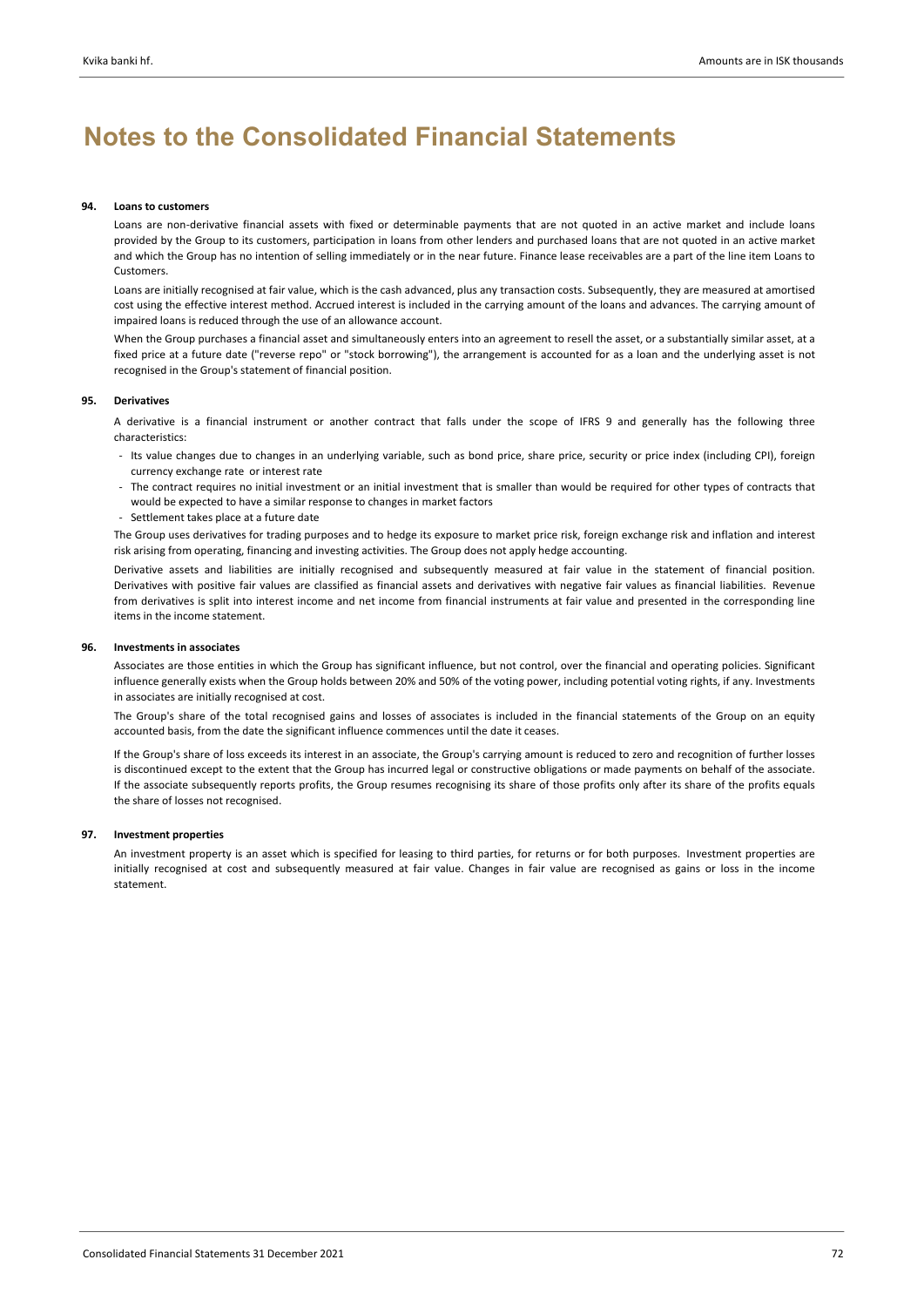# **98. Intangible assets**

#### a. Asset categories

The Group groups intangible assets into four categories:

‐ Goodwill

Goodwill arises in business combinations. It is recognised as of the acquisition date and measured as the aggregate of (a) the fair value of the consideration transferred, (b) the recognised amount of any non‐controlling interest in the acquiree, and (c) the fair value of any previously held equity interest in the acquiree, less the net recognised amount (generally fair value) of the identifiable assets acquired and liabilities assumed, all measured as at the acquisition date. The consideration transferred includes the fair value of assets transferred, liabilities incurred and equity interests issued by the Group. In addition, consideration transferred includes the fair value of any contingent consideration.

‐ Customer relationships

Customer relationships have been acquired as part of recent acquistions and are capitalised and amortised using the straight line method over their useful life of maximum 16 years.

‐ Brands

> Brands have been acquired as part of recent acquistions and are capitalised and amortised using the straight line method over their useful life, but not exceeding 20 years.

‐ Software and other

Software comprise acquired software licences and external costs associated with the development of bespoke applications.

The Group has not defined any internally generated intangible assets.

b. Initial recognition

Intangible assets are initially recognised at cost.

c. Subsequent measurement

> The Group uses the cost model for measurement after recognition and intangible assets are carried at cost less any accumulated amortisation and any accumulated impairment losses. Intangible assets are reviewed for indications of impairment or changes in estimated future economic benefits at each reporting date. If such indications exist, then the asset's recoverable amount is estimated. Goodwill is tested annually for impairment.

> For impairment testing, assets are grouped together into the smallest group of assets that generates cash inflows from continuing use that is largely independent of the cash inflows of other assets or cash generating units (CGUs). Goodwill arising from a business combination is allocated to CGUs or groups of CGUs that are expected to benefit from the synergies of the combination.

> The recoverable amount of an asset or CGU is the greater of its value in use and its fair value less costs to sell. Value in use is based on the estimated future cash flows, discounted to their present value using a pre‐tax discount rate that reflects current market assessments of the time value of money and the risks specific to the asset or CGU.

An impairment loss is recognised if the carrying amount of an asset or CGU exceeds its recoverable amount.

Impairment losses are recognised in profit or loss. They are allocated first to reduce the carrying amount of any goodwill allocated to the CGU, and then to reduce the carrying amounts of the other assets in the CGU on a pro rata basis.

An impairment loss in respect of goodwill is not reversed. For other assets, an impairment loss is reversed only to the extent that the asset's carrying amount does not exceed the carrying amount that would have been determined, net of depreciation or amortisation, if no impairment loss had been recognised.

d. Amortisation

> Intangible assets with finite useful life are amortised using the straight‐line method over their estimated useful economic life, with the amortisation recognised in the income statement. The estimated useful life of intangible assets is as follows:

| Customer relationships | 13-16 vears |
|------------------------|-------------|
| <b>Brands</b>          | 10-20 vears |
| Software and other     | 3-10 years  |
|                        |             |

Depreciation of property and equipment and amortisation of intangible assets are presented together as a separate line item in administrative expenses as disclosed in note 10. Further breakdown on depreciation of intangible assets is provided in note 28.

# **99. Operating lease assets**

Operating lease assets are recognised at cost less depreciation and impairment. Depreciation are calculated and recognised in the income statement on a straight‐line basis based on estimated useful life, taking into account the residual value.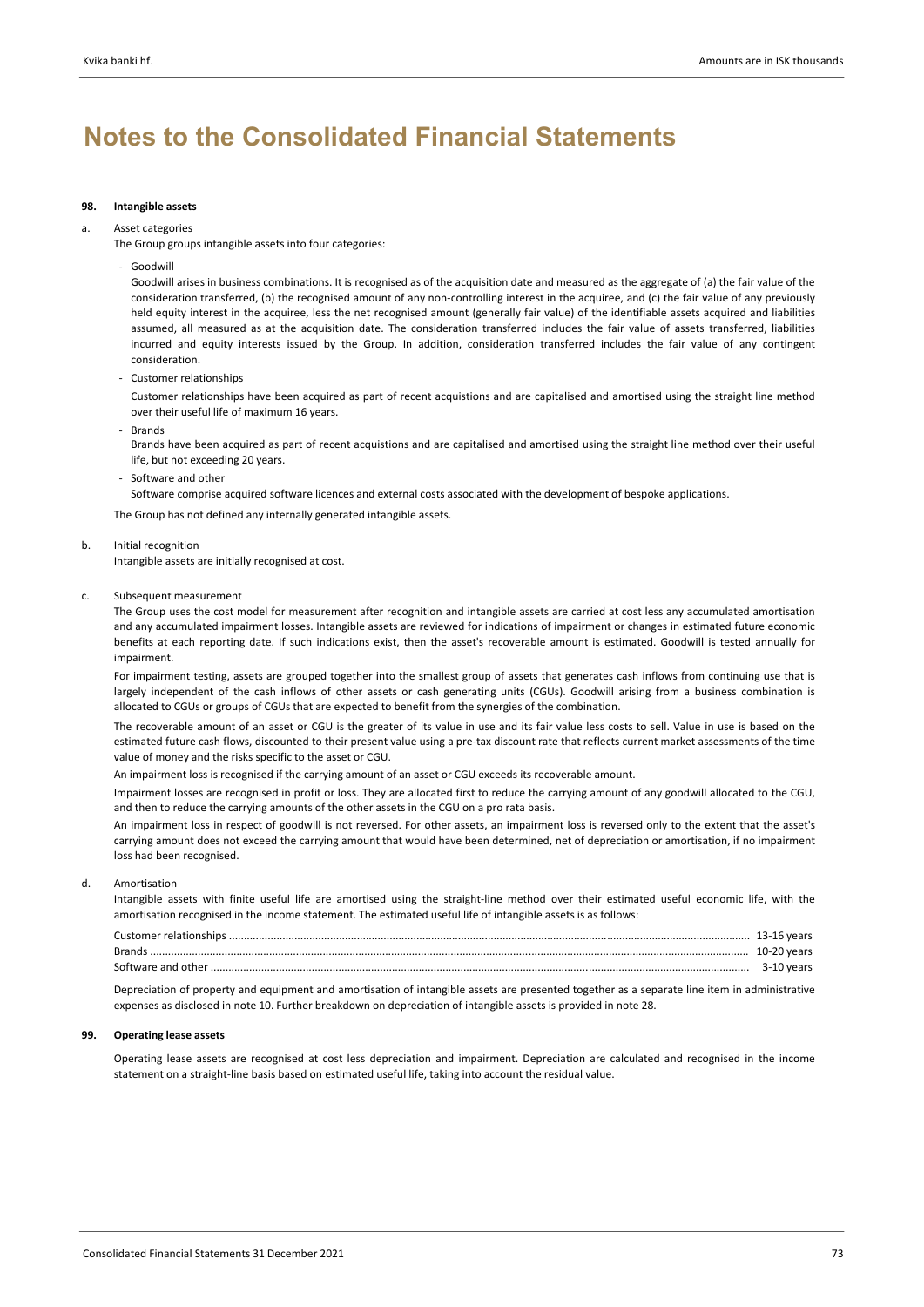### **100. Property and equipment**

#### a. Asset categories

The Group groups tangible assets into two categories:

- ‐ Real estate, which includes office and residential buildings, land and building rights
- ‐ Other property and equipment, which includes automobiles for own use, furniture and fixtures, computers and other office equipment

#### b. Initial recognition

Property and equipment is initially recognised at cost, which includes direct expenses related to the purchase.

#### c. Subsequent measurement

The Group uses the cost model for the measurement after recognition and property and equipment is carried at cost less any accumulated depreciation and any accumulated impairment losses. Property and equipment is reviewed for indications of impairment or changes in estimated future economic benefits at each reporting date. If such indications exist, the assets are analysed to assess whether their carrying amount is fully recoverable.

#### d. Subsequent cost

The Group recognises in the carrying amount of an item of property and equipment the cost of replacing part of such an item when that cost is incurred if it is probable that the future economic benefits embodied with the item will flow to the Group and the cost of the item can be measured reliably. The decision, if subsequent costs are added to the acquisition cost of property and equipment, is based on whether an identified component, or part of such component, has been replaced or not, or if the nature of the subsequent cost means a contribution of a new component. All other costs are expensed in the income statement when incurred.

#### e. Depreciation

Depreciation is recognised in the income statement on a straight-line basis over the estimated useful lives of each component of an item of property and equipment. The estimated useful lives are as follows:

|                                                                                                                              |  | 15-50 vears |
|------------------------------------------------------------------------------------------------------------------------------|--|-------------|
|                                                                                                                              |  | 3-5 years   |
| Where parts of an item of property and equipment have different useful lives, those components are accounted for separately. |  |             |

## **101. Reinsurance assets**

Reinsurance contracts are made in order to reduce the Group's risks. Reinsurance contracts can be either proportional or carry risk exceeding a fixed amount.

# **102. Other assets**

Other assets are measured at amortised cost, except for certain receivables which are measured at fair value.

Part of other assets are life-insurance policies offered by TM líftryggingar hf. which consist of life-insurance and contribution to investments funds. Life‐insurance policyholder bears the investment risk.

#### **103. Deposits**

Deposits consist of time deposits and demand deposits. Money market deposits are included in borrowings. Deposits are recognised at amortised cost, including accrued interest.

#### **104. Technical provision**

The technical provision in the Consolidated Financial Statements represents the Group's liability as a result of insurance contracts made and consists of the best estimate of the claims provision, the premium provision and the risk margin.

The core of the claims provisions is an actuarial estimate of payments of incurred claims until they will be settled less what has already been paid. According to Act on Insurance No. 100/2016 and related legislation, margins are added to the core of the claim's provision. The margins are:

- ‐ Expected settlement expenses not allocated to specific claims. This cost is recognized among operating expenses when it is due.
- ‐ The effect of future inflation from the date of accounts to payment.
- ‐ The effect of discounting the future payments using a risk‐free interest rate curve.

The premium provision is the part of the premiums already written that cover insurance protection against events happening after the date of the financial statements, taking into account expected cancellation of premiums. The premium provision is therefore the value of the insurance protection that the Group is obligated to fulfil after the date of the financial statements.

The risk margin represents the cost of capital that an insurance company would require to take on the obligations of the company. The risk margin will not be paid unless the Group or part of it will be sold.

The insurance companies of the Group have used the same method to estimate claims provision since 2014. The method is in accordance with IFRS 4 and Act on Insurance No. 100/2016. The claims provision is the same as used in the Solvency calculations, but the estimates of the premium provision and risk margin are not.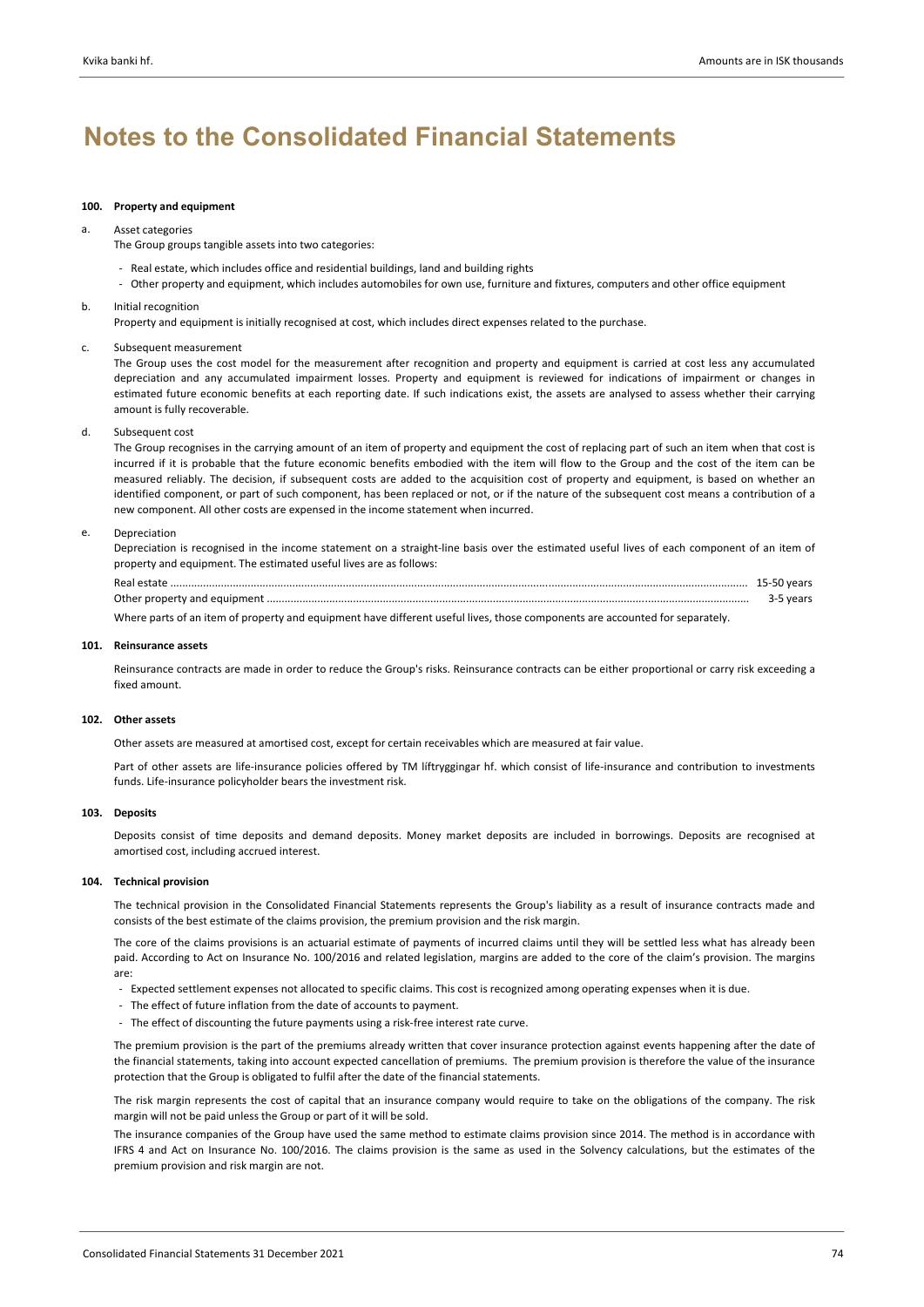### **105. Borrowings**

Borrowings are mostly comprised of money market deposits. They are initially recognised at fair value less attributable transaction costs. Subsequently, they are measured at amortised cost using the effective interest method. Accrued interest is included in their carrying amount.

When the Group sells a financial asset and simultaneously enters into an agreement to repurchase the asset, or a substantially similar asset, at a fixed price at a future date ("repo" or "stock lending"), the arrangement is accounted for as a borrowing and the underlying asset continues to be recognised in the Group's statement of financial position.

### **106. Issued bills**

Issued bills are initially recognised at fair value less attributable transaction costs. Subsequently, they are measured at amortised cost using the effective interest method. Accrued interest is included in their carrying amount.

#### **107. Issued bonds**

Issued bonds are initially recognised at fair value less attributable transaction costs. Subsequently, they are measured at amortised cost using the effective interest method. Accrued interest is included in their carrying amount.

#### **108. Subordinated liabilities**

Subordinated liabilities are initially recognised at fair value less attributable transaction costs. Subsequently, they are measured at amortised cost using the effective interest method. Accrued interest is included in their carrying amount.

### **109. Short positions held for trading**

Short positions are obligations of the Group to deliver financial assets borrowed by the Group and sold to third parties. Short positions are carried at fair value through profit or loss with all fair value changes recognised in the income statement under net financial income.

# **110. Short positions used for hedging**

Short positions used for hedging are obligations of the Group to deliver financial assets borrowed by the Group and sold to third parties. Short positions used for hedging consist of non‐derivative financial liabilities that are used to hedge the Group's risk exposure arising from derivative contracts with customers. Short positions used for hedging are carried at fair value through profit or loss with all fair value changes recognised in the income statement under net financial income.

## **111. Other liabilities**

Other liabilities are measured at amortised cost, except for the contingent consideration which is measured at fair value.

#### **112. Right of use asset and lease liability**

The Group assesses whether a contract is or contains a lease, at inception of the contract. The Group recognises a right‐of‐use asset and a corresponding lease liability with respect to all lease arrangements in which it is the lessee, except for short-term leases and leases of low value assets. For these leases, the Group recognises the lease payments as an operating expense on a straight-line basis over the term of the lease. The lease liability is initially measured at the present value of the lease payments that are not paid at the commencement date, discounted by using the Group's incremental borrowing rate. The right‐of‐use assets comprise the initial measurement of the corresponding lease liability. They are subsequently measured at cost less accumulated depreciation.

### **113. Financial guarantees**

Financial guarantees are contracts that require the Group to make specified payments to reimburse the holder for a loss it incurs because a specified debtor fails to make payment when due in accordance with the terms of a debt instrument.

Financial guarantee liabilities are initially recognised at their fair value. The guarantee liability is subsequently measured at the higher of the loss allowance determined in accordance with IFRS 9 and the amount initially recognised less, when appropriate, the cumulative amount of income recognised in accordance with the principles of IFRS 15. Liabilities arising from financial guarantees are included with provisions.

#### **114. Share capital**

# a. Treasury shares

Acquired own shares and other equity instruments (treasury shares) are deducted from equity. No gain or loss is recognised in income statement on the purchase, sale, issue or cancellation of treasury shares. Consideration paid or received is recognised directly in equity. Incremental transaction costs of treasury share transactions are accounted for as a deduction from equity, net of any related income tax benefit.

b. Share premium

Share premium represents excess of payment above nominal value (ISK 1 per share) that shareholders have paid for shares sold by the Group.

#### c. Dividends on share capital

Dividends on share capital are deducted from equity in the period in which they are approved by the Group's shareholders meetings.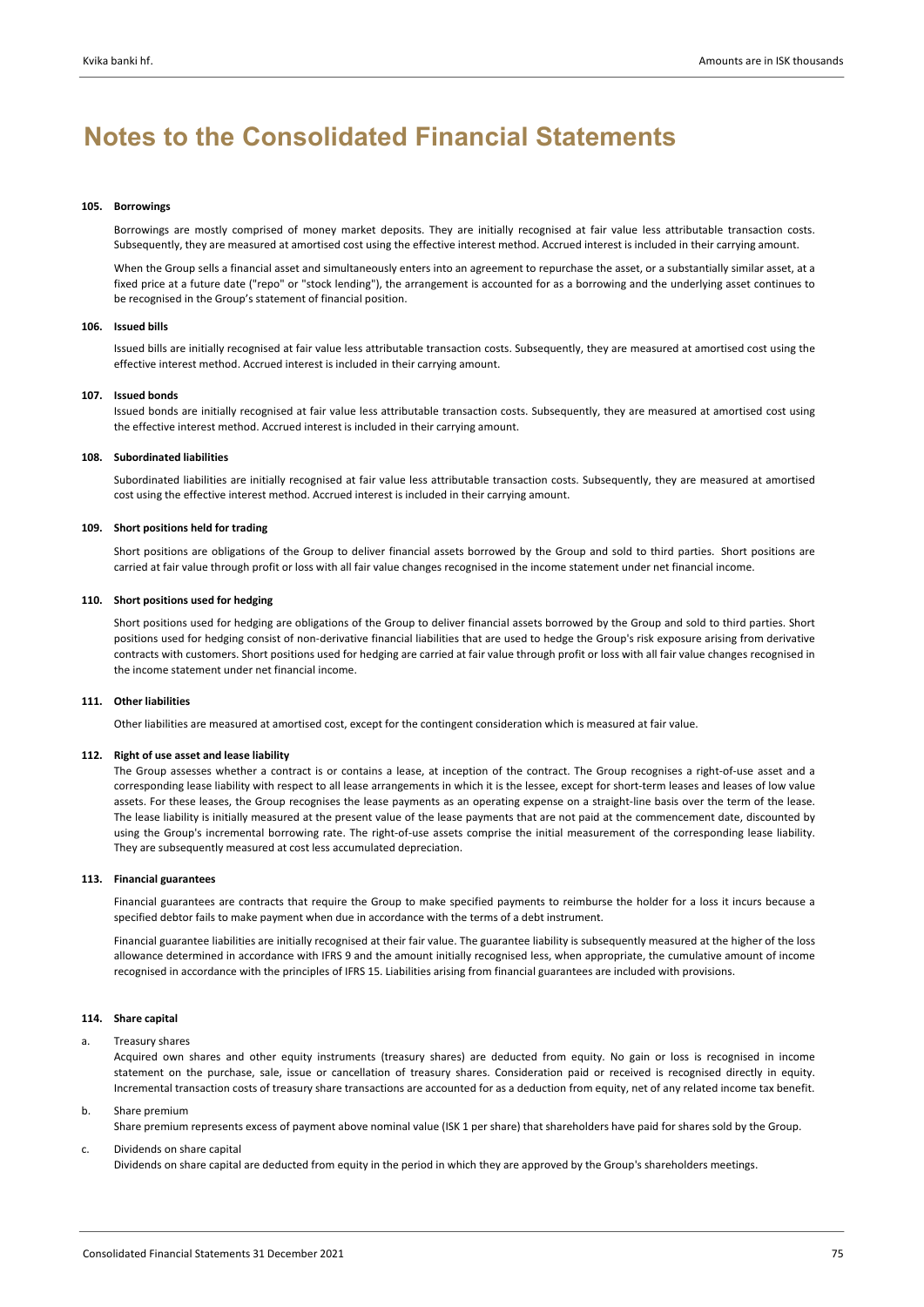# **115. Nature and purpose of equity reserves**

# a. Option reserve

The option reserve represents the cumulative charge to the income statement for options to purchase shares in the Bank granted under the Bank's Remuneration policy, which is discussed in notes 70‐72.

# b. Warrants reserve

The warrants reserve represents the consideration received for outstanding warrants, as disclosed in note 42.

## c. Deficit reduction reserve

The deficit reduction reserve was created as a part of a share capital reduction approved by the Bank's Annual General Meeting in April 2014. The reserve has no specified purpose and can only be used with the approval of a shareholders' meeting.

# d. Translation reserve

The translation reserve comprises all foreign currency differences arising from the translation of the financial statements of foreign operations, until the operations are sold, dissolved or abandoned.

# e. Restricted retained earnings

According to the Financial Statements Act No. 3/2006 the difference between share of profit of subsidiary or associate in excess of dividend payment or dividend payment pending, shall be transferred to a restricted retained earnings reserve, net of tax, which is not subject to dividend payments. When shareholding in subsidiary or associate is sold or written off the restricted retained earnings reserve shall be released and the amount transferred to retained earnings.

## f. Retained earnings ‐ accumulated deficit

Retained earnings (accumulated deficit if negative) consists of undistributed profits and losses accumulated, less transfers to other reserves.

## **116. Earnings per share**

The Group presents basic and diluted earnings per share (EPS) data for its ordinary shares. Basic EPS is calculated by dividing the profit or loss that is attributable to ordinary shareholders of the Bank by the weighted average number of ordinary shares outstanding during the period. Diluted EPS is calculated by adjusting the weighted average number of ordinary shares outstanding to assume conversion of all dilutive potential ordinary shares, which comprise share options granted to employees and issued warrants.

## **117. New standards and interpretations**

A number of new standards, amendments to standards and interpretations were not yet effective for the year ended 31 December 2021 and have not been applied in the preparation of these financial statements. Early adoption of new standards and amendments is not planned.

IFRS 17 Insurance Contracts has been issued but will not take effect until 1 January 2023. The Group has not assessed the impact of IFRS 17.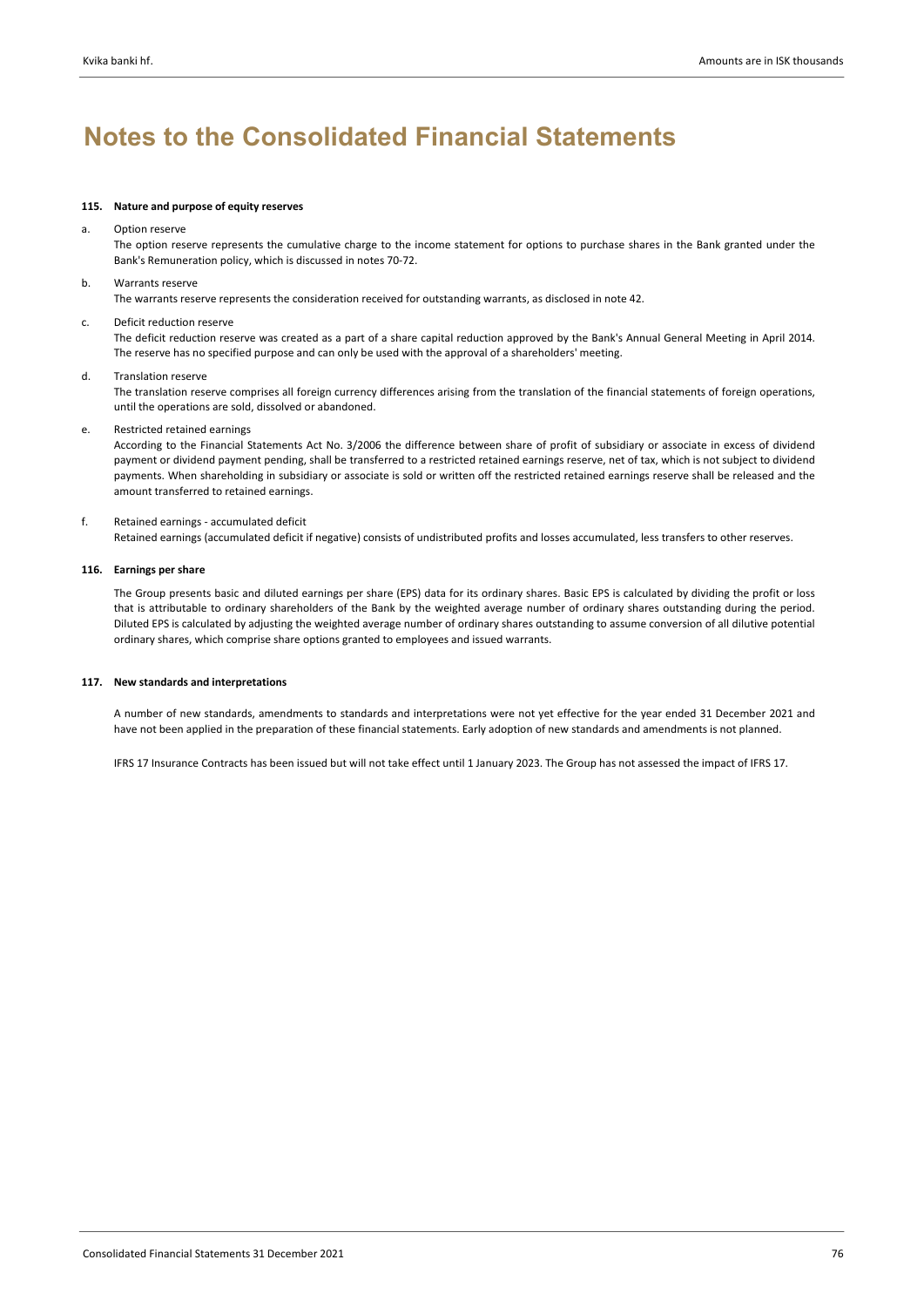# **118. Use of estimates and judgements**

In the process of applying the Group's accounting policies, management makes use of judgements and estimates which are based on various assumptions. These judgements and estimates can affect the reported amounts of assets and liabilities, income and expense.

Assumptions and estimates are based on historical experience and other factors, including expectations of future events that are believed to be reasonable under the circumstances, and are reviewed on an on-going basis. The estimates form the basis for judgements about the carrying value of assets and liabilities that are not readily available from other sources and actual results may differ. Judgement may also be required in circumstances not involving estimates, e.g. when determining the substance of a particular transaction, contract or relationship.

The areas where the use of judgements and estimates has the most significant effect on the amounts recognised in the statement of financial position or the income statement are disclosed in this note.

#### a. Final liabilities from claims

The estimation of the expected final liability arising from claims made under insurance contracts is one of the Group's most critical accounting estimate. There are several sources of uncertainty that need to be considered in the estimation of the ultimate liability. The main uncertainty is in the assessment of damages of reported claims as well as assessment of unreported claims. The Group uses standard actuarial claims projection techniques to estimate the ultimate claim cost. Risk related to life insurance, especially accident insurance, depends on many factors that can make the sensitivity analysis difficult. Reference is made to note 33 and note 104 for further information.

#### b. Fair value of financial instruments

The fair value of financial instruments that are not quoted in active markets is determined using valuation techniques which are reviewed regularly as discussed in note 65.

#### c. Impairment of financial assets

As outlined in note 89, the use of estimates and judgement is an important component of the calculation of impairment losses. The methodology and assumptions used for estimating both the amount and timing of future cash flows are reviewed regularly to reduce any differences between loss estimates and actual loss experience. Unforeseen events could, however, result in further impairment losses which would have a material effect on the income statement and statement of financial position.

#### d. Impairment of intangible assets

The carrying amount of intangible assets are reviewed annually to determine whether there is indication of impairment as disclosed in note 98. If any such indication exists the asset's recoverable amount is estimated. An impairment loss is recognised if the carrying amount of an asset exceeds its recoverable amount.

#### e. Deferred tax assets

Judgement is required to determine the extent to which deferred tax assets are recognised in the statement of financial position, based on the likely timing and level of future taxable profits.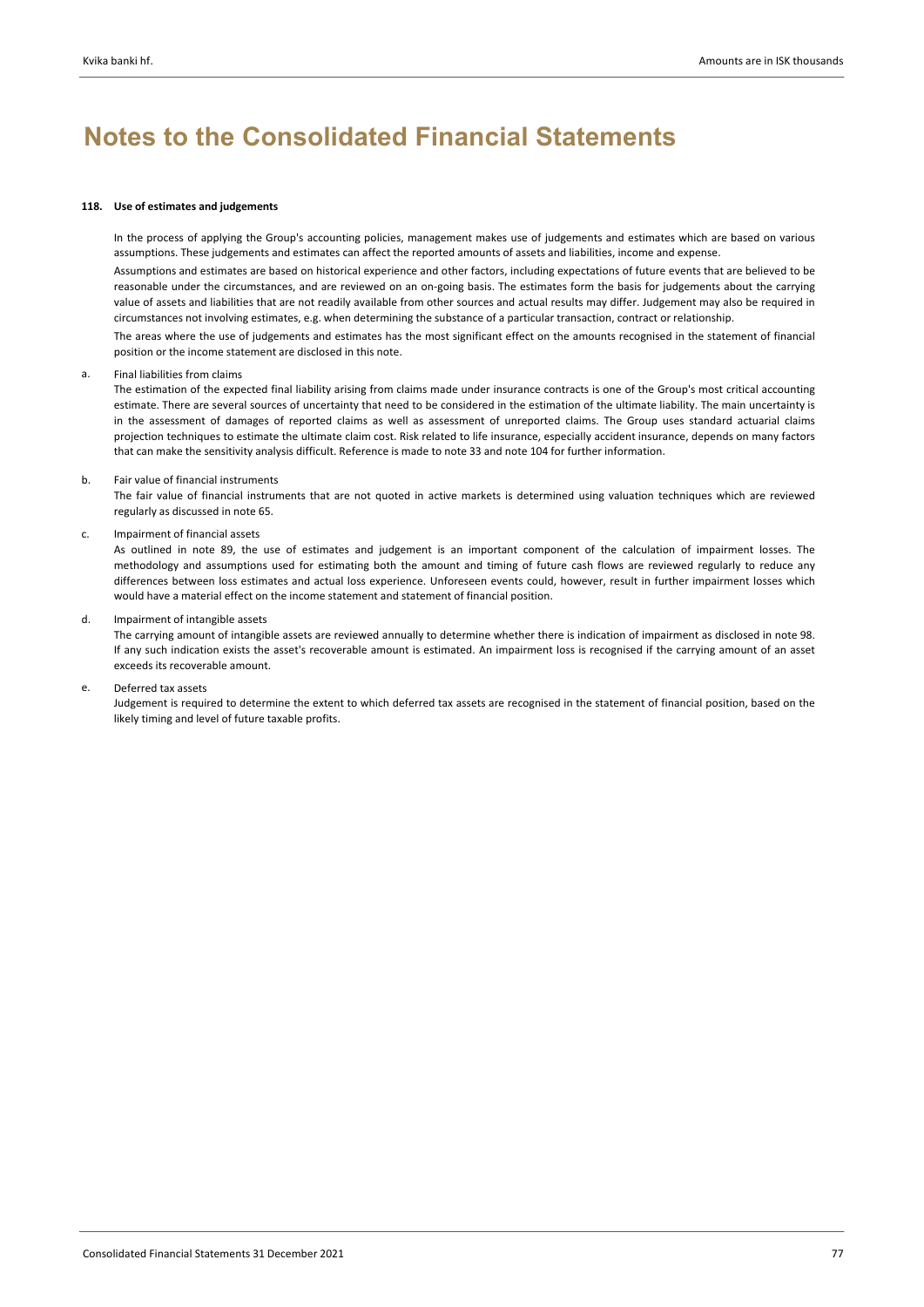

# Appendixes:

- 1. Statement on the Corporate Governance of Kvika banki hf. 2021
- 2. Non‐Financial Information regarding Kvika banki hf.

Unaudited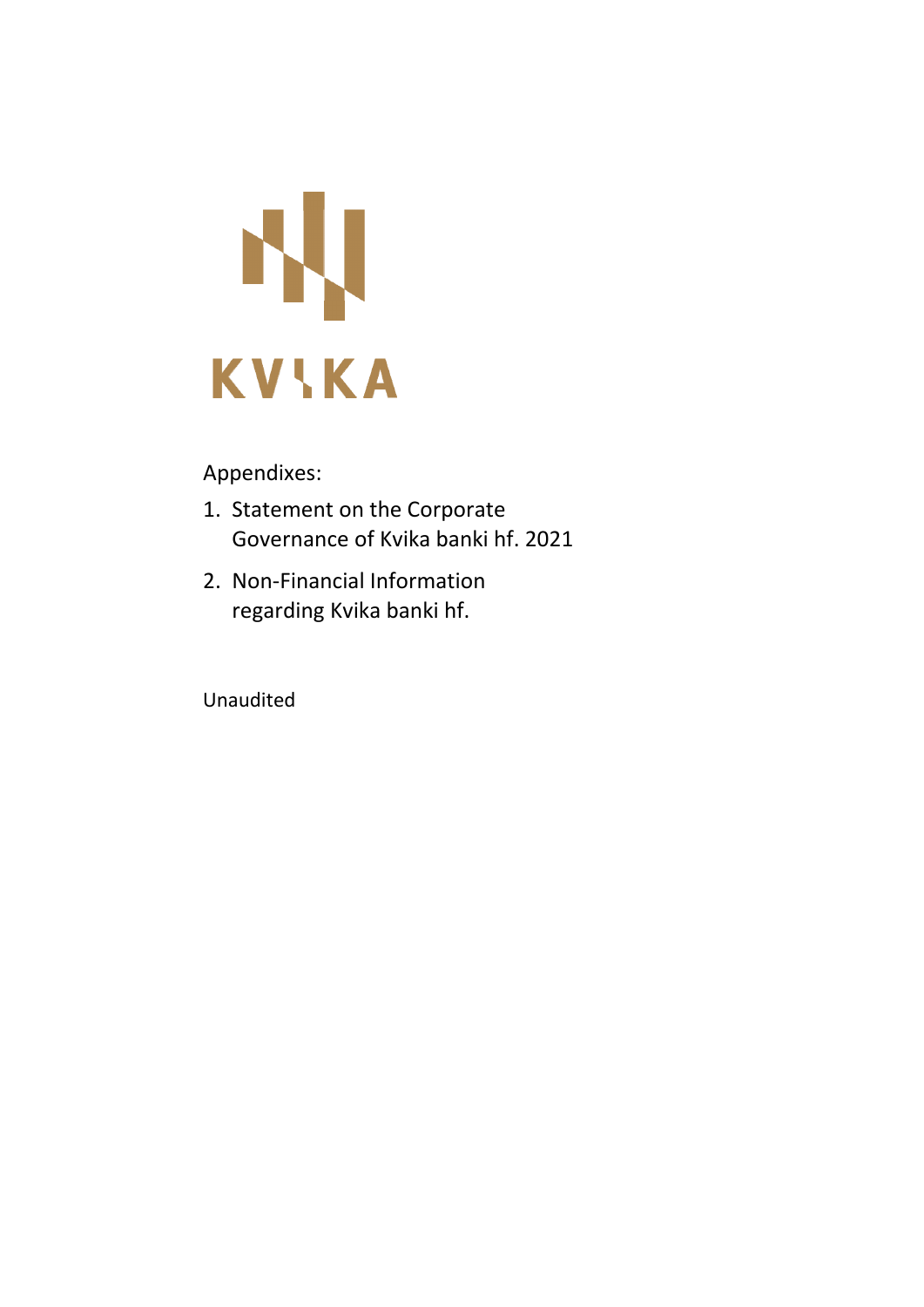### *Business strategy and values*

Kvika banki hf. (hereinafter referred to as "Kvika" or the "Company") is a financial conglomerate based on four main pillars in the fields of insurance, asset management, commercial banking and investment banking. Kvika's purpose is to increase competition and simplify customers' finances by utilizing infrastructure and financial strength. Kvika's vision is to transform financial services in Iceland with mutual benefits in mind. On that journey, Kvika is guided by three values that contribute to the development of robust business relationships, long-term results, and active innovation. Kvika's values are long‐term thinking, simplicity, and courage. In accordance with those values the Company places emphasis on thinking of the future and contributing to a sustainable community through active participation. Emphasis is placed on putting ourselves in the customers' shoes, rethinking things and selecting projects that provide the most long term value for customers and the Company.

Furthermore, Kvika is categorized by the Financial Supervisory Authority as a financial conglomerate and offers a wide range of financial and insurance services through key subsidiaries such as Kvika eignastýring hf. (hereinafter referred to as "KES") and TM tryggingar hf. (hereinafter referred to as "TM Insurance"). Based on robust infrastructure and exceptional talent, Kvika as a financial conglomerate, generates income through four main business segments.

*Commercial Banking,* which can be divided into three main areas of operation. The Banking division finances enterprises and the investments of Kvika's clients. Banking also utilises the Company's infrastructure and network to broker loans to other institutional investors. Deposit and fintech operations are mainly through the online deposit platform Auður, which offers competitive deposit rates by automating processes and offering limited services. Finally, the Banking division, offers lease contracts and loans to individuals and companies to finance cars, heavy machinery and other equipment through its brand Lykill.

*Asset Management* emphasises offering clients a broad range of services for investing in Iceland as well as on foreign markets. Its aim is to provide the best asset and fund management services, guided by clients' long-term interests. Asset and fund management operations are handled by Kvika's subsidiaries, mainly KES.

*The investment banking* segment consists of Capital Markets, Corporate Finance and the subsidiary Kvika Securities ltd. (hereinafter referred to as "KSL"). Capital Markets offers clients comprehensive securities brokerage and FX market services. The Corporate Finance division provides various types of advisory services in connection with investments and financing. Emphasis is placed on corporate acquisitions and divestments, as well as initial public offerings. KSL is a subsidiary regulated in the United Kingdom by the Financial Supervisory Authority, established in 2017. KSL's focus is on capital raising and M&A Advisory, as well as fund and asset management services. Further, KSL holds Kvika's minority stake in property lender, Ortus Secured Finance, which Kvika recently signed heads of terms to acquire a majority stake in.

*Insurance operations* are operated through its subsidiary, TM Insurance, which has a rich history and over 60 years of experience. TM Insurance offers a universal and highly diversified product offering to commercial and private customers and its main insurance categories include Motor, Property, Marine, Liability, Accident and Life insurance. TM Insurance operates in accordance with Act no. 100/2016 on Insurance activities and is licensed in the European Economic Area and in the Faroe Islands.

Return on equity is determined by decisions made in accordance with the Company's risk appetite, which reflects its profitability targets. Emphasis is placed on utilising equity as efficiently as possible with regard to risk. Consequently, decisions regarding the optimal composition of the balance sheet to generate income are restricted by risk appetite and funding at any given time. Kvika's target is a return on tangible equity of at least 20%.

Kvika's objective is to deliver to shareholders an annual compensation equivalent to a minimum of 25% of profit, whether in the form of dividend payments or share repurchases, under a formal buy‐back programme, as authorised by applicable laws and decisions made at shareholders' meetings. When deciding on the amount of dividends or, as the case may be, the funds allocated for share buy-backs, care is taken to maintain Kvika's strong financial position, bearing in mind risks in the internal and external environment and growth prospects, to ensure that the Company maintains a solid capital ratio and liquidity for the future. Dividend payments are always subject to assessments of the opportunities offered by reinvesting profits in Kvika's operations and growth.

#### *Sustainability and social responsibility*

Kvika's values are long‐term thinking, simplicity, and courage. Kvika's mergers with TM hf. and Lykill fjármögnun hf. in 2021, as well as the bank's acquisition of Netgiro hf. and Aur app ehf., have brought increased strength to the company and the operations bind minimal equity. Kvika's strategy was reviewed and updated at the end of 2021. The revised strategy stresses the bank's intension to be a transformative force in financial services guided by mutual gain. One of the guiding principles of the strategy is sustainability and social responsibility. In addition, one of the seven key goals of Kvika, as outlined in the strategy, is to have a real and measurable impact on Iceland's carbon footprint and climate issues in general.

Kvika places emphasis on sustainability in its governance structure and has, among other things, established a committee on social responsibility and sustainability, which follows up on the implementation of sustainability on a consolidated basis. Also, Kvika has established variety of policies, rules, and procedures that aim to implement sustainability thoroughly into Kvika's operations. These include an environmental and transportation policy, which emphasizes that Kvika knows the environmental impact of its operations and seeks to reduce negative impacts its operations may have. The bank has also established a Green Financing Framework and policies aimed at supporting and developing responsible product and service offering, in accordance with the bank's values and overall policies.

Kvika has been a member of the United Nations principles for Responsible Investment (UN PRI) since the autumn of 2020, and participates in various collaborations in the field of sustainability, such as being a founding member of IcelandSIF, an organization for responsible investment, a member of Festa Center of Social Responsibility, since 2017, and a sponsor of Grænvangur, a co-operational forum between the business community and the government, regarding climate issues and green solutions, since 2021.

Kvika also provides a variety of grants that have a positive social impact. In recent years, Kvika has focused on supporting UNICEF in Iceland, innovations of women with FrumkvöðlaAuður, and industrial and teacher education with Kvika's Incentive Fund. It's the bank's opinion, that education is one of the best long‐term investments for communities and individuals. Environmental issues are considered in internal operations and Kvika's measured total carbon emissions have been offset.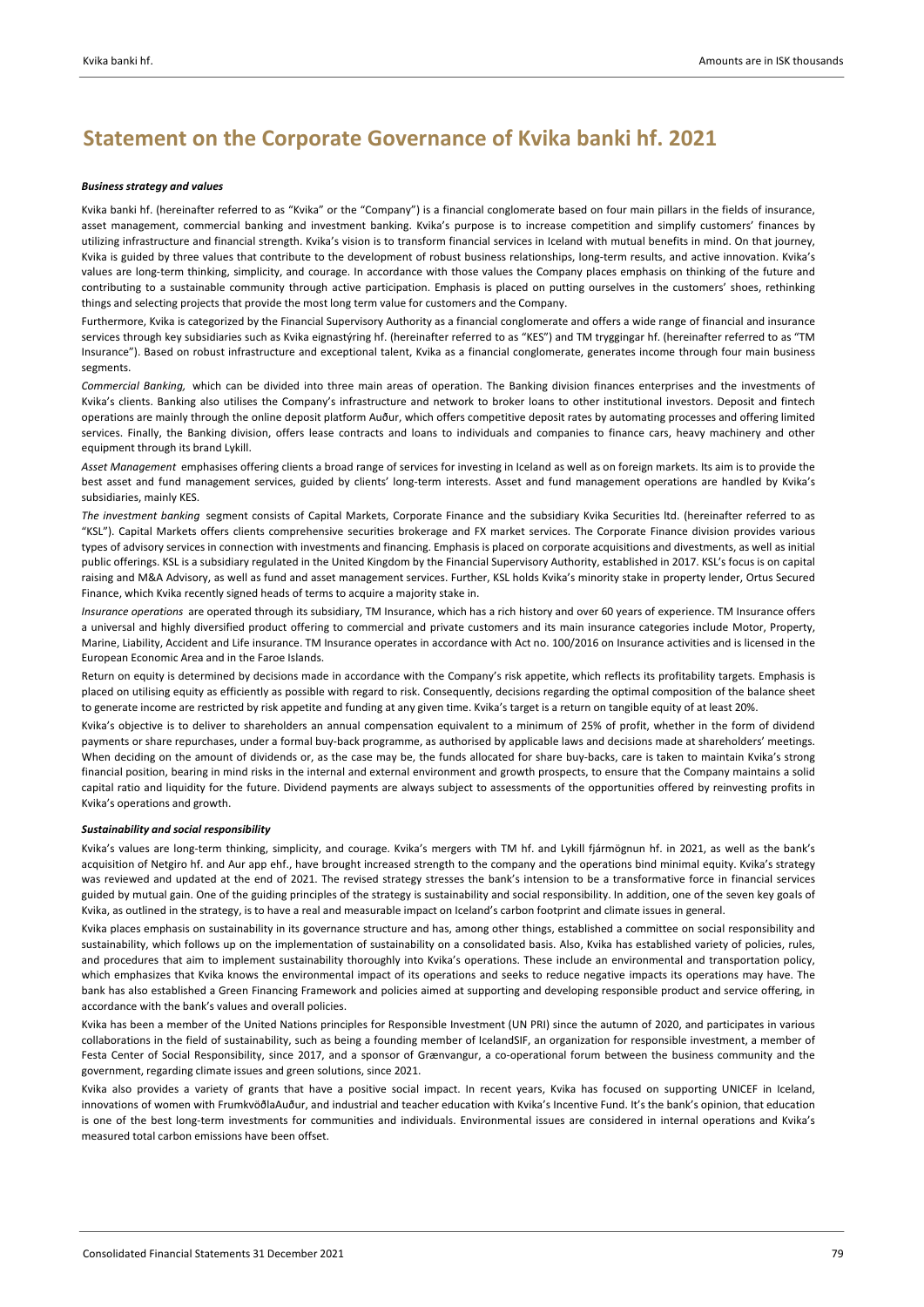The Board of Directors of Kvika has adopted code of conduct and rules on conflicts of interest to support good working and business practices. Kvika also offers its employees a healthy, sound, and positive working environment, characterised by equal opportunities. The focus is on professionalism and ensuring that decisions consider the bank's value of long-term thinking.

Sustainability is covered thoroughly in a summary with the Board of Director's report and in the sustainability report of the bank for the year of 2021, which is published alongside this financial statement. The sustainability report is based on Nasdaq's UFS guidelines (ESG Reporting Guide 2.0), and in addition the GRI Standards are considered, and relevant indicators are answered. This is the first sustainability report that Kvika publishes in this form.

### *Compliance with corporate governance guidelines*

Kvika is obliged to observe recognised corporate governance guidelines, pursuant to Par. 7 of Article 54 of Act No. 161/2002, on Financial Undertakings. The Company complies with the Guidelines on Corporate Governance issued jointly in February 2021 by the Chamber of Commerce, NASDAQ Iceland and the Confederation of Icelandic Employers in most respects. The Guidelines are available on the website of the Chamber of Commerce www.vi.is. Kvika's only deviation from the guidelines is that it has not appointed a nomination committee nor decided how one should be appointed.

At Kvika's AGM in 2019, shareholders agreed to entrust the Board of Directors at the time with analysing the advantages and disadvantages of appointing a nomination committee for the Company, inviting shareholders to express their views on the question and draft a proposal if this was considered advisable. The Board subsequently examined the matter and announced the results of its assessment to shareholders at the Company's 2020 AGM. Part of the analysis involved a review of actions taken by other companies and discussing the matter with shareholders and representatives of companies where nomination committees operate. In this connection, it should be mentioned that special rules apply to financial undertakings regarding assessment of the composition of their boards. Each year, the Board of Directors carries out a self‐assessment with regard to its composition, assisted by external consultants. Bearing this in mind, the Board was of the opinion that the need for a nomination committee was not as great as might exist in other companies.

Furthermore, Kvika's activities comply with the recognised standards and rules of the European Banking Authority (EBA) regarding the internal governance of financial undertakings.

## *Regulatory framework*

Kvika is a financial undertaking subject to provisions of Act No. 161/2002, on Financial Undertakings, Act No. 115/2021, on The Market for Financial Instruments, Act No 100/2016 on Insurance Activity, Act No. 2/1995 on Limited Liability Companies, the Competition Act, No. 44/2005, Act No. 114/2021, on Payment Services, Act No. 3/2006, on Annual Financial Statements, Act No.140/2018, on Measures against Money Laundering and Terrorist Financing and others. Moreover, Kvika is obliged to guarantee the safety of the personal data it processes in its activities, in accordance with Act No. 90/2018, on the Protection of Privacy as regards the Processing of Personal Data. Kvika has an operating licence from the Financial Supervisory Authority of the Central Bank of Iceland ("FME"), which supervises the activities of the Company. Kvika's activities are therefore governed by the rules and instructions of the FME and Central Bank of Iceland as well as other legal provisions regarding the financial market. More details about FME and an overview of the principal legislation and rules that apply to the Company at any given time can be found on the website of FME www.en.fme.is.

#### *The main elements of internal control, risk management and accounting*

The Board of Directors is responsible for ensuring that an active system of internal controls is in place within the Company, based on three lines of defence: The first line of defence consists of the management and the employees of business and principal units in charge of the Company's daily management and organization. Their main responsibility is to ensure the functionality and implementation of internal control measures in daily operations. The second line of defence is comprised of the internal control units of the Company, principally the Compliance Officer, who is in charge of ensuring that laws and regulations are observed, and Risk Management, which, among other things, measures and assesses risk according to the Company's criteria. Other units may also be given control functions. The third line of defence are the internal auditor and sub‐committees, which ensure internal auditing is in place and functioning. Among other things, they prepare independent surveys and reports for the Board of Directors and Audit Committee.

The implementation and functioning of internal controls is the responsibility of the management of the Company and its control units. Internal control is founded on risk assessment and control measures intended to reduce risk factors in the operations of the Company. Internal control includes documented and formal procedures which Kvika's employees follow in their daily work and which are examined by the control units.

The Board of Directors determines the risk policy and risk appetite of the consolidation with rules on risk management of the financial conglomerate of Kvika, which define risk factors in Kvika's operations, including their nature and acceptable volume. The Board hires an Internal Auditor, signs his/her formal statement of duties and annually approves the audit plan. The CEO appoints the Compliance Officer with the approval of the Board and signs his/her formal statement of duties. The reports and findings of the Internal Auditor and Compliance Officer are presented directly to the Board.

The Board has established rules on risk management of the financial conglomerate of Kvika which are rules on risk and apply to Kvika as a financial conglomerate in whole. The purpose of the rules is to harmonize risk management within the consolidation to ensure it is systematic and effective and geared to enhance transparency within the consolidation's risk taking at all levels of management, from the Board of Directors of Kvika to Boards of subsidiaries, the operating units and individuals who directly participate in daily management and decision-making regarding risk. The rules on risk of the financial conglomerate of Kvika stipulate that the Company and its subsidiaries shall establish a risk policy. The risk policy of the Company and each subsidiary shall implement what is stated in the rules on risk and further define risk-taking within Kvika and each subsidiary. The Board of Directors has established a risk policy for the Company.

Kvika's Finance division prepares annual financial statements in accordance with International Financial Reporting Standards (IFRS) as adopted by the EU, and additional requirements, as applicable, in the Act. on Annual Accounts no. 3/2006, the Act on Financial Undertakings no. 161/2002 and rules on accounting for credit institutions no. 834/2003. The annual financial statements are audited by Kvika's external auditors, Deloitte.

The CEO reports to the Board and verifies the effectiveness of internal controls and risk management in the Consolidated Financial Statements. Internal controls and risk management applied in the preparation of the Consolidated Financial Statements are organised with a view to preventing any significant deficiencies in the accounting process.

Kvika's Board of Directors and control units regularly verify the effectiveness of internal controls and risk management.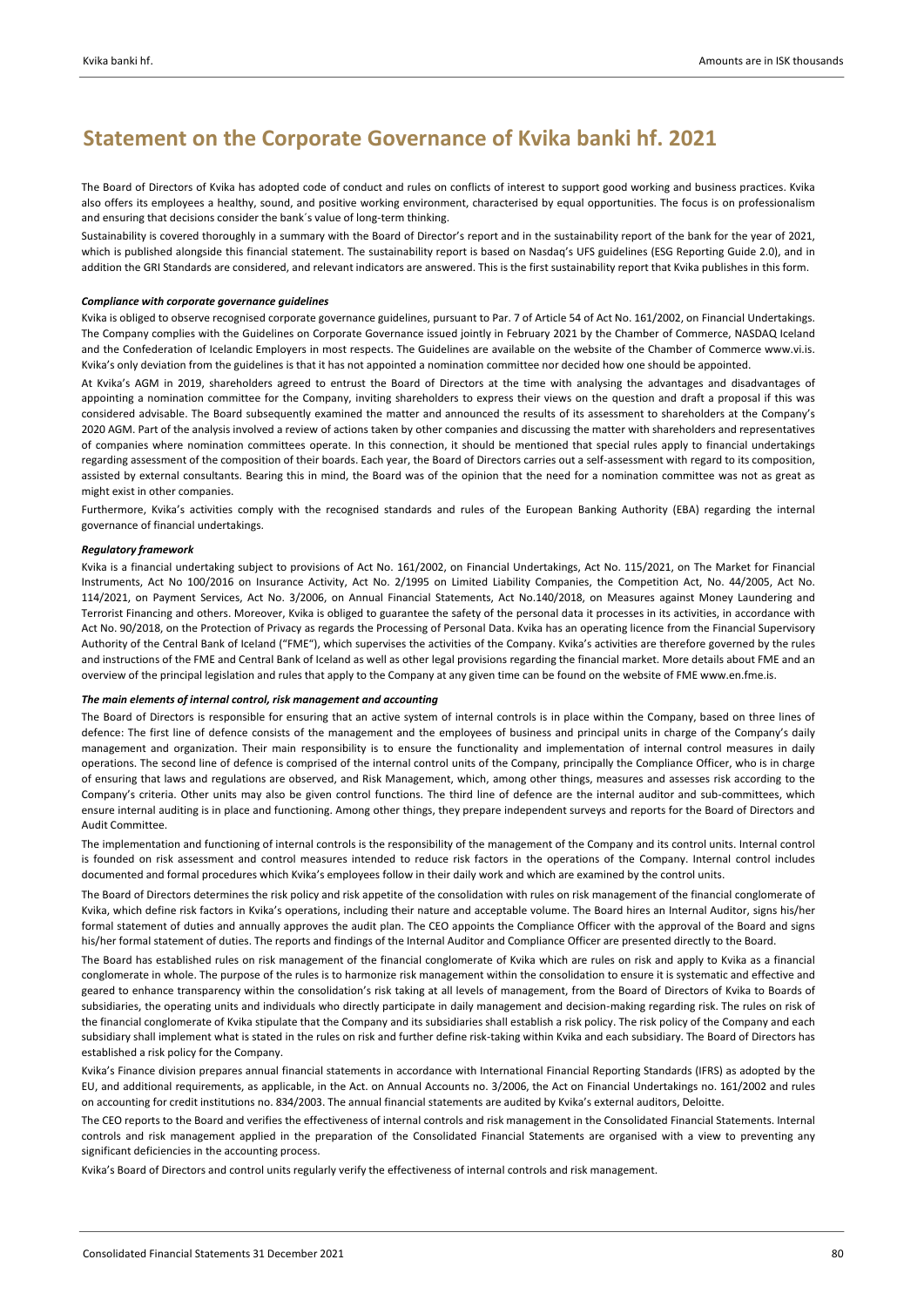### *Composition and activities of the Board of Directors, Executive Committee and sub‐committees*

Each year Kvika's AGM elects a Board of Directors consisting of five board members and two alternates for a one‐year term.

Directors come from varied backgrounds and all possess extensive experience and expertise. In accordance with the Company's gender equality policy and the Act on Limited Liability Companies, care is taken to ensure at least 40% representation of each gender on the Board, which is currently comprised of three men and two women. The CEO is appointed by the Board of Directors. Board meetings are generally held once a month. In 2021, 24 board meetings were held and all board members attended all board meetings.

The Board of Directors is the supreme authority in the affairs of the Company between shareholders' meetings. Its main duties are to supervise all Kvika's operations and ensure that they are in good order at all times. The Board is responsible for Kvika's policy making and shall ensure that the accounting and handling of the Company's assets are properly supervised. The Board prepares plans for Kvika in line with its objectives and in accordance with its Articles of Association and determines the strategies to be followed to achieve the objectives set. The Board appoints the CEO and supervises his work, e.g., by receiving regular reports from him at board meetings. The Board annually evaluates the CEO's work in a documented manner. The Board also represents the Company before courts and government authorities and allocates authority to sign and to commit the Company.

Kvika's Board of Directors has three sub‐committees, the Audit Committee, Risk Committee and Remuneration Committee.

The members of the Audit Committee are Ingunn Svala Leifsdóttir, as chairperson, Helga Kristín Auðunsdóttir, Hrönn Sveinsdóttir and Inga Björg Hjaltadóttir. The committee operates on a consolidated basis and is intended to play an advisory and supervisory role for Kvika's Board of Directors by, among other things, ensuring the quality of financial statements and other financial information from the Company and the independence of its auditors. The committee supervises accounting procedures and the effectiveness of internal controls as well as internal and external auditing. The committee met 14 times in 2021.

The members of the Risk Committee are Guðmundur Þórðarson, who is chairperson, Sigurður Hannesson and Sigríður Mogensen. The committee's role has an advisory and supervisory role for the Company's Board of Directors, among other things, in determining its risk policy and risk appetite. The committee also monitors the organisation and effectiveness of risk management, management of credit risk, market risk, liquidity risk, operating risk, reputational risk and other risks, as the case may be. The committee met 11 times in 2021.

The members of the Remuneration Committee are Guðjón Reynisson, who is chairperson, Sigurður Hannesson and Helga Kristín Auðunsdóttir. The committee has an advisory and supervisory role for the Company's Board of Directors regarding salaries and other remuneration, ensuring that this supports its objectives and interests. The committee met six times in 2021.

All the Board's sub‐committees have established rules of procedure prescribing the implementation of their tasks in detail and endorsed by the Board. The Board appoints sub‐committee members by majority vote from its own ranks and nominates the chairpersons. Because of the nature of the committees, neither the CEO nor other employees can serve on them. The rules of procedure of the committees and the Board are accessible on Kvika's website www.kvika.is.

The members of Kvika's Executive Committee, in addition to the CEO are the following employees: Ármann Þorvaldsson, Deputy CEO; Ragnar Páll Dyer, Managing Director of Finance and Operations; Magnús Ingi Einarsson, Managing Director of Banking; Bjarni Eyvinds, Managing Director of Capital Markets; Lilja Jensen, General Counsel; and Baldur Stefánsson, Managing Director of Corporate Finance. More details about the Executive Committee are accessible on Kvika's website www.kvika.is.

Kvika has not established a specific policy on the diversity of its Board of Directors, Executive Committee and senior management with regard to age, gender or educational and professional background. However, the Company has adopted a policy for assessing the eligibility of its directors and CEO as provided for in EBA guidelines and pursuant to Art. 52 of Act No. 161/2002, on Financial Undertakings, provisions of Rules No. 150/2017, on assessment of eligibility of managing directors and directors of financial undertakings and the guidelines. The composition of the Board is also dealt with in Kvika's Articles of Association, which state, among other things, that its Board shall be so comprised that its members jointly possess adequate expertise, skills and experience to understand the activities of the Company, including key risk factors. The Articles also state that the proportion of each gender on the Board and among alternates shall not be lower than 40%. Kvika has also adopted a Human Resources and Equality Policy. According to the Company's equality policy, non‐discrimination and diversity shall characterise all its operations. All employees should have the opportunity to make good use of their abilities at work and be valued on their own merit, have equal opportunities and enjoy the same rights in their work and for career advancement, regardless of gender, age and origin.

The CEO can provide more detailed information on the rules of procedure and the operations of the board and sub‐committees.

### *Information on Board members*

*Sigurður Hannesson* is the chairman of the Board. He was appointed to Kvika's Board of Directors in March 2020. He was born in 1980 and is currently the Director General of the Federation of Icelandic Industries. From 2013‐2017, Sigurdur worked as a managing director of Kvika asset management (previously MP Bank). In 2015, Sigurdur was the Vice‐Chairman of the Government Task Force on lifting of capital controls and in 2013 the Chairman of the Expert Group on household debt relief. From 2010‐2013, Sigurdur worked as CEO of Jupiter fund management company, now Kvika Asset Management, and in Capital Markets at Straumur Investment Bank from 2007‐2010. Sigurdur holds a DPhil degree in mathematics from the University of Oxford, a BS degree in mathematics from the University of Iceland and is a certified securities broker. Sigurður also sits on the boards of NSA Ventures, Grænvangur (Green by Iceland), Reykjavík University, Auðna‐Tæknitorg ehf., Akkur SI, SI 1 ehf., Sundaboginn slhf., Íslenski byggingarvettvangurinn, Seapool ehf., BBL 39 ehf. and the Icelandic Cancer Society. Sigurður owns 8,550,107 shares in the Company through shareholding in the private limited company BBL 39 ehf., but does not have interest links with major clients, competitors or big shareholders in the sense of the Corporate Governance Guidelines.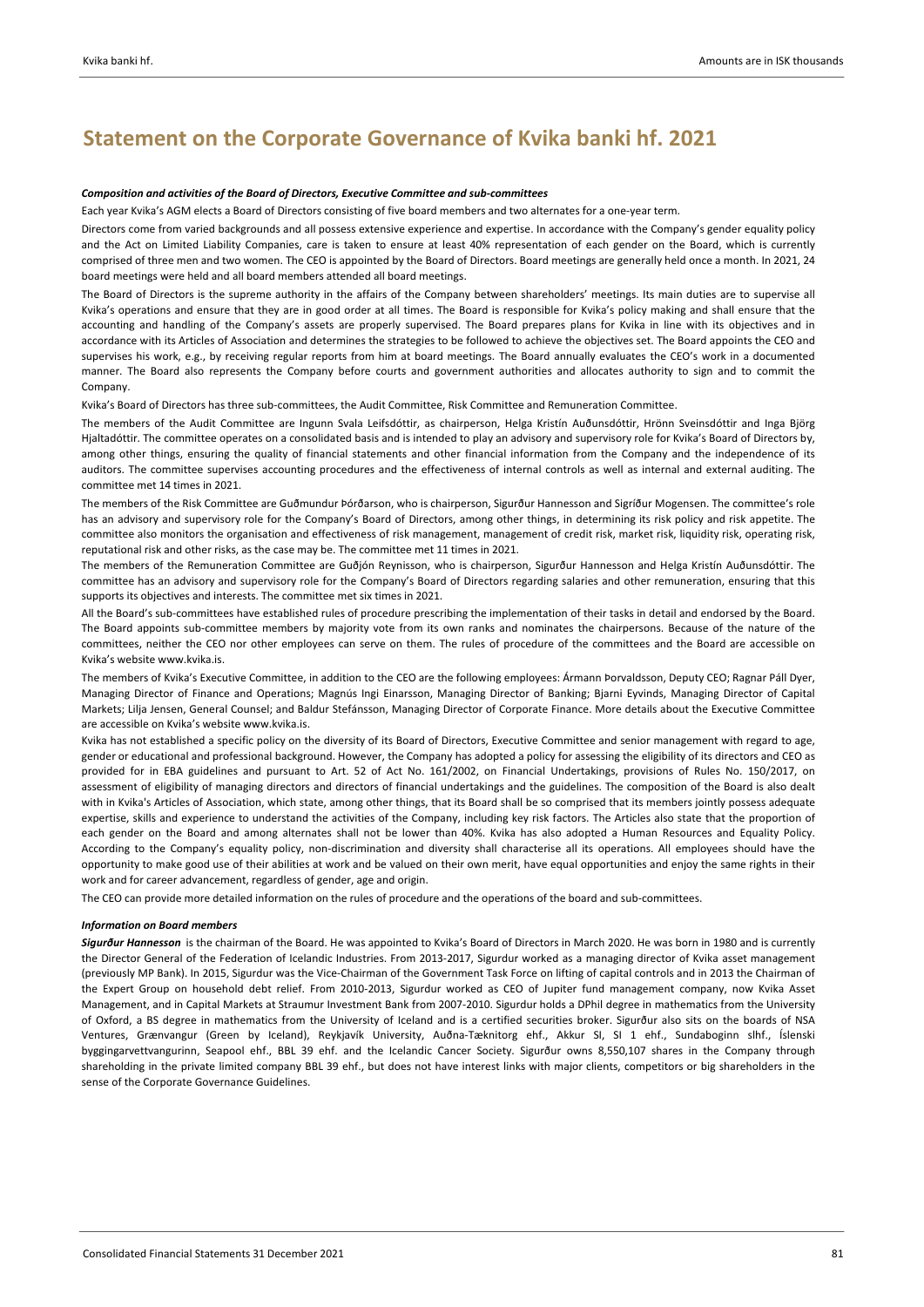*Guðmundur Þórðarson* is the deputy chairperson of the Board. He was appointed to Kvika's Board of Directors in March 2017. Guðmundur was born in 1972. He graduated from the University of Iceland with a Cand. oecon business degree in 1997. He has also completed a securities brokerage and asset management exam in the UK. Guðmundur's main focus is on managing his own investments. From 1997 to 2000 he worked in Asset Management at Landsbréf hf. From 2000 to 2003, he worked as a specialist in the development and corporate advisory division of Íslandsbanki hf. From 2003 to 2007 he worked as Managing Director of Corporate Finance at Straumur fjárfestingarbanki hf. Guðmundur also sits on the boards of Hedda eignarhaldsfélag ehf., Skel Investments ehf. and Attis ehf., as well as serving as an alternate in the board of Bílaleiga BTF ehf. Guðmundur holds 66,750,000 shares in the Company through the private limited company Attis ehf. Guðmundur does not have interest links with major clients, competitors or big shareholders in the sense of the Corporate Governance Guidelines.

*Guðjón Reynisson* was appointed to Kvika's Board of Directors in March 2018. He was born in 1963 and works as an independent investor and board member. Between 2008 and 2017 he served as CEO of Hamleys of London. From 2003 to 2008, he served as managing director of the 10‐11 stores. From 1998 to 2003 he was the managing director of the sales division of Tal, an Icelandic phone company. He graduated with an MBA degree from the University of Iceland in 2002. He graduated with an Operations and Business degree from the Continuing Education Study of the University of Iceland in 1999 and also graduated with a degree as a licensed physical education teacher from the University of Iceland in 1986. Guðjón has been on the board of directors of Festi hf. since 2014, of Securitas hf. since 2018 and of Dropp ehf. since 2020. Guðjón controls 10,410,789 shares in Kvika through his private limited company, Hakk ehf., but does not have interest links with major clients, competitors or big shareholders in the sense of the Corporate Governance Guidelines.

*Helga Kristín Auðunsdóttir* was born in 1980. Helga Kristín holds a doctor's degree in Law from Fordham University in New York. Helga Kristín graduated with a BS degree in Business Law from Bifröst University in 2004 and with a Master's degree in Law from the same university in 2006. She graduated with an LL.M degree in Law from the University of Miami, with a focus on international business law and contracts. Helga Kristín also studied law at University of Thessaloniki, in Greece. In her doctoral studies at Fordham University she researched hedge fund investments and what factors influence how they act as shareholders in listed companies. Helga Kristín has worked as a director and lecturer at Bifröst University for the past nine years. Prior to that, she worked as a lawyer at FGM/Auðkenni, now part of the Central Bank of Iceland, as a lawyer at Stoðir hf., prior FL Group, and as a lecturer at the faculty of law at University of Miami in 2010-2011. Helga Kristín was a board member of TM hf. from 2020 and was an appointed alternate on the Board of Directors of Tryggingamiðstöðin hf. in 2012‐2015. Helga Kristín does not own shares in the Company and does not have interest links with major clients, competitors or big shareholders in in the sense of the Corporate Governance guidelines.

*Ingunn Svala Leifsdóttir* was appointed to Kvika's Board of Directors in September 2021. Ingunn was born in 1976. She graduated with a BS degree in Business from the University of Iceland in 1999, with a focus on accounting and finance, and with a Cand. Oecon business degree from the same University in 2001, with a focus on accounting and management. Ingunn Svala completed the Advanced Management program (AMP) from the IESE Business School in New York in 2018. Ingunn Svala currently works as the executive director of operations at Reykjavík University and sits on the university´s executive board. Ingunn Svala has extensive experience of serving as a board member. She has served as a board member of Slippurinn Akureyri ehf. since 2015, as a board member of the logistics company Parlogis ehf. since 2014 and as a board member of Ósar – lifeline of health hf. since 2021. Ingunn Svala sat on the Audit Committee of VÍS in 2019 to 2021 and was a board member of Líftryggingafélags Íslands (Lífís) from 2017 to 2021. Ingunn Svala has also established and operated her own business, including in accounting and real estate. Ingunn Svala also has extensive experience from the financial sector. She worked for the Kaupthing´s Resolution Committee as Chief Financial Officer from 2009 to 2011 as well as working as a Global Business Controller in Investment Banking at Kaupþing bank in 2007 to 2009. Ingunn Svala also worked within the Actavis Group PTC consolidation in 2006 to 2007 as a CFO for four subsidiaries, namely Actavis hf., Medís ehf., Actavis Group hf. and Actavis Group PTC ehf. Ingunn Svala does not own shares in the Company and does not have interest links with major clients, competitors or big shareholders in in the sense of the Corporate Governance guidelines.

The Board of Directors considers all board members to be independent directors as defined by the Corporate Governance Guidelines.

Sigurgeir Guðlaugsson and Helga Jóhanna Oddsdóttir are alternate members of Kvika's Board of Directors. In the opinion of the Board, they are also independent members of the Board of Directors within the meaning of the Corporate Governance Guidelines.

### *Main factors in the Board's performance evaluation*

The Board of Kvika annually evaluates its performance. It evaluates the performance of tasks and work of the Board for the previous year. The focus of the assessment is on strategic planning, disclosure and future vision, the size and composition of the Board, performance of Board members, the work of sub-committees and performance of the CEO. The development of the Company is examined with a view to assessing whether it is line with objectives. Following the annual performance assessment, the Board defines tasks in areas where improvements are needed. The last performance assessment was conducted in January 2022. The Board also regularly conducts special self‐assessments on its composition in accordance with the guidelines of the European Banking Authority (EBA), and last did so in January 2022.

# *Information on the CEO of Kvika and his main duties*

Marinó Örn Tryggvason became CEO of Kvika in May 2019. Marinó was born in 1978 and from August 2017 acted as Kvika's Deputy CEO. Prior to this, Marinó worked in asset management at Arion banki and the bank's forerunner from 2002. Between 2014‐2017, Marinó was the Deputy Managing Director of Asset Management at Arion banki and between 2007 and 2014 was the head of institutional asset management. Marinó sat on the board of the Vörður insurance company between 2016‐2017. Marinó holds a BSc in business studies from the University of Iceland and possesses a diploma in securities trading. Marinó controls 3,426,559 shares in Kvika, and he also has subscription rights for shares in the Company. Marinó has also entered into a call option agreement with Kvika in accordance with the employees' general stock option plan. He does not have interest links with major clients, competitors or major shareholders as defined by the Corporate Governance Guidelines.

The CEO oversees the daily operations of Kvika and in so doing follows the policies and instructions which have been laid down by the Company's Board of Directors. Daily operations do not include unusual or major arrangements. The CEO shall ensure that Kvika's accounts are kept in accordance with laws and customs and that the Company's assets are handled in a secure manner. The CEO appoints and dismisses employees of the Company. Furthermore, he is obliged to follow all of the Board's instructions. The CEO shall provide Kvika's external auditors with all requested information.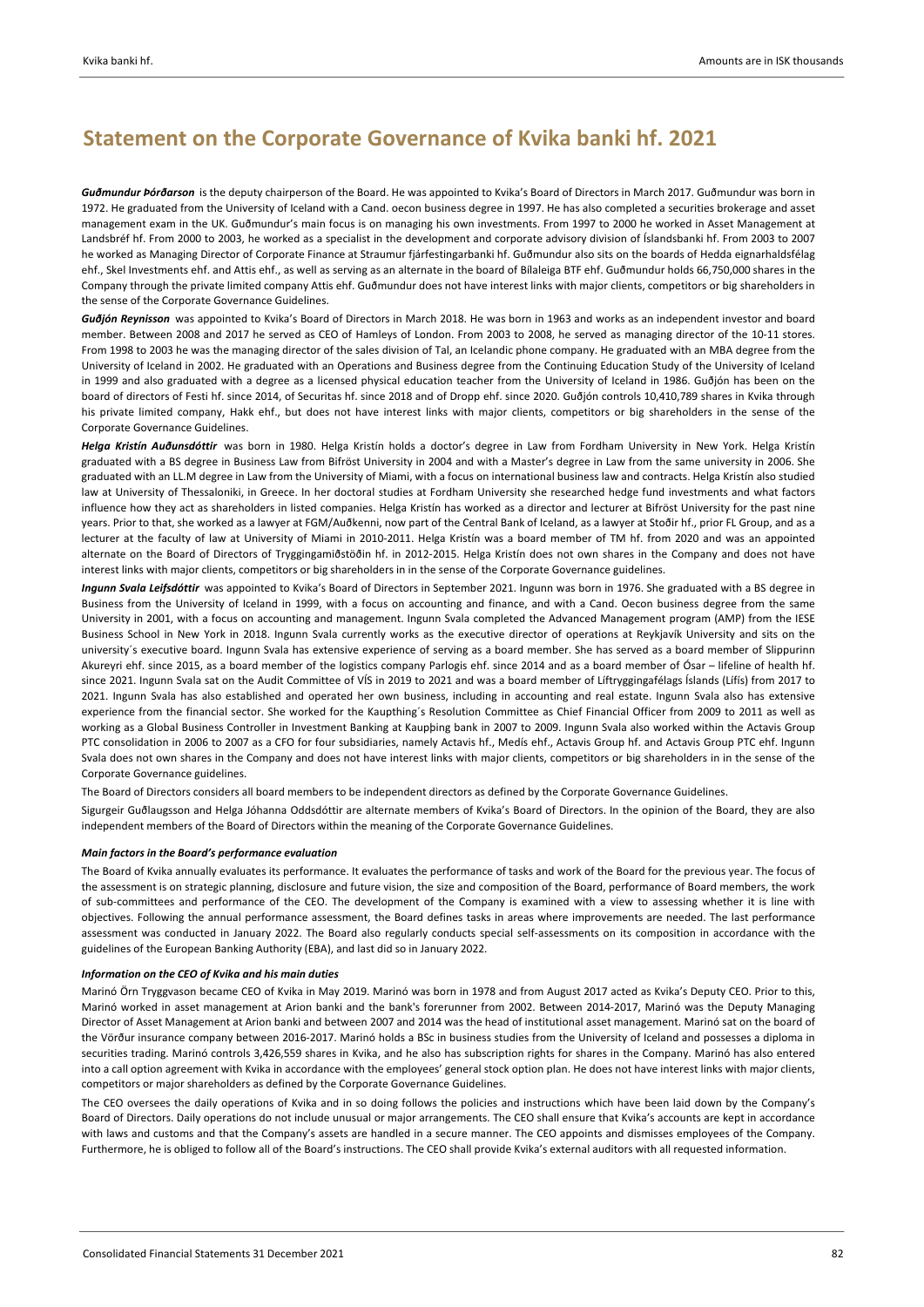# Information on violations of laws and regulations, determined by the relevant supervisory body or adjudicating entity

Kvika has not been subject to withdrawal, revocation or dismissal of registration, authorization, membership or permissions to perform certain trades, operations or work. No legal or arbitration proceedings which may have significant effects on the Company or the Group were ongoing or pending at the end of the year.

In 2021 Kvika made an agreement on settlement with the Financial Supervisory Authority regarding violations of paragraph 2 of Art. 8, paragraph 1 of Art. 14, paragraph 1 of Art. 15 and paragraph 1 of Art. 21. of the then applicable Act No. 108/2007 on Securities Transactions regarding marketing and sale of a certain financial instrument in the years 2018 and 2019. In the settlement, Kvika agreed to pay a fine of the amount of ISK 18,000,000.

## *Communications between shareholders and the Board*

Information is provided to shareholders on a non-discriminatory basis and is mainly limited to shareholders' meetings or the communication of harmonised information to all shareholders simultaneously. News of the Company's operations are posted on Kvika's website and press releases are issued when newsworthy events in the Company's operations take place. A detailed presentation of the Company's operations over the past year is also provided at its AGM and information on the Company's operations is published in Kvika's annual report and financial statements.

This statement on the corporate governance practices of Kvika banki hf. was reviewed and approved by the Board of Directors on 24 February 2022.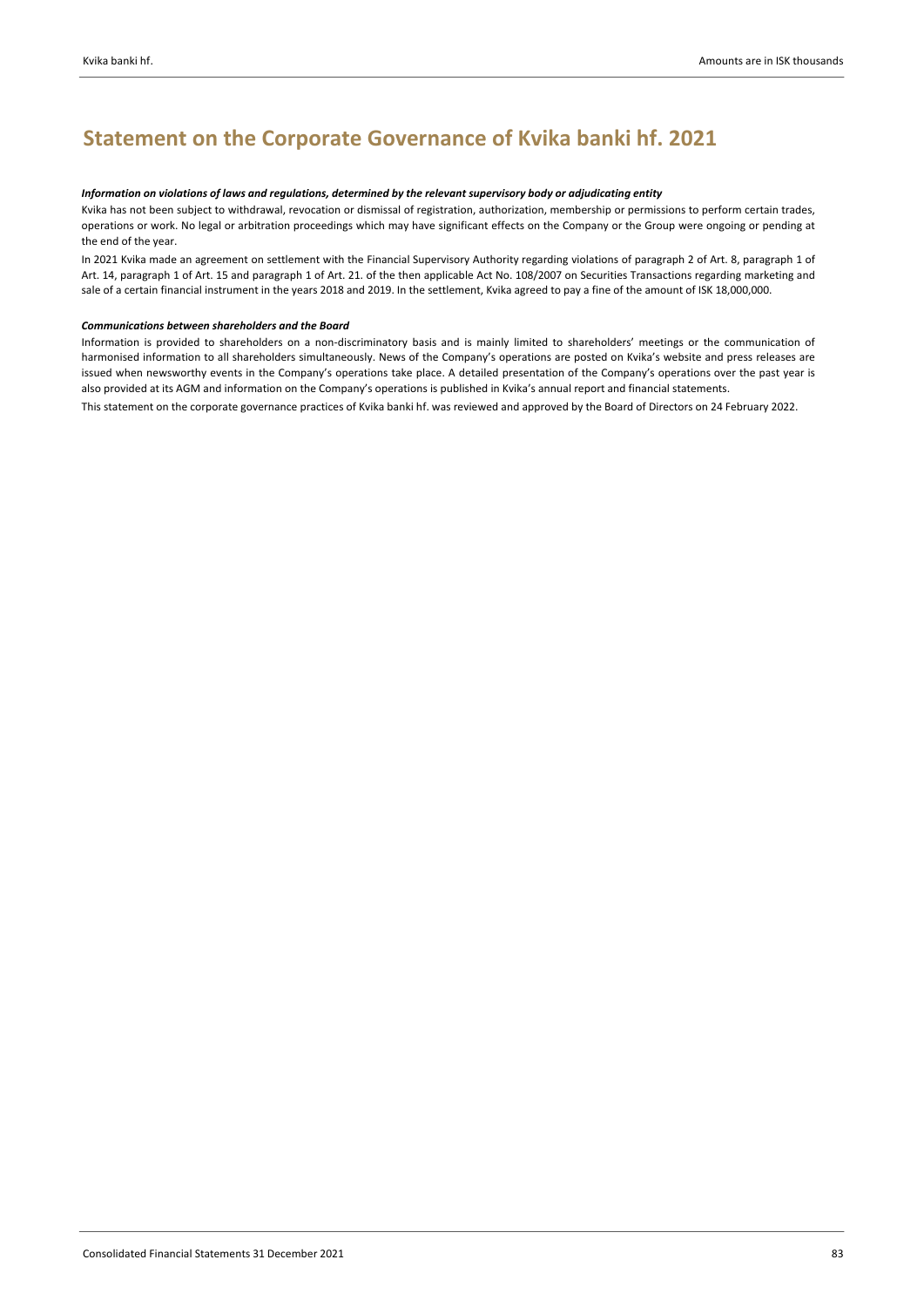# **Non-Financial Information regarding Kvika banki hf.**

### **About Kvika**

Kvika banki hf. (hereafter "Kvika" or the "Bank") is a public company listed on the main list of Nasdaq OMX Iceland. Kvika's subsidiaries are TM Insurances hf. ("TM"), Kvika Asset Management hf. ("Kvika Asset Management"), GAMMA Capital Management hf. ("GAMMA"), Aur app ehf. ("Aur"), Netgíró hf. ("Netgíró") and Kvika Securities Ltd. ("KSL") in the UK (together the "Group"). The Group´s non‐financial disclosure is limited to the Group´s operations in Iceland, not in the United Kingdom. Policies have to some extent been co-ordinated between countries, however, not measured indicators so far.

The Group operates four business segments, Asset Management, Commercial Banking, Insurance Services, and Investment Banking. Kvika's operations aim at increasing competition of Icelandic financial services and simplifying the finances of its clients by using infrastructure, financial strength and offering diversified services. The Group provides businesses, investors and individuals with comprehensive investment banking, insurance, and asset management services, as well as selected retail banking services.

The Group´s values are long‐term thinking, simplicity, and courage. Kvika's mergers with TM hf. ("TM") and Lykill fjármögnun ("Lykill") in 2021, as well as the Bank's acquisition of Netgiro and Aur, have brought increased strength to the Group and the operations bind minimal equity. The Group's strategy was reviewed and updated at the end of 2021. The revised strategy stresses Kvika´s intension to be a transformative force in financial services guided by mutual gain. One of the guiding principles of the strategy is sustainability and social responsibility. In addition, one of the seven key goals of Kvika, as outlined in the strategy, is to have a real and measurable impact on Iceland's carbon footprint and climate issues in general.

In meeting the challenges of the Covid‐19 pandemic, recommendations of national authorities have been followed to ensure protective hygiene measures and the safety of employees. A special working group has monitored and managed reactions to the pandemic within the Group. Most employees worked remotely part of the year, using online meeting services and communication software. This development has brought increased flexibility, and at the same time reduced environmental impacts as the frequency of employee travels by air and road has diminished.

The monitoring of the health and safety of employees, and the associated communication, has been increased, e.g., through online employee meetings. Operations have continued successfully despite the Covid‐19 pandemic. Providing clients with the option of signing contracts and other documents electronically, whenever possible, was one of the proposed solutions to meet the challenges of the pandemic.

From the beginning of the Covid‐19 pandemic, Kvika has provided societal support through offering temporary deadline extensions to loan payments for companies and individuals, offering approval as second mortgagee following changes in conditions due to the pandemic. The Bank has also participated in supportive actions of the Icelandic government to soften the blow on borrowers due the pandemic.

### **Policies**

Kvika has published a social responsibility policy that was approved by the bank 's executive management in October 2020 and shall be revised at least every four years. The policy is intended to offer a common vision of the Bank 's priorities concerning investments and business practices, society, human resources and the environment.

Other relevant policies that have been adopted and related to sustainability, are a policy on human resources and equality, environmental and transport policy, policy on responsible lending and investment, policy on responsible product and services offering, code of conduct for suppliers, and code of conduct for employees.

As the Group operates in large part in Iceland, which has clear laws and a legal framework for human rights issues, a specific policy for human rights has not been deemed necessary. Kvika's committee for social responsibility and sustainability is responsible for ensuring that policies related to the Group´s journey towards increased sustainability and social responsibility are followed, while the project manager of sustainability follows up on the committee´s work. The composition of the committee is across the units of the Group and includes the deputy CEO of Kvika.

As outlined in Kvika's ownership policies, the Bank, as the mother company, defines the general principles for its subsidiaries on governance and matters concerning sustainability and social responsibility. These include, amongst others, human rights, and environmental issues. Kvika encourages its subsidiaries to be open to innovation that enhances sustainability, notably in investments and business practices.

In October 2021 Kvika issued its first Green Financing Framework, which outlines the Bank's policy for environmentally responsible financing and lending. The framework has received a positive second‐party opinion from the global ratings firm Sustainalytics. Kvika has offered green car loans through its brand Lykill, and these loans fall under the terms of the Green Financing Framework as eligible assets. Following the issuing of the framework Kvika started offering green deposit accounts through its brand Audur. In addition, Kvika issued its first green bond in December 2021, also under the terms of the framework.

The Group supports Icelandic and international strategies to combat climate change as well as the goal of the Icelandic governments to be climate neutral by 2040. In September 2020 Kvika signed a declaration of intent - Investment for a Sustainable Recovery - along with the government and other key parties on the Icelandic financial market.

Kvika is a member of the UN PRI, on behalf of the Group, and a founding member of IcelandSIF, the Icelandic association for responsible investments.

Additional information on the scope, status, and impact of the Group on environmental, societal, and human resource matters can be found in Kvika's sustainability report, which is issued alongside this annual account. The report follows Nasdaq's ESG Reporting Guide 2.0 and, to a limited extent, the GRI Standards.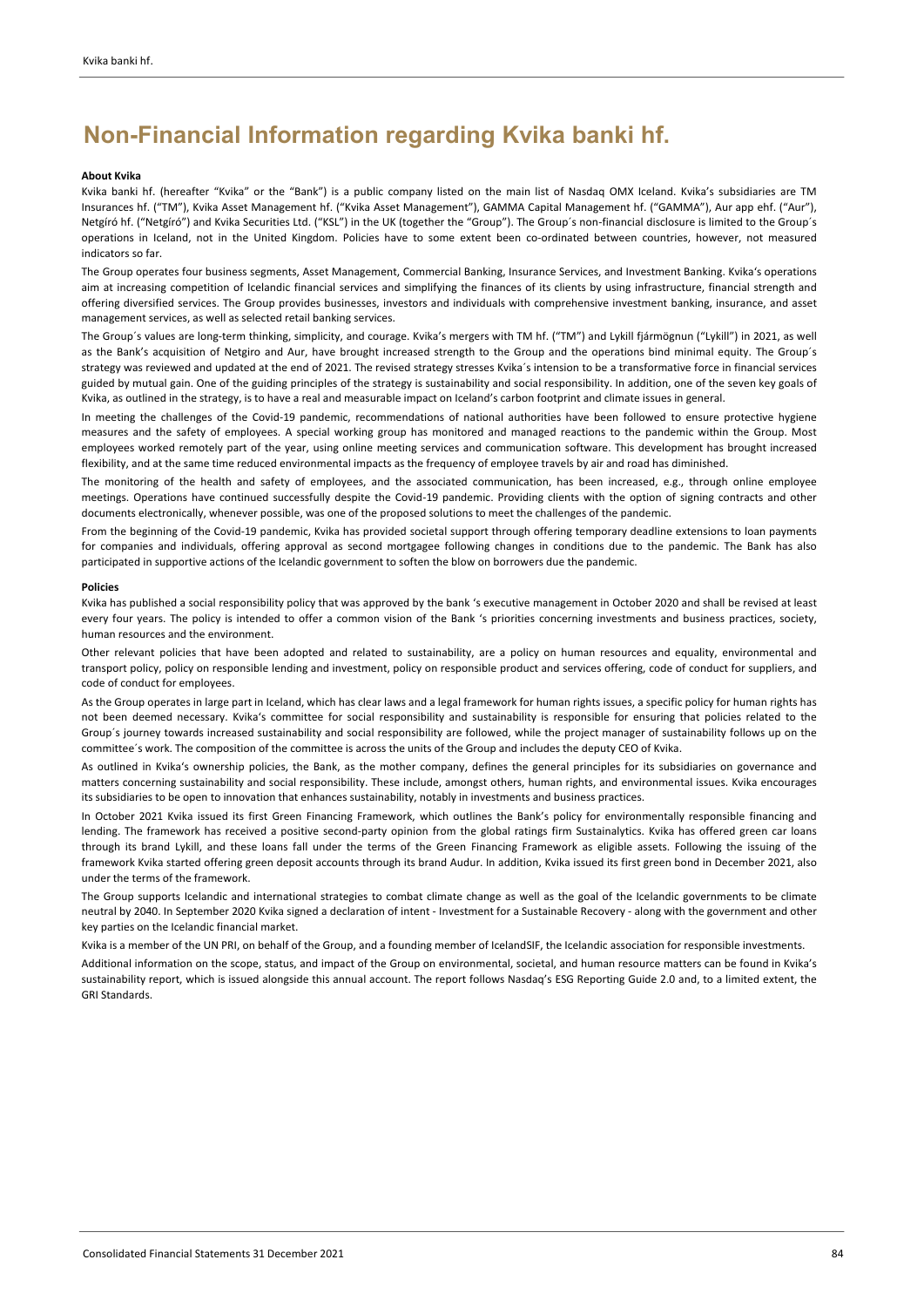# **Non-Financial Information regarding Kvika banki hf.**

## **Due Diligence**

Kvika operates in accordance with laws and regulations that apply to the operations. Kvika has established rules on the prevention of conflicts of interest that aim to increase credibility and protect the Bank's reputation and prevent or deal with conflicts of interest that may occur, among other things, in connection with the offering of investment or additional services. Prevention of conflicts of interest has also been strengthened through the issuance of rules on gifts, rewards, and on incentives, as well as through policies on reputation risk and conduct risk, rules on division of fields of work, and rules on employees' own business. These rules and policies are implemented on a consolidated basis, and in addition to the code of ethics, lay the foundation for Kvika's protection against corruption and bribery.

The Bank has as well‐established rules and appropriate procedures and surveillance for measures against money laundry and terrorist financing, in accordance with applicable Law. Kvika performs risk assessments on all of its operations and all clients of the bank must complete an appropriate due diligence form before establishing a contractual relationship. For regular transaction surveillance, Kvika uses the Lucinity software, which uses modern technology and artificial intelligence to detect suspicious behavior.

During 2021 Kvika underwent an audit and received a certification from the audit company BSI that the company's management system for information security is in line with the international information management standard ISO 27001. Kvika is also certified against the equal payment standard IST 085:2012, since 2020.

One of the three sub‐committees of Kvika´s Board of Directors is the audit committee, which serves an advisory and monitoring role for the Board, amongst its responsibilities is ensuring the quality of annual accounts and other financial information of Kvika, as well as the independence of the Bank's auditors. The committee supervises the process for the issuing of financial accounts, the effectiveness of internal control and the internal and external auditing process. In June 2021 the Board of Directors approved the updated rules of procedure for Kvika's audit committee.

The external auditors are elected at the annual meeting, and these are auditors of Deloitte in Iceland, which has been the company's auditing firm since 2016. In addition to financial auditing. Deloitte will also provide a limited assurance of the non-financial information included in Kvika's sustainability report for 2021. This entails providing an opinion of selected information and indicators (ESG/GRI) that are included in the report and outlining the development of the key ESG topics that have been selected through Kvika's materiality assessment by Kvika´s committee on social responsibility and sustainability.

## **Key risks and risk management associated with non‐financial information**

#### *Operational risk and sustainability risk*

Operational risk is the risk associated with the potential financial loss due to insufficient internal processes, systems, and human mistakes or due to external events. Such risk includes social or governance factors, such as inadequate protection against cyber‐attacks and data protection or inappropriate payments to managers.

Kvika has adopted a risk policy and rules on risk management, as well as procedures for managing operational risk. The Operations Committee regularly submits proposals to the Bank's Executive Committee for adjustments and/or improvement projects to reduce Kvika's operational risk and follows up on improvement projects. Risk Management, in collaboration with the Operations Committee, sees to the collection, classification and documentation of operating incidents, together with an evaluation of their severity and possible financial loss. The Bank emphasizes that key processes in connection with operational risk are documented and reviewed regularly.

Sustainability risk, which is now included under operational risk, concerns the risk of being negatively affected by factors related to environmental and climate issues, social or governance factors. Following the recommendations of the Task Force on Climate‐related Financial Disclosures (TCFD) sustainability risk is evaluated in the context of governance, strategy, risk management, metrics, and targets.

Climate risk, along with social and governance factors, form the framework for the risk management of this area. Climate risk can be divided into two key categories, on the one hand physical risk directly linked to climate change and, on the other hand, transition risk which concerns measures taken to meet this risk.

Work is underway on further enhancing Kvika's response to sustainability risk and integrating the relevant factors into risk management and related risk processes in line with the recommendations of the TCFD. Risk management informs Kvika´s Board of Directors of climate related risks in the bank's annual ICAAP report and climate related matters are also part of the general agenda of the Bank´s Board.

The risk committee is one of three sub‐committees of the Board of Directors. The risk committee's role is to provide advice and monitoring on behalf of the Board. Its updated rules and procedures were approved in May 2021. The committee monitors the organization and effectiveness of risk management, manages credit risk, market risk, solvency risk, operational risk, reputation risk and other risks that may be relevant.

# **Key non‐financial indicators and performance**

### *Environmental issues*

Kvika is a commercial bank that focuses on and is leading in fintech solutions, with sustainability as one of its guiding principles. As an example of the result of automation of processes and services, Kvika, through its brand Lykill, was the first company in Iceland to register mortgage bonds electronically. The service has several societal and environmental benefits including reduction of the use of paper, transportation, and time.

Other technical solutions of Kvika, such as solutions of the brand Audur and the subsidiaries Netgiro and Aur, have been developed from the start using digital technology and without operating branches with the associated carbon footprint. In addition, the insurance company TM is also very advanced in digital solutions and offers, amongst others, fully electronic claims handling.